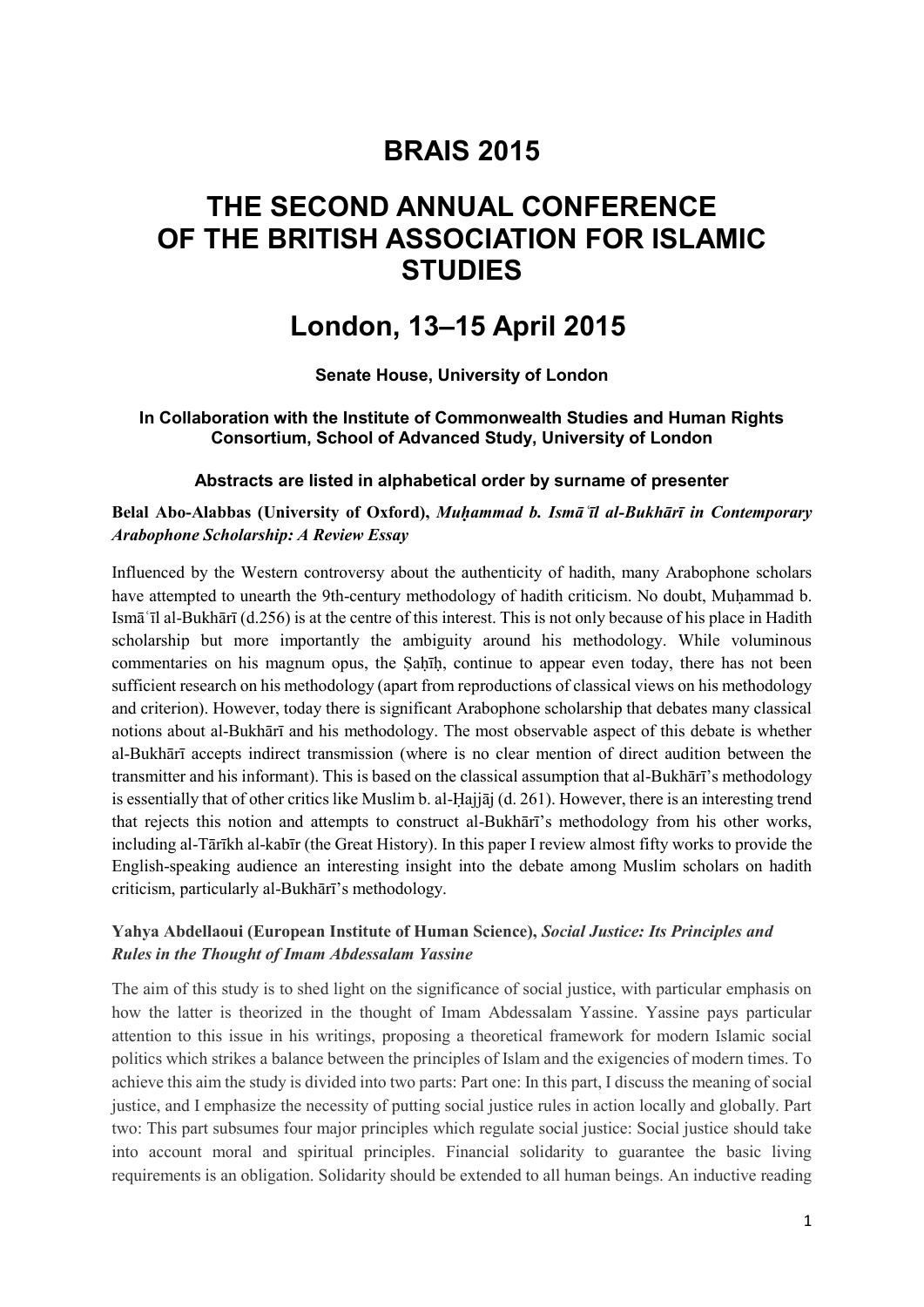of Yassine's books yields the following conclusions: Social justice has a great value, and it should be concerned with the realization of the material as well as the spiritual welfare of the people. Difference between people in terms of gender, or wealth should not justify social injustice. Humanity should struggle to keep balance between classes.

# **Eyad Abuali (SOAS),** *Majd al-Dīn al-Baghdādī's (d.1219) Tuḥfat al-Barara: The Development of Kubrawī Sufi Psychology*

While there have been scholarly studies regarding some key figures within Kubrawī Sufism, Majd al-Dīn al-Baghdādī (d.1219) remains largely under-studied. Despite this, al-Baghdādī's contribution to Kubrawī Sufism is extremely helpful for our understanding of the development of Kubrawī psychology, Iranian Sufism, and Sufi thought in general. By contextualising and discussing al-Baghdādī's psychology in his *Tuḥfat al-barara,* this paper will demonstrate that al-Baghdādī drew upon various Sufi and philosophical notions, in order to cultivate further a uniquely Kubrawī psychological framework. By focusing on the nature and relationship between the soul, the senses and the imagination found within the text, we will see the importance of towering figures such as Avicenna and al-Ghazālī, in addition to the influences of Sufi theorists such as al-Qushayrī, in shaping al-Baghdādī's discussion of psychology. While the same psychological framework is also seen in the works of al-Baghdādī's teacher, Najm al-Dīn Kubrā, as well as in his disciple, Najm al-Dīn Rāzī-Dayā, this paper will show that al-Baghdādī's text furthers our understanding of Kubrawī psychology, as he builds upon what we have already received from Kubrā. It also indicates how his reception and renegotiation of Sufi psychology influenced later Kubrawī writers such as Razī-Dayā and Alā' al-Dawla al-Simnānī.

## **Ahmad Achtar (Heythrop College, University of London),** *Ibn Khaldun's defence of Ash'arism against the criticism of Ibn Taymiyya regarding Qur'anic anthropomorphism*

Ibn Khaldun in his discussion of the typology of Muslims' approaches to anthropomorphic verses in the Quran, identified two legitimate approaches from the point of view of his Ash'arites doctrine. The first one is a tafwid-type approach which Ibn Khaldun identifies with the Salaf. It consists of affirming the transcendence of God and delegating to God the meanings of all these verses that might indicate imperfection if understood according to their literal sense. The second one is called ta'wil-type approach which involves interpreting these verses metaphorically. Ibn Taymiyya criticised both approaches and presented another approach which he claims to be the true approach of the salaf. This approach consists of affirming both the literal meaning of these verses and the transcendence of God. This papers aims to examine Ibn Khaldun's criticism of this approach which he identifies with the late Hanbalites but without naming Ibn Taymiyya. I will argue that the aim of Ibn Khaldun's criticism is to refute the claim of Ibn Taymiyya that his position represents the view of the salaf and at the same time to presents the position of the Ash'arites as an authentic and true representation of the salaf.

## **Rafiu Adebayo (University of Ibadan),** *A Comparative Study of the Scriptural "Rajm" and Yoruba Traditional "Magun" in Nigeria*

*Magun* and *rajm* (stoning to death) are two means of bringing to book those who are guilty of adultery in the traditional Yoruba society as well as in some revealed scriptures respectively. The fact that the two modes of punishment involve termination of life underscores how serious the act is in every culture. However, some elements of injustice are observed in the mode of carrying out the punishment, while no consensus is reached by scholars on its application. The application of *magun* and *rajm* and reactions of people to them equally call for research into these two concepts. Attempt is therefore made in this paper to consider the two concepts and analyse the differences therein vis-à-vis the fundamental human rights. We therefore conclude that serious precaution needs to be taken in such a matter that involves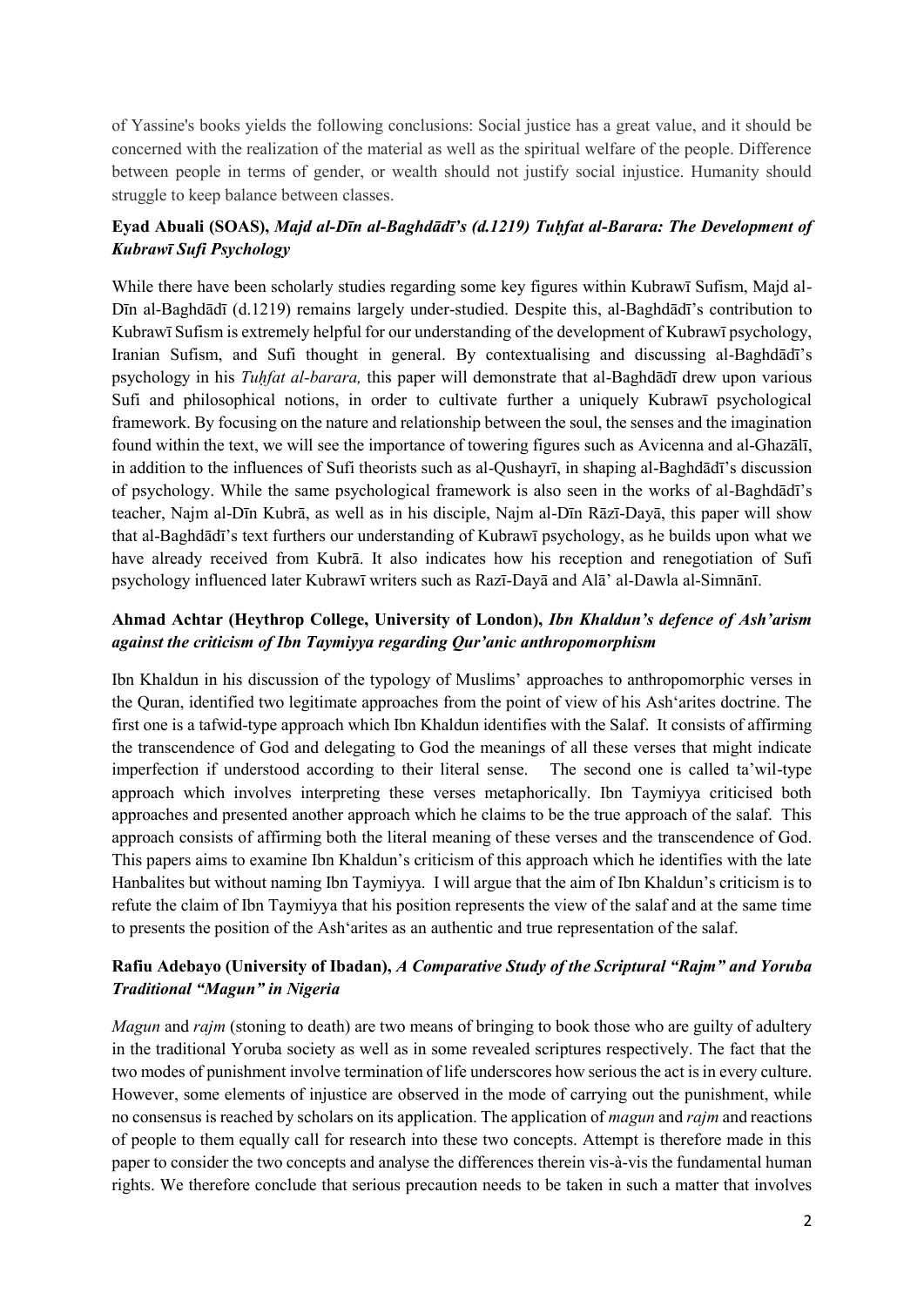lives of culprits such that all means to committing adultery are blocked by those who wish to implement them before carrying out the punishment.

#### **Fauzia Ahmad (University College London),** *The British Muslim Relationship Crisis*

Marriage remains a significant and aspirational feature among religiously minded British Muslims families and is regarded as 'half the deen' (faith). However, in recent years, British Muslim marriage practices have witnessed a process of marked social change with parental and extended family networks that once played a significant role in matrimonial matters (particularly for South Asian groups), becoming weaker as professionalization among British Muslim men and especially women, is increasing. At the same time, internet-based Muslim matrimonial sites and matrimonial events catering specifically to diverse British Muslim social and ethnic groups have experienced a process of rapid growth and commercialisation, which has had a particular influence on contemporary Muslim relationships, with men and especially women, experiencing considerable difficulties when seeking matrimonial partners. Drawing on qualitative research with one of the largest British Muslim matrimonial event organisers and detailed interviews with second and third generation British Muslim men and women, and community activists, this paper argues that this increased choice has led to parallels with Ulrich Beck's and Elisabeth Beck-Gernsheim's notion of 'individualisation' (1995) when describing changes in personal relationships in Western societies and considers to what extent shifting conceptualisations of marriage reflect gendered Muslim subjectivities and social change within Western contexts

## **Abdul-Azim Ahmed (Cardiff University),** *God's House – The Adaab of The Guest*

The sacred/profane dichotomy has been a significant theme of religious studies since Durkheim first articulated his thesis on its centrality to understanding religions. In recent decades, a number of scholars have developed the idea of the sacred further, particularly in regards to space, adding greater depth and nuance. Pnina Werbner and Barbara Metcalf in developed a vocabulary and basis for looking at sacred space amongst Muslims. More recently, edited collections by Margaret Cormack (Muslims and Others in Sacred Space) and Desplat and Schulz (Prayer in the City) expanded available literature on the theme significantly. This presentation builds on existing work, and explores the question of Muslim sacred space through reflections on an extended ethnographic study of a British mosque conducted as part of a PhD thesis. It argues that behavioural norms (adaab) are a significant way by which sacredness is mediated, as well as being a method by which anxieties and tensions associated with Muslim identity in contemporary Britain are articulated. It highlights how these findings were a result of extended and in-depth ethnographic fieldwork, and concludes by arguing for the importance of ethnographic research in contemporary Islamic studies.

#### **Abdallah Alashaal (Fordham Law School),** *Legal reflections in the Holy Qur'an*

The Holy Quran is the main source of Shari'a or Islamic law and the major source of knowledge for the whole of Islamic studies. It is admitted that the Quranic studies have to be enriched by interdisciplinary approach, including law and legal concepts in law and Quran. In this paper, some legal reflections are developed for further exploration for which five titles are tentatively selected. 1) The contracts in Quran.Some contracts mentioned in Quran require some legal initial clarification and may be classified into two categories, the first contains the contracts between individuals and includes six kinds. The second category comprises four: martyrdom, loan, freedom of conviction and agency .This category involves two parties in a particular way, God on one hand and the believer on the other. 2)The right and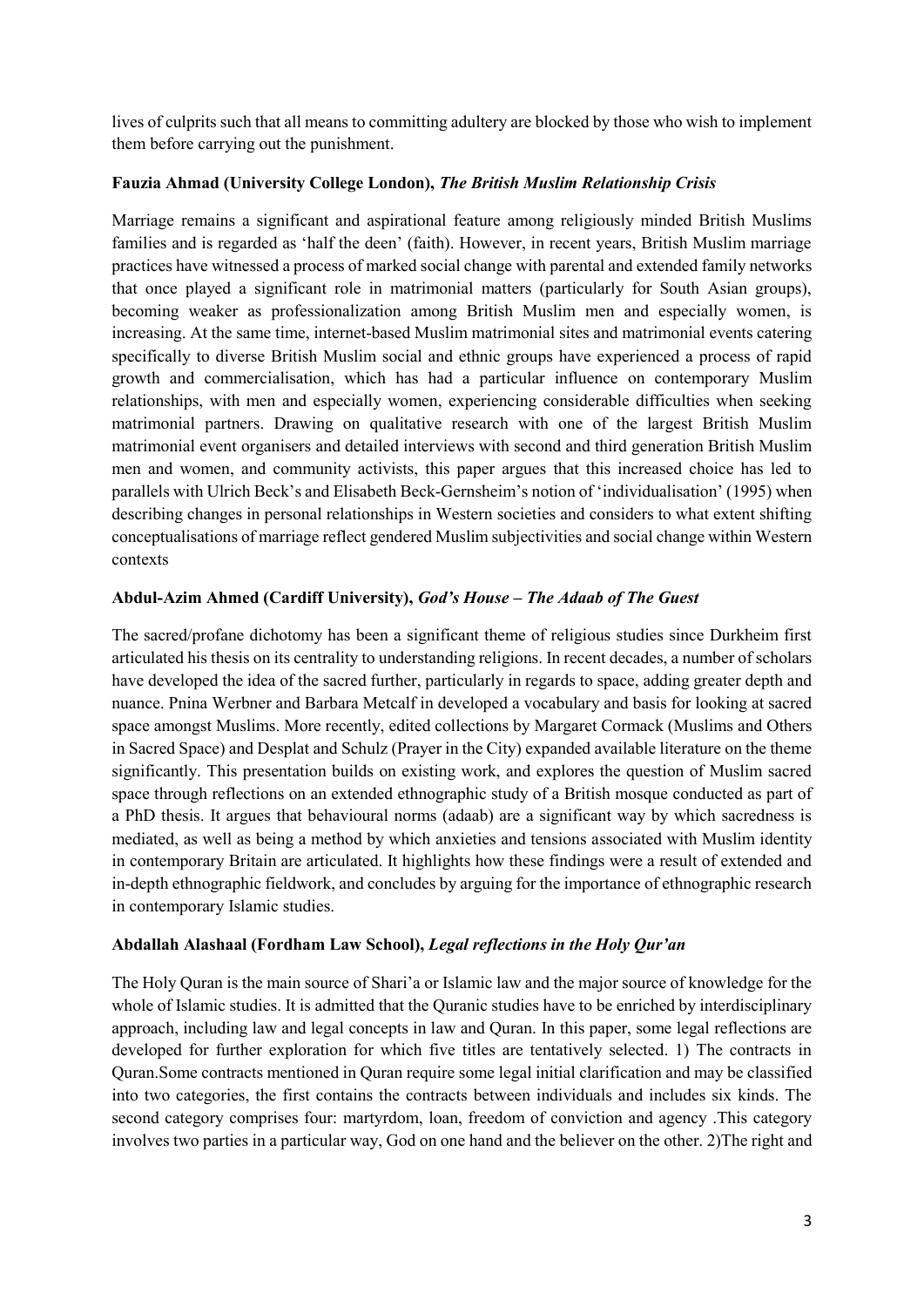freedom of conviction in Quran. 3) The right to life which is a cardinal object of polemics. 4) Human rights in the Quranic perspective. 5) Terrorism and deterrence in the Quranic paradigm.

# **Sufyan Abed (University of Chester),** *Being Shia before and after 'Ashura': Discourses on Living a Piety-led Life among South Asian Shia Muslims in London*

This paper aims at exploring and analysing the emerging discourses which emphasise "living an exemplary and piety-led life as a good Muslim" among South Asian Shia Muslims in London. Morality and piety as everyday life practices are disseminated by Shia speakers who have been trained in postrevolutionary Iran. The paper explains how Shia Muslims of South Asian background in London are exposed to and made familiar with living a successful life as a pious and modern Muslims, whose lifestyle can be perfectly compatible with the economic, political and social challenges of being a Muslim in Britain. While Shia Muslims of South Asian background are mostly engaged with keeping their distinct identity of being Shia Muslim intact vis-à-vis Sunni Muslims by commemorating the rituals of 'Ashura' with religious devotion, reformist Shia speakers expand the meanings of being Shia beyond the month of Muharram and introduce a more generic notion of being a pious Muslim in everyday life. Such an emerging discourse appeals to some of the upwardly mobile and educated Shias of South Asian background, but is seen as too apologetic by others.

#### **Aljawharah Alassaf (AMIDEAST HQ- Washington DC),** *Religious Practice vs. Social Custom*

In Islam, the relationship between religion and culture, compromise and dependence, misrepresent religious practices in several ways. For the purpose of this paper, the idea of autonomy intervenes where religious doctrine and cultural traditions meet and diverge regarding women's education. Looking at this subject from two distinct viewpoints will identify how protection of tradition distorts the implementation and practice of Quranic mandates, and has also complicated the issue of women's education in Saudi Arabia. Islam is one of the religions where ambiguity between social custom, tradition, and religious practice exists. In an Islamic country such as Saudi Arabia, the Qur'an and Hadith are revealed sources for the establishment of laws, traditions, and social practices. Despite possessing these primary sources, Islamic law is sometimes limited by custom and tradition. In this regard, Islamic law, called Shariah, has been integrated with social custom and tradition that allows Muslims to maintain their social and cultural identity. In some cases, tribal or traditional law has even been seen as overriding or superseding Islamic Law. This is a situation that exists inside one of the few countries still governed by Shariah, the Islamic country of Saudi Arabia.

#### **Amel Algrahni (Liverpool University),** *Womb transplantation and Islam*

Reproduction and the ability to have children is a fundamental aspect of many people's lives. This great desire to be able to fulfil the basic human need to procreate has fuelled the global technological revolution over the last half century in the context of artificial reproductive technologies designed to alleviate the effects of infertility. Reproductive advances such as in vitro fertilisation (IVF), sex selection, reproductive cloning, and embryo selection for the purpose of creating 'saviour siblings' have all emerged as part of a rapid and ever changing branch of medicine. The world's [first live birth](http://dx.doi.org/10.1016/S0140-6736(14)61728-1)  following a womb transplant represents a huge step forward in reproductive technology. The success of Mats Brannstrom and his team in Sweden received worldwide media coverage and has given hope to thousands of women around the globe. The technology could hold distinctive advantages to Muslim couples, for it will enable them to have a genetically related child, even if the woman was born without a uterus, or suffers from some form of uterine factor infertility. At present the only other option would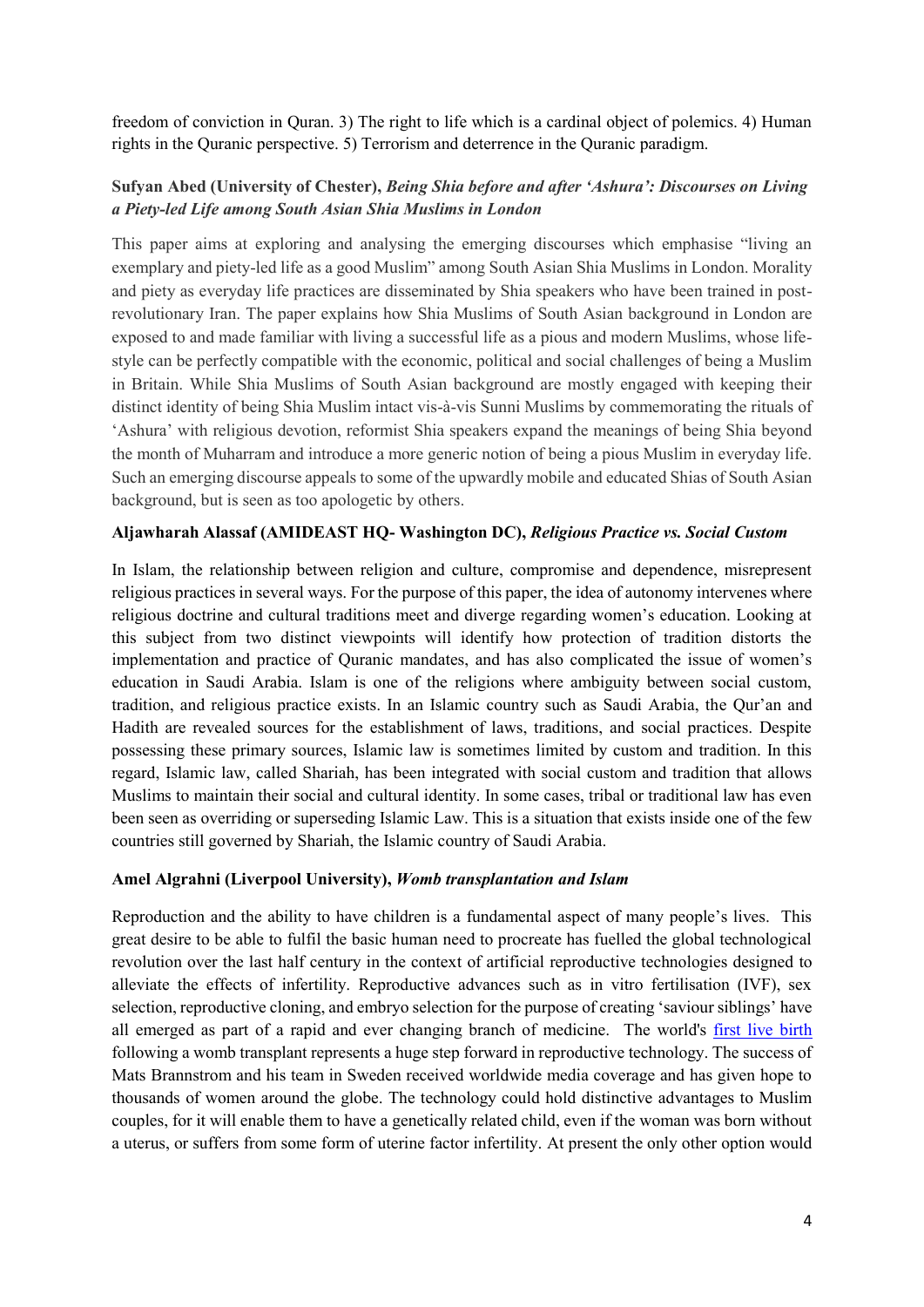be surrogacy which is forbidden in Islam. This paper explores how this advance may be received in the Islamic faith.

## **Jan Ali (University of Western Sydney, Australian),** *A Sociological Analysis of Organ Transplantation in Islam* **(read by Hossein Godazgar)**

Organ transplantation denotes the replacement of a non-functioning organ in one body with a functioning one in another to prolong the life of a patient or to cure him/her. In essence, there are two types of organ transplantation: in one case the organ or organs are harvested from a live body and transplanted in another live body to replace any non-functioning or diseased organs; in the other case, the organ or organs are removed from a cadaveric body and transplanted into a live body. Generally speaking, Islam instructs its adherents to protect the body at all times and accord it care and attention during sickness or illness. Protection of the body and its treatment during sickness or illness is directly linked with the idea of preservation of life. Many Islamic scholars, therefore, view organ transplantation permissible in Islam. However, not all Islamic scholars and jurists necessarily agree with organ transplantation and donation. These scholars consider organ transplantation and donation to be prohibited in Islam, particularly regarding the removal of an organ or organs from a cadaveric body and transplant in a live body. This paper examines the debates surrounding organ transplantation and donation in Islam. It explores various concepts, issues, and the role of key institutions connected with organ transplantation. The paper posits that organ transplantation is a modern sociological phenomenon. It emerged from the advancement made in secular modern medicine for the purpose of prolongation and betterment of life. However, organ transplantation as a modern sociological phenomenon is also associated with material and commercial practices. It is this latter situation that this paper is particularly concerned with and will look at how Islam attempts to negotiate through it.

## **Mansur Ali (Cardiff University)** *How do we know the Prophet said it? Hadith commentary as polemic in post-colonial India: a study of al-Uthmani's I'la al-Sunan*

In his seminal work, The Ulama in Contemporary Islam, Mohammed Qasim Zaman mentions that the genre of Hadith literature known as Sharh (commentary) is not a neutral work written to explain the Prophetic teachings to people. He argues that the 'commentary' also functioned as discursive work which was employed to promote a partisan view or for settling old scores. This paper explores one such book of Hadith commentary, the I'la' al-Sunan, written in post-colonial India as a response to allegations by the Indian Ahl-e-Hadith scholars levelled at the Hanafi School of Thought that it has no basis in Hadith. The paper explores the author, Zafar Ahmad Al-Uthmani's (d. 1974) methodology in aligning the Hadith to the opinions of the Hanafi School. It maps out how the author does this by first deconstructing the traditional sciences of Hadith (ulum al-Hadith) and then reconstructing a new methodology using hermeneutical tools developed in Hanafi legal theory (usul al-fiqh). The paper further deliberates on the implications of this new hermeneutic and questions whether it offers a new framework to read seemingly controversial hadith texts in new light.

## **Fayaz Alibhai (University of Edinburgh),** *People, Places and Texts: Presenting and Representing Islam at The Edinburgh International Book Festival*

There is a long and established history of analysis on the representation of Islam and Muslims. Epitomised by classic treatments such as Orientalism (Said, 1978), these works remain forseeably salient against the backdrop of contemporary and wide-ranging policy and academic debates about the extent and dangers of both radicalisation among Muslims and Islamophobia. Given that many recent perspectives, particularly within the specialism of Muslims in Britain, have revolved primarily around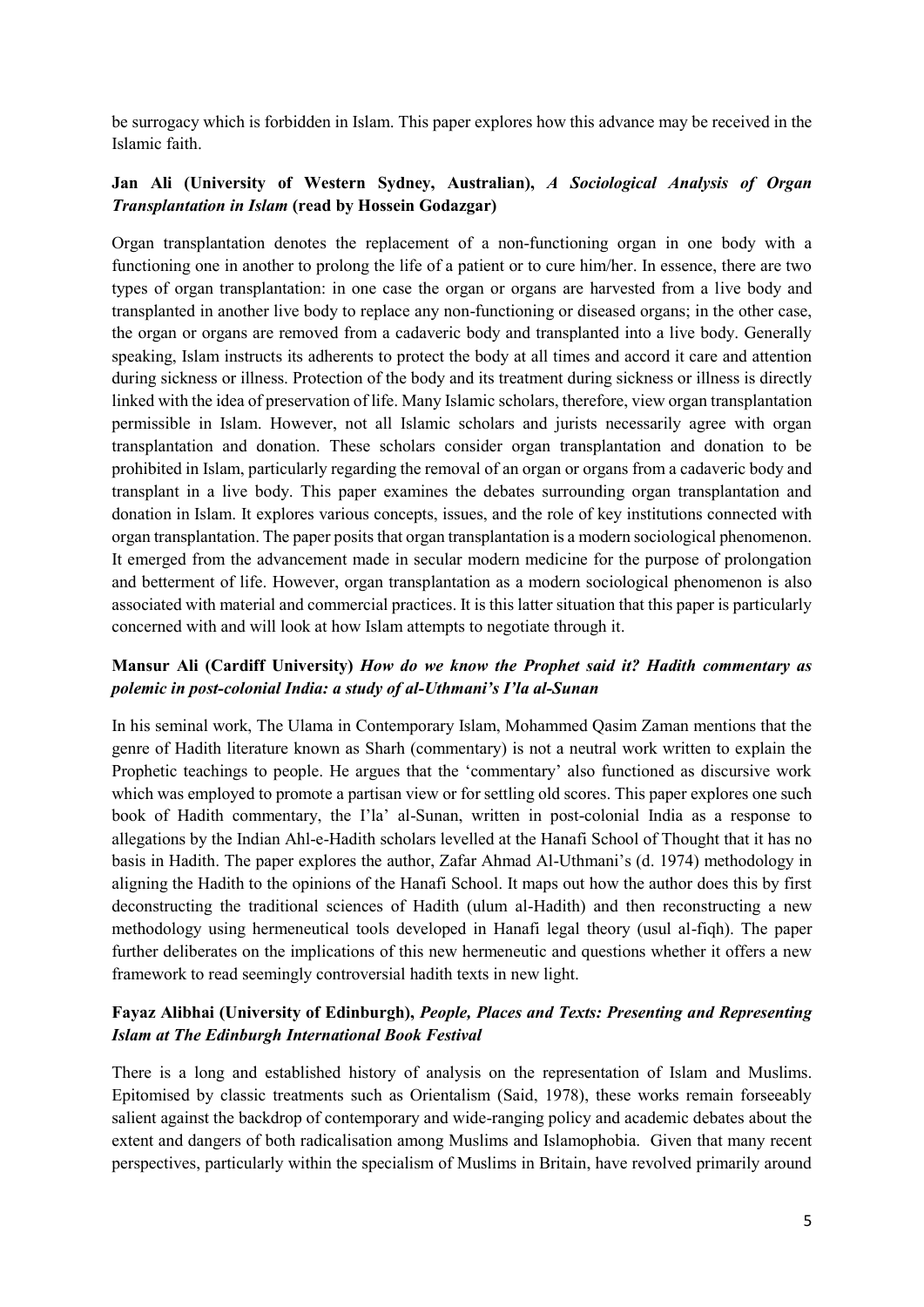such representation in the media, this study aims instead to explore the phenomenon with the confines of one of Britain's most widely acclaimed literary festivals, the Edinburgh International Book Festival. In the specific context of Edinburgh, Scotland, where comparatively less research on Muslims has so far been undertaken, the paper will draw upon ethnograpic fieldwork conducted from 2011-2013, examining how the space of the festival not only portrays Islam but also propounds ideas about Islam. It will highlight emergent themes from festival events and discuss how they contribute to wider public understandings of Islam and Muslims. In so doing, it hopes to shed new light on concepts such as religious literacy, authority and leadership in Islam, and Muslim diversity.

# **Nazli Alimen (London College of Fashion),** *Islamic Sub-Markets and Their Consumers: Faith-Inspired Communities in Turkey*

The eligibility of an Islamic product or service for pious consumers does not solely depend on its conformity with the Islamic rules. Several other factors, such as personal and communal values and ideologies, have an impact on Islamic consumption. To investigate these factors, this paper focuses on three faith-inspired communities widespread in Turkey, namely the Gülen, Suleymanlı, and Menzil, each one of which has its own marketplace consisting of a wide variety of goods and services, such as banks, publication houses, newspapers and magazines, television channels, retail firms, travel and transportation companies, and construction firms. These goods and services can belong to the communities or be privately owned by a community member/s or a sympathiser/s. The analyses of the interviews with thirty-two members, the textual data, for instance the communities' publications, and of the observation data collected in the members' houses and workplaces, and in the communities' spaces, for example, dormitories and schools, point to the diverse values and negotiations, such as the current political situation (for instance, the conflict between Fethullah Gülen, the leader of the Gülen community, and Recep Tayyip Erdoğan, the prime minister [2003-2014] and president [2014-] of Turkey), in Islamic consumption.

# **Adal Almoammar (SOAS),** *The Cultural Concept of "Incompatibility in Lineage" and the Rights of Women in Saudi Arabia*

The cultural concept of incompatibility in lineage has been invoked to prevent and to forcibly dissolve marriages between men and women of different social rank in Saudi Arabia. Those who support this practice often claim that it has a basis in Islamic law. However, research shows that the concept originated with pre-Islamic tribal traditions and customs, and that it was perpetuated by Muslim jurists who relied on traditional practices to interpret the divine sources of Islamic law. Moreover, the continuation of this tradition has led to abuses of the Islamic notion of guardianship, which have, in turn, resulted in racial discrimination, discrimination against women and inequality between men and women. In addition, the concept of incompatibility in lineage has led to breaches of international law under the International Convention on the Elimination of All Forms of Racial Discrimination (ICERD) and the Convention on the Elimination of All Forms of Discrimination against Women (CEDAW), both of which have been ratified by Royal Decree and adopted into Saudi domestic law. The proposed paper discusses the origins of the concept of incompatibility in lineage and its introduction into Saudi legal tradition and argues that this concept is inconsistent both with Islamic law and with Saudi Arabia's obligations under international law.

#### **Nuha Alshaar (Institute of Ismaili Studies),** *Ibn Rushd/ Averroës' Rational Reading of the Qur'ān*

Although many scholars have attempted to study the Qur'an in religious literature, less attention has been paid to its reception in non-religious traditions. This paper explores the Qur'ānic reading of the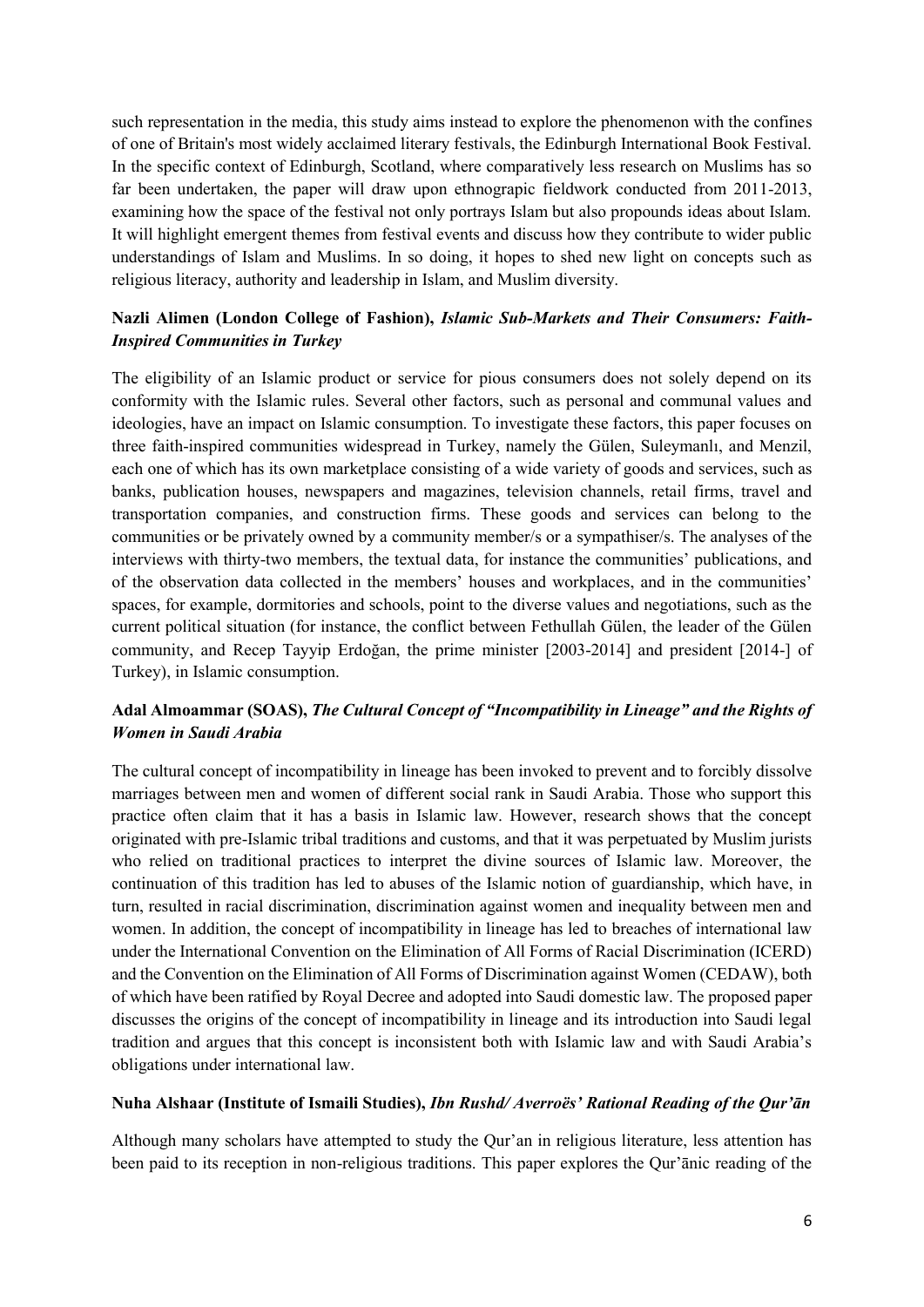Muslim Andalusian philosopher Ibn Rushd/ Averroës (d. 595/1198). Averroës, who is known for his commentaries on Aristotelian writings, is the only Arabic philosopher to write a book on the relationship between philosophy and religion. In Faṣl al-maqāl (The Decisive Treatise), he introduced important ideas on religion and developed a non-religious philosophy of language, which is central in his treatment of the Qur'ān. In order to make sense of certain Qur'ānic statements, Averroës uses various literary techniques which, without offending the divine nature of the Qur'ān, creatively facilitate variable interpretations of the Qur'ān in correspondence with the intellectual abilities of readers since according to Averroës; people possess different capacities of comprehension. This paper will critically discuss how Averroës' rational reading of the Qur'ān can offer an intellectual tool to dialogue with the scripture. It will explore how the need to deal rationally with the sacred text led Averroës to develop a philosophical theory of language, and how this approach could be utilised for modern discussions on religion and rationality.

#### **Rana Alsoufi (FAU Erlangen-Nürnberg),** *The use of Analogy as a Legal Method in Islamic Law*

This article is concerned with the use of analogy (qiyās) as a legal methodology deployed by Sunnī legal theoreticians (al-uṣūliyyn). The juristic recourse to the use of analogy (qiyās) has been one of the salient characteristics of Islamic law as well as one of the points of contention in the Sunnī discourse of the legal theory of qiyās. In this article, however, I shed light on the Shāfiʿīs' employment of analogy in their legal theory: Is analogy authoritative as a legislative source of law, and if so, to what extent analogy has been allowed in the law process? What is the role of analogy in the Sunnī legal theory? What is the function of analogy in Shāfiʿī uṣūl al-fiqh? What are the limits of analogy (qiyās) as a method of legal reasoning in the Shāfiʿī law? In the course of this article, I seek to present the Shāfiʿī's discourse of qiyās as a legal methodology that allows the jurists to legislate rulings that are not explicitly defined in the Qurʾān and the Sunnah.

## **Fatma Betul Altintas (Erciyes University),** *The Academic Study of Hadith in North American Universities*

This paper will provide an overview of the history and current situation of the academic study of Hadith at American Universities. To examine and analyze the legacy and the current state of Hadith studies in North American Universities will help us to understand the general acceptance of Hadith Studies among Western thought. In this paper, I will examine Hadith studies state within the broader curriculum of Islamic studies. For this I will examine the evolution of Islamic Studies among North American Universities in general. Then I will analyze the state of hadith studies from institutional, intellectual and pedagogical viewpoints. From institutional perspective I will examine the state of hadith studies in Universities, online universities, non-accredited institutions, and research centers. From intellectual perspective, I will examine the academicians working on Hadith, master thesis, doctoral dissertations, academic articles written about Hadith, and presentations about hadith. From pedagogical perspective I will examine the courses about hadith studies, the materials (books, articles, book parts…) used in these courses, and instructors of these courses. As for my work methodology, I will collect the data about the courses and the materials used in these courses from the websites of the Universities. Besides some websites which provide course syllabuses, information about the hadith courses and the instructors of these courses will be used in collecting data. In addition to this, American Academy of Religion's Syllabus Project will provide rich data for our paper. Also information obtained via email and face to face conversations with the participants of the hadith courses and the instructors will be used.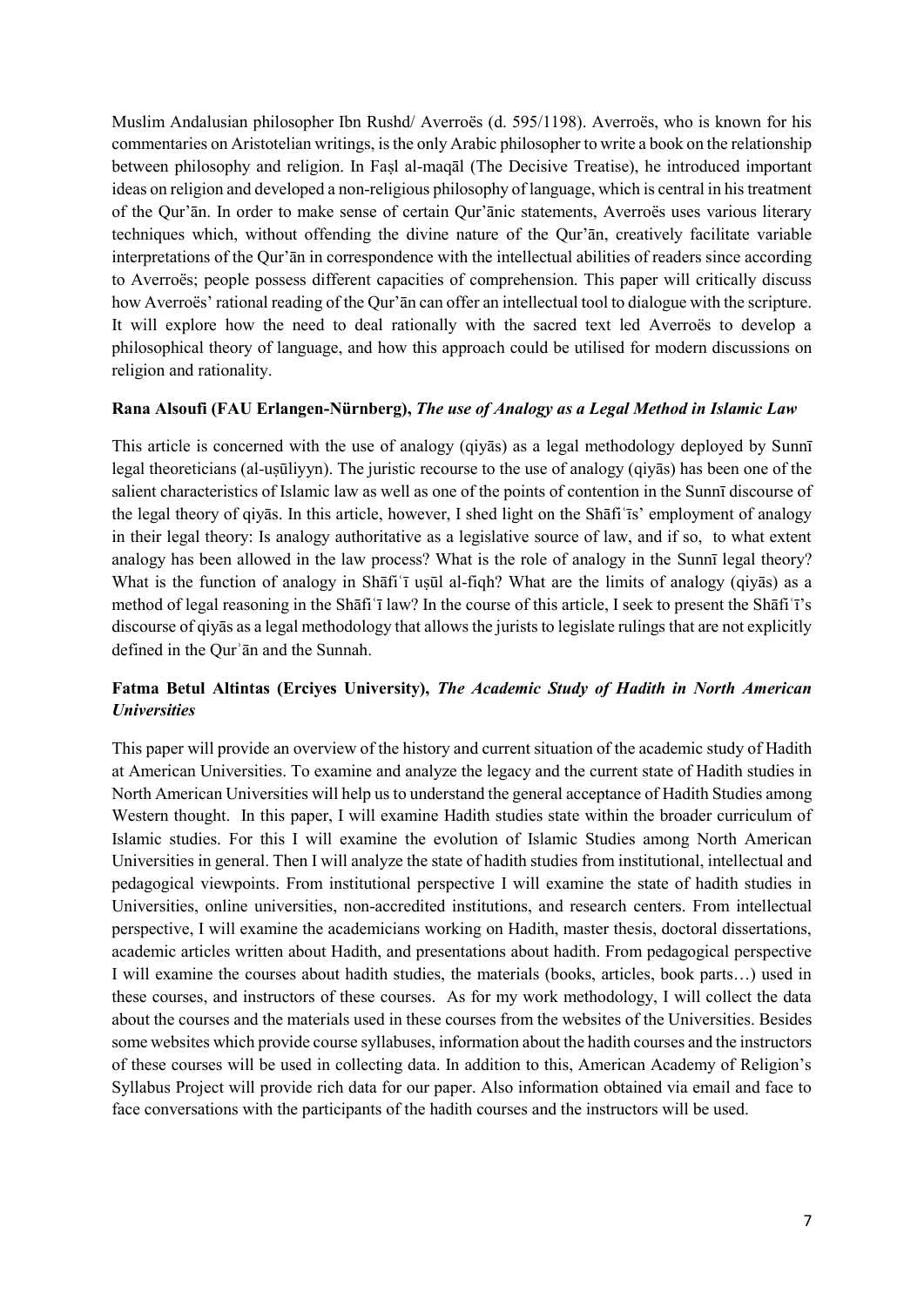## **Muhammed Altıntaş (Erciyes University),** *Muslim Schools in England, Holland and France- A Comparative Study*

There is a significant number of Muslims in Western Europe today. Over nine million Muslims currently live in Western Europe. Many Muslims want to establish Muslim schools in order to have their children trained in Islamic moral values and norms. Muslims have pressed for Muslim schools, which has raised questions among policymakers about whether or not this can or should be done within the existing constitutional structure. State accommodation of Muslim schools in Western Europe varies based in part on the inherited relation between church and state in each country. At the same time, existing policy to Muslim schools depends on the structure of the school system within a country. Some countries require Muslim schools to follow central regulations (e.g., a national curriculum and national inspection), while others do not; some allow non-regulated and non-subsidised Muslim schools that provide compulsory education, while others do not. Muslim schools in Western Europe are too vast and heterogeneous. With this study, we aimed to explain and evaluate policies and regulations in Muslim schools, which emerged in Western Europe. This paper will compare Muslim schools in Holland, England and France from viewpoint of the teaching curricula, the pedagogic methods used, funding, choice, control, etc. The reasons for the choice of these countries have to do with the interesting differences that emerge in such a comparison. Little has been done to compare the policies and procedural norms of Muslim schools between countries with sizable Muslim populations.

#### **Nawaf Alyaseen (Oxford Brookes University),** *Trademark forms in Islamic Sharia*

This paper explores the position of Islamic Sharia principles from in relation to various forms of trademark. Islamic Sharia does not define the idea of 'trademarks' in its modern sense, therefore the TRIPS definition of a trademark is the guide in this paper. The aim of this paper is to examine Islamic Sharia's main primary sources, study and analyze them to clarify the Sharia's view regarding trademarks' forms. Significant and controversial marks that might be have been focused on in this paper. The research is based on the main sources which provide the basis of Islamic Sharia in particular the Qur'an, and the Sunnah. The preliminary results of the research show that there are multiple restrictions strictly imposed by Islamic Sharia on trademark forms. This has a direct impact on trademark recognition in Islamic Sharia. The findings provide a better understanding of trademark forms in Sharia's perspective and the requirements demanded by Islamic Sharia especially of those who deal with strict Sharia jurisdiction countries. The conclusion suggests that trademark forms in Islamic Sharia are controlled by numbers of principles that can be elicited from the primary Sharia sources of legislation, which has a direct effect on the protection of trademarks.

## **Omar Anchassi (Queen Mary University; London),** *Fazlur Rahman's 'Qur'ānic Turn', Islamic Law and Gender*

The late Fazlur Rahman (d. 1988) of Chicago University was a seminal contributor to Qur'ānic studies as well as a perceptive student of contemporary intellectual trends. Significantly informed by his engagement of cognition and prophetology in classic falsafa, Rahman came to view revelation as prioritising the struggle to establish a just socio-moral order. Underlying the critical place of law in this vision, however, was Rahman's deeply egalitarian ethic, the impress of which is clear in his views on gender which, inter alia, this paper hopes to explore. While sharply accentuating the historicity of the Qur'ānic event, Rahman was sensitive to the need to ground ethical norms in scriptural commands and so read the Qur'ān to normatively propose gender equality. In his capacity as an official adviser to Ayub Khan's government on 'Islamisation' (1962-1968), moreover, he endeavoured to put this new Qur'ānology to work. For a number of reasons, including his sponsorship of controversial personal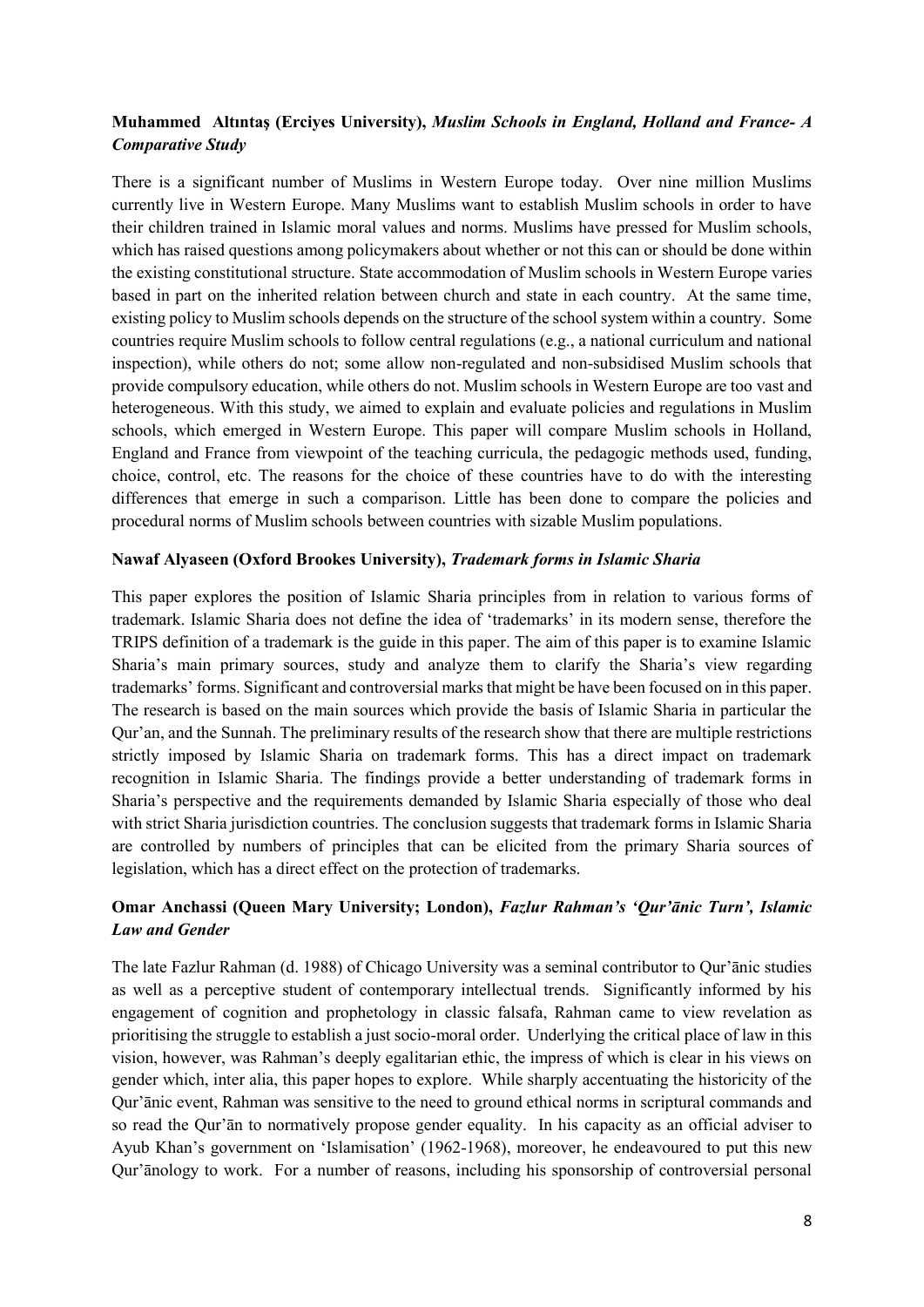status legislation, Rahman left Pakistan for the more congenial intellectual climate of the United States, where he ended his career. It is suggested that Rahman can be viewed as largely continuing the tradition of modernist-inspired 'state feminism' in the Muslim world, and as belonging to a particular ideological moment in the history of post-colonial Muslim-majority states. This paper hopes to explore Rahman's contributions to Islamic Law and gender through the prism of his Qur'ānic hermeneutic, with important reflections on his sources.

# **Tobias S. Anderson (University of Edinburgh),** *Caliphal succession in the first Islamic chronicle: the Tārīkh of Khalīfa b. Khayyāṭ*

The paper analyses the narratives of caliphal succession in the *Tārīkh* of the Basran historian and *ḥadīth*  scholar Khalīfa b. Khayyāṭ (d. 240/854). The work is the oldest Islamic chronicle still extant and covers the political and administrative history of the early Muslim polity from year 1/622 to 232/847. By the early third/ninth century, the views on the succession of caliphs after the Prophet Muhammad had become important identity markers in Islamic scholarship, especially among the various precursors of Shīʿī and Sunnī thought. Comparing the narratives of these events in Khalīfa's *Tārīkh* to other early histories shows important differences, which relate to their different audiences and contexts of compilation. This paper argues that Khalīfa's approach to the problems of succession after the Prophet's death until the early ʿAbbāsid period reflects common religio-political ideas among early Sunnī scholars, especially in Basra—for instance, the three of four caliph thesis, the Companions' collective authority and the critical loyalty to political leaders. It also discusses Khalīfa's tendency to 'smooth over' certain disputes over succession— especially at the time of the early 'rightly-guided' caliphs but report in great detail on others, which also seems to reflect his early Sunnī perspective.

# **Mònica Colominas Aparicio (University of Amsterdam),** *Religious Polemics as Discursive Practices in Late Medieval Christian Iberia: The Literature of the Mudejars against the Christians and the Jews*

Since the beginnings of Islam, Muslims have actively engaged in the production and consumption of religious polemics with Christians and Jews. Scholars have often focused on medieval polemical literature produced in majority Muslim territories but have paid less attention to this genre among the Muslim minority communities in the Christian territories of the Iberian Peninsula, known as Mudejars. The main aim of this paper is to shed light on the corpus of Mudejar polemics as embedded within their larger processes of identity construction vis-à-vis the Christian majority community and the Jews, who were themselves the other important religious minority in the Peninsula. To this end, I analyze the Mudejars' polemical discourses in relationship to the more general discursive practices of the members of their communities in Christian Iberia and to major Muslim knowledge centers of their time. I present a typology of their literary production and underline the Mudejars' agency in developing their unique understanding of 'polemics' that seems to reflect the resilience of their sustained contacts with Christians and Jews.

# **Z. Ayca Arkilic (The University of Texas at Austin),** *Reaching Out to Turkish Muslims: Turkish Muslim Leaders' Perceptions of the Contemporary Muslim Councils in France and Germany*

It has been argued that since the early 2000s, European states have expanded religious liberty, and strengthened their control over religion through the creation of contemporary Muslim Councils across Europe, a major step taken toward institutionalizing and "Europeanizing" Islam. The link between Turkish Muslim communities and host states, however, needs to be reconsidered given the limited representativeness of these institutions, and the homeland's ambitious soft power extension policy. By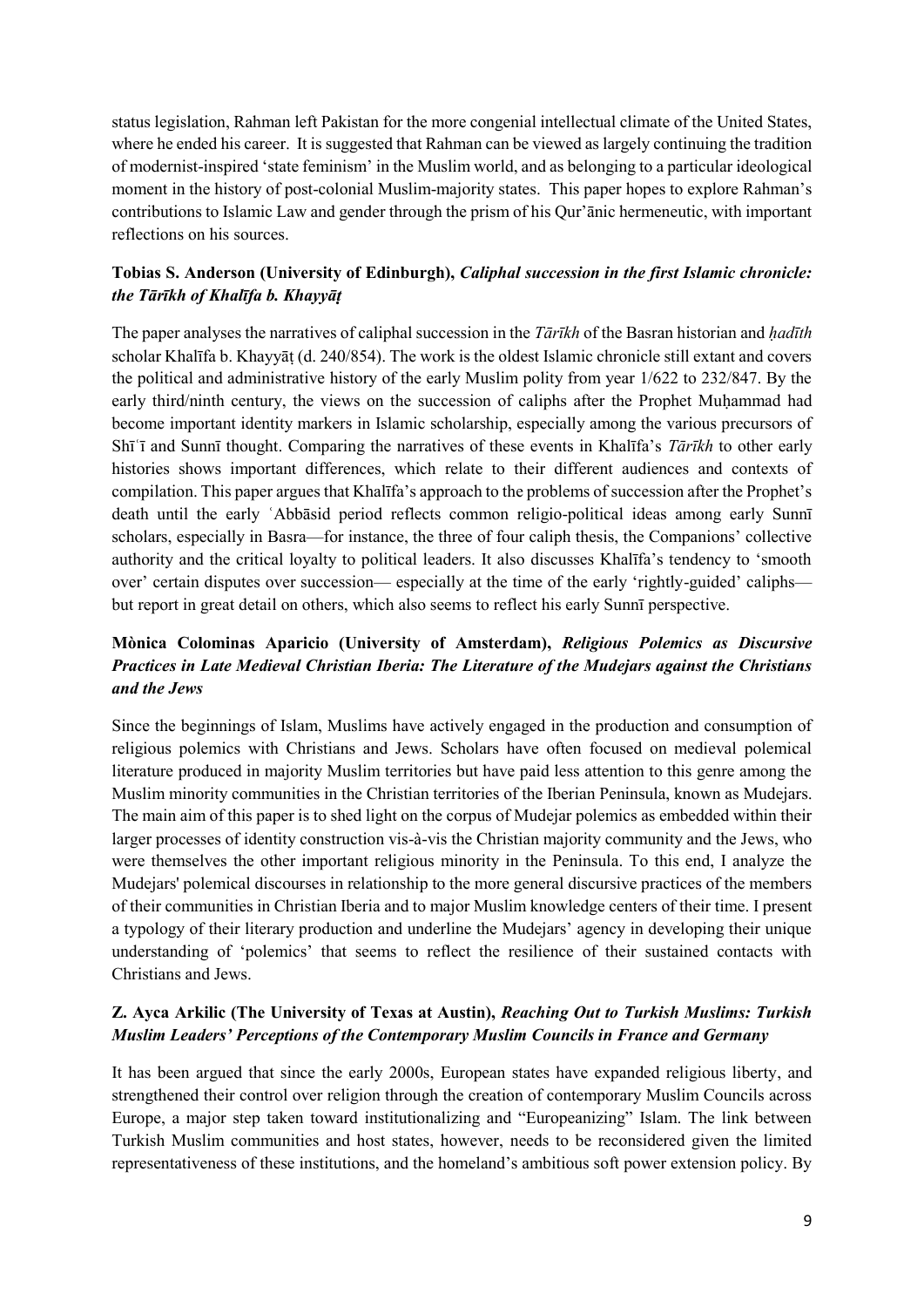comparing how the major Turkish Islamic organizations in France and Germany have interacted with and viewed the French Council of the Muslim Faith (CFCM) and the German Islam Conference (DIK), this paper aims to answer to what extent host states have been successful in bypassing the homeland's outreach policies, and incorporating their Muslim communities into the sociopolitical fabric of their society. This study relies on a detailed examination of governmental and organizational publications, press statements, existing surveys as well as semi-structured in-depth interviews conducted with Turkish immigrant organization leaders and policy-makers in France and Germany. The paper finds that Turkish Muslims are much more critical of the German Islam Conference compared to its counterpart in France, and sheds light on the sociopolitical factors shaping this outcome.

#### **Muhammad Arshad (University of the Punjab),** *Muhammad Asad's concept of Ijtihad: A critical evaluation*

The proposed study seeks to examine the principles and methodology for the reconstruction of Islamic law as proposed by Muhammad Asad (1900-1992) an Austrian convert to Islam. Asad emerged as a vehement protagonist for the revival of the spirit of *ijtihad* and independent reasoning. Asad, following the footsteps of Ibn Hazm, denounced the trend of *taqlid* very harshly. He was greatly influenced by modernist thinkers notably among them were Mufti Muhammad Abduh, Rashid Riza and Dr. Muhammad Iqbal. While his stay in India Asad was encouraged by Iqbal to undertake the exposition of Islamic constitutional and the formulation of a methodology for the reconstruction of Islamic law. With the emergence of Paksitan in 1947 he was appointed as Director of the newly created Department of Islamic Reconstruction. Asad formulated a blueprint of Islamic constitution, laid down a scheme for the Islamization of the newly emerged state of Pakistan and suggested a methodology for the reconstruction of Islamic Law. He also vehemently advocated for the codification of Islamic law. Asad called, not just for a partial reformation of the existing corpse of Islamic fiqh and law, rather advocated for a free exercise of independent reasoning and a thorough reconstruction of Islamic law, based only on the *nusus* of the Qur'an and Sunnah. He has endeavoured to redifine the concept of *nass*. He has also suggested a thorough critical evaluation of the *hadith* corpse and compilation of an authentic collection of hadith. The princilple of *maslaha* has a vital significance in Asad's methodology. Asad, in his proposed methodology, discards the existing schools of Islamic law, and rejects the notion of *talfiq*. Asad's notion of ijtihad and his proposed scheme for the reconstruction of Islamic law met with a harsh criticism from the traditional ulama' of the *hanafi* school of law as they perceived it militating the very spirit of school. They lodged a protest with the Government and asked for the closure of the Department of Islamic Reconstruction. To appease the traditional ulama' government acted promptly and Asad was removed from its Directorship in 1950.

# **Mehmut Asatay (Durham University),** *Searching for the Nexus between Islamic Finance and Economic Development: Can Islamic Finance Generate Economic Development for the Post-Arab Spring?*

In modern times Islamic finance emerged as part of Islamic economics with the objective of responding to the failures of economic development and public policy in developing countries, in particular, and Muslim countries, in general. The founding fathers aimed at developing a human centred developmentalist paradigm within the norms, principles and values of Islam; a moral economy embedded on community and mutuality (*takaful*), reciprocity, distribution and de-commoditization. Islamic financing (as opposed to financialisation) was considered as the instrument or functional institution, making profit-and-loss sharing and risk sharing essential to develop 'participatory modes of production' with the objective of developing a participatory social formation of society. Islamic finance has shown unprecedented growth in terms of its asset base and operations. However, despite such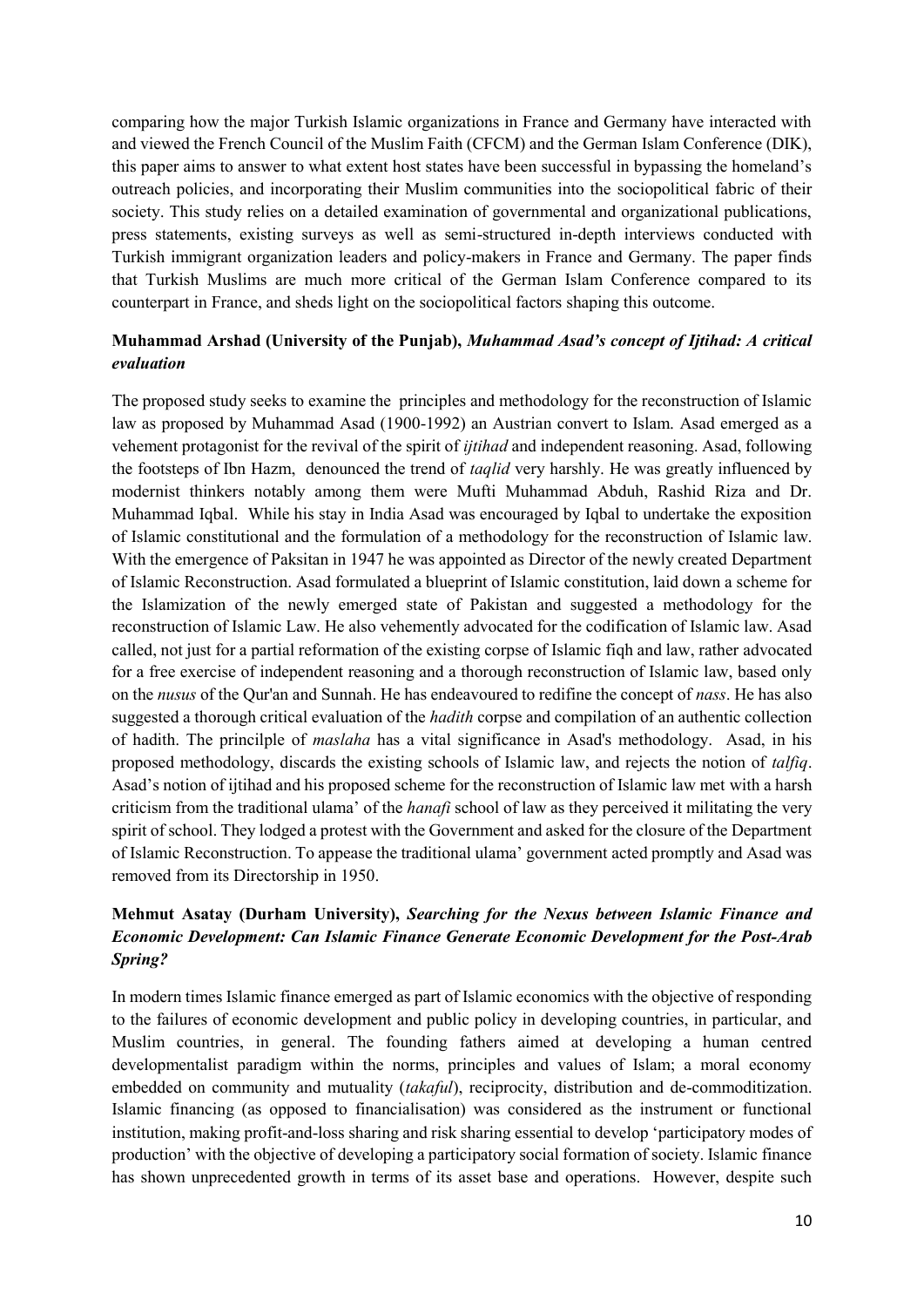successes, the impact of these institutions in relations to the aspirations of Islamic moral economy has been limited; converging to existing banking models within neoclassical paradigm and speedily developing financialisation. Developmentalist and equity expectations have been given up for neoclassical efficiency. No longer attached to the moral economy of Islam, the social failure of Islamic finance has spelled out. This paper argues that development needs of the developing countries, including Arab Spring countries, cannot be served with the existing nature of Islamic banks. Only through new forms of Islamic non-banking financial institutions objectives such as socio-economic development, capacity building, individual empowerment and job creation can be achieved. New institutionalization in Islamic finance in terms of further authenticity is inevitable, such as re-organisation of *waqf* system, developing *zakah* funds, creating developmentalist funds, establishing Islamic social banks and microfinance. Only then perhaps some hope can be delivered to the street of Arab Spring countries.

## **Syed Mehdi Ashraf (Islamic College of Advanced Studies),** *New Paradigm for the Educational Advancement of Muslims*

Currently Muslims around the world are, in general, and in comparison to other, communities, nations and civilizations, lagging behind in education, economic prosperity and political development. As a community, Muslims are feared as a violent group, which disturbs the world peace. The primary cause of the backward state of Muslims is their deficiencies in advanced education. In the present Dissertation, the causes of the success of Muslims to create a Golden Age in the classic period (9-13 BCE) and then their degeneration are investigated. The legacy left by Muslims during and after the period of 900-1300 BCE made a huge impact on the European Renaissance which led to the scientific and industrial revolutions and eventually the contemporary modernization. Attempts have been made in the last two hundred years to revive Muslim civilization by Muslims thinkers/reformers/revolutionaries like Abduh, Afghani, Iqbal, Syed Ahmed, Shariathi and Khomeini. However, Muslim civilization is battered to such an extent by their political and religious leaders, dogmas and ritualism, and the Western colonialism, imperialism and totalitarianism for more than 500 years that if they start a fast paced reformation, it is anticipated that they would take several centuries to regain their lost glory. The current crisis of Muslim civilization is, in view of the present researcher, to a large extent due to the lack of education, corrupt and incompetent leaders, misguided ideologies such as nationalism and racism, and global dispersal of Muslims which prevents unity among them. This dissertation investigates and suggests a model based upon critical rationalism to advance the educational standards of Muslims from the root level in small communities in their adopted Western countries, where Muslims are more privileged and have greater opportunities than their native countries. The same model can then be swelled and projected in Muslim world, globally.

#### **Salim Ayduz (British Muslim Heritage Centre),** *Süleymaniye Medical Madrasa (Dār al-Tib) in the History of Ottoman Medicine*

This paper is about the famous Ottoman medical school, which consisted of a section of the Süleymaniye complex built by Süleyman the Magnificent (1520-1566); the school is described in the charter of its foundation as "the good *madrasa* which will house the science of medicine". It was the first medical school (*madrasa*) built by the Ottomans. Although this medical *madrasa* resembled those encountered in certain earlier Islamic states, it differed in being part of a larger mosque complex and in providing education in a more systematic fashion for nearly three hundred years. It was established to train specialized physicians and occupied a very important place in the field of Ottoman medical education in terms of medical specialization. That is because medical education, which had previously taken place in hospitals, acquired an independent institutional structure with the founding of this school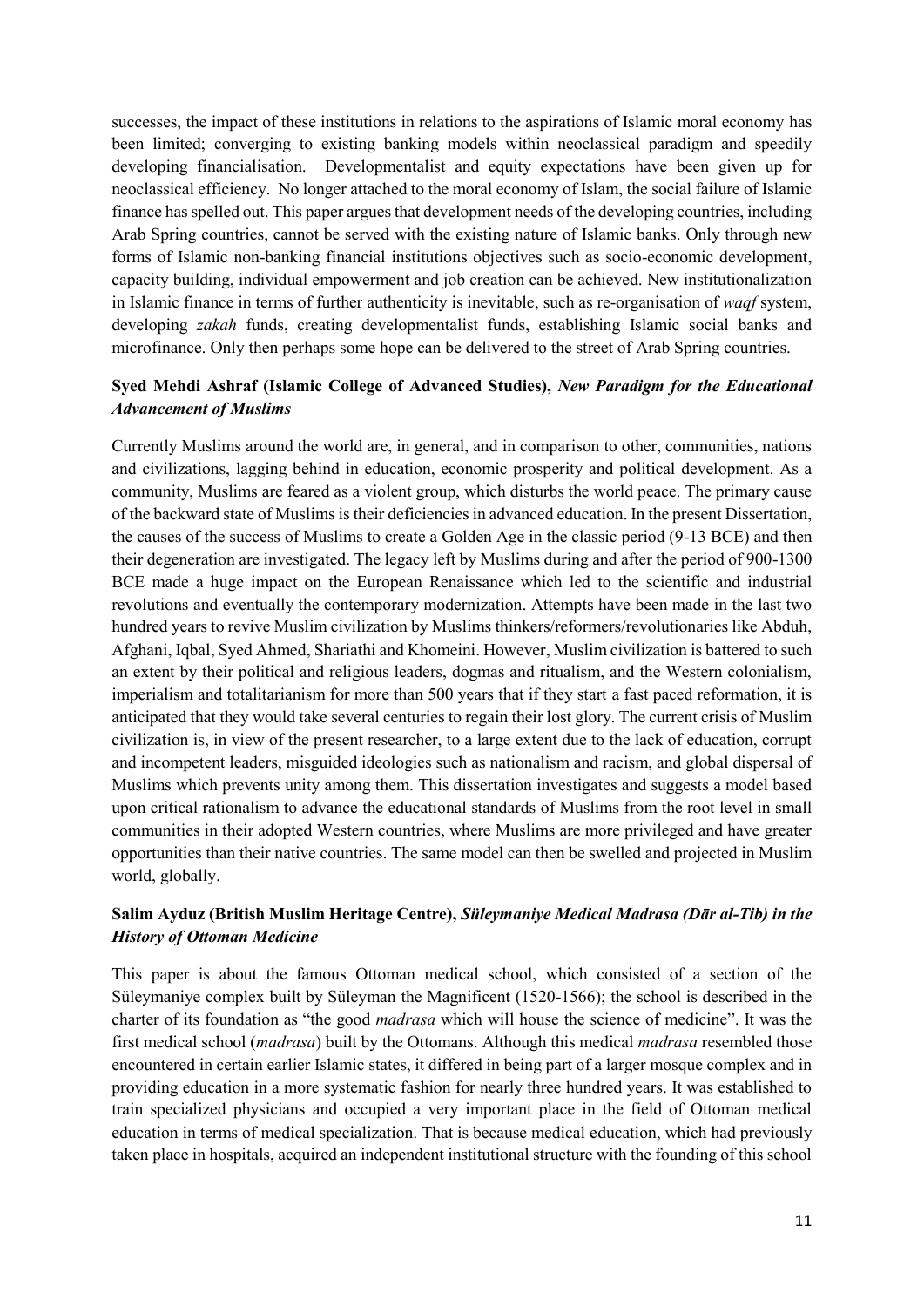which most likely continued to train students until the middle of the nineteenth century; that is, until sometime after the new medical school "Tıbhâne-i Âmire" opened in Istanbul in 1827.

## **Mahmud Adesina Ayuba (Adekunle Ajasin University, Nigeria),** *Islamic Orthodoxy and Sufism Ideological Conflicts: Towards a Solution*

The ideological issues between the orthodox Muslims and Sūfis have since become universal phenomena. Various Sūfi orders are known to many parts of the Muslim world and reactions to them are equally diverse. For instance, Sūfis are well established with many followers in African countries. In others like Saudi Arabia, Sufism is illegal and subscribers to it are outlawed. Yet in others, they are barely tolerated. Universally, orthodox Muslims have been criticizing and challenging Sūfis and many of their beliefs and practices. The work revealed that both of them share the same view on belief of the uniqueness of God, prayers five times a day facing *Qiblah,* fasting during Ramadan and so on. On the use of Arabic as a divine language by the orthodox Muslims, the work gathered that Sūfis also recognized Arabic but use other languages. While the Orthodox use Sharī'ah law as final authority, the Sūfis believe in inner reality *Haqīqāt* as the final authority. The objective of this work is to appraise the ideological issues between orthodox Muslims and Sūfis with a view of proffering solution to the conflicts which have proved to be the most severe bane of the unity of Muslims especially in Nigeria.

## **Essam Ayyad (Suez Canal University),** *Early Terminology of Mosque Architecture: Derivation and Evolution*

As far as literary and archaeological evidence can tell, Arabia in pre- and early Islam did not possess a substantial architectural heritage. This situation had its clear impact on the early sources' usage of mosque architectural vocabulary. The terms used by the early Arabic informants to describe the elements and features of the earliest Islamic buildings were as rudimentary as the buildings themselves. As mosque architecture gained its distinctive character, the relevant lexicons underwent phases of maturation and particularization. The front part of the mosque, for instance, is referred to by the sources as: zullat al-qibla, muqaddam al-masjid, bayt al-salāh, al-mughattā, riwāq al-qibla, etc. The application of such designations can be rationalized on chronological as well as geographical grounds; both are exquisitely linked to the evolution of the architectural element itself. Sometimes, the early authors' use of an architectural term was influenced by their own vernacular parlance. In other cases, they used contemporary, albeit inaccurate, idioms to designate old architectural features. This may well be attributed to the fact that many of the reports on the earliest mosques were written in a retrospective way. This research tries to give an insight into how the terminology of mosque architecture derived, and how the early Arabic sources' use of it developed. The main finding of this research is that the evolution of such terminology cannot be properly understood unless it is related to the cultural contexts in which the early mosques were erected and the early accounts were recorded.

## **Talal Al-Azem (University of Oxford),** *The Education of an Historian of Education: ʿAbd al-Qādir al-Nuʿaymī (d. 927/1521)*

The term 'al-ʿulūm al-āliyya'—medieval Islamdom's indigenous conceptualisation of a set of propaedeutic disciplines—seems to first appear in the fourteenth-century Muqaddima of Ibn Khaldūn. There, the North African historian and social theorist defines them as disciplines which serve as mere instruments for the learning of other sciences. The term is then increasingly found scattered in the biographical dictionaries of the 1400s; by the sixteenth century, it has become an organising concept in works presenting schemas of knowledge, a trend which continues into the early modern period. This paper seeks to demonstrate that an idea of propaedeutics pre-dated the coining of the term in the 1300s,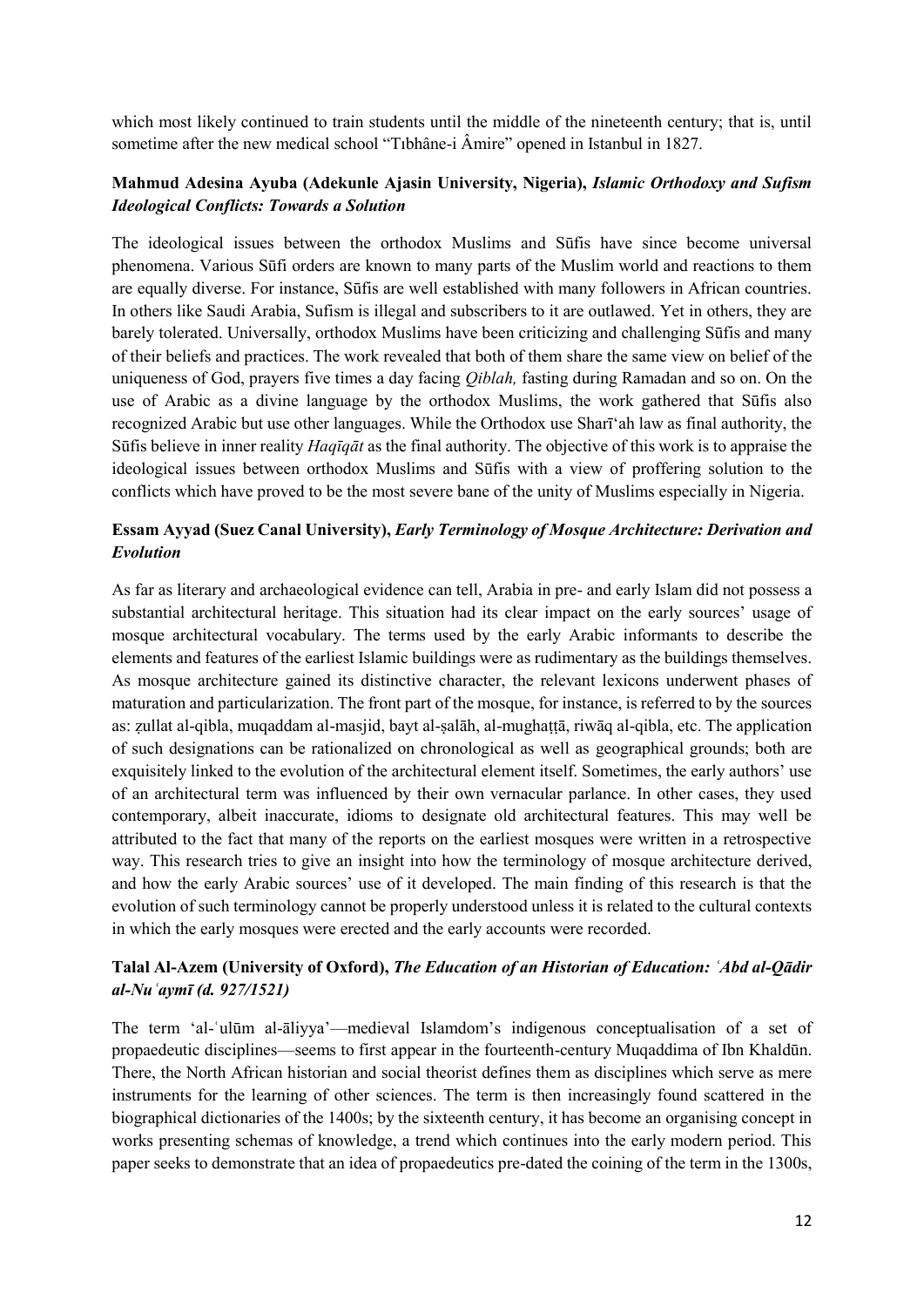and that this concept informed the structure and contents of a new generation of textbooks reflecting a 'scholastic turn'. These textbooks—with their focus on first principles, self-reflexivity, and 'interdisciplinarity'—themselves engendered new scholarly traditions, as well as harsh criticism from others who saw in these textbooks a deleterious effect on pedagogy. Based upon select passages from the work of the grammarian and jurisprudent Ibn al-Ḥājib (d. 1249), the paper will assess how the scholasticisation of traditional disciplines occurred in late medieval textbooks, and the subsequent effect of this turn on conceptions of education.

# **Sayyid Fadil Bahrululoom (Centre for Islamic Shi'a Studies), and Yafa Shanneik (University of Chester)** *'Who Buried Husayn?': Shia Mourning Poetry by Women Writers in the 20th Century*

Writing elegies for the dead and performing them publicly is an Arab tradition dating back to the pre-Islamic period. Al-Khansa', a contemporary of the Prophet Muhammad, is one the best known poetesses who composed plaintive and melancholic poetry mourning the death of her two brothers. The style of her lamentation poetry has created and shaped the genre of Arabic lamentation poetry until the present. In the context of Twelver Shia Islam, writing elegies and performing them in mourning rituals has been a central element in publicly lamenting the death of Imam Husayn, the grandson of the Prophet Muhammad, in Karbala in 680 CE. Yet, very little is known about Shia lamentation poetry and its roots in pre-Islamic poetical traditions. This paper examines the roots, development and transformations of Shia lamentation poetry written by Shia women in Iraq, the Gulf and Europe in the 20th century in light of the geo-political and socio-religious changes within Shia communities in the Middle East and within diasporic communities in Europe.

# **Yahia Baiza (The Institute of Ismaili Studies),** *The 'Ulama, Education and Muslim Civilizations: A Historical Analysis*

The subject of this paper comprises three independent and yet mutually intertwined complex debates: the *'ulama*, education and Muslim civilizations. The complexity of the subject derives from the fact that it is also connected with and influenced by several other historical developments. This paper explores and analyses the historicity of the *'ulama*s' changing positions and shifting concerns and priorities, the evolving concept of education and subsequent rise and decline of Muslim civilizations. It analyses these themes not only in their own contexts, but also in relation to at least the following four historical developments: (i) knowledge and authority, (ii) the development of institutional and educational structures, (iii) the influence of political *'ulama* on Muslim thought, particularly on rational sciences, in classical as well as contemporary periods, and (iv) nationalism and modern approaches to Islam and science. The first two themes analyse and explain the Muslim communities' rising passions and contributions to knowledge, education and new centres of civilizations, whereas the last two themes primarily concern the decaying position of the political *'ulama*, and the decline of Muslim civilizations, and centres of scholarship and education.

# **Ahmed Balto (Trinity College Dublin),** *The Burqa and the right to freedom of expression: Analyzing the Place of the Islamic Veil in Europe*

In recent times, the wearing of Islamic face-veiling garments has become a controversial issue, sparking much debate around the world, particularly in Europe. Is it acceptable for women to wear the *burqa* in public and, if not, is this a violation of human rights law? Proponents of the *burqa* argue that it is an expression of religion, a right protected by international human rights law, and that any restrictions are a violation of basic human rights. Opponents of the garment assert that 'religious' veiling does not relate specifically to the Islamic religion, rather it derives from outdated culture and heritage. Moreover, they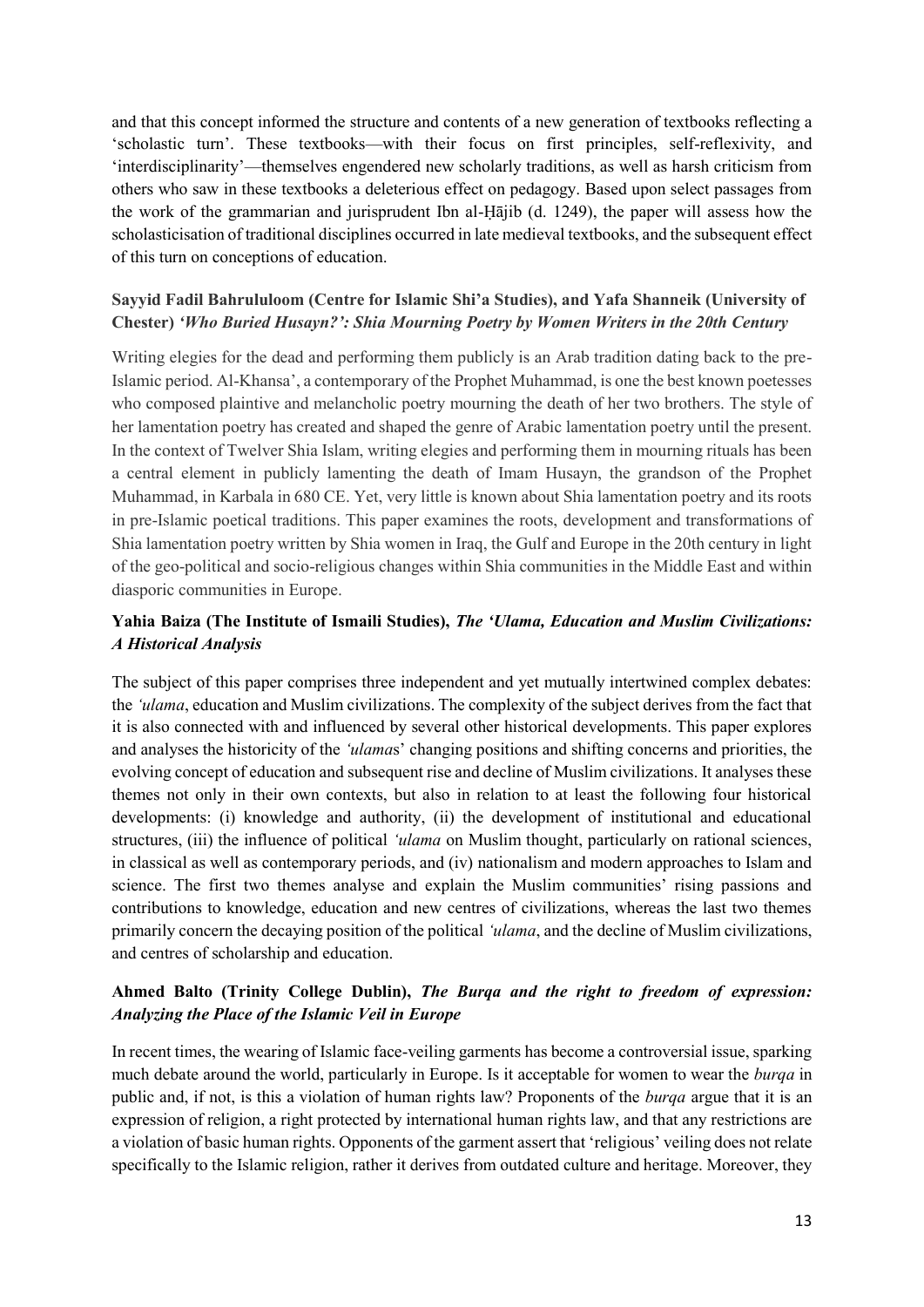claim that the *burqa* represents a form of discrimination against women and therefore should be prohibited by law. This paper will analyze the main arguments on each side, and evaluate the grounds for criminalizing or decriminalizing the practice of face-veiling in some European states. Furthermore, the paper will consider how the ECHR treats cases where the right to freedom of expression is involved, and seeks to make a proposal for a set of criteria by which the ECHR can rule on this important issue.

# **Ayse Baltocioglu-Brammer (The Ohio State University),** *"Turning Kızılbaş" or "Turning Safavid" Understanding Conversion within Islam in the 15th-16th Century Political Context*

Religious dichotomy between the Ottoman and Safavid Empires and the development of Kızılbaş Islam in Anatolia has been the subject of sustained scholarly interest. While scholarship from the 1960s through the 1980s explained Ottoman policies against the Kızılbaş in the context of mere security concerns, revisionists, who dominated the field since 1990s, rightfully emphasized the importance of the religious motivations behind political decisions made by these two empires. My research, instead, underlines the complexity of the relationship between the Ottoman and Safavid Empires, as well as between the Ottomans and their Kızılbaş subjects. In order to maintain this argument, I study different forms of religious propaganda (including the circulation of booklets and poems, dispatching of religious agents, making marriage alliances, and allocating lands and titles) disseminated by the Safavid religious and political actors in Anatolian towns between 1450s and 1630s. I argue that the "religious dichotomy" between Ottoman Sunnism and Safavid Shi'ism was a product of the Ottoman-Safavid political rivalry rather than its cause, and it was the politicization of the Safavid movement, not the Shi'ite character of the Safaviyya order that focused the attention of Ottoman authorities on Safavid propaganda activities in Anatolia. It is, therefore, important to distinguish the real meaning(s) of conversion from one side to another in this particular period and locality. My research aims to examine changing social and religious dynamics in early modern Anatolia, as well as the conceptions of conversion, state of belonging, and religious identities, which were developed by both Ottomans and Safavids in response to the shifting dynamics.

# **Mahdi Barmani (UCD Clinton Institute for American Studies),** *Iraqi Shia-Muslims in the USA: a Conflict-Generated Diaspora*

The United States of America a 'nation of migrants' has long had diaspora communities. Despite the long history linking diasporic communities and US politics, the specific engagement with them as partners of US foreign policy has gained more importance in recent years. Although a Shia-Muslim community (including Iraqis) in the United States emerged in the 19<sup>th</sup> century it experienced an expansion since the late 1990s due to a shift in the direction of the Iraqi emigration flow from the Muslim neighbours to the western countries so that the USA is now the second popular destination for the migrants.<sup>1</sup> This research examines the sociopolitical character of the diaspora with regard to some standard elements such as: class, religion, ethnicity and political leadership in America.

# **William Barylo (EHESS, Paris),** *Muslim Charities in Europe: redefining a positive image of Islam in the public sphere at a grassroots level. Case study of France and Poland*

Increasing visibility of practising Muslims is known to fuel visceral reactions across Europe. This article points out how some charities based on Islamic ethics in France and Poland do change positively the perception of Islam and Muslims in the public sphere. I first examine the different legal statuses, political and social background of those associations which are portrayed in terms of services provided and members' profile. Although France has the largest population of Muslims in Europe, it highly

**.**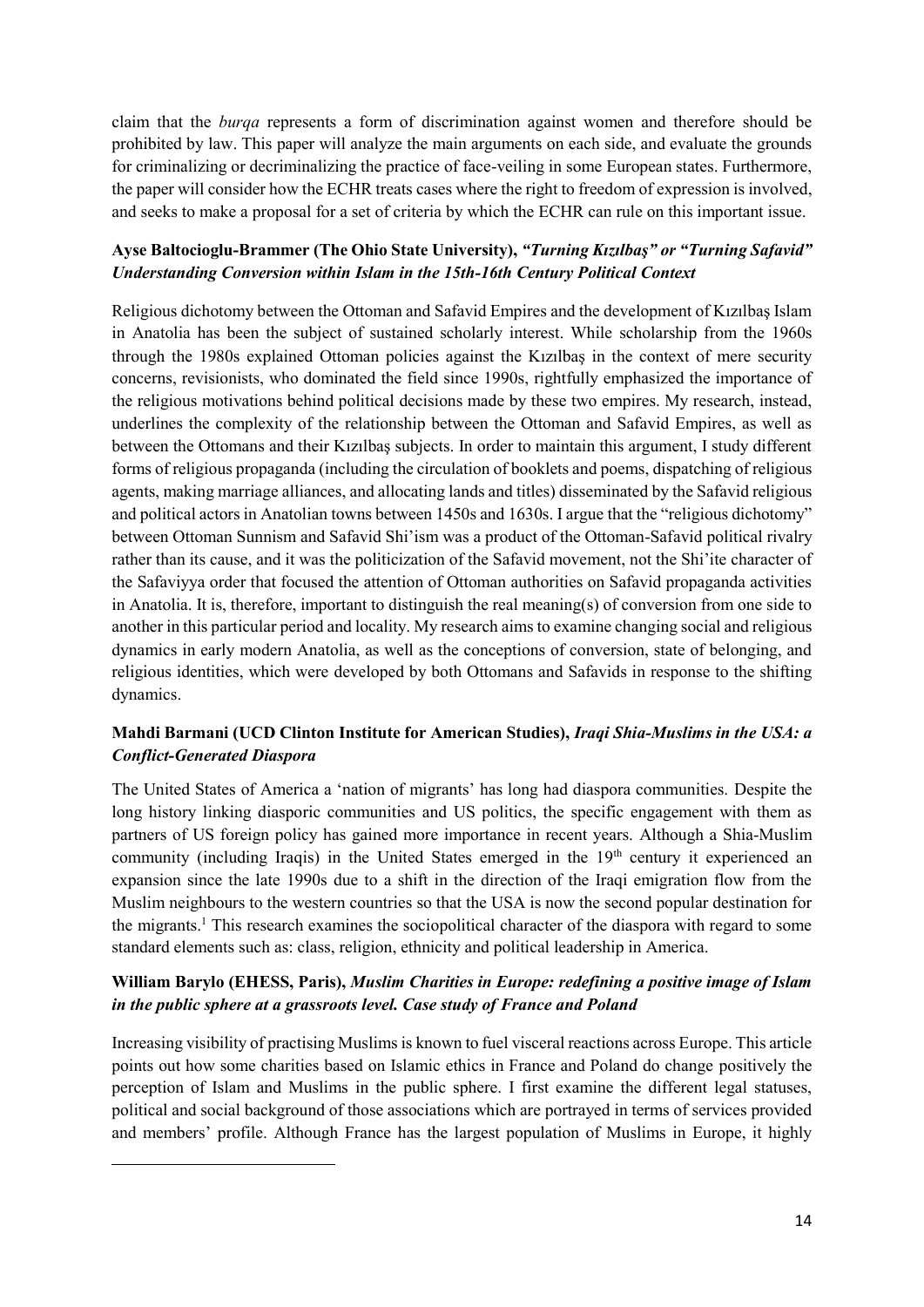contrasts with the particular situation in Poland which, with less than 0,1% of Muslims, (including Tatar families settled since the 14th century) unveils exceptionally vivid dynamics for an extreme minority context. Then, I focus on the relationships between those organisations and the public administrations. Light is also shed on reactions of people interacting with volunteers. Although tensions and distrust are tangible at the beginning, one of the main findings of this 4 years research is that physical socialisation helps bridging the gap between Muslims and public services as conviviality, gift, dialogue and proximity "humanise" administrative structures and organisations to each other. I conclude that extravert social action of Muslims contributes in regressing prejudice against Islam and improves harmonious living in pluricultural areas.

## **David Beamish (SOAS),** *"And the Caliph was glad to command a people so proud of their liberties": Albert Fua in Paris, 1900-1914*

This paper will examine the writings of the former Young Turk and later Ottoman Liberal Albert Fua. Fua was an Ottoman Jew from Salonika who settled in Paris in the late 19th Century and who was close with Ahmed Riza and his faction of the Young Turk movement before splitting with CUP in the years leading up to the 1908 Young Turk Revolution. Fua operated within a European discursive space, publishing his writings almost exclusively in the French language. In this way he acted as both activist agitator, but also more importantly as intellectual and informant. This paper will argue that the work of Albert Fua should be read as part of a broader conversation about Islam, constitutionalism and nationbuilding that was going on during this period both among and between those in the Islamic world and within Europe rather than within the narrower confines of exile political opposition. By spanning the period before and after the 1908 revolution the writings of Albert Fua provide valuable continuity in his interpretation of the Ottoman Empire as an Islamic State and the place of Islam in shaping and determining the boundaries of identity and Empire.

# **Samuel Beji (Tunis University) and Adnen Oueslati (Center of International Economic Integration, LIEI),** *The Tunisian Financial System in the post-revolution period: what about Islamic Finance?*

The popular upsurge experienced by some countries in the MENA region and the political turmoil that followed were partly caused by the weakness of the political institutions. The institutional and political deficit was harmful for the economic conditions characterized by little public transparency and accountability, high unemployment, especially among young and educated people, high inequality and low purchasing-power for domestic consumers. The democratic elections organised for the first time in the history of Tunisia in October 2011 brought to power a tripartite coalition with the intention to fight against corruption, reduce economic and social inequalities and introduce reforms for the financial sector by giving to the Islamic finance a central role. Tunisia today has two Islamic banks with very limited local banking activity representing 2% of total financial assets. Currently, there is no specific Islamic finance law and this has limited Islamic finance's growth despite its potential. The demand for Islamic financial services however is real among Tunisian citizens. This demand is further validated by socio-political dynamics in Tunisia in a post-revolution environment. Since financial sector development is crucial for every growth and development effort, financial sector reforms were in the core of every political program in the last legislative elections that took place in Tunisia in October 2014. The aim of the paper is to depict the state of financial systems in North African countries as they present comparable features and characteristics. Emphasis will be placed on the Tunisian case since it is the only country experiencing a democratic transition among the "Arab Spring" countries. The role of the Islamic finance in the attempt to reform the financial system in Tunisia will also be highlighted.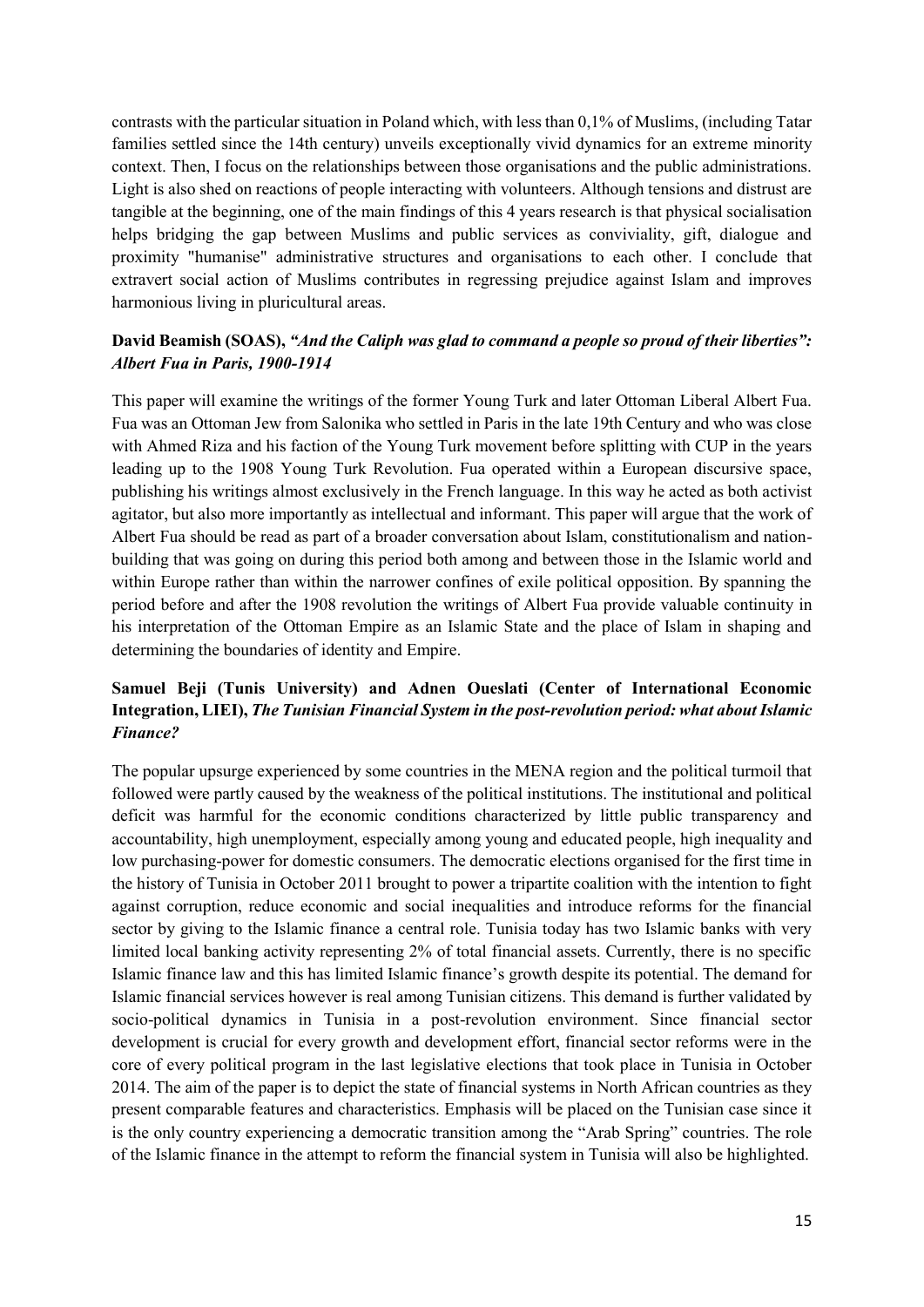#### **Mehdi Beyad (SOAS),** *The Role of Islam in the Political Thought of Muhammed 'Abduh*

Muhammad 'Abduh stands as a founding thinker of Islamic revivalism, the political phenomenon which began in the 19th century that sought to address the perceived regression of Islamic societies in the face of western colonialism and modernity. This paper provides a critical approach to dominant methodologies within the scholarship on 'Abduh, and attempts to re-think the epistemic framework of his political thought and the place of Islam therein. Much of the current work on 'Abduh falls into the trap of seeing his task as one of compromising Islam for the values of European modernity. But for 'Abduh Islam was not simply a theology: it was at the nexus of societal emancipation, intellectual and cultural rejuvenation, and political progress. Far from diluting Islam so that it became irrelevant in the face of rationality as defined by European modernity, Islam appeared as the ideal force for elevation in Abduh's thought. This approach can mark a new way of analysing broader Islamic political thought and other key thinkers – we should appreciate the internal logic of Islamic political discourses on their own terms, if we are to understand their potency, rather than asserting a theoretical hegemony over them in the effort to explain them.

#### **Ali-Reza Bhojani (Al-Mahdi Institute),** *Moral rationalism, Shari'a and Human Rights*

The tradition of a rational meta-ethics in Muslim thought has been regularly identified as holding great potential in offering theoretical resources, native to Muslim intellectual tradition, that are capable of assisting the human rights discourse. Although an ethical moral rationalism of varying degrees can be found across a wide range of early Muslim theological and jurisprudential thinking that crosses 'school' boundaries, it is a tradition most strongly associated with classical Mutazilī and Imāmī theology. Referring to themselves as *ʿAdliyya* (literally the people of Justice), proponents of such theology held that basic moral propositions can be understood by humans independent of scripture, allowing the ascription of a substantive and rational conception of Justice to God, His actions, and His regulative instructions – the *aḥkām* of Sharia. These theological premises suggest that a form of non-scriptural 'universal' moral thinking can act as an independent source of normativity, and allow non-scriptural judgments of morality to act as a 'trump' against apparently immoral inferences of Sharia at the level of *fiqh*. Despite the obvious appeal of such resources to those seeking reconciliation between the normative interpretations of Islam and Human Rights, little attention has been given as to why the classical proponents of such ethical traditions have produced readings of Sharia that are as problematic with respect to Human rights as any other. This paper will identify and reassess the theoretical obstacles limiting the impact of such moral rationalism in modern Shīʿī *uṣūl al-fiqh*, demonstrating the space for an authoritative hermeneutics that actually allows for rational morality to act as a condition for the validity of any inferred Sharia precepts attributed to a Just and Moral God.

# **Sanja Bilic (University of York),** *Muslim Women Organising: Religion, Identity and Politics in Bosnia and the UK*

The events of violence – war in Bosnia and  $7/7$  (and the effects of  $9/11$ ) in the UK – have had overwhelmingly gendered manifestations influencing women's reflections on what it means to be a Muslim woman in Europe. In both countries, Muslim women's post-violence re-evaluation of religious identity was followed by the emergence of Muslim women's organisations. In this article I consider different organising strategies developed by Bosnian Muslim women themselves and, in the UK, by the Government, to deal with the external challenges of the aftermath of war and 9/11 (and 7/7) respectively. In order to gain the perspective on these strategies I consider the work of three women's organisations: two grass-roots organisations in Bosnia – Nahla and Kewser – and a government-initiated organisation in the UK – Muslim Women's Network (MWN). I explore the organisational practices that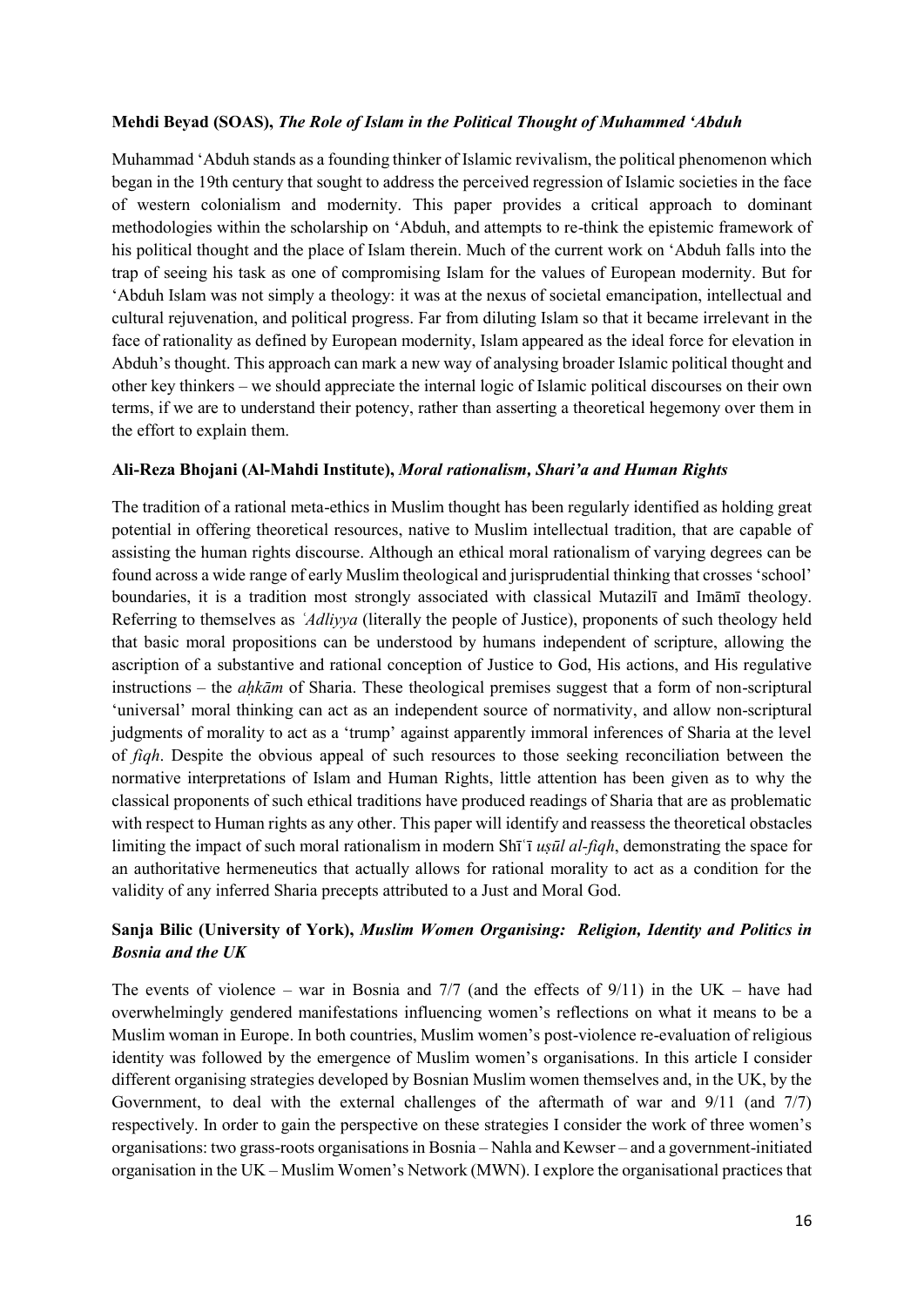are in line with both religious needs of Muslim women as well as with the demands of the social environment they live in. The findings suggest that the bottom-up, grass-roots organizations, with actively involved and frequently consulted members, are significantly more effective in contributing to a positive sense of women's Muslim identity.

## *Yahya Birt (University of Leeds) Crisis, Reaction and Periodization, or what's at stake in how academics frame British Muslims?*

This paper explores how far the academic study of "British Muslims", itself a relatively new phrase, has reflected critically on their narrative framing (Morey and Yaqin 2011) through crisis (the Satanic Verses Affair, 9/11, 7/7, etc.) and reaction (anti-multiculturalism, securitization, etc.) and periodization with respect to crisis–reaction cycles in the recent past. This is evident in popular narratives (e.g. K. Malik 2009) and this paper looks to build on major critiques of these framings, e.g. the immigrant imaginary (Sayyid and Hesse 2006, Sayyid 2014) or securitization (Croft 2012), particularly with respect to periodization. I explore how the concept of the "Event" as transformational, as something that "exceeds its causes" (Badiou 2005, Calcagno 2007, Zizek 2014) might allow for a conscientious pause before adopting nationalist frameworks of crisis and response. How far can the historical turn in "British Muslim studies" (e.g. Ansari 2004, McLoughlin et al 2014) allow for critical reperiodization outside of the assumption that British Muslims are framed through crises of the nation. And how far can Muslim actors themselves provide subaltern reframing and reperiodization that would also bring new insights to the subject of "British Muslim studies"?

## **Monir Birouk (Mohammed University, Rabat),** *Spiritual Purification between Rule-bound Ethics and Political Activism: Insights from Taha Abdurrahmane and Abdess*

With the current polemic about the application of Shari'a, Islam has come to be reduced in the consciousness of many to a manual of dry ethical rules. More alarmingly, the Islamic movements themselves are in some respects responsible. One should legitimately worry about their inflation of the political and the legal at the expense of the ethical and the spiritual. In this paper, I bring to spotlight two prominent voices from the Western Arab-Islamic world-Abdessalam Yassine and Taha Abdurrahmane- who set alarm bells against the withdrawal of the meanings of ihssan in the practice of the Islamic actors. To this end, this paper falls into three parts. In the first, I highlight the centrality of spiritual purification in the thoughts of both Abdurrahmane and Yassine, explaining how it constitutes for them the locus of human existence. In the second part, I stake out their attempts to deconstruct the ways in which activism- both cultural and political- drain off spirituality. In the last part of this paper, I highlight those epistemological moments of convergence and divergence in their approaches to spiritual education in Islam. My approach in this paper is analytical and comparative, an approach which, I think, allows the readers to evaluate the thinkers' positions and draw the appropriate conclusions themselves.

## **Phillip Bockholt (FU Berlin),** *Writing History in the Manuscript Age: Persian Historiography in Safavid Iran and Moghul India*

Khvāndamīr's general history *Ḥabīb al-siyar* of 930/1524 was by far the most important historical work of the early Safavid (and Moghul) period. It greatly influenced later historians in their history writing practices. Up to now, modern researchers have mainly valued the Ḥabīb al-siyar for the information it contains on political, economic and social aspects of the Timurid and Safavid period. In contrast, my approach to the work combines source criticism and narratology in order to analyse the *Ḥabīb al-siyar*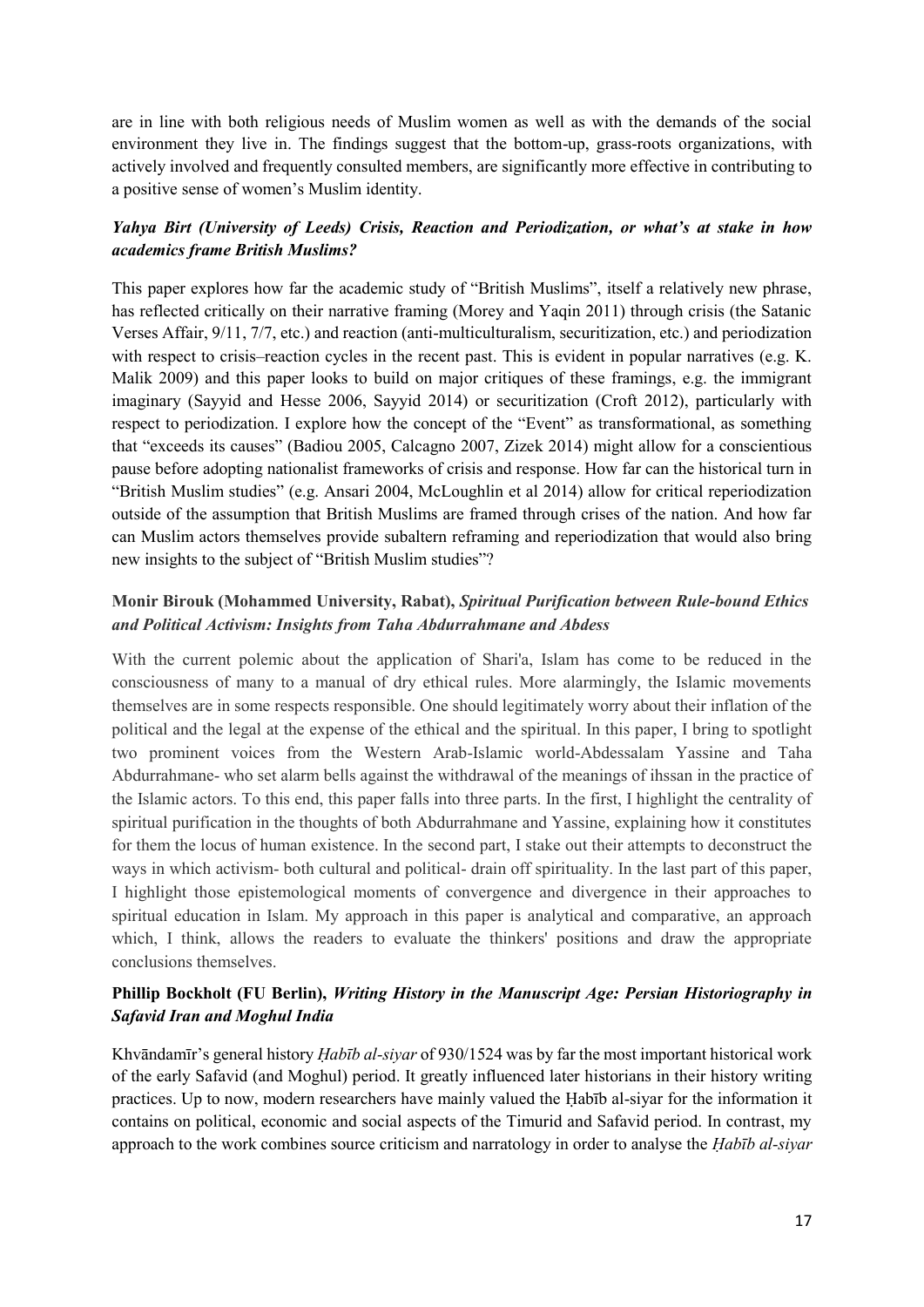as a text in its own right and to shed light on its historiographical dimension. By examining the chronicle as a historical narrative

and deconstructing it, my objective is to investigate the way in which history was written at the time. How does Khvāndamīr combine past events, how does he understand 'writing history' and on which patterns does he rely to construct his work? In order to answer these questions, my paper will look at this work in the context of the socio-cultural discourses in early Safavid and Moghul times.

## **Fozia Bora (University of Leeds),** *Reflections on the fate of the Fatimid royal libraries: were they destroyed by Salah al-Din?*

A persistent myth featuring in some modern accounts of the transition from Fatimid to Ayyubid rule (1169–71) is that one of Ṣalāḥ al-Dīn's (r. 1171–93) first actions upon attaining sovereignty over Egypt was to destroy the Fatimids' book collections in their entirety. Medieval sources present a different, more nuanced depiction of books sold and dispersed over a decade or more, rather than extirpated and put out of circulation altogether. In this talk, I examine medieval Arabic accounts of the episode, and find further indications of the robust survival of Fatimid-era works in the composition of later chronicles, where native Fatimid-era accounts, which clearly did endure beyond the Fatimid age, are well-represented. I will also look at the tendentious aspects of medieval accounts of Ṣalāḥ al-Dīn's policies, and the difficulties they pose to a modern appraisal of the sultan's character and intellectualideological tendencies.

# **M.A. Kevin Brice (Newcastle University),** *White British Muslims – "They are all just converts, aren't they?" Looking beyond the stereotype*

In both the media and in academic studies the dominant discourse on Islam and Muslims in Britain has become on some levels a racialised one which has led to a clear White-Muslim binary in which the visible "otherness" of Muslims is stressed and Muslims are presented as a "foreign" minority who are essentially different to the non-Muslim dominant majority White British ethnic group. According to the 2011 Census, 77,272 individuals who self-identified as being White British further self-identified as Muslim. The very existence of White British Muslims challenges the often uncritically accepted White-Muslim binary. However, this group is frequently explained as being nothing more than converts to Islam and the numbers involved are claimed as much lower than the Census indicates (without any real explanation of the discrepancy in numbers thus created). Drawing on previous research on the relationship between markers of ethnicity and self-identified ethnic group, I will suggest that the White British Muslim group is much more diverse than just converts to Islam. Using data from large scale government surveys I will show that this group is made up of a number of distinct sub-groups as well as the more obvious sub-group of converts to Islam.

#### **Esma Çakır (Dokuz Eylül University),** *Is God The Best Mediator Of All Times?*

Among the believers of Abrahamic religions the sacred texts are believed to be the words of God. However; even this belief itself does not save them to be pointed at as the cause of violence for some. Since times of peace in world history is not bigger than small portion of times of war these texts have always been on the top agenda of discussion for inter-religious conflicts. With or without purposefully God has always said to be guilty of conflicts among believers. Is God really the one to blame? Can the conflicts between the people of different religions be solved with the help of sacred texts? Is there a way or ways to try for peace before blaming God for the conflicts between people? We would like to discuss the topics that has shortly been described above from a mediator point of view and try to find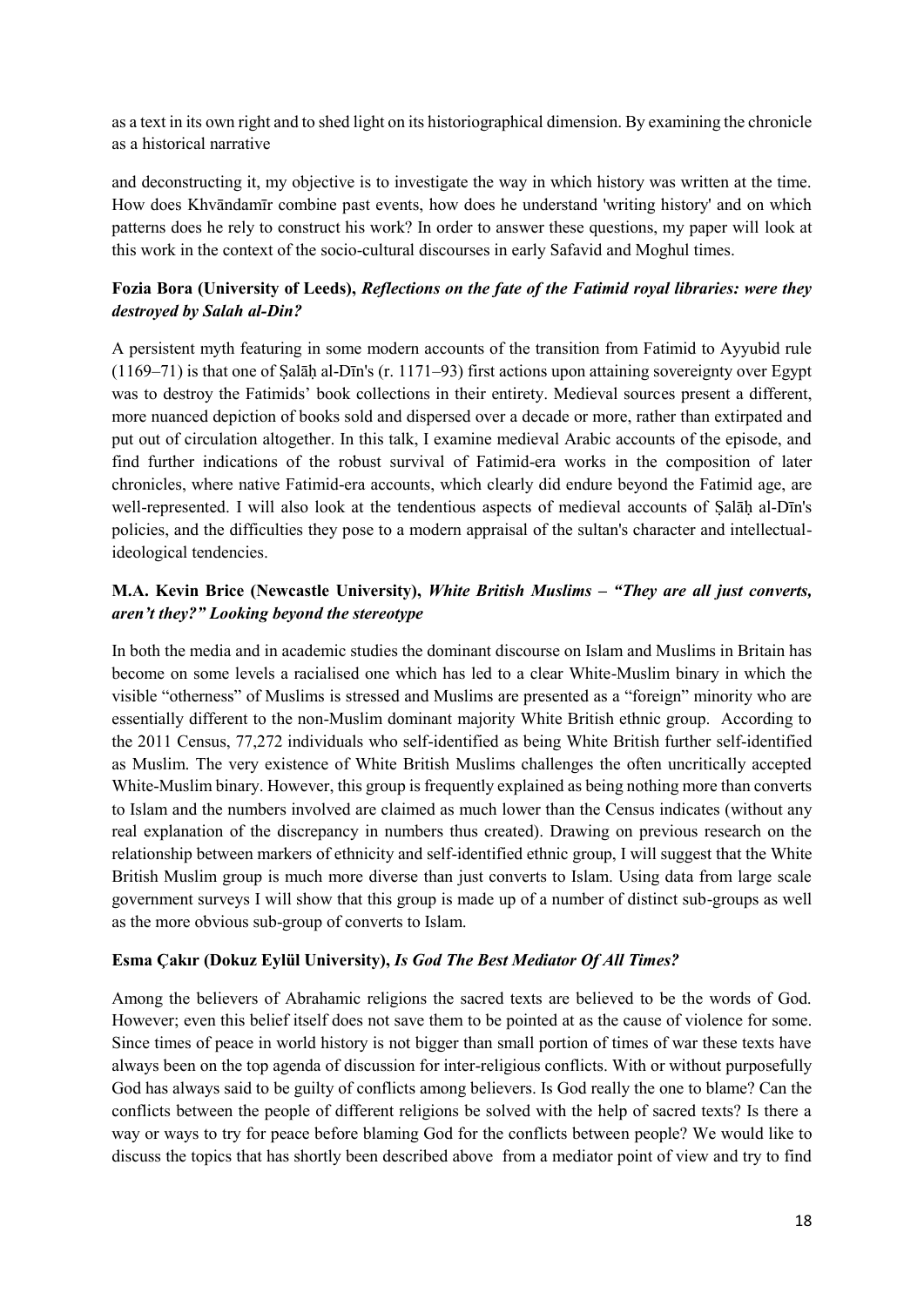out if the sacred texts can be used as a tool for inter-religious conflict resolution with the references from the sacred texts of three Abrahamic religions; Judaism, Christianity and Islam.

# **Valentino Cattelan,** *Islamic finance and credit economy: a community-based approach for local development in Arab Transitions*

This paper aims at investigating how Islamic finance can contribute to the reform of credit economy in Arab Transitions. To this objective, Part I depicts the legal principles and the contractual instruments of Islamic financial institutions as a "community of credit" that, on the one side, can maybe support local development by looking at the financial sector in the light of a "shared economic venture"; on the other side, requires ad hoc mechanisms of regulation and governance to be properly implemented in the market. Accordingly, Part II interprets the community of credit of Islamic finance as a potential tool for the development of the private sector in North Africa, by referring to Islamic retail banking, micro and project finance, as well as to the use of *waqf* as a means to connect the global *sukuk* market with local investments. Complementarily, moving from the private sector to the role of national governments, Part III discusses issues of financial regulation and governance that have to be necessarily faced for the sound implementation of Islamic finance in the credit economy of Arab Transitions. To conclude, the link between economic and civic empowerment in North Africa will be considered, looking at Islamic finance as an instrument to this aim.

#### **Kenan Cetinkaya (Bozok University),** *Turkish Response to the Christian Call for Dialogue*

After the Second Vatican Council, which took place in 1962-1965, the Catholic Church reached out to both co-religionists and non-Christians. As the second largest religion in the world (after Christianity), the Muslim world began to react to this call for dialogue. Without a worldwide religious authority, Muslim scholars and communities have tried to understand and respond to this call for dialogue in their own way. Turkey, as one of the most influential and modern Muslim majority states, joined the discussion about interreligious dialogue, especially with Christians. Very diverse in culture, tradition, and thought, Turkish scholars' discussions and critiques of the dialogue requested by the Christian world have clearly contributed to interreligious dialogue on a global scale in the last decades. This paper briefly examines the development of interreligious dialogue in Turkey and the significant views presented by Turkish theologians as a response to the Christian call for dialogue. The conclusion proposes a Turkish Model for interreligious dialogue. This model, which is based on common points that most of the Turkish Muslim scholars are agree on, should contribute to the global scholarship and the Christian-Muslim relations in the twenty-first century.

# **Johanne Louise Christiansen (Aarhus University, Denmark),** *Ascetic practices in the Qur'an – the vigil as a case*

The concept of 'asceticism' has recently become an important concept in the study of religion. The Qur'ān and early Islam seem, however, to be ignored or seen as somewhat distinctive in discussions on asceticism, often due to the fact that Islamic monastic orders, parallel to those in Christianity, did not develop. The Qur'ān does on one side contain descriptions of ascetic practices, like fasting (Q2:183- 187), and positive references to ascetics (Q5:82); but on the other side, a polemical tone is set towards those who exaggerate such practices (Q9:31-34; 17:26-27). Is the consequence of this ambiguity that the concept of 'asceticism' is irrelevant or misplaced regarding the Qur'ān? In this paper, I propose that Peter Sloterdijk's etymological definition of áskÿsis as an 'exercise' is useful in understanding Qur'ānic references to vigil practices. From a close reading of two passages in sūrat l-muzzammil (Q73:1-9, 20), I argue that Qur'ānic articulations of vigils can be considered as articulations of an ascetic training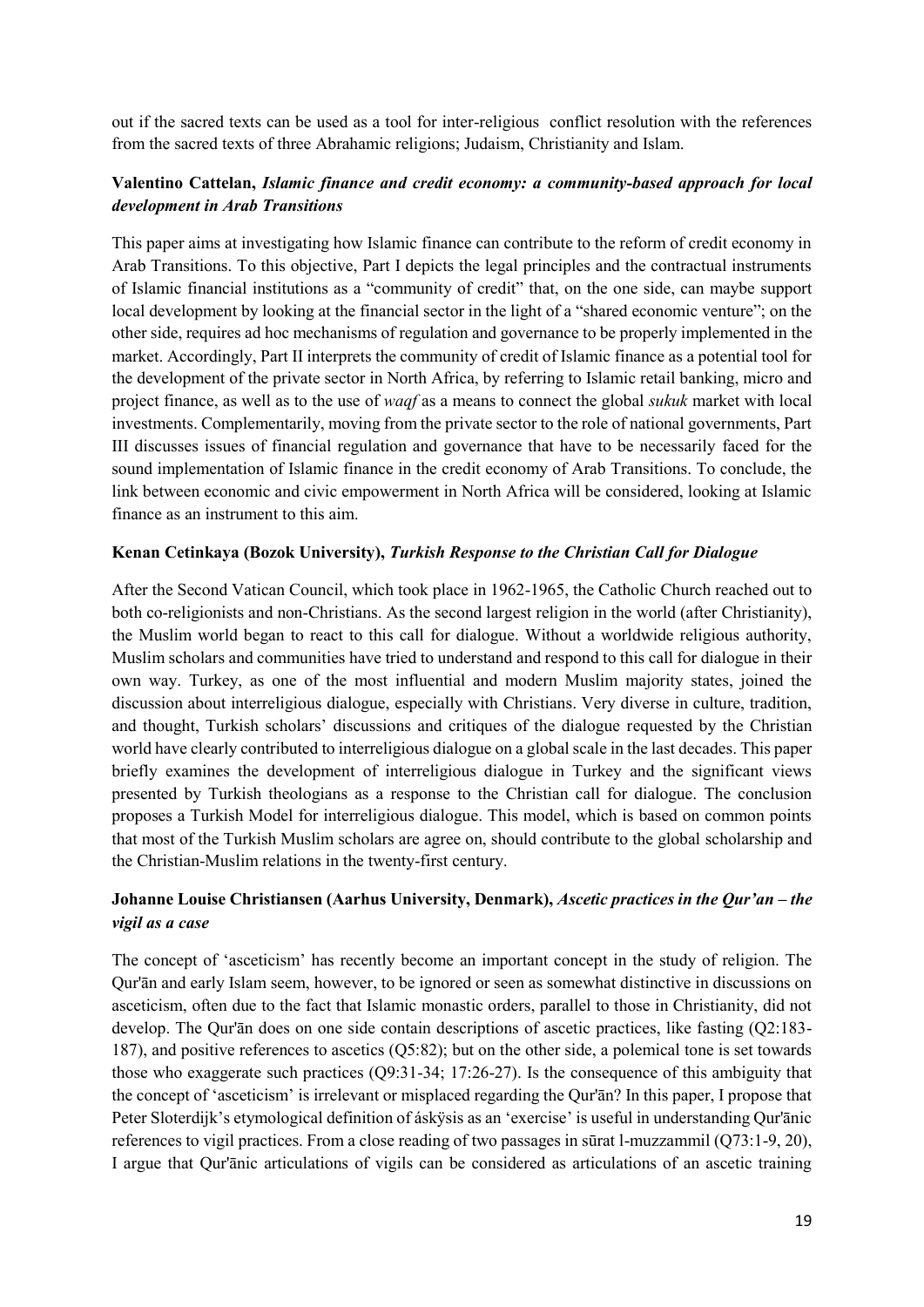program that is intended not only to be a refrainment from sleep and 'normal' time, but also a way to maintain the level of training for the believer. In this way, the Qur'ān can be seen as taking part in a broader ascetic tendency of Late Antiquity.

## **Halit Ahmet Ciftci (Suleyman Demirel University),** *The Problem of Environmental Pollution and the Analysis of the Perception of Environment in Islamic Texts*

The relationship between the mankind and the environment directly means mankind's relationship with the nature. Environmental pollution, which has been caused by technological developments and anthropocentric approach of humankind to the environment and rapid increase of population etc. over the last two centuries, not only has effected our living environment but also has influenced the natural environment. The micro-views of the ancient paradigms about the environment has evolved to a macrocharacter and the environmental problems have become the problems of the nature itself. The main difference between the traditional perceptions of environment and the modern ones has manifested itself in the manners of approaching the environment. It is generally thought that Islam has a traditional perception about the environment. Some claimed that a religion dating to the seventh century when the environmental problems were not experienced in large scale could not consider the environmental pollution as the pollution of nature. In this study, we will try to investigate how the concept of "environment" include the concept of "nature". We will also set forth the Islamic point of view on the existing environmental problems and what kind of solutions are proposed within the Islamic tradition. The Quranic verses and the practices of the Prophet Muhammad regarding to the natural environment of the cities, Mecca and Madinah, will be the reference point of our study.

# **Marije Coster (University of Groningen),** *Ties of blood versus ties of faith. The Muslim Muḥayyisa versus the non-Muslim Ḍirār b. al-Khaṭṭāb*

Arabic society before Islam was a tribal society. With the process of sedentarization tribal bonds became looser, but the ideal of tribal unity and loyalty was still very alive around Muḥammad's lifetime. Although the notion of the ummah as a supratribal community of believers is considered a fairly late development in Muhammad's preaching, his call to obedience and submission to one God cut across tribal ties from the start of his prophetic career. In ancient Arabia, a poet kept the tribal wisdom and traditions and functioned as the oral register of the tribe's history and genealogy, as well as the defender of the tribe, of its morals and ideals, and its identity. As such, their discourse is an important study object for the research of early Islam. Many poetical compositions have been transmitted in which contemporaries of Muhammad –converts and non-converts– react to his preaching and to the emerging socio-religious community of believers. Analysis and comparison of these compositions can shed light on the discourse of Arabic society around the time of emerging Islam, on the process of constitution of the early group of believers, and on the transformations, challenges, and tensions this community posed to existing social groups.

# **Diego Sarrió Cucarella (Pontifical Institute for Arabic and Islamic Studies),** *Shihab al-Din al-Qarafi on fighting for God's cause: virtue or vice?*

This paper discusses the Cairene jurist Shihab al-Din al-Qarafi's (d. 1285) views of the morality of fighting for God's cause, as expressed in his work al-Ajwiba al-fakhira (Splendid replies). This book is among the most extensive and important medieval Muslim refutations of Christianity composed in response to a popular apology for Christianity written by the Melkite Bishop of Sidon, Paul of Antioch, around the year 1200. Although Paul remained silent on the issue of the spread of Islam through military conquest, al-Qarafi still felt the need to address the question, aware as he was of the popularity of this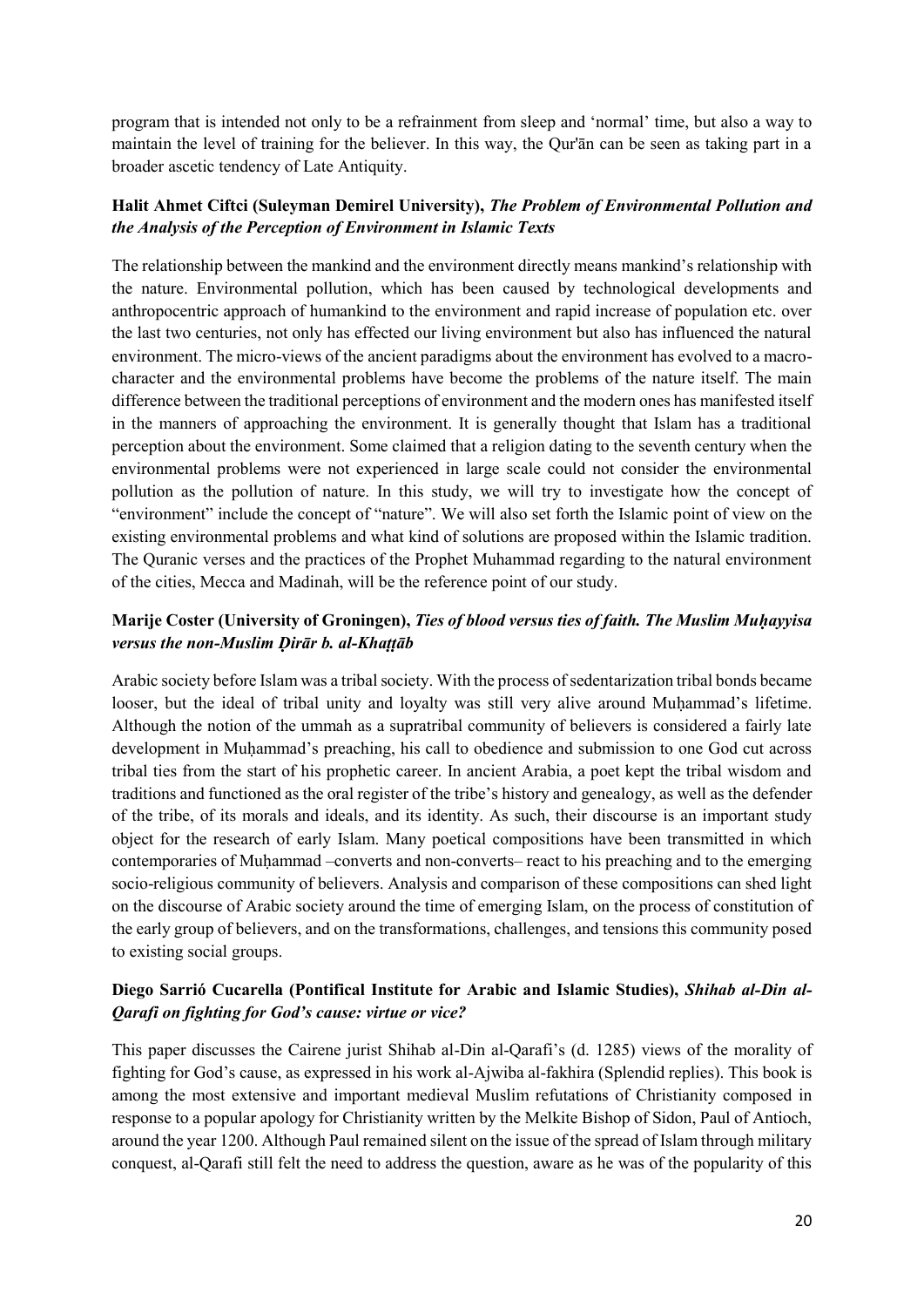argument in Christian polemics against Islam. Al-Qarafi also raised the issue of religious warfare in connection with his defense of the universality of Muhammad's prophethood, this in reply to Paul's contention that Muhammad was sent exclusively to the Arab pagans of his time. From his treatment of the subject, it becomes evident that al-Qarafi conceives Muhammad's wars as religiously driven, an expression of his fight against error and unbelief. Unlike other prophets through whom God executes vengeance on one particular nation, Muhammad's universal mandate makes his nation a chosen instrument of divine vengeance on all the unfaithful nations.

## **Naghmeh Dadvar (Ferdowsi University of Mashhad),** *The Introduction to the Karamat and its Inconsistencies through Mysticism works*

In the Islamic Mysticism, "Karamat" has been thought of as a key factor in Sufism works. Throughout Mysticism works the term Karamat will be used to refere to extraordinary activities that Mashayekh (grate masters) can do. By way of example there are grounds for supposing in the Mysticism works that masters were able to travel during the time, walk on water, speak with animals and plants, know what their disciples think before they talk about it, and many other wonderful activities.But this concept has always been challenged by masters. Some of masters believe that Karamat is the best criterion for giving awareness about their honesty. They say if masters could not do some extraordinary activities, they ara not real masters! In the other hand in contrast to them, other masters believe that Karamat bring vanity and selfishness for them and they must hide their Karamats of disciples and paople. Debate continues about this issue for centuries and this paper will attempt to indicate the inconsistencies about the concept of Karamat throught some of the literary works.

## **Randi Deguilem (CNRS / TELEMME-MMSH, Aix-en-Provence),** *Rethinking a Traditional Institution: Contemporary Use of Waqf as a Development Tool in Islamic Finance*

This paper studies the contemporary use of *waqf* as a development tool in the realm of Islamic finance. A brief historical introduction will introduce the *waqf* endowment as an instrument in the Islamic world, by which individuals impact societal processes within the economic, social, political and religious spheres. Widely used in all levels of society, *waqf* is a structural instrument by which individuals endow privately-owned assets (buildings, agricultural lands, monetary sums) to direct revenue generated by those assets towards specific targets in society identified by the endower when creating the foundation. It will focus on the contemporary transformation of this traditional institution with particular attention to its development in Islamic finance in two countries: Sudan and Mauritania. For Sudan, it will study the activities of the Islamic Endowment Corporation and the Office of Islamic Waqf, which provide the infrastructure for both creating new *waqfs* as catalyst of financial development and for redefining and reorganizing the ways of exploiting existing ones. For Mauritania, emphasis will be put on the procedures followed by the National Establishment of Waqf (created in 1997) to insert *waqf* properties within contemporary financial structures; a close association with Kuwait as well as the IBD played a preponderant role here.

## **Daniel Nilsson DeHanas (King's College London),** *'Rotten Borough' and 'Islamic Republic'?: The Politics of Media Portrayals of Tower Hamlets*

No area of London – with the inevitable exception of Westminster – has been subject to more frequent public controversies than the East End borough of Tower Hamlets. Home to the largest concentration of Muslims in the UK, Tower Hamlets has been the focus of sustained media and government attention for more than a decade. In this paper I will briefly review major developments in the borough since 2007, when the first projects of the counter-terrorism Prevent Strategy were underway and Ed Husain's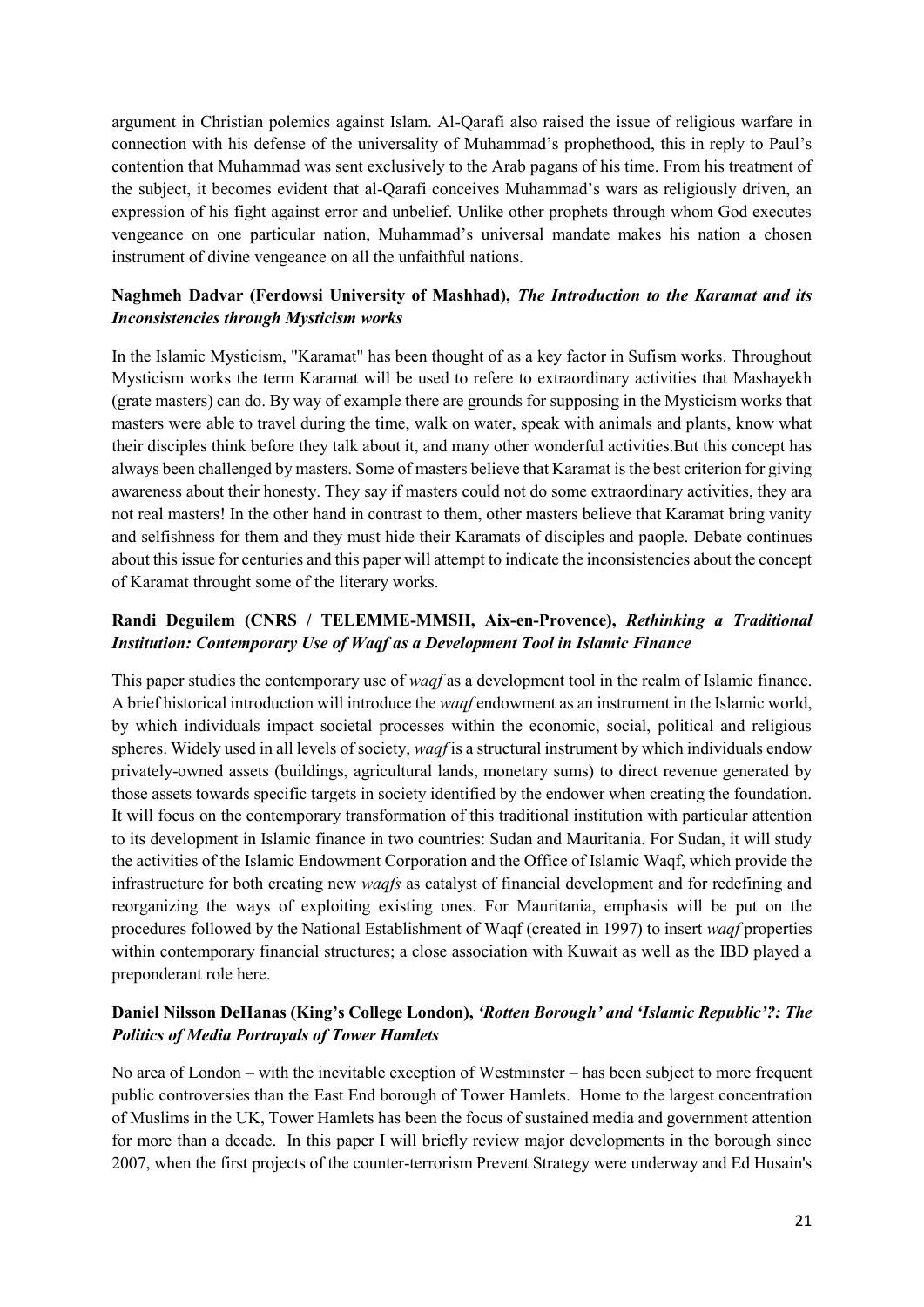divisive book The Islamist was released. The paper will be based on three kinds of data collected from different projects in this period: in-depth interviews with young Muslim Bangladeshis (2007-2008), research with public figures on local and national Muslim-government relations (2010-2012), and a corpus of news articles, books, and other media collected from 2007 to present. The paper will describe the ways Tower Hamlets has been, unhelpfully, treated by the UK government and various media commentators as a microcosm of security, integration, and governance issues across Britain. The intense focus on the borough tends to 'scale up' small controversies into seemingly national predicaments, resulting in erroneous generalisations about the position of Muslims in Britain and feelings among local Muslims that they are embattled. I will address the implications of the Tower Hamlets case for broader issues of media, politics, and Islamophobia.

#### **Erdem Dikici (University of Bristol),** *Muslims Integration in Europe: A Transnational Perspective*

The term integration has become one of the most used terms in the public and political debates as well as in academic studies. In particular, Muslims' integration is under a special attention. Regarding Muslims' integration, on the one hand, there is this meta-narrative that Islam is a religion which inherently incompatible with some core Western values. This alleged 'clash' between Islamic and Western values creates a convenient basis for disintegration of Muslims into the Western societies. Therefore, Muslims in the Western societies are not eligible for integration, and thereby, they either have to be assimilated or return to their homeland. And on the other hand, in recent debates it is also expressed that transnational ties, relations, identities, belongings of immigrants are likely to hinder integration; but in particular, transnational Islamic organizations not only hinder integration but also transmit extremism and extremist ideas and ideologies. In this paper, I will attempt to argue that (1) this meta-narrative about Muslims and their integration nothing but a polemical issue by which the increasing anti-immigrant and anti-Muslim elites generate legitimacy; and (2) through focusing on *integration as a three-way process* I will argue that transnationalism and transnational actors (in particular, Islamic ones) do not necessarily transmit extremism, and eventually, hinder integration. Some of them, rather, promote integration, and thereby, they need to be taken into account as legitimate interlocutors of integration debates and processes.

## **Laurens De Rooij (Durham University),** *The Interpretation of Islam in the News by a non-Muslim audience*

News debates with regards to Islam and Muslims seems to be dealing with stories that either discuss terrorism, violence and unwelcome/irrational behaviour or the integration and the compatibility of Muslims and Islam with western values and society. At the level of media consumerism, there is little work on how the everyday media practices of non-Muslims in Britain affect and engage the practices of the audience. This paper will discuss how news media consumption by non-Muslims relates to the construction and expression of interpretations and ideas with regards to Islam and Muslims. The conclusions of this paper are based on empirical fieldwork conducted in Britain in 2012-2013 among members of the public living in England at the time. The paper will be linked to media usage in the public sphere influencing religious identity construction and the conceptualisation of the religious identity of others in network society. The effect of media narratives regarding Islam from a number of sources consist of among others blame, trust, curiosity, prejudice and persecution and is used by the various communities to construct the identity of Muslims and define their place and role in society. The existing protocols of media and public space of a given context characterise the kinds of experiences communities are exposed to, as well as dictating their participation.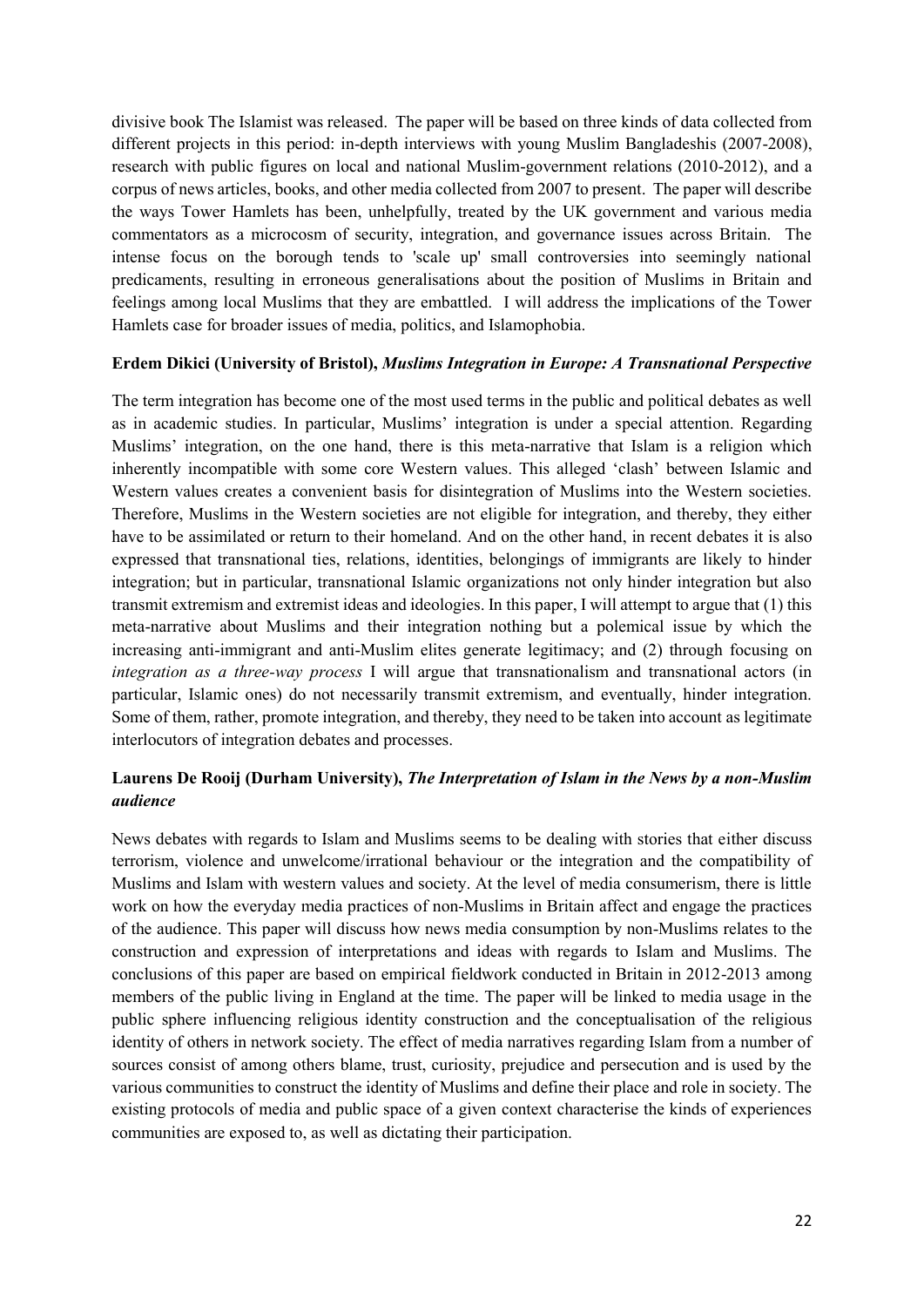## **Mike Diboll (Institute of Education, UCL),** *ISISes of the Imagination: Multiple Ontologies for the ISIS Phenomenon, and the ISIS of False Consciousness*

Using a 'multiple ontologies' approach, this paper seeks to problematize the notion of a unified, discrete entity called 'ISIS'. The paper will review Middle East Studies perspectives that see ISIS variously as a development of the post-2003'Sunni insurgency', as 'neo-Ikhwan', as a post-2011 destabilization force comparable to the 1980s Contras in Central America, and as a 'brand' identity that provides a unified front a disparate array of local groups with divergent agendas. Deploying an Andersonian understanding of 'imagination', the paper will then explore the idea of 'ISISes of the imagination', and the relationship of these with messy military, political and sectarian realities on the ground in the destabilized Arab north. The paper will posit multiple 'ISISes' of the imagination, the ISIS of mass media imagining, the ISIS of security state imagining, the imagined ISIS of Islamophobic discourse, and the ISIS of disaffected false consciousness. The paper will problematize apparent attraction of the ISIS phenomenon for a significant number of Muslim British youth and young adults in the UK, engaging critically with the romanticization of takfeeri 'jihad' as an anti-globalization and antineoliberalization force, arguing for a renewed emphasis on critical thinking skills in British education to counter such forms of mystification.

#### **Alyaa Ebbiary (SOAS),** *You Are What You Learn: Religiously Educating British Muslims*

Once upon a time, Islamic scholars were innovative pioneers in the fields of science, mathematics and linguistics. Now they are arguing about beard-lengths and moon-sitings. A crude caricature, maybe, but one that can be heard regularly in British mosques, Muslim civil society and over dinner tables. The state, or lack of, a highly educated religious elite to match the polymaths of the Muslim 'glory days' is a common lament of many a second generation Muslim, and one that feeds into ideas around identity and communal self-esteem. What happened to Islamic education? Beyond the national panics about Trojan Horses and religious segregation, there is a growing trend of young British-born and Britisheducated Muslims demanding 'Islamic education' - exactly what this is, has increasingly become a subject of speculation and inquiry. The settlement and growth of a largely migrant-origin faith community, which is arguably getting a higher quality of education from the state infrastructure, is now seeking a quality and rigor not afforded by their community institutions. What constitutes a 'traditional education' in the mind of British Muslims? Is it a simple harking back to the past forms of religious learning or is it something different? My paper will explore some of these educational movements and innovations in the Muslim community in Britain.

## **Mansoureh Ebrahimi (University Technology of Malaysia),** *Maʿrifa and Muḥabba's Relations in al-Ghazālī's Kīmiyā-i-Saʿādat*

The present article aims to explain the concept of maʻrifat (knowledge) from Al-Ghazālī's perception in his Kīmiyā-i-Saʻādat. Maʻrifat that is initial element of the creation of muḥabbat (love) can be its result as well. Sālik, a person who engaged Sufism as an Islamic spiritual path, with maʻrifat and knowing Allah would be devotee of his/her beloved God. Then, Sālik who is a devotee of God, with his/her muḥabbat would love much more ma'rifat of his/her beloved God. Therefore, ma'rifat and muhabbat-e haqīqī (true knowledge and love) always act in a causality chain at the path of progress, strengthening, and motivation of each other. Qualitative approach has been used to observe the messages given in this paper. It will highlight that maʻrifat-e ḥaqīqī is the same substance and essence of muḥabbat. Only those possessed of the capacity are able to understand the domain of maʻrifat and muḥabbat-e ḥaqīqī. The Qur'ān is the best sufficient proof: "God will raise (in degree) those of you who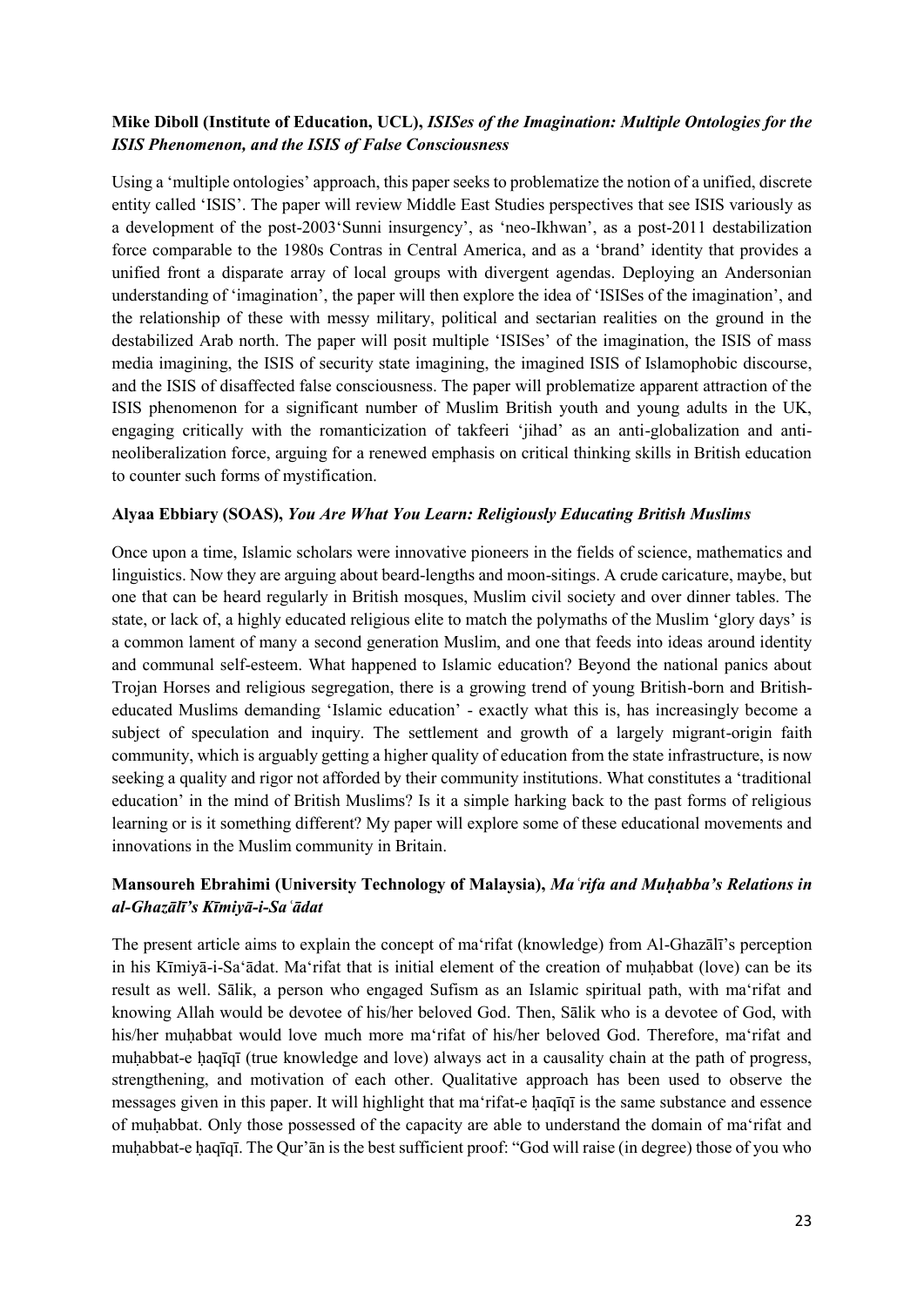truly believe (and act accordingly), and in degrees those who have been granted the knowledge (especially of religious matters)." (58:11).

#### **Omar Edaibat (McGill University),** *Muḥyiddin Ibn 'Arabī's Sharī'a: A Theory of Legal Pluralism*

While the illustrious Sufī authority Muḥyiddīn Ibn 'Arabī's (d. 638/1240) thought continues to receive a great deal of attention within the academe, particularly in terms of his cosmology, ontology, and epistemology, his legal thought, by contrast, rarely elicits the same degree of attention, despite the clearly prominent presence of the Sharīʿa in his works. As such, this paper seeks to provide an overview of his highly sophisticated legal thought, in terms of his unique legal theory (*usūl al-fiqh*) and his substantive law *(furū*). It proceeds to outline the defining features of his legal theory, highlighting his legal development and potential sources of influence, placing him within the "scripturalist" stream of Islamic legal thought, commonly associated with the Zāhiriyya. However, while Ibn Ḥazm (d. 456/1064) certainly bears some influences on al-Shaykh al-Akbar, the Shaykh's legal theory remains markedly original in that it is ultimately rooted in his overarching metaphysical doctrine. This is most readily evident in his highly personal reframing of *ijtihād* as a process of spiritual refinement and discovery, as opposed to a methodical and predictable process of ratiocination, which leads him to develop a distinctively nuanced theory of legal pluralism that at once affirms the inescapability of legal diversity and transcends the strict orthodoxy of school conformity (*tamadhhub*).

## **Ayse Elmali (University of Sheffield),** *What does the headscarf mean for Muslim university students? The case of University of Houston*

The headscarf, as a visible symbol of Islam, has aroused a great deal of scholarly investigation and debate about the meaning of the veil in academia. However, there has been little research on students on university campuses in the United States. This study focuses on veiled Muslim female students from different nationalities attending the University of Houston. The study examines the main reasons related to the students' decision for wearing the headscarf and their attitudes toward wearing it. In addition, participants were also asked about their experiences either in the United States and/or in their country of origin in terms of being a veiled Muslim woman. Several basic findings from the interview data of 28 veiled Muslim students of different nationalities indicated that the participants' cultural background and experiences either in the United States or in their country of origin had affected their opinions and attitudes regarding the headscarf. Although religious belief contributed as a main factor in the decision to wear the headscarf, for many participants cultural background and social environment played significant roles in both their decision and conceptualization of wearing the headscarf.

# **Haruka Endo (SOAS),** *Al-Sha'rānī's (d. 1565) response to Controversies over Ibn 'Arabī's (d. 1240) Anthropomorphism*

In an attempt to question the relation between Sufism and theology in the medieval period, the current paper will focus on al-Shaʿrānī's defence of Ibn ʿArabī from a theological perspective. Ibn ʿArabī was at the centre of polemics among community-minded scholars during the Mamluk period. His antagonists criticised him for his idea of identifying God with creatures, which they deemed heretical. Their focal concern was to defend the theological notion of God's transcendence (*tanzīh*) from the threat presented by Ibn ʿArabi's anthropomorphic teachings (*tashbīh*). The Yemeni jurist al-Ḥusayn ibn al-Ahdal (d. 1481), for example, emphasising the orthodoxy of the Ashʿarī school concerning the questions of God's transcendence and anthropomorphism, harshly condemned Ibn ʿArabī as well as his followers for their deviance from it. Yet, the Egyptian jurist and mystic ʿAbd al-Wahhāb al-Shaʿrānī, who is often seen as a mere apologetic defender of Ibn ʿArabī in current scholarship, ardently justified the latter's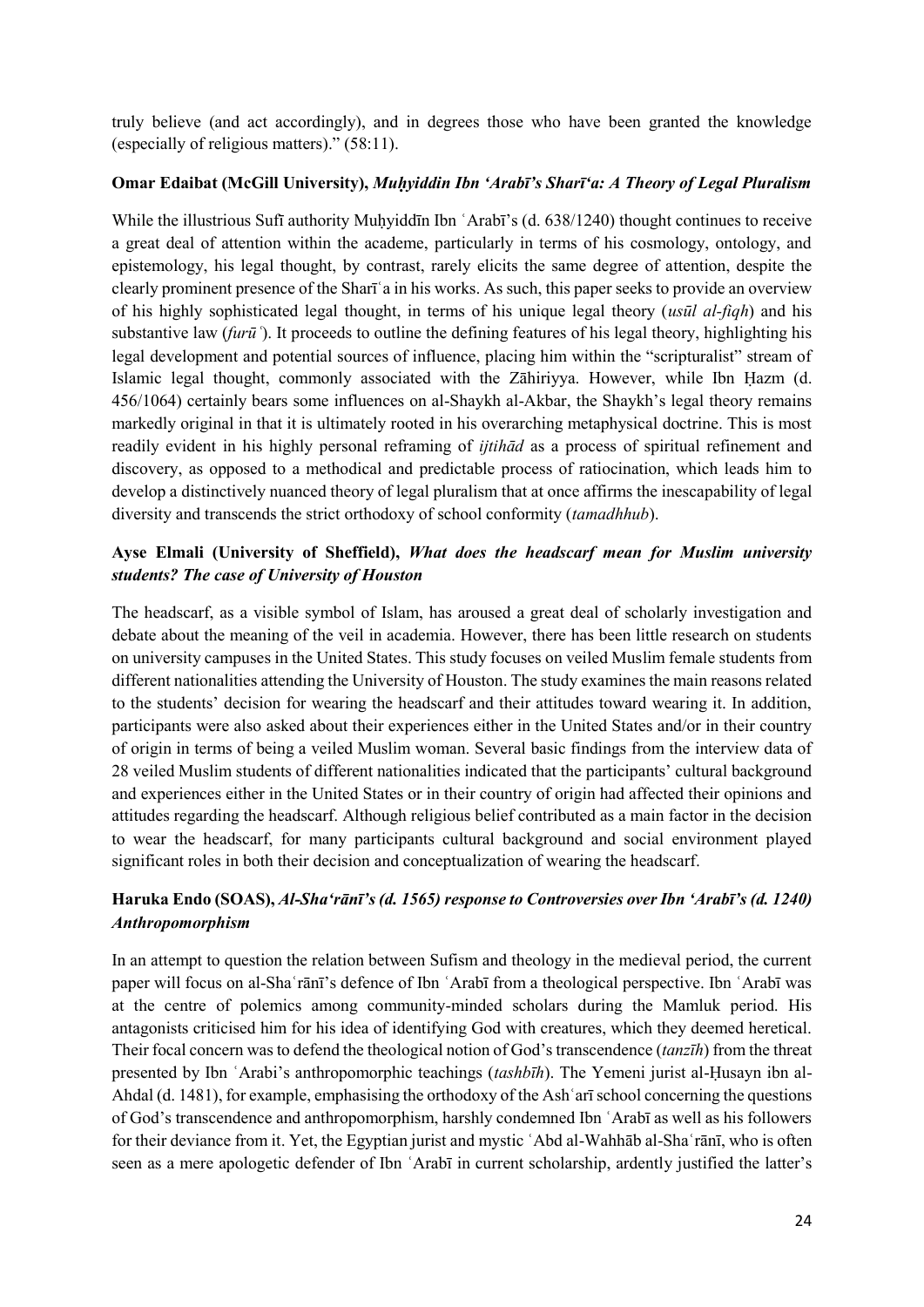teachings in relation to those of Ashʿarism. He maintained the orthodoxy of Ibn ʿArabī's anthropomorphic views in light of accusations like al-Ahdal's. In this paper, I will examine how al-Shaʿrānī advocated Ibn ʿArabī's thought by reconciling the doctrine of God's transcendence with an anthropomorphic outlook based on the theory of divine self-manifestation (*tajallī*).

## **Cecilie Endresen (University of Oslo),** *Accommodationist and neo-fundamentalist approaches to the nation and religious others in Albania*

This paper compares different Islamic approaches to the nation and the national in Albania among two competing Sunni institutions: the Muslim Community of Albania, which represents 'official Islam', 'Albanian tradition', and is typically accommodationist (Olivier Roy), and the League of Imams, a network of Salafi preachers directly inspired by Saudi Arabian Wahhabi doctrine, which represents a neo-fundamentalist counterpoint. The Muslim Community combines Islamic universalism and national state particularism and explicitly supports the Albanian language-based, secular, cross-religious nationbuilding project, summarised in its slogan 'no fatherland, no faith'. Its leaders identify closely with ethnic and national traditions, de-emphasise religious differences, theologically defend pluralism and secularism, and believe non-Muslims can be saved. The Salafi imams of the League, by contrast, emphasise orthodpraxy, have 'un-Albanian' religious markers, define local Muslim traditions as heretical, and believe all religious others are doomed, including non-Salafi Muslims. However, this 'deculturalised' form of religion has also acquired certain accommodating and ethno-nationalist features, for example when secular Albanian conspiracy theories about purportedly anti-Albanian neighbouring nations are reinterpreted as 'Crusaders' or 'Zionists'.

## **Janis Esots (The Institute of Ismaili Studies),** *Being and Knowledge according to Ṣadr al-Dīn al-Qūnawī*

My paper will deal with the opposition 'being-knowledge' (*wujūd-'ilm*), as it is treated in the Akbarian tradition and, in particular in Ṣadr al-Dīn al-Qūnawī's (d. 1274) *Miftāḥ al-ghayb*. Al-Qūnawī treats unity as an essential attribute of *wujūd*, and multiplicity as an essential attribute of knowledge, whence his famous principle of the unity of being and multiplicity of knowledge (*wahdat al-wujūd wa kathrat al-'ilm*). One is tempted to treat *wujūd* as 'finding', rather than 'being' or 'existence', since the principle appears to refer to two modes of perception, which can be conventionally described as 'mystical' and 'rational'. Further investigation, however, shows, that true unity is only possessed by the True Being (*al-wujūd al-ḥaqq*), or the Real (*al-ḥaqq*), while the general or common being/existence (*wujūd 'āmm*), which 'enwraps' or encompasses the fixed entities, and is often referred to as 'the breath of the Merciful' (*nafas al-Raḥmān*), is the product of the mutual interaction of the Real's essential names and, hence, possesses only 'the unity of bringing/being brought together' (*aḥadiyyat al-jam'*).

## **Caglar Ezikoglu (Aberystwyth University),** *Justice and Development Party's Transformation in Turkey: From Conservative Democracy to Islamic Authoritarianism*

This paper tries to answer the question how we can explain the rise of Political Islam in Turkey under the AKP government and why AKP has transformed more authoritarian conservative regime in Turkey. AKP established as a winning coalition which includes moderate Islamists, moderate nationalists, secular but socially conservative centre-right voters and a sizable number of intellectuals. This coalition has continued until 2011 election which is AKP's victory as gaining half of the votes in election. AKP's winning coalition cannot survive because in all cases, winning coalition must fall its power inherently. AKP has tried to keep his winning coalition as small as possible. After 2011, the support of liberals and centre-right actors, which are the secular part of this coalition, decreased due to AKP's autocracy. As a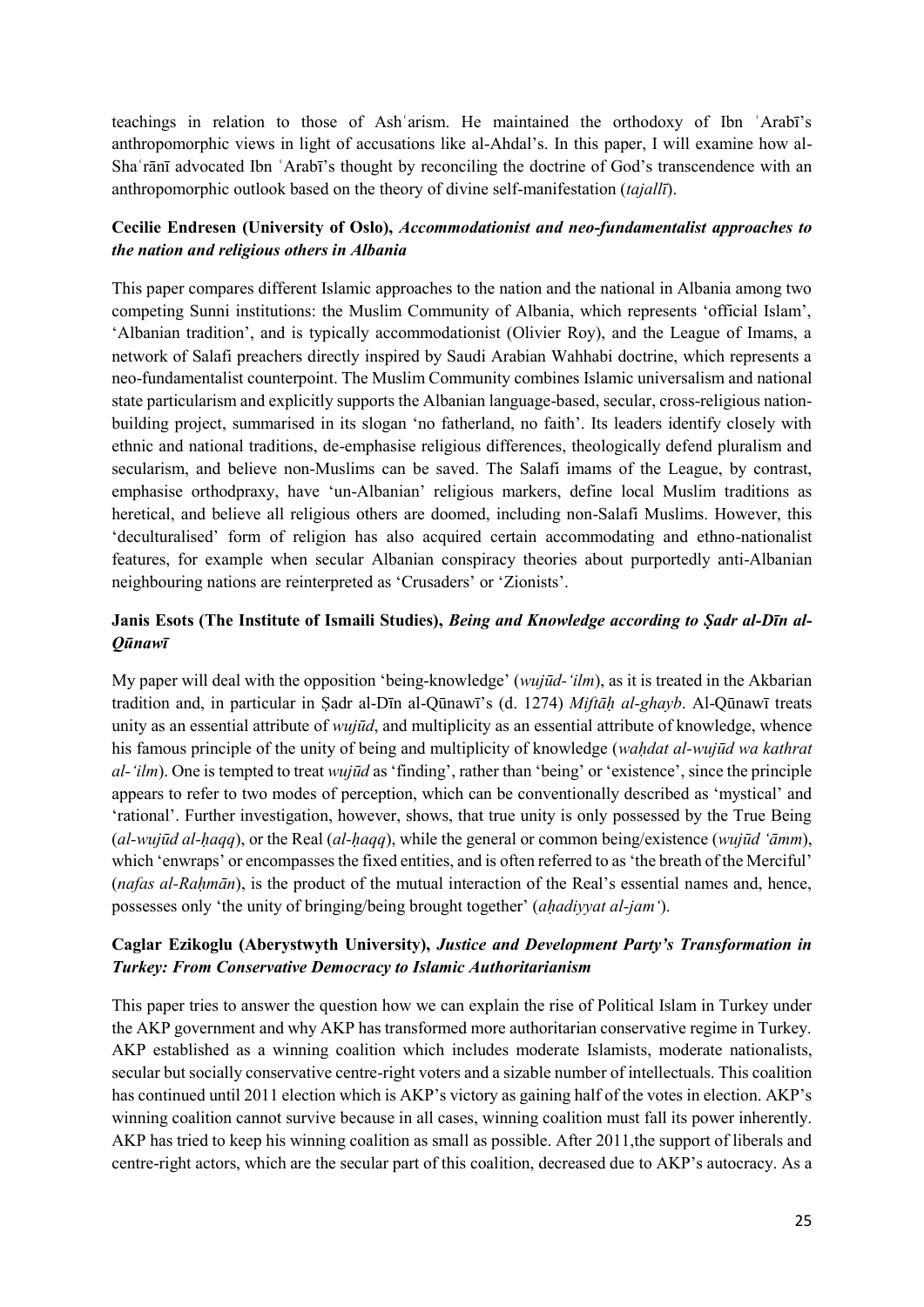result, the impact of Political Islam in Turkish public and political life has increased from day to day. It is clear that; the aim of conservative democracy has transformed to the rise of Political Islam with more authoritarian regime in Turkey under Erdogan's government.

## **Ester Barrajon Fernandez (Sciences Po Bordeaux, France), Deconstructing gender identities: the** *place of the Islamic women in Western medias*

On 17 December 2010, Mohamed Bouazizi immolated himself to protest against Ben Ali's regime and the social and economic situation in the country. This desperate act culminated with the departure from power of president Ben Ali on 14 January 2011. After this, a long and complicated transition process begun with the elections on 23 January 2011, with the rise to power of the Islamic party, Ennahda. Three years later, on 27 January 2014, Tunisia has adopted her first democratic Constitution. The western media has devoted a special attention to these developments. In this context, the French press has particularly focused attention on women. This research paper analyses from the post-colonial feminist theory how the French press has represented the participation of the Tunisian women during the Jasmine revolution and during the political transition towards democracy.

# **Alaya Forte (SOAS),** *Flags and hijabs: the problematic and contested nature of symbols in contemporary Britain*

Hanna Pitkin (1967) spoke of symbols as being recipients of feelings and expressions of emotions intended for what they represent, rather than sources of information. The use of symbols in contemporary Britain, and the emotional response they intend to trigger, is on the rise, but what happens when the Union Jack meets the hijab? The recent campaign Making A Stand, featured in The Sun and aimed at empowering British Muslim women to come together against IS, did just that, but without first incurring a wide backlash of criticism. Journalist Myriam Francois-Cerrah warned that "voices fit into a broader discourse…and that broader discourse is one within which there is the presumption of guilt [...]. So to absolve ourselves, we [Muslims] must prove our Britishness". A closer analysis of this campaign, and the debates it generated, will expose the pitfalls of attaching burdened symbols to the category of Muslim women, already hugely complex and heterogeneous. This will also be an opportunity to explore in more detail, and problematise, the debate on the hijab in the UK, its place as a signifier of belonging and the role of gender in redefining the boundaries of national citizenship.

# **Abdulla Galadari (Al-Maktoum College of Higher Education),** *Corruption of Scriptures: "Yuḥarrifūn" as a Contrast to the Term "Tuqīmū" in the Qur'an*

The interpretation of the term "yuharrifūn" in the Qur'an has caught the attention of past and modern scholars alike. The interpretation of the term ranges from the distortion of text (tahrif al-lafz) to the distortion of meaning (taḥrīf al-ma'na). It is argued that the Qur'anic use of the term "yuḥarrifūn" neither describes the distortion of text nor meaning, but simply is defined by the root meaning of "yuḥarrifūn," which is to turn away or to bend (inḥirāf). The Qur'an accuses the Jews of "yuḥarrifūn" in Q. 5:41, but two verses later in Q. 5:43, it describes how the Jews already have the Torah with God's laws in it. If the Qur'anic use of the term "yuḥarrifūn" is an accusation that the Jews distorted the text in Q. 5:41, then it would not have almost immediately after state that they have the Torah with God's laws. On the contrary, it is argued that within the same chapter, the Qur'an requires the People of the Book to stand upon their scriptures, using the term "tuqīmū" (i.e. Q. 5:66, 5:68). The root of the term "tuqīmū" means "istiqāma," which is to straighten. It is contrasted with the Qur'anic use of the term "yuḥarrifūn," which means to bend (inḥirāf).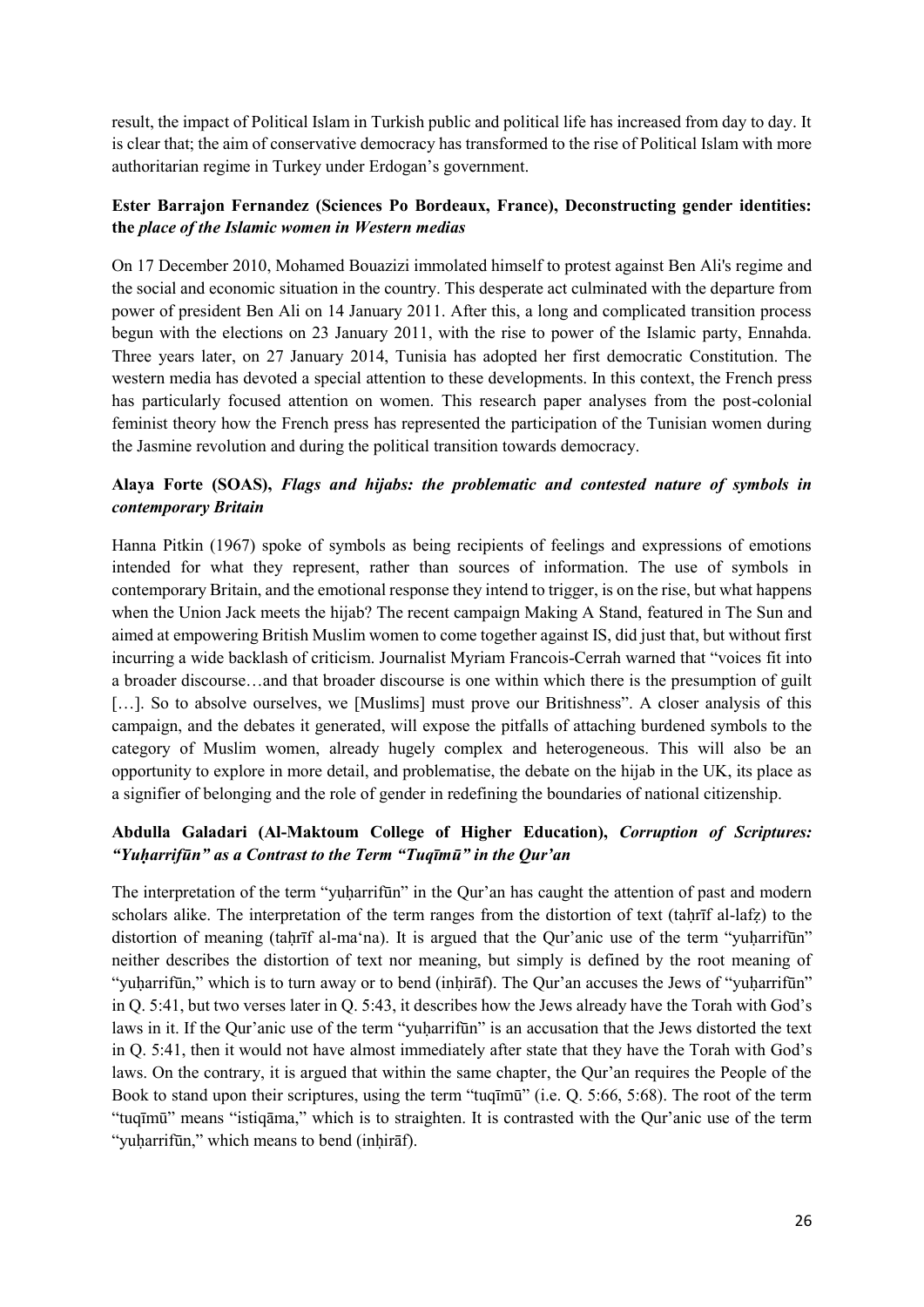#### **Reza Gholami (Middlesex University),** *Diasporic Education and 'Democratic Energy': a Critical Exploration of 'Muslim Schools' and 'Supplementary' Education in the UK*

Drawing upon ongoing research on so-called 'supplementary' schools within Iranian and Turkish diasporas in the UK, this paper critiques the notion of 'Muslim Schools' – a concept which regularly appears in the media, most often alongside terms such as 'extremism' and 'terrorism'. I argue that such representations present 'Muslim' and 'Islam' as absolute social categories implying a monolithic definition of Islam and no room for critical dialogue. However, there are many educational models within communities from Muslim backgrounds which reflect and accommodate their true internal diversity and are predicated upon ongoing critical debate and engagement with various secular and nonsecular positions (including vernacular ones). I also argue that given their approach to pedagogy and curriculum design, as well as the national, trans-national and increasingly trans-communal nature of their connections, these schools occupy unique positions which make them important sites for the development of critical, cosmopolitan and 'alternative' models/expressions of citizenship. Theoretically, therefore, it can be useful to conceptualize their educational models as 'diasporic' education.

## **Hossein Godazgar (Al-Maktoum College of Higher Education),** *Is physician-assisted suicide consistent with Islam?*

Diversity is becoming an essential characteristic of a globalised, so-called 'post-modern' world, where more and more collectivities of 'religion' and 'non-religion' emerge and rightly claim the right to life in various arenas. One of the consequences of this is the materialisation of different views of the value of life itself. Some people tend to deny a value of any sort to life, while others may be deeply disturbed by the idea that life is of no value or that it is meaningless. Against this background, there are also some people who 'grit their teeth and continue with their day-to-day existence' whilst holding to the thought that the value of life is something related to each person's own life, which differ for each person in different conditions and circumstances – its value is personal, local and frequently temporary. For instance, a person may find no value in his or her own life and commit suicide; but another who suffers from progressive multiple sclerosis (MS) may look to a physician to assist them in committing suicide. A different person in the same conditions may enjoy and value their life and, therefore, refuse to commit suicide. Informed by the philosophical notions of instrumental, intrinsic and personal value as well as a social constructionist approach to 'Islam', this paper addresses the case of physician assisted suicide and will examine the question: 'Can "Islam" be socially constructed in such a way as to permit the view that life can be "valuable to" or "not valuable to" a person?' and, if so, "How could it be?"

## **Lalel Gomari-Luksch (University of Tübingen),** *State of God or Godless state: the continuity of religion and state unity in Iran*

The close relationship of religion and state in Iran has existed for much of the country's long history. For this reason, despite calls for regime change, it seems highly unlikely that even a change of government will pursue secular politics. Due to the representations of a divine ruler in the history of Iran, which is transmitted to the present through literature and—since the Islamic revolution—through commemorative traditions, it is clear that religion plays a vital role in keeping the cohesion of the modern nation-state. In this vein, it is possible for Iran to remain a nation with a unified state and religion at least in the short-term. This study deals with the question: "Why is it difficult to divorce religion and state in Iran?" I attempt to answer this issue through the lens of memories studies (Assmann 2011, Halbwachs 1925 [1992]) and argue that the Iranian leadership exploits the historical collective memory of the inextricable connection between state and religion and at the same time reinforces it through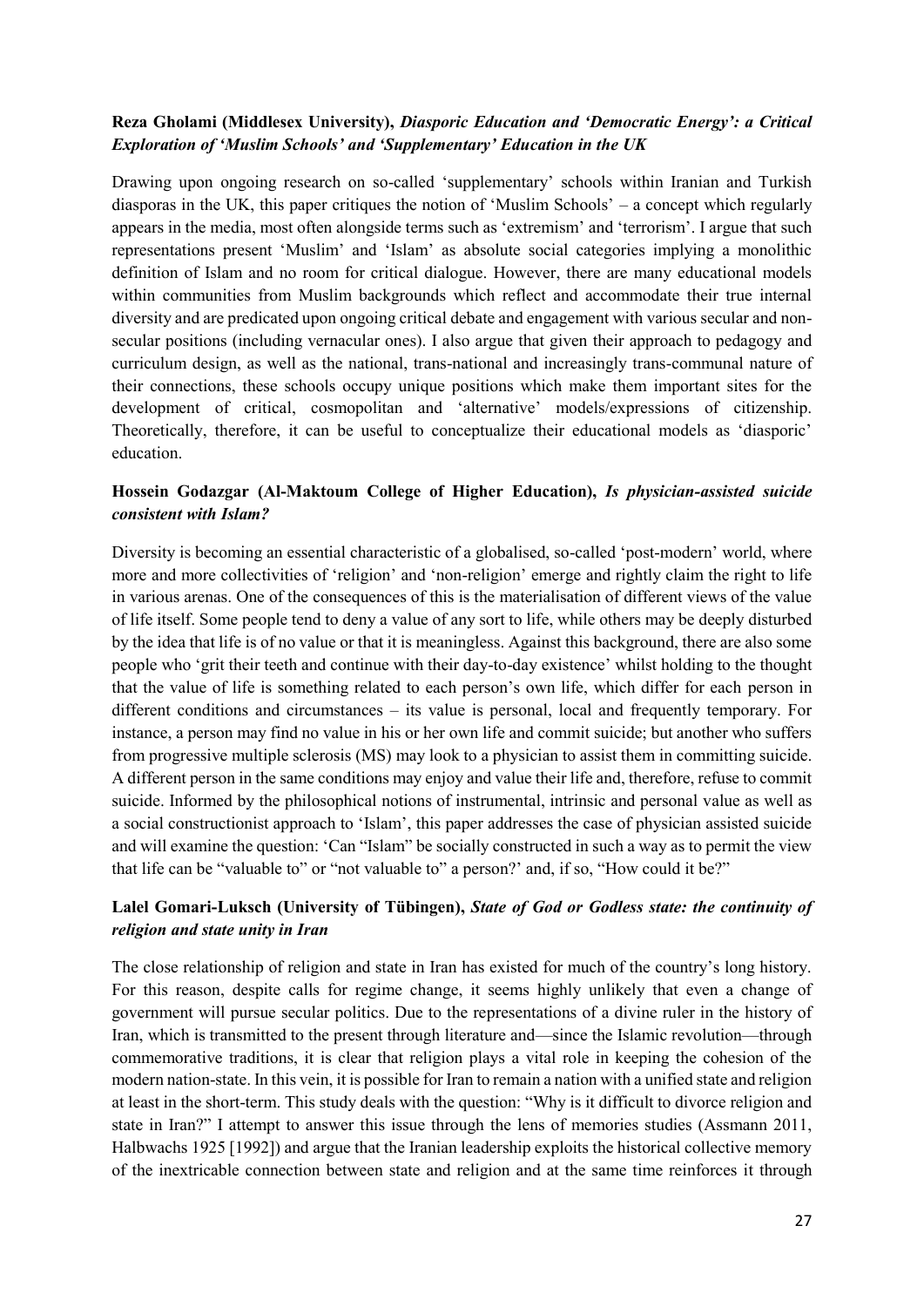commemorative rituals. In order to support my thesis, I will trace examples in the Shahnameh as well as historical documents of divine rulers in the past and examine how the idea of modern Iran has been shaped by commemorative traditions from Shiite Islam. These ideas, in turn, are reflected in the political rhetoric to justify struggles regarding the nuclear program in the past decade.

# **Fatumetul Zehra Guldas (University of Leicester),** *Human Dignity and Health Care: An Islamic Perspective*

In this paper, my purpose is to denote what human dignity is in Islam through the two most authoritative and valuable sources in Islam: the Quran and the hadith. Both precious documents include the value of humanity in as it relates specifically to health care. Since human life is highly valued in Islam, human dignity is one of the central themes in Islamic teachings, which emphasizes two points: the relationship between God and human beings, and the relationship of the humans with one another while each maintains their own dignity. Islam has given a distinct position to humanity by viewing humans as the noblest of creatures and man as the vicegerent (khalifah) of God on earth. Since Islam is a lifestyle for Muslims, the focus on human dignity in the light of equal access to health care meeting people's expectations in terms of mental, physical, psychological and spiritual health. From the views of the Quran, Hadith and Sunnah, Islamic teachings believe that human beings are shaped and formed as noble creatures. Therefore to develop healthy communities, people should take care of each other in all difficult situations and medical conditions in accordance with God's commands. This education could help teach Muslims the beliefs of their own faith and how they can be applied to treating those that are sick, of different sexual orientation, or religious beliefs with human dignity.

# **Dawood Adesola Hamzah (SOAS),** *Maqasid al-Shari'ah: A Reflection on Ibn 'Ashur Reform Methodology*

Muhammad al-Tahir ibn Ashur reiterated that the Sharī`ah is universal and must not be restricted to a single culture and thus, Ijtihad is a collective duty. After its emergence in the 12th century of Al-Ghazali, and subsequent 14th century reformulations of Ibn Taymiyyah and Al-Shatibi, Maqasid al-Shari'ah as a concept went into abeyance. A renewed effort towards its reformulation was felt due, of course, because of the obvious and irresistible challenges of modernism. Ibn Ashur pioneered modern reform effort. A Tunisia juri-consult and thinker, Ashur's career was shaped not only by the power and influence of his family, but also by the cultural and political currents of his time, engendered by government-led structural and cultural changes. He believed that usul al-fiqh had reached its limits and become over-burdened with technicalities. He insisted that the higher goals of the Shari'ah must be perennially discovered. By the turn of the century his efforts had spurred many scholars and jurists into jurisprudential action. This paper seeks to bring into focus the thought and reform efforts of Ibn Ashur with a view to show case the relevance of his thought in modern day Islamic law and jurisprudence.

## **Sohail Hanif (University of Oxford),** *6th/12th Century Ḥanafī Fatawa Literature and the Consolidation of School Identity*

Much has been written about fatāwā literature and relationship between fatāwā works and standard furū' works. Almost all of these studies view fatāwā works as collections of responsa to actual questions raised to a muftī. This paper challenges this notion by a careful study of fatāwā literature in the 6th/12th century when a sudden explosion occurred in the production of this literature in Ḥanafī Transoxiana. The bulk of these fatāwā works were authored by scholars in Bukhara, the most key of whom was 'Umar b. Māzah (d. 536/1141), known as al-Ṣadr al-Shahīd. By studying his works and those produced by his students and their peers, the paper demonstrates that these fatāwā works were not primarily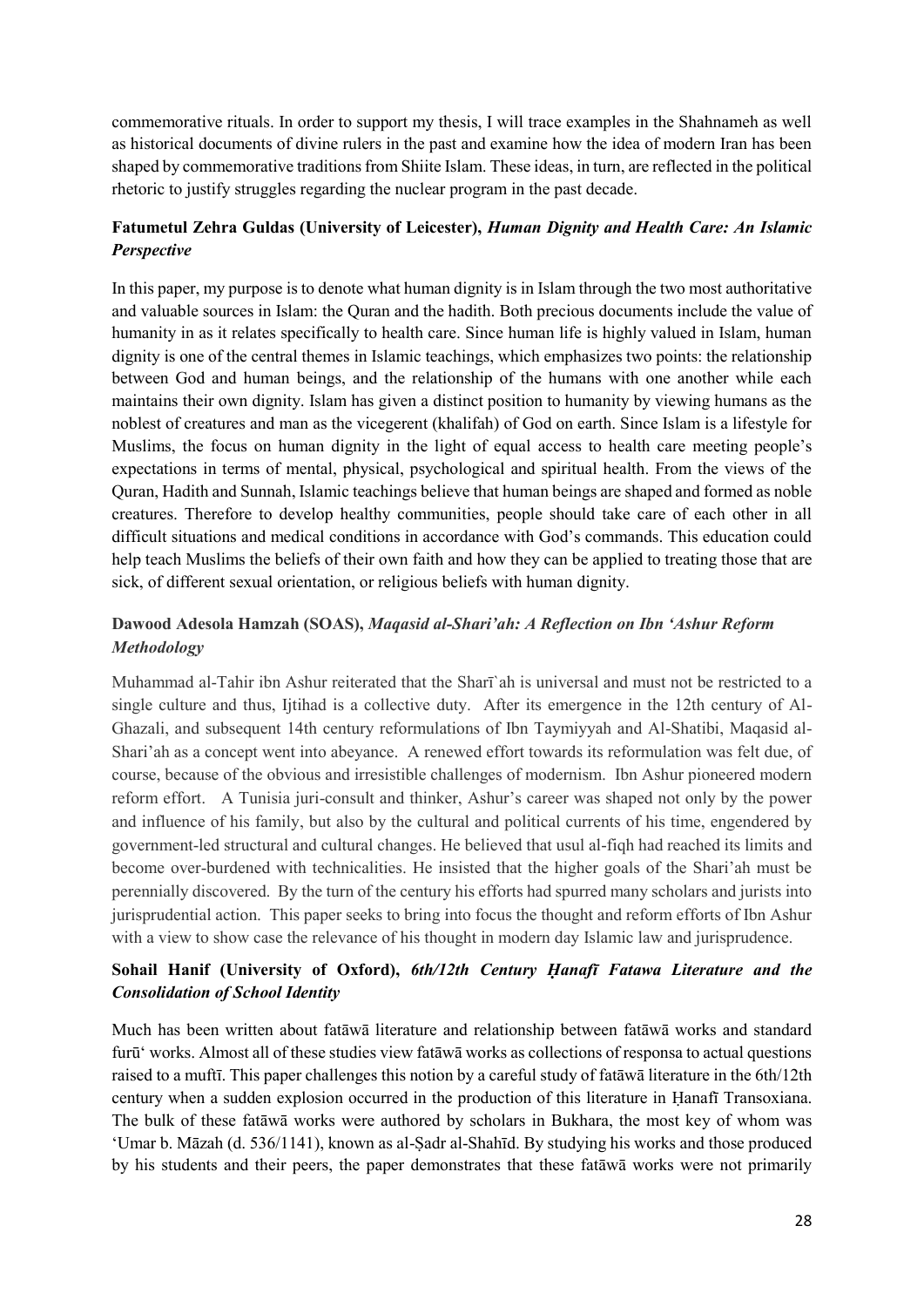answers to actual questions, but rather, authoritative compilations of school doctrine, giving particular emphasis to opinions of school-founders not contained in widely-transmitted works (nawādir) and to opinions of jurists of the 3rd/10th and 4th/11th centuries, the pre-classical period. The brilliance of fatāwā authors was displayed, not through how they answered questions, but through their ability to sift through the differing legacy of narrations from early juristic centres to produce a definitive set of the 'most correct' opinions The paper concludes that 6th/12th century Ḥanafī fatāwā literature is thus, along with the mukhtasar, a genre of legal writing produced in Islamic law's classical period to serve the need for a well-defined and stable set of rules in the madhhab-law tradition.

# **Ramon Harvey (Cambridge Muslim College),** *At the Branching of Qirāʾāt and Fiqh in Kufa: Ibrāhīm al-Nakhaʿī and the Legacy of the ḥarf of ʿAbdullāh b. Masʿūd*

The idea of the Qur'an's revelation within seven Arabic harfs (modes, or dialects) is often used to explain the phenomenon of the qirāʾa (reading, or recitation) tradition. One of the qirāʾāt long considered non-canonical is that associated with the companion ʿAbdullāh b. Masʿūd and his circle in Kufa, Iraq, in the mid-seventh century. Analysing early scholarly literature, this paper will build up a picture of Ibrāhīm al-Nakhaʿī, a student of Ibn Masʿūd by one remove, and his reported deployment of this qirāʿa in selected exegetical contexts. His use of significant variations from the canonical text confirms the persisting importance of this harf within the Kufan juristic tradition a century after the hijra. Investigation of foundational texts in early Hanafism reveals evidence of legal interpretations derived from the harf of Ibn Mas'ūd, notwithstanding a refusal to give these variations the status of canonical qirāʾa. I will suggest that with scholarly and political pressure for the qirāʾa genre to conform to the ʿUthmānī muṣḥaf, the Kufan juristic tradition proved more receptive to the interpretative possibilities of the Masʿūdian readings. The result is a contested legacy, with examples of such readings surviving in both theoretical and practical discussions of the developed Hanafī school.

# **Laura Hassan (SOAS),** *Sayf al-Dīn al-Āmidī on the World's Contingency: A Question for Physics or Metaphysics?*

Sayf al-Dīn al-Āmidī (d. 631/1233) draws on a dual heritage in composing his major theological compendium, Abkār al-afkār. His background in Avicennian philosophy meets with an allegiance to the Ašʿarī tradition of rational theology. The results of the intersection of these traditions make for an excellent case study in post-Avicennian kalām. In this paper, I take al-Āmidī's expression of the contingency of the world as a case study for the meeting of two distinct paradigms. On the one hand, for Avicenna, the world's contingency is proven within metaphysics by way of the distinction between possible and necessary existence. On the other hand, for classical Ašʿarīs, contingent existence is temporally originated existence. As such, the contingency of the world is established through discussion of the constituents of the natural world, namely substance (ǧawhar) and accident (ʿaraḍ). In my paper, I ask how the structure of al-Āmidī's Abkār al-afkār demonstrates whether he sees the world's contingency as a matter to be established through natural philosophical or metaphysical enquiry. I argue that al-Āmidī's procedure reflects a significant Avicennian influence and a shift from the classical Ašʿarī understanding of the world's contingency.

# **Nasima Hassan (University of East London)***, Exploring Muslim Consciousness in the Narratives of British Muslim Women in East London*

In this paper I investigate Muslim consciousness in the lives of British Muslim women in East London as a framework which secures Islam as a way of life. To do this, I will argue that in order to locate and explore Muslim consciousness a specific body of literature should be explored. Accordingly, I will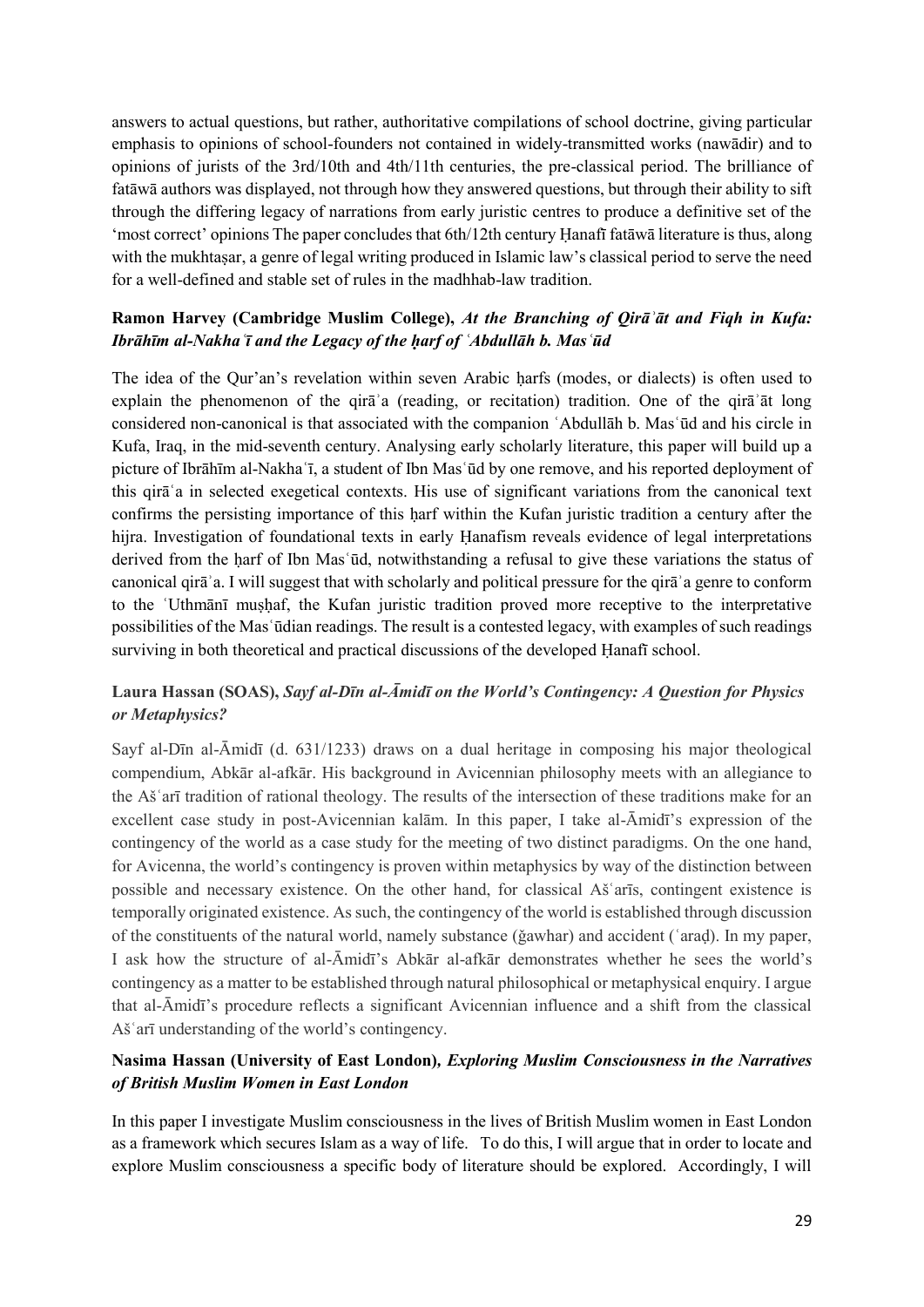argue that Eurocentric identity theories (both simple and complex) are insufficient in explaining Muslim consciousness as they focus on role and hierarchy and significantly, they do not capture faith at the very core. In other words, Muslim consciousness cannot be reduced to just another way of marking identity. Subsequent literature on consciousness (Fanonian and Du Boisian) will demonstrate that these theoretical positions offer great insight into my conceptualisation of Muslim consciousness. Furthermore, Muslim consciousness is a collective of diverse political and global discourses from a historical and contemporary perspective and experienced as a form of double consciousness by the participants in this study. The participants are all connected to East London as a space through higher education, home or professional networks and they mirror the diversity and multiplicity of the Muslim Ummah.

#### **Chris Heinhold (University of Chester),** *The Construction of a British Shia Identity in London*

In London, Shia communities from around the world are found existing alongside one another. While there are specific events which see elements of these disparate communities converge, for example the annual 'Ashura' procession at Marble Arch, there remains a distance between them which is maintained by language, culture and traditional practice. This paper poses the question; to what extent are these boundaries breaking down amongst the second and third generations of these communities? Conceptions of identity are stretched by the processes of globalisation. While they maintain proficiency in the languages of their parents and grand-parents, young British-born Shia in London are largely educated and socialised through English. At the Marble Arch procession this year, for instance, the lecture was given in English, directly addressing this emerging community who operate primarily in the language of their new geographical home, and confirming their position as a key audience for the wider community to reach. Through their shared complex diaspora experience, young Shia in Britain create new identities for themselves which prioritise their Shia-ness over any ethnic or national background. The popular culture which predominates in their world is actively incorporated into this identity construction.

## **Asma Hilali (Institute of Ismaili Studies),** *Was the Ṣanʿā' palimpsest a Work in Progress? A Reconsideration of Old Qur'ān Manuscript Studies*

Manuscript 01-27.1 held in the Dār al-Makhtūtāt in San'ā', Yemen, has been known as the "San'ā' palimpsest" since its discovery in 1976 by the German scholar Gerd Puin. MS 01-27.1 contains 38 folios of two superimposed Qurʾānic texts. The studies on this manuscript emerged from the scholarly interest in Qur'ān manuscripts that arose in the nineteenth century. The new dating technologies, namely radiocarbon 14 (RC14) dating, have influenced the atmosphere of research in the field thanks to the attractive prospects presented by the oldest dates obtained through this technique. Most of the studies focus on the differences between the manuscript, especially the lower layer, and the standard Qurʾān (Cairo edition). In my paper, I explain my method of deciphering and reconstructing the lower layer of the manuscript; I describe the challenges of the edition work and present my principal results. I focus on the usage of the manuscript by its contemporaries during the first/second century AH (seventh/eighth century CE). I conclude that MS 01-27.1 represents, especially in the lower layer, a work in progress.

# **Neelam Hussain (University of Birmingham),** *The Transmission and Manuscript Traditions of Kitab Sirr al-Asrar: Readership & Audience*

The pseudo-Aristotelian *Kitab Sirr al-Asrar* asserts itself to be an epistle from Aristotle to Alexander, which was dispatched to the latter during his conquest of Persia. It begins with a prologue that includes an exchange of letters between them when Aristotle was too old to accompany Alexander in person.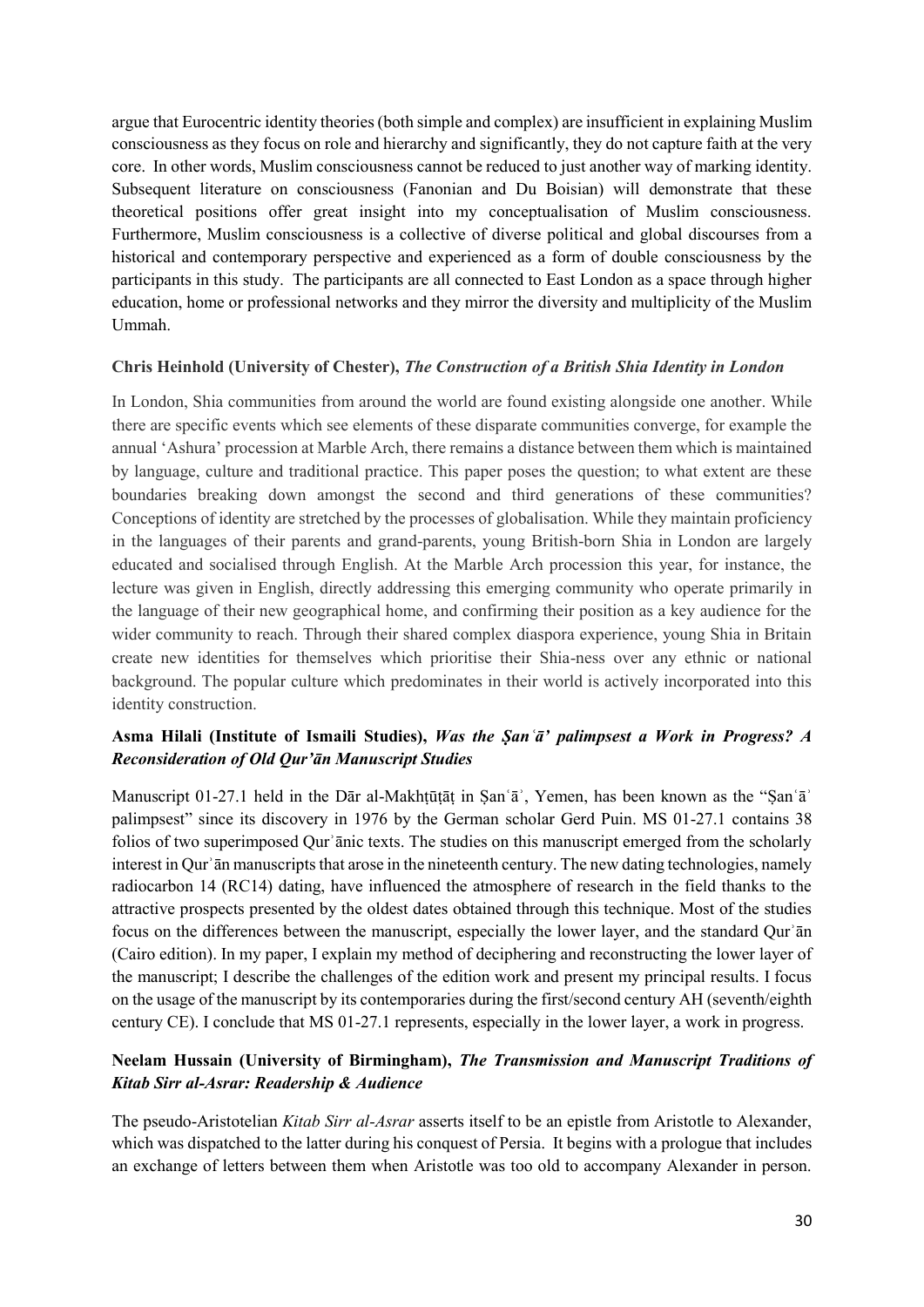The body of the text then spilt in up to ten books discussing a variety of subjects including the secrets of statecraft in a Mirror for Princes tradition, health and physiognomy interspersed with various secrets of nature and science that had apparently been revealed to Aristotle. There are approximately fifty manuscripts of the Arabic work: the earliest of which is a fragment dating from A.D. 941/330 AH . *Kitab Sirr al-Asrar* was translated into Latin from the twelfth century and went on to become not only one of the most of the most widely disseminated of the Aristotelian pseudepigraphs of the period, but one of the most popular books of the entire Middle Ages too. This paper will examine the manuscript traditions of the Arabic and the European translations to illustrate what the manuscripts can tell us about it readership and audience.

## **Abdulmamad Iloliev (Institute of Ismaili Studies),** *Moses and Jesus in the Poetry of Mubarak-i Wakhani: An Ismaili-Sufi Perspective*

Examining the role and importance of Moses (Musa) and Jesus (Isa) in the poetry of Mubarak-i Wakhani (d.1903), this paper aims to illustrate a traditional Ismaili perspective on how differently these Islamised biblical figures are depicted in Muslim poetry. Mubarak-i Wakhani was a Persian mystic poet, musician and religious scholar, who lived in a remote mountainous region of Badakhshan in Central Asia. His poems reflect deep religious convictions based on Ismaili esotericism and Sufi mysticism. This study explores how this fusion of ideas helped him to portrait Moses and Jesus in such a way that crosses theological boundaries between Islam, Judaism and Christianity. The miracles of Moses, the life and death of Jesus and his total absorption in the life of spirit, had profoundly influenced the works of many Muslim mystics like Mubarak, who in a way sought to pursuit an ascetical lifestyle in order to reach the highest level of spiritual satisfaction.

# **Syed Imtiaz (Cambridge Muslim College), Characterising Orientalist Studies at the University of Cambridge 1929-1970**

This paper will consider the applicability of Edward Said's thesis on orientalism to a particular body of knowledge. Said's criticism of orientalism is that knowledge production in this field was directly related to the exercise of power through empire. Other scholars such as Robert Irwin and John MacKenzie have criticized this approach and have instead suggested that orientalist studies can also be characterised by curiosity, personal interest and admiration even. This paper will take as its body of knowledge doctorates awarded in the area of Islamic Studies at the University of Cambridge from 1929-1970. A preliminary analysis has found that there were twenty-nine doctorates successfully submitted in this period. This particular period is chosen because Islamic Studies at the University of Cambridge was dominated at this time by two scholars: Professor Reynold Nicholson and Professor AJ Arberry. This paper will consider the PhD's that were submitted during this period, their content and approach and then identify how best this form of knowledge production can be characterised. This will then be compared with Edward Said's thesis on orientalism.

#### **Robert Ivermee (SOAS),** *The campaign for a Muslim university in colonial India*

Explanations of the campaign for a Muslim university in nineteenth century India traditionally focus on the political motivations of a group of Muslim elites concerned to protect and promote their temporal interests under colonial rule. This paper revisits the university campaign, revealing how it brought together Muslims from across northern India in an influential movement against secular colonial education. The refusal of the Government of India to accede to appeals for the establishment of a Muslim university forced Muslim elites to interrogate their position as a minority religious community. In the first decade of the twentieth century, redefinitions of Indian secularism were proposed by Muslim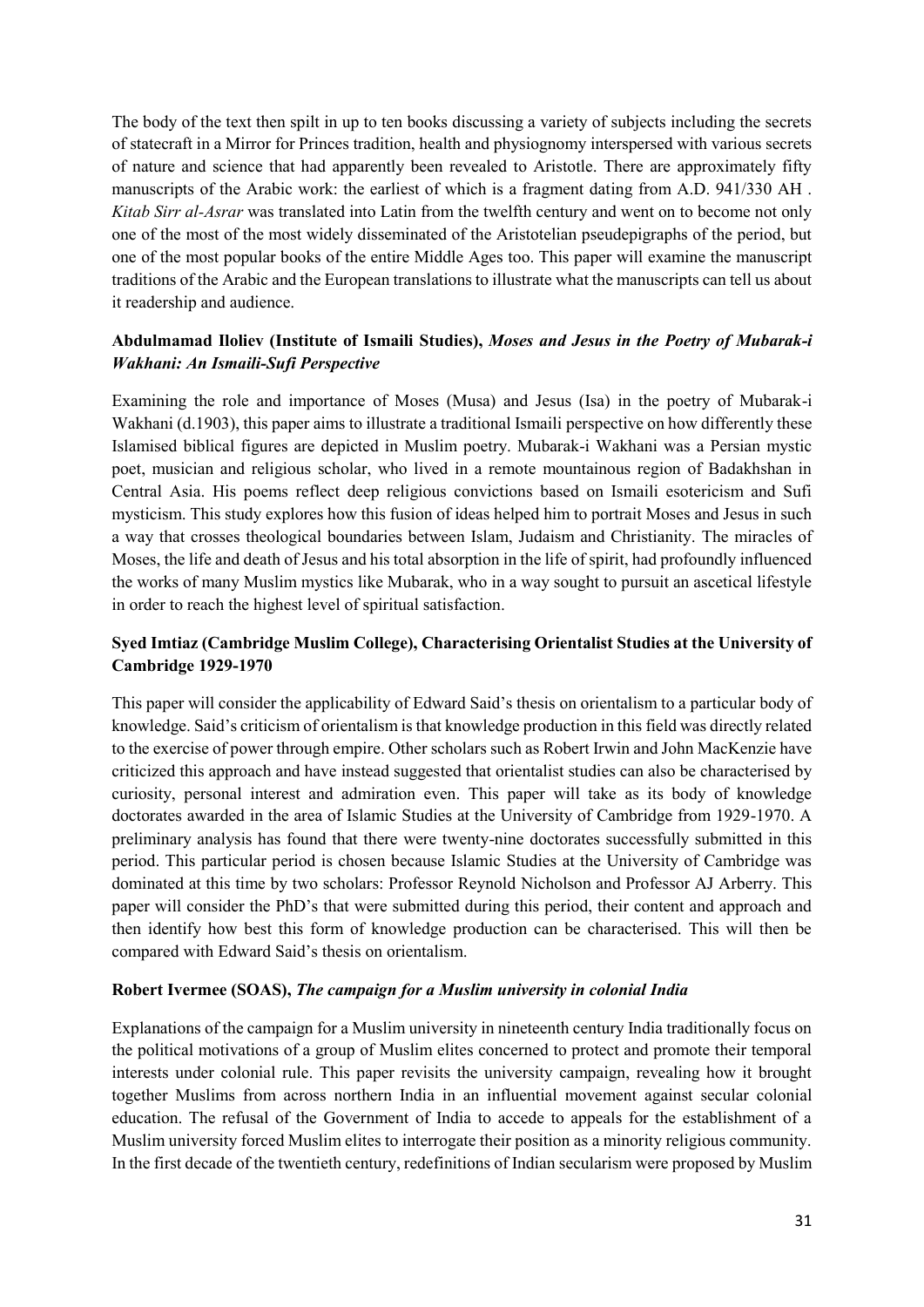parties exploring possibilities for the accommodation of a plurality of religions within the Indian state and nation. The paper is part of a wider project on the impact of negotiations between Muslim and British parties in colonial India to the historical development of secularism on the subcontinent, soon to be published as Secularism, Islam and Education in India, 1830-1910 (London: Pickering & Chatto). It offers a series of lessons for those interested in Islam, democracy and religious pluralism today.

## **Stephen H Jones (Coventry University),** *British Muslim Organisations, the Spectre of Political Islam and the Conceptualisation of Islamophobia*

Repeatedly over the last decade a range of politicians, policy think tanks and journalists have sought to place questions over public support that British Muslim civil society organisations receive by alleging links to Islamic political movements, especially Jamaat-i-Islami and the Muslim Brotherhood. Drawing on interview research with a number of British Muslim organisations from two research projects carried out between 2008 and 2012, this paper will critically evaluate these discourses, assessing their veracity and their implications for scholarly and wider debates about anti-Muslim prejudice and the legitimacy of Muslims' participation in public life. By exploring the internal functioning of British Muslim civil society organisations and the perceptions and affiliations of those working within them, the paper seeks to not only challenge these efforts to undermine Muslims' participation in political and governance processes, but also to evaluate the riposte among scholars of Muslims and Islam. Finally, the paper considers the implications of this case for research and reflection on Islamophobia, outlining the difficulty of including this category of discourse as a form of anti-Muslim prejudice under currently popular definitions.

# **Emmanuel Karagiannis (King's College London),** *The Rise of Electoral Salafism in North Africa: Ideological Modification or Political Necessity?*

Although Salafis have been known for their condemnation of politics, Salafist parties have been established in Tunisia and Egypt. These political parties tend to have ultra-conservative views on social and family issues, but they have denounced the use of violence. They have chosen to campaign through the parliament and within the constitution. Egypt's Al Nour party, which came second in votes in the 2011-2012 parliamentary election, has advocated the implementation of shari'a and the Islamisation of the country. In neighbouring Tunisia, three Salafist parties have been established to participate in the democratic process, with Jabhat al-Islah being the most important one. The electoral Salafism is a phenomenon that has not been extensively researched or discussed. The paper will first describe the characteristics of electoral Salafism in North Africa. Then it will explain why Salafist parties have emerged in post-revolution Tunisia and Egypt. More specifically, it will discuss whether it is the result of an ideological modification or the result of political necessity. The paper will also compare and contrast the Salafist parties in the two countries, focusing on their political strategies, electoral performance, and relations with secular and Islamist parties.

# **Dzenita Karic (SOAS),** *Where is our (spiritual) home? The identity search of Bosnian Muslim intellectuals in the period of Austro-Hungarian rule*

After the Austro-Hungarian occupation of Bosnia in 1878 and the subsequent unrests and gradual migrations of large parts of population to (primarily) Turkey, Syria, Palestine and other countries, Bosnian Muslims slowly began to adapt to new political and social circumstances, much under the influence of ulama. Newly arisen intellectual circles sought and offered diverse answers to the issues previously not encountered such as loyalty to the non-Muslim ruler, participation in non-Muslim army, Western education (and education of women in particular), different (Western) clothing and Islamic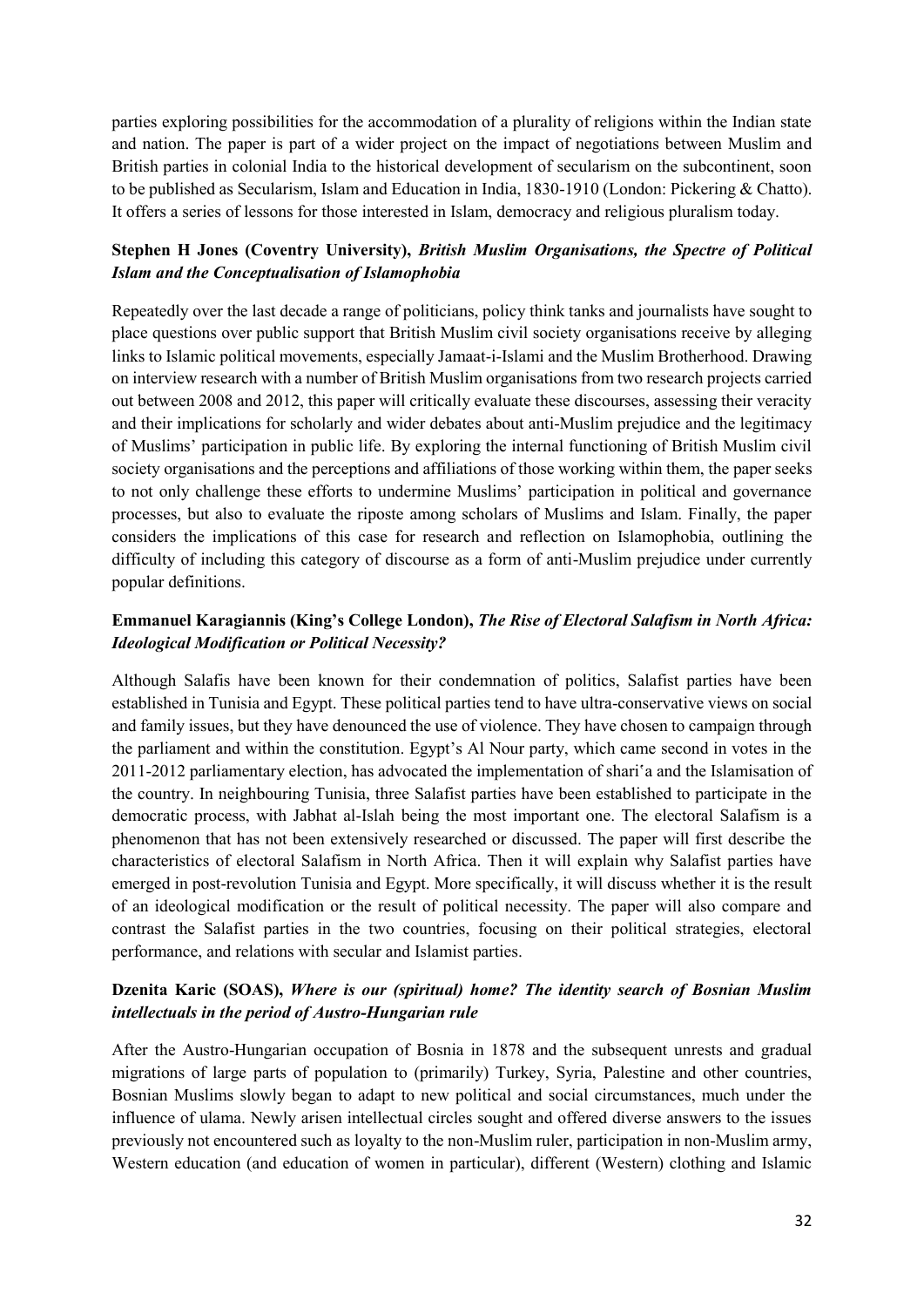pilgrimage in new circumstances. The spatial centres where the answers were sought largely differed and reflected on-going confusion with lasting consequences up to 21<sup>st</sup> century. This paper will show the importance of spatial references in the writings of Bosnian Muslims in journals published during this period (end of 19<sup>th</sup> and beginning of 20<sup>th</sup> centuries), with a special focus on the imaginations of a spiritual home as a contrast to the circumstances lived in the Austro-Hungarian Bosnia. However, the reverse process will also be presented: how Bosnian Muslim intellectuals tried to create a new independent sense of Bosnia as a spiritual home, regardless of the seemingly unwelcoming circumstances of life under a non-Muslim colonialist empire rule.

# **Emrah Kaya (University of Nottingham),** *A Comparison of the Divine Names and Attributes in Ibn al-Arabi and Ibn Taymiyya*

Muhyi al-Din Ibn al-Arabi (d. 1240) and Taqi al-Din Ahmad Ibn Taymiyya (d. 1328) as two significant and leading scholars have been so influential not only in their time but also today. In this presentation, I will focus comparatively on the subject of the divine names and attributes, as a particular topic, according to Ibn al-Arabi and Ibn Taymiyya. Since while the time is limited and the subject is very deep and complex, I confine myself to the relationship between the Essence of God (al-dhat) and the names; and the incomparability (tanzih) and similarity (tashbih) of God. The first aspect of this issue is related to God Himself while the second aspect of the issue is related to the relationship between God and the originated begins in the cosmos. This kind of comparison is going to show us that even though these thinkers are assumed to be very opposed to each other, even on such an important theological issue, it is possible to see many significant similarities between Ibn al-Arabi and Ibn Taymiyya. In this point, my purpose is to draw attention to that the differences of these thinkers are mostly related to their styles, terminologies, interpretations, or concerns rather than their thoughts.

#### **Annabel Keeler (University of Cambridge):** *Adab versus ādāb in the discourse of Sarrāj and Sulamī*

Among the seminal works of Sufism which appeared between the late 4th/10th and late 5th/11th centuries are two works on Sufi ādāb composed by Abū 'Abd al-Rahmān al-Sulamī (d. 412/1021), namely his Jawāmiʿ ādāb al-ṣūfiyya ('Collection of Sufi Rules of Conduct) and Ādāb al-suhba wa husn al-ʿishra (" The ādāb of [Spiritual] Association and Good Companionship"). These treatises no doubt helped to establish not only the concept of a 'Sufi code of conduct', but also a genre of works on the subject. Before Sulamī, Abū Naṣr al-Sarrāj (d. 378/998) had devoted a section of his Kitāb al-Luma fīl-taṣawwuf to the subject of Sufi ādāb, amounting to some twenty-four chapters. Although Sarrāj and Sulamī both emphasise ādāb (in the plural), laying out the inner attitudes and modes of conduct that they understood as being proper to Sufism, their discussions include many sayings of early mystics that speak of adab in the singular. This paper will explore the significance of some of these early Sufi sayings about adab (singular), and their relevance within the context of Sulamī's and Sarrāj's attempts to define the ādāb (plural) of Sufism.

# **Nehad Khanfar (The Islamic College),** *A Comparative Analysis of the Concept of Citizenship under Al-Madinah Constitution*

In the democratic states the constitution gives equal rights to all citizens. All citizens are equally treated according to the rule of law. This is based on the concept of the citizenship which was developed and flourished gradually within the Western Democracy. The basic element of the concept of citizenship is built mutually on the system of rights and duties between the state and its citizens. This paper will examine whether the concept of citizenship as such was founded in Al-Madinah constitution, and to what extent that contributed to establish the political entity of the Islamic state. This will be assessed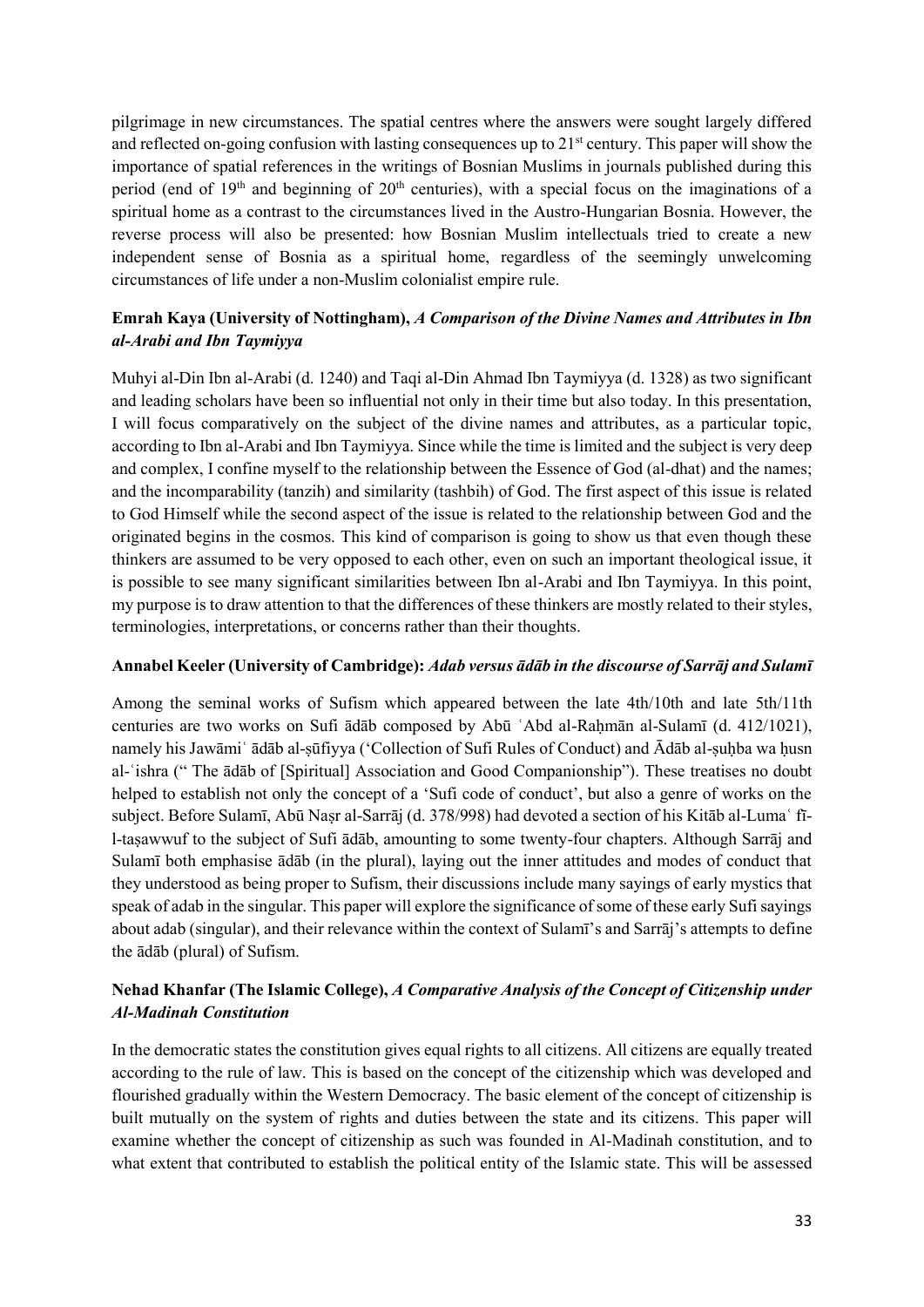by comparatively analysing the articles and the terms of the constitution with some modern constitutional texts. It aims to comparatively analyse the rights and duties given in Al-Madinah constitution with some other modern constitution. It will mainly focus on the religious rights, economic and financial rights, and the equality under the rule of law. In addition, the paper will analytically discuss some articles related the human rights system compared to some other modern constitution.

## **Nehad Khanfar and Ahmad Bawab (The Islamic College),** *A Critical Review of the Islamic Mortgages offered in the Banks in England*

It would have been almost impossible to obtain a *sharia* compliant mortgage in England, 'Until July 2002 only one financial institution in the U.K offered Islamic Mortgages (The United Bank of Kuwait)' (Bradford, 2012). In the past few years, Islamic mortgage has become one of the mortgages offered in the market. Different institutions offer Various Islamic mortgage models. This is due to the rapid growth of Islamic financial market in the U.K. This paper will examine the legal and financial structure of Islamic mortgage contracts offered in England, the structure of the models offered in the market, its compatibility and competitiveness with the conventional mortgage models. It will also critically assess whether the Islamic mortgages offered by banks in England are equally Islamic. It also aims to assess the suitability and applicability of the mortgage compared to some conventional models. The paper will also investigate the viability of Islamic mortgage in the future and its acceptability among the conventional mortgage market. An analysis will be provided on the diminishing Musharakah and Murabaha models as they are the most common models used in Islamic mortgages in England compared to the capital and interest only based models in the conventional system.

# **Haider Al Khateeb (Middlesex University),** *The abuse of Islamic Caliphate concept in causing humanitarian crises by violent extremism*

The rise of the 'Islamic State Caliphate' has brought with it many contentious arguments to an array of disciplines, such as political, economic, religious and ethical issues. The speed in which this group had spread through various geographical locations mainly Syria and Iraq demanded a more scrutinising look at how these advances materialised at such a short time. This paper will look at the ethical (or lack of) approach implemented by IS aided in the spread of this group. The sheer violation of human rights had not been witnessed, documented or exposed as propaganda material to cause mass hysteria and displacement across cities, towns and villages. The rise of IS has brought with it a documented graphical images of unqualified human rights violation that are broadcasted on the internet in order to deliver the powerful message of complete cruelty to those who oppose their ideological belief. Initially by looking at this ideological belief, the paper assesses if it justifies these practices and whether there are any grounds for carrying out such violations in the Islamic literature. Moreover, the paper critically will review the precedence of such violence in the Islamic Caliphate history. It should be noted that we will be relying on accessible reports by United Nations, NGO's and other qualifying bodies to document IS human rights violations.

## **Mariana Klar (SOAS),** *Beyond a Form-Critical Surat al-Kahf*

Recent Qur'anic scholarship has demonstrated a growing awareness of text critical approaches, from early explorations into form criticism to more recent applications of Semitic ring theory and the tools of discourse analysis. Surat al-Kahf has accordingly been divided and re-divided at various junctures, and a number of unifying themes have been suggested in order to justify the sura's progression through its narrative blocks. The proposed paper will focus on the hinge passages at Q. 18:7-8, Q. 18:27-31, Q. 18:56-9 and Q. 18:99-102. These have historically been viewed either as independent units, as part of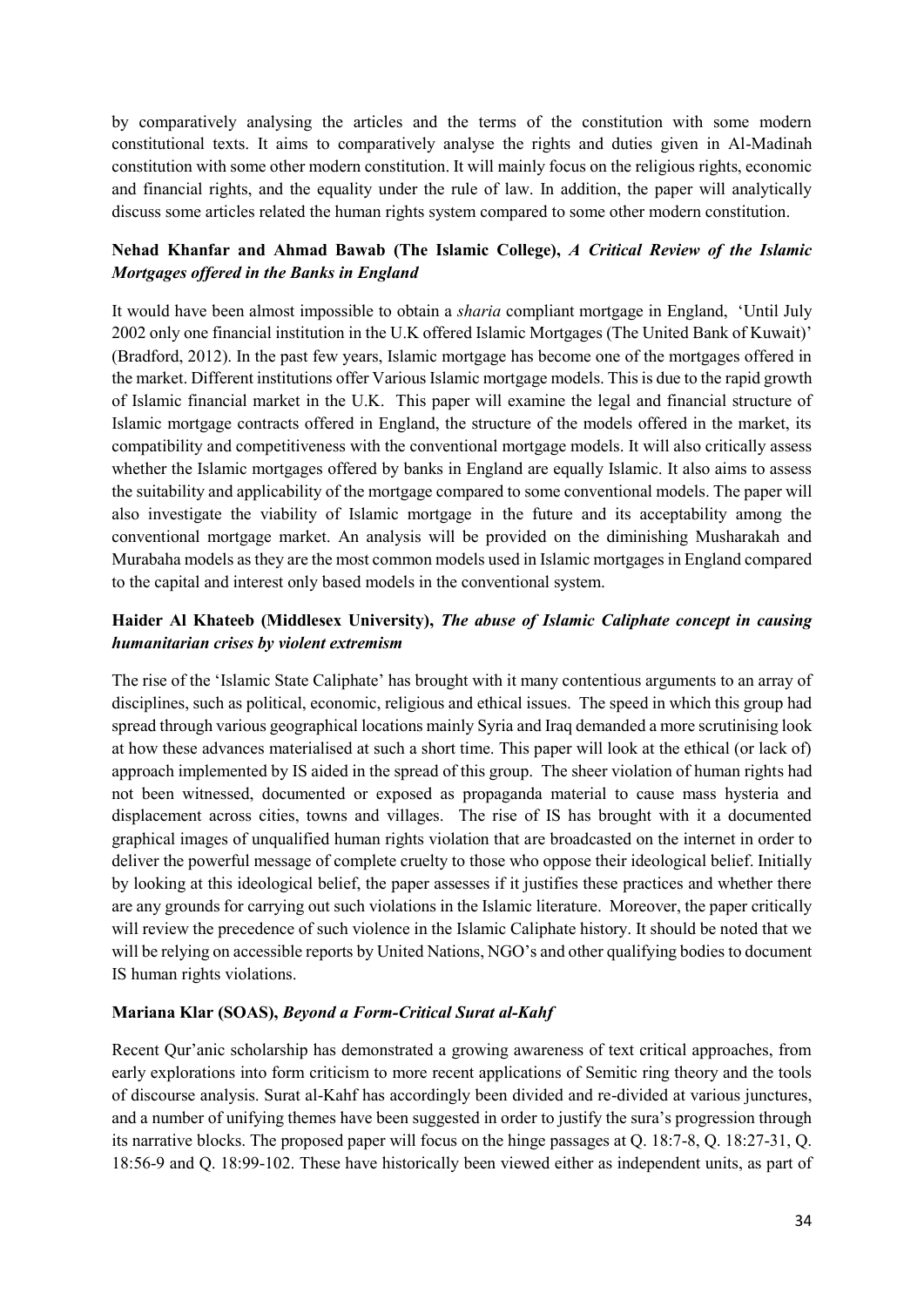the preceding textual block, or indeed as attached to the following narrative material. James Muilenburg, in his programmatic 1969 essay 'Form Criticism and Beyond', highlights the broad disagreement between commentators on the limits and scope of a literary unit within Biblical texts. He states that 'more often than not, no defence is offered for the isolation of the pericope. It has even been averred that it does not really matter'; as he goes on to comment, however, 'on the contrary, it seems … to be of considerable consequence' [Muilenberg 1969:9]. Following Muilenburg, I would like to argue that insufficient attention has been paid to the limits of the text units that make up Surat al-Kahf, and reinvestigate the evidence for their inclusion in specific narrative blocks. More specifically, I would propose that the sura be divided along putative seams at Q. 18:9, Q. 18:27, Q. 18:56 and Q. 18:103, and assert that it presents a complex argument against the exalted status of a number of figures and communities.

# **Omer Kocyigit (Leiden University),** *The Struggle for Legitimacy: Intellectual and Religious Debates about the Sudanese Mahdi*

After the Sudanese Sheikh Muhammad Ahmad (1844-1885) proclaimed himself as the Mahdi in 1881, many events whose effects continued over the years occurred and affected many states and regions as well as shaping modern Sudan. The religious background to the claims of Muhammad Ahmad al-Mahdi cannot be ignored in examining these cases. Although the political and sociological reasons for the movement have been discussed in many works, the religious sources of change that affected Muslim Sudanese society and the intellectual debates among the *ulama* about the mahdiship of the Sudanese Mahdi have not been thoroughly discussed. In this article, the religious dimension of the movement will be discussed, and the intellectual arguments used against the Mahdi to demonstrate the legitimacy of caliphate of Ottoman Sultan will be examined. Together with the Ottoman archival documents, the letters of Muhammad Ahmad, which were sent to several people, and the pamphlets written against the Sudanese Mahdi will be used as the main sources of this article as well as the texts of oppositional figures.

#### **Benedikt Koehler (Earhart Foundation Grantee)***, The Origins of Capitalism in Early Islam*

The subject is that capitalism evolved from Islam, a thesis which I have set out in my book *Early Islam and the Birth of Capitalism* (Lexington, 2014). Muhammad was a seminal economic reformer; in the economic sphere, the policies promulgated by early Islam evolved capitalism, first within the realm of Islam an also, as a second round effect, in medieval Europe when trade partners from cities such as Venice and Genoa copied templates for commercial institutions. Arabs, long before the advent of Islam, were active in long-distance trade linking Asia and Europe and had at their disposal institutional frameworks for caravan trade, which effectively constituted venture capital companies. Muhammad and his early successors introduced these as well as ancillary practices throughout the expanding realm of Islam. Notable economic innovations of this era include price deregulation (Muhammad said, "prices are in the hand of God."); provision of public welfare through *waqfs,* monetary reform, and other.

## **Rami Koujah (Al-Maktoum College of Higher Education),** *On the Purposiveness of God's Actions and its implications on legal theory: A look through the writings of Sayf Al-Din al-Amadi*

Muʿtazilites and Ashʿarites agreed that God is wise (ḥakīm), but they disagreed as to the nature of His wisdom. For instance, the Mu 'tazilites affirmed a necessarism that emanated from God's wisdom; since God is wise, they argued, it must necessarily be so that He acts in a way that is consistent with His wisdom. The Ash arites, in their incessant quest to uphold God's omnipotence, argued against this necessarism. This debate was subsumed under the discussion on the nature of ethical value (al-husn wa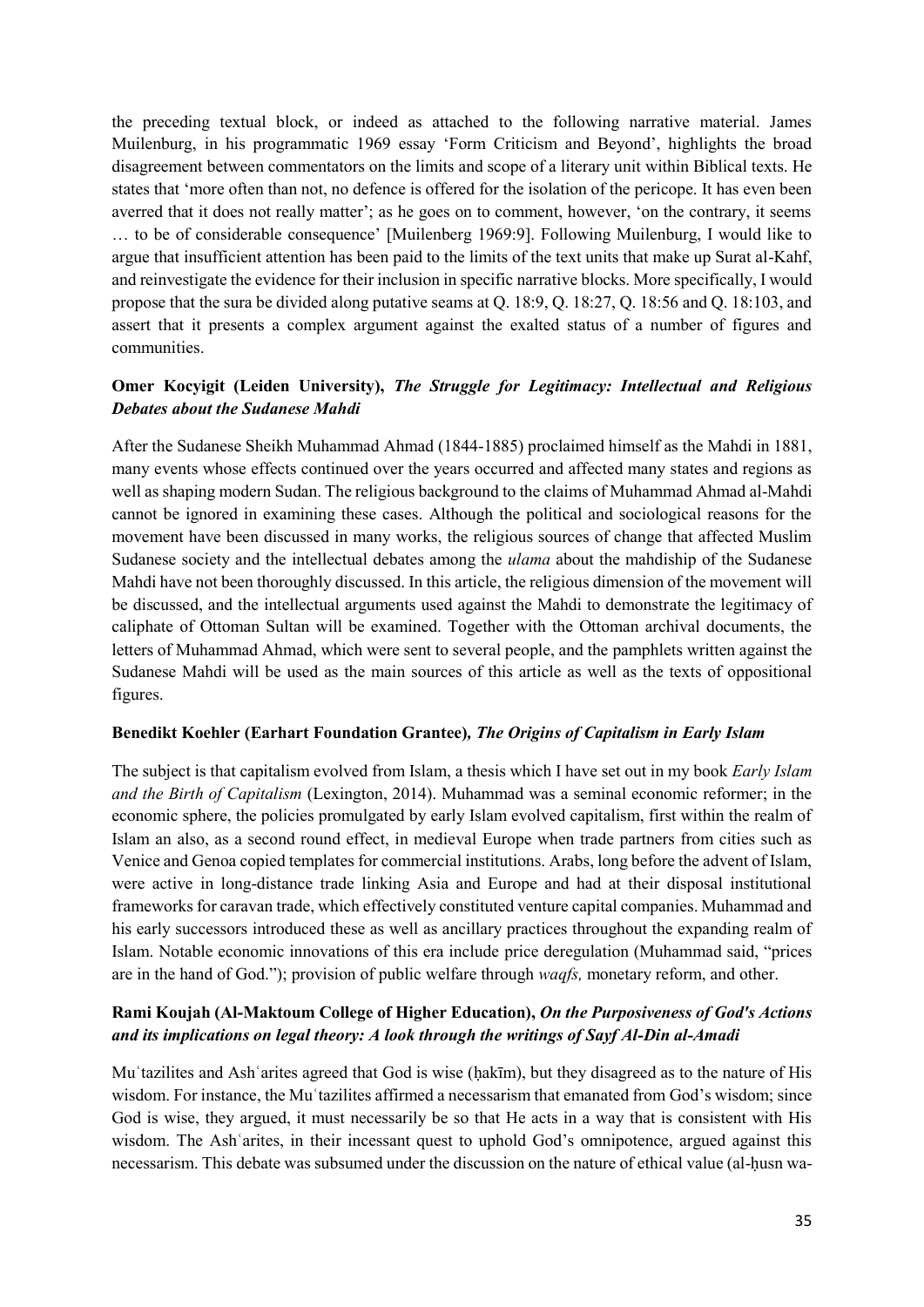l'qubḥ), and a part of it dealt with the nature of God's actions. More specifically, competing theologians argued as to whether or not God's actions were motive-driven, purposeful, or pursuant of an objective. If God is wise, as the consensus holds, how can God's actions not be purposive? Is such a purpose directed towards God or His creation? If God is not purposive, how can this be reconciled with His wisdom? Ultimately, how do commitments to these doctrines impact conceptions on the nature of law, legal theory, and man as a norm-subject (mukallaf)? This paper aims to shed light on this topic through a close reading of Sayf al-Dīn al-Āmidī's (d. 630/1233) theological and legal texts, along with the influences it exhibits from received Ashʿarite and (constructed) Muʿtazilite doctrines, with a brief look of the influence it had on the legal theory of his student, al-ʿIzz b. ʿAbd al-Salām (d. 660/1261).

## **Andreas Lammer (Ludwig-Maximilians-Universität, Munich)** *Science, Physics, and Metaphysics in the Works of Avicenna*

The purpose of this paper is twofold. We shall, first, explore the two notions waḍʿ and muṣādara. These terms feature most prominently in a passage of Avicenna's al-Burhān in which he critically engages with a view he attributes to some unnamed predecessors. As will be shown, this passage derives directly from Philoponus' commentary on Aristotle's Posterior Analytics. On the basis of Avicenna's critical examination of this view we shall, secondly, shed some light on his complex theory of scientific inquiry as a whole and examine the relations that obtain between teacher and student, between principles and subject-matters, and ultimately between various disciplines such as physics and metaphysics. This will eventually explain why Avicenna introduces his physical works with a methodological note and how one ought to understand his natural philosophy within the framework of the scientific enterprise as such.

## **Khadiga Musa Latef (Prince Muhammad bin Fahd University, KSA),** *Reasons of resurgence on writing on al-Qawāʿid al-Fiqhiyya (Legal Maxims) in the 8th/14th century*

*Al-Qawāʿid al-Fiqhiyya* are legal maxims or principles that provide the rationale behind the *aḥkām* (legal assessments) of the particular cases that fall under the rubric of the *qāʿida* (sng. of *qawāʿid*). Examples of some of *al-qawāʿid* that are accepted by the four Sunni schools of law are: *al-umūru bimaqāṣidihā* (acts are [judged by] the objectives behind them; and *al-mashaqqa tajlub al-taysīr*  (hardship causes the giving of facilitation). The genre started by the Hanafis in the  $4<sup>th</sup>/10<sup>th</sup>$  century. We have two extant treatises from the Hanafīs from the  $4<sup>th</sup>/10<sup>th</sup>$  and the  $5<sup>th</sup>/11<sup>th</sup>$  centuries but no extant works from other schools for this period. However, after a period of stagnation that lasted about two centuries, the genre experienced a renaissance in the  $8<sup>th</sup>/14<sup>th</sup>$  century, with the appearance of many systematic works on *al-qawāʿid.* These were written mostly by Shāfiʿī scholars. Here the genre seems to have become a fully-fledged independent sub-discipline alongside *furūʿ al-fiqh.* This paper explores reasons of the resurgence of the genre and the great interest shown by the Shafi's from the  $8<sup>th</sup>/14$ the century onwards whereas they didn't show much interest in previous centuries following the birth of the genre. By examining the social, geographical and intellectual circumstances surrounding the resurfacing and flourishing of the genre in the  $8<sup>th</sup>/14<sup>th</sup>$  century, the paper argues that the Shati is might have intended the genre as an alternative, though not a replacement, of the discipline of *uṣūl al-fiqh* (legal methodology) and also as encouragement for junior *fuqahāʾ* to participate in developing and implementing *sharīʿa* ethics.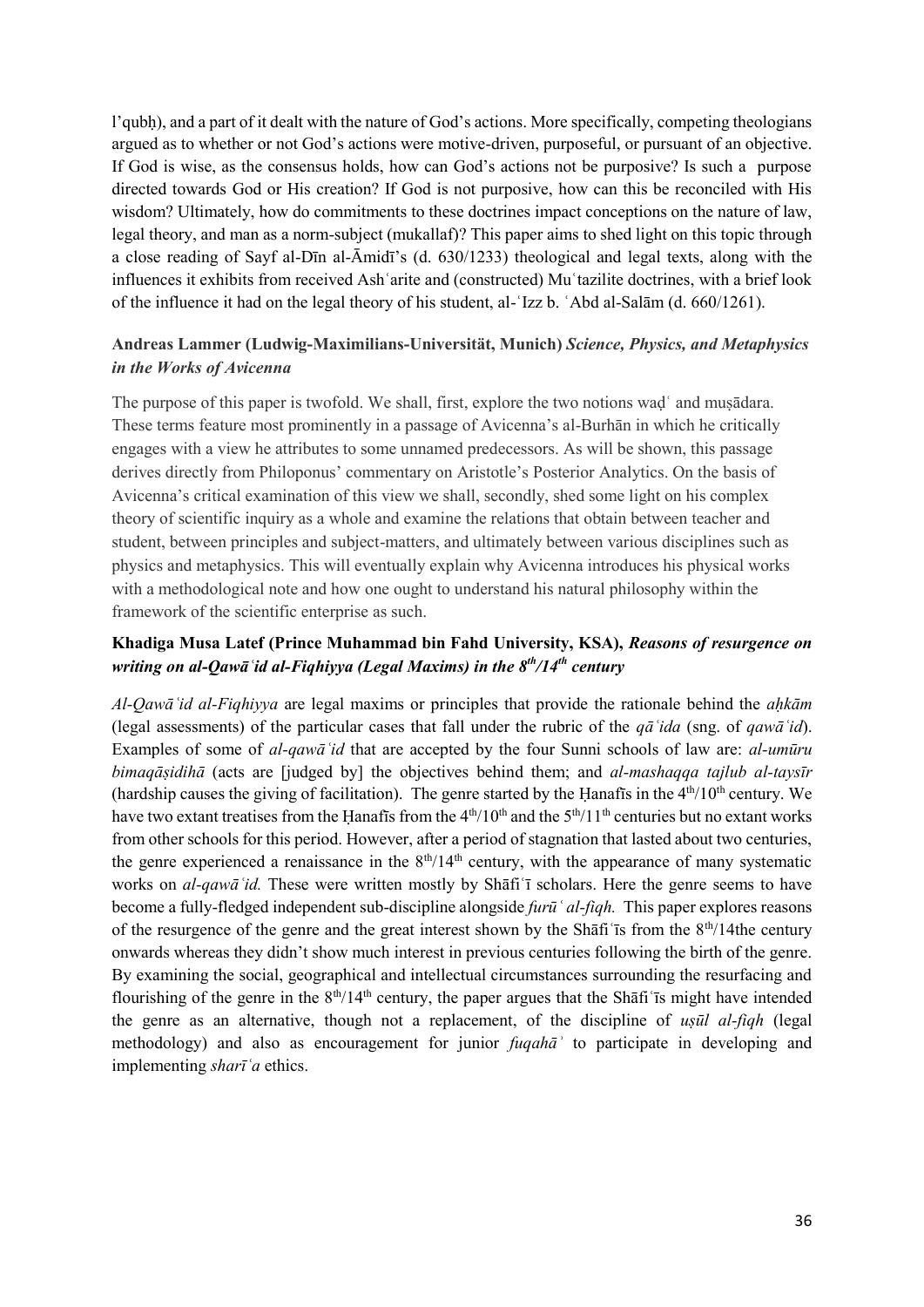## **Reina Lewis (London College of Fashion),** *The risks and opportunities of Islamic branding: commercial, spiritual, political*

The increasing numbers of Muslims who identify with the transnational community of the umma has been seen as central to the development of Islamic and Islamist politics and to new forms of Islamic consumer culture. For many Muslim women the adoption of covered, or modest, dressing has become integral to the cultivation and expression of pious dispositions. New markets have opened up for the commercial manufacture and distribution of apparel for modest fashion. Whilst professional marketers in Islamic branding celebrate the potentially transnational markets for Islamic/modest fashion, this paper uses sociological approaches to everyday religion to investigate the advantages and risks posed to fashion designer/entrepreneurs and consumers once Muslims are constructed as a consumer segment. Exploring entwined risks and advantages across commercial, spiritual, and political registers the paper asks: did DKNY's Ramadan collection threaten the market share of local Emirati designers or/and show welcome attention to regional cultures?; what was the fallout or/and opportunity for interfaith dialogue sparked by the furore over the collaboration between Jewish brand Mimu Maxi and Muslim American hijabi blogger Summer Albarcha; and, how are the evolving covered norms of Muslim modest dressing affecting the garments available to consumers of British Asian diaspora fashion?

## **Julia Lisiecka (SOAS),** *Re-reading Huda Shaarawi's "Harem Years"– Bargaining with the patriarchy in the changing Egypt*

This paper re-examines the legacy of an influential Egyptian feminist Huda Shaarawi; in particular, the uneasy relationship between feminism, nationalism and Islam. The research focuses on Shaarawi's memoirs, which challenge both the patriarchal structure as well as the Western orientalist imaginary of harem life. The paper aims at contributing to a better understanding of these issues by examining Shaarawi's relationship to Islam. In her view, Islam has been falsely portrayed as the source of gender inequality, while Shaarawi traced it rather to class divisions and elitist practices of exclusion. Furthermore, the paper explores the evolution of feminism in the context of the emergence of a national movement in colonized Egypt in the late nineteenth and early twentieth century. The paper argues that those transformative decades were characterized by a reversed social order in which, as in Bakhtin's carnival, the oppressed temporarily gained voice. Yet, their demands were soon marginalized. The national movement demanded from women to return to the patriarchal structure as an act of decolonization. The circumstances and other sources of Shaarawi's activism, such as the Woolf's symbolic "room of her own", cultural and social capital allowed Shaarawi to maneuver between nationalism, feminism and Islam and "bargain with patriarchy".

#### **Elisabetta Loi (University of Aberdeen),** *Atheism in Islam? The case of al-Rāzī*

The paper will examine a particular expression of atheism in Islam through the analysis of the ideas of one of the main Muslim thinkers, Muḥammad Ibn Zakariyyā' al-Rāzī (d. 925CE). The studies about the evolution of atheism through history highlight that atheism is associated with ideas that, traditionally, promoted a view of the world which excludes or limits divine interference on human existence. Such position sees the understanding of the natural world and morality as essentially the product of human considerations. In this context, al-Rāzī's emphasis on reason led him to reject the validity of the Qur'ān, the prophecy and to formulate an essentially atheistic world-view based on a secular conception of knowledge, justice and ethics. The paper, therefore, will argue that al-Rāzī's main outcomes essentially questioned the existence of God, in particular the Islamic one, leading to His rejection. Moreover, it will show that Muslim philosophy considerably contributed to the evolution of atheism in the Islamic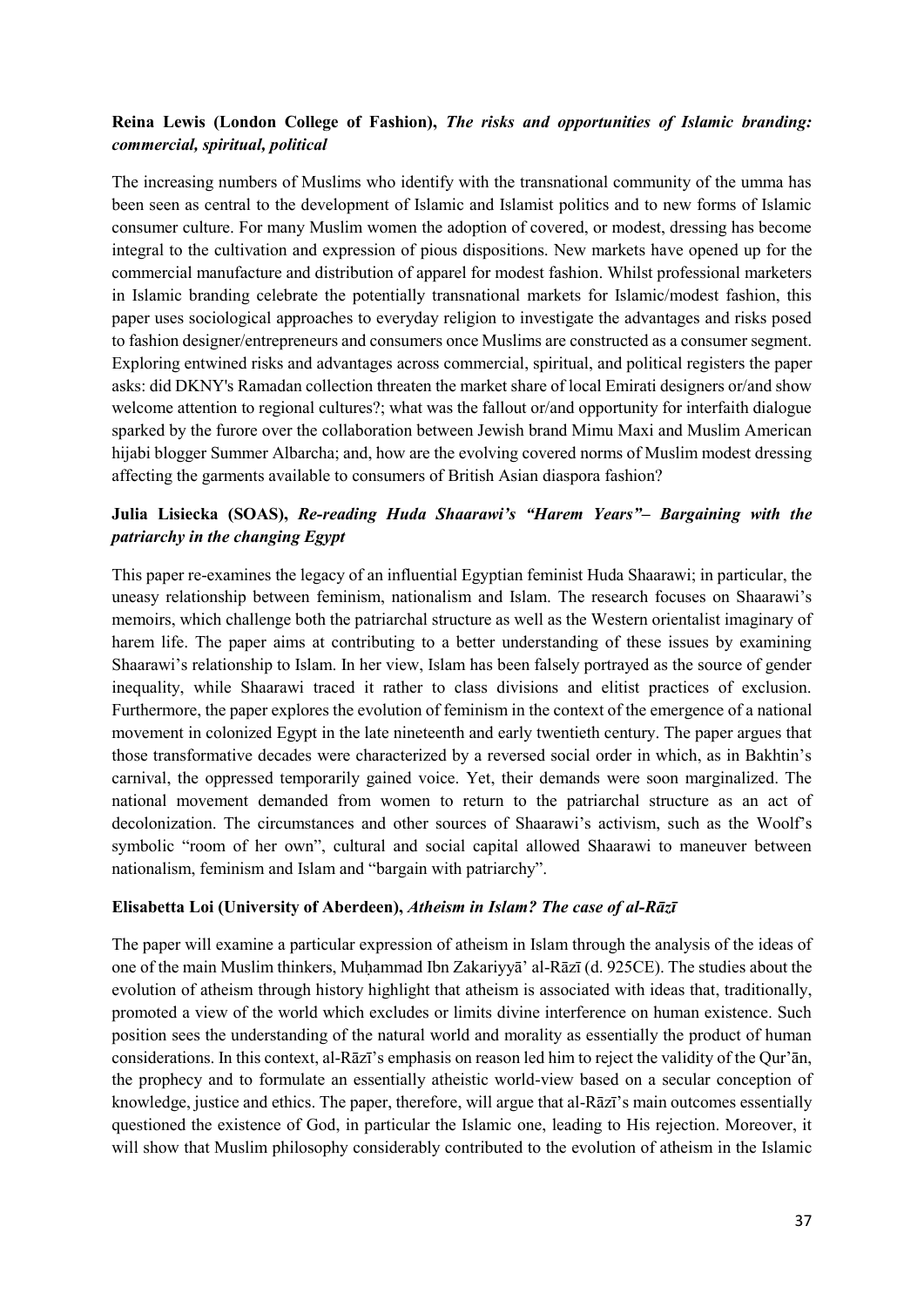world, through the introduction of new and specific elements. It will also contribute to the understanding of processes which characterised the evolution of atheism through history.

# **Salimeh Maghsoudlou (Ecole Pratique des Hautes Etudes, Paris),** *Reception of Avicenna's Argument for the Unity of God in the Ṣūfī Milieu of Sixth Century: the Case of 'Ayn al-Quḍāt al-Hamadānī*

The question of unity of God which constituted one of the axial themes of the scriptural exegesis was not treated in the same way by all of the Islamic medieval thinkers. The *falāsifa* mostly took God's internal simplicity as a ground for His absolute unity and argued that since any numerical plurality would negate God's essential unity, the possibility of a similar for God should be dismissed. Avicenna, who likewise had accepted God's absolute essential simplicity, developed in his works an intricate demonstration for God's unity based on the impossibility of the individuation of two necessary existents. About a century after his death, 'Ayn al-Quḍāt al-Hamadānī, initially a *ṣufī* and an indirect disciple of al-Ġazālī, used in two of his extant writings a simplified version of Avicenna's argument, without however naming his source or mentioning the philosopher's name. While the possibility of any direct influence of the *faylasūf* on the *ṣufī* is subject to debate, the appearance of Avicenna's argument in al-Hamadānī's work, epitomizes the beginning of a gradual process of accepting Avicenna's theological system within the non-peripatetic thinkers, and showcases the modalities of such naturalization. In this study, I will assess al-Hamadānī's possible sources and analyze the alterations which occurred in the latter's version of Avicenna's argument.

#### **Sara Mallawi (SOAS),** *Quran Translations, Muslim Communities & Interpretations of Islam*

Translation Studies in the early 1990s has started to focus on new areas of research mainly the influence of subjective understandings and interpretations on translations. In other words, the ideologies translators hold are reflected through their translations. This can be found in the translation of any type of text even the Quran. The orientations of Quran translators are projected. This study will focus on this angle, but taking it a step further and looking into the relation between the orientations of existing Quran translations (QTs) and those of Muslim communities (MCs) in the UK. As translation is understood to be an interpretive tool sharing features with the act of interpretation and hermeneutics, *Tafsir* classes are chosen as an arena for investigating where English QTs are used. A research methodology is developed in a two stage design examining *Tafsir* classes in different MCs with different orientations of Islam. The first stage tackles the authoritative level as Imams and Quran teachers, while the second tackles the classes themselves and their students. This interdisciplinary study aims at highlighting the importance of breaking away from a monocular interpretation of the Quranic text which through translation eliminates other scholarly valid interpretations that can sometimes create a monocular rigid understanding of Islam as a whole.

## **Alex Mallet (University of Exeter),** *Two writings by al-Ṭurṭushī as Muslim reactions to the Frankish presence in the Levant at the beginning of the crusading period*

This paper will examine two writings by the Andalus<del>t</del> scholar al-Turtush<sub>1</sub>, who lived in Egypt during the first three decades of the sixth/twelfth century. The two texts are the 'Mirrors for Princes' work Sirāj al-mulūk and the anti-innovation tract Kitāb al-ḥawādith wa'l-bidāʿ. It will highlight aspects of these works – including their underlining of the dangers of Muslim-Christian interactions and the call for the restoration of the Pact of 'Umar – who were they addressed to, and al-Turtushī's background in al-Andalus, to highlight how this one Muslim regarded correct Muslim relations with Christians at the beginning of the Frankish crusader presence in the Levant, and how that presence may have influenced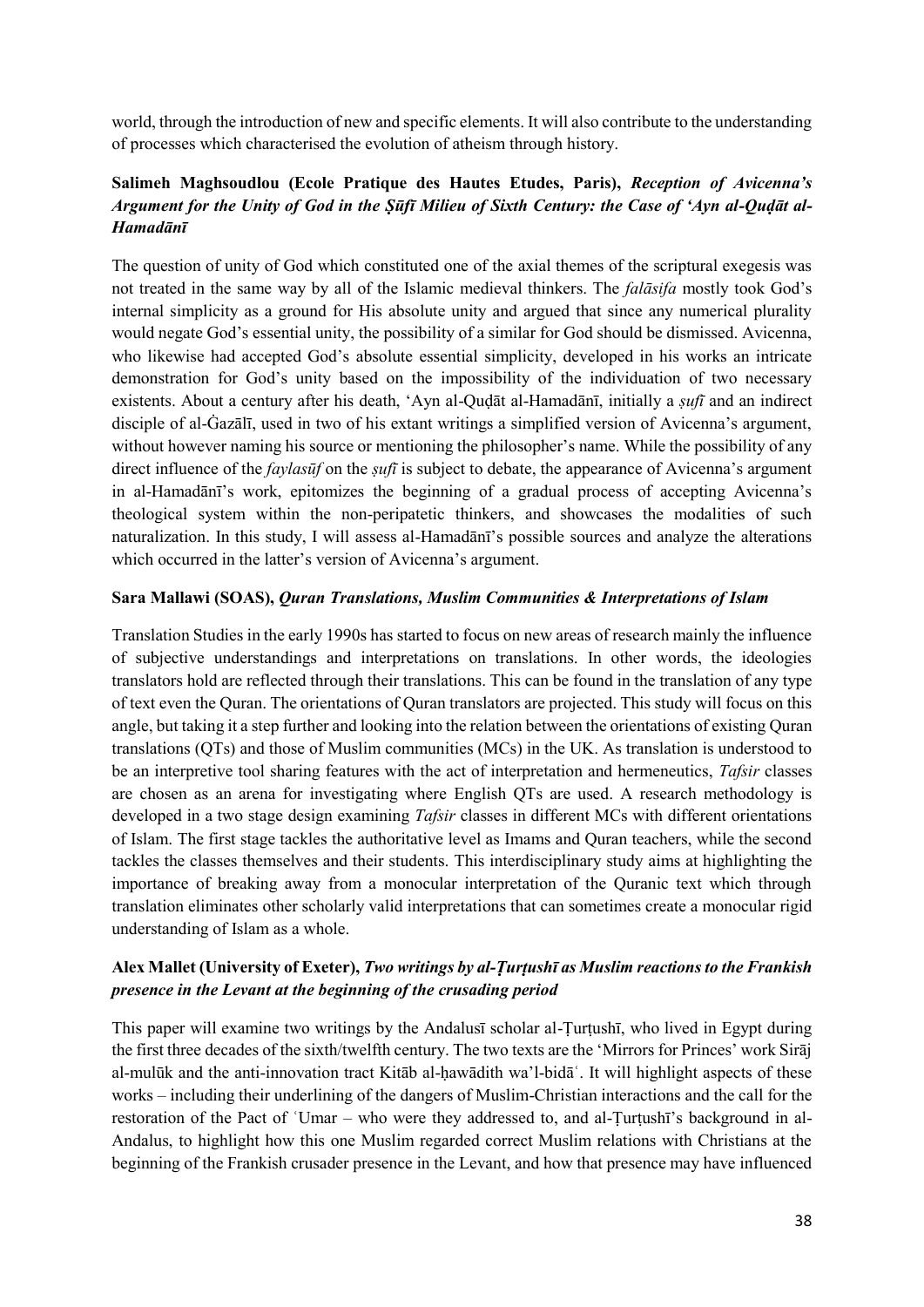his thoughts. It will also compare the ideas of al-Turtush<sub>1</sub> with those of other writers who addressed the Frankish threat to highlight that there were a number of different reactions to the Franks in this period, and that even amongst Muslim religious scholars there was only limited consensus of how to react to the threat.

## **Paula Manstetten (SOAS),** *The Umayyad Mosque of Damascus as Educational Institution in the Medieval Period*

This paper looks at the diverse uses of the Umayyad mosque of Damascus for educational purposes during the hitherto understudied period of the mid-11th to mid-12th century, i.e. from the last years of Fatimid rule and the rise to power of the Seljuqs until the takeover of Nūr al-Dīn in 1154. As the central public space of Damascus, the Umayyad mosque was not only the main place for Muslim worship, but also the community's political and social centre. It was the principal venue for the transmission of knowledge in various disciplines (mainly Quran, hadīth, fiqh) which took place in numerous formal and informal study circles. By exploring the biographies of scholars involved in teaching and studying in the mosque, I will attempt to shed light on the following questions: How was knowledge produced, disseminated and consumed in the institutional setting of the mosque and who had access to it? How were Muslim scholars able to make use of the cultural practices taking place in the mosque to acquire status and authority? In what ways did the ruling elites try to insert themselves into the public space of the mosque in order to exercise control and to claim legitimacy?

## **Giovanni Martini (University of Oxford),** *ʿAlāʾ al-Dawla al-Simnānī's 'Hybrid-Structure': Promoting the Preeminence of the Sufi Mode of Knowledge*

ʿAlā' al-Dawla al-Simnānī (d. 1336) was a prominent figure of the political and intellectual landscape of the Ilkhanid era. Belonging to a patrician family of Persian viziers, until the age of 24 he grew up and lived in the royal ordu and was a close friend of Arġūn Khān. Nevertheless, after a visionary experience (1284), Simnānī's lifestyle would completely change. Leaving the royal court he devoted all his life to Sufism, in both its private and social aspects. Simnānī in fact was at the same time devoted to long periods of seclusion and to the training of disciples, to the edification and management of an important khāniqāh and to writing texts in Arabic and Persian to different addressees, both on doctrinal and practical issues. Finally, even after his conversion, and from his new position, Simnānī did not renounce occasional involvement in and interaction with the political life of the time. The aim of this paper is to show how Simnānī tried to present the Sufi way (and the intuitive mode of knowledge proper to it) as the crowning element of the 'Islamic edifice'. Four main treatises will be surveyed which show a 'hybrid' structure: despite formally introducing and discussing different subjects, i.e. theology, religious orthopraxis, philosophy and ḥadīth, all conclude in promoting the way of the mystic. This intellectual operation should be seen not only as a statement of supremacy of a mode of knowledge, but also for its implications in the social and political sphere. One of Simnānī's main concerns was the deterioration of the Sunni society of the Ilkhanate because of the rule of 'unbeliever kings' and a new rise of Shīʿī Islam. Being a fervent Sufi it was absolutely natural for him to recognize in taṣawwuf the best means to safeguard and reinforce Iranian Sunni society against contemporary, divergent tendencies.

## **Sandra Maurer (University of Kent),** *Digital Islam: Adapting traditional Islamic Practice in contemporary Britain*

Islamic traditions such as Qur'anic memorization, recitation and sama (listening) play a central role in the hearts and minds of Muslim communities. Media scholars such as Gary Bunt and Charles Hirschkind trace modern day practices, which cross boundaries into popular culture and digital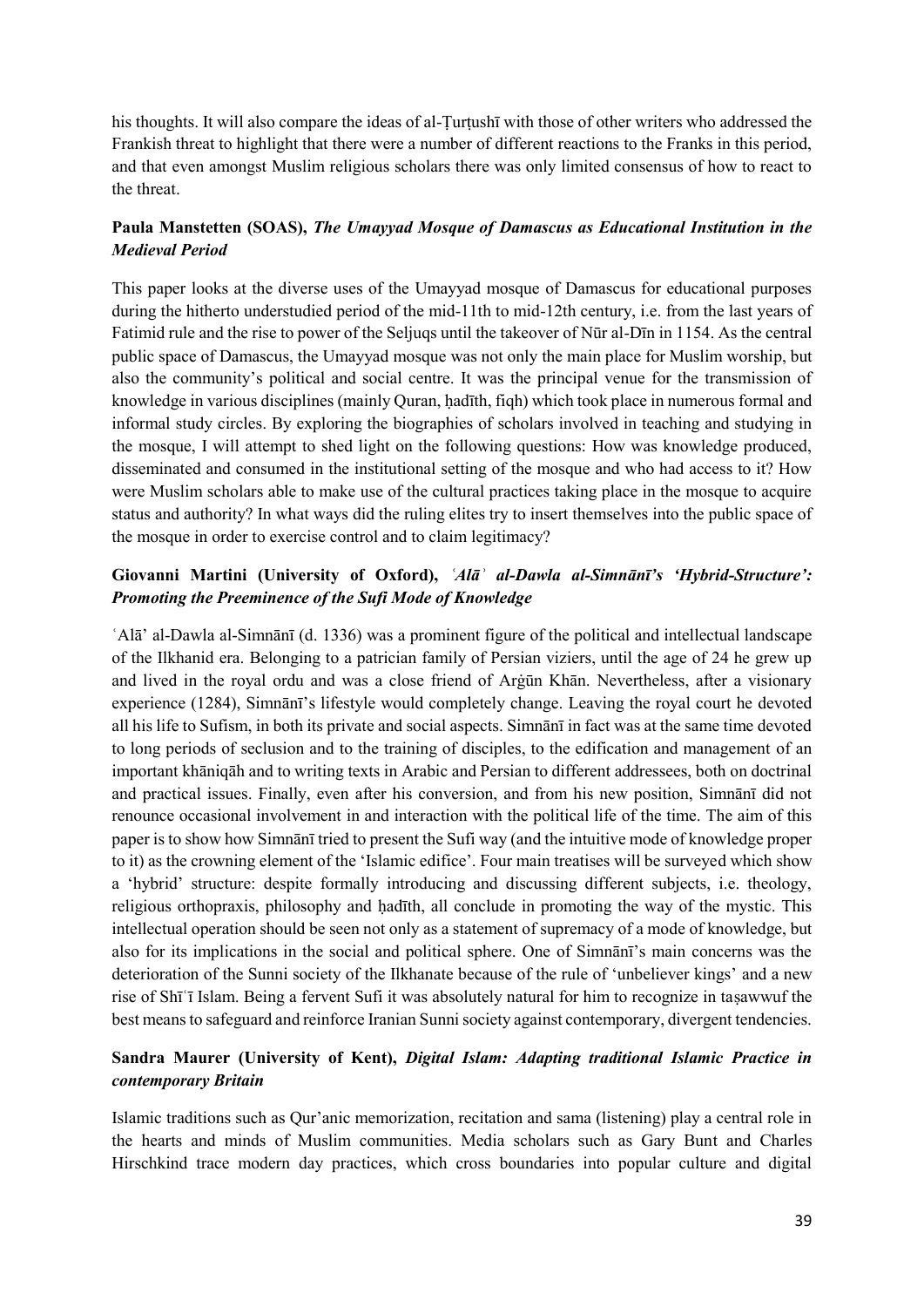experience of religion. Although we recognise that people seem to have digital religious experiences we have yet to adequately inquire how they evoke spiritual and religious value. My paper will address how some young Muslims create meaningful experiences with the Qur'an by utilising Islamic practice through modern media such as YouTube and smartphones. Drawing on two ethnographic case studies undertaken in 2013 and 2014 of young Muslims' interaction with oral traditions of the Qur'an, I will argue that the Islamic concept of niyah (intention) facilitates the means to transform non-traditional practice into meaningful spiritual and religious interaction with Allah. Considering contemporary theories of individualisation I will show that Islamic practice depends on social context. In conclusion this paper will offer valuable phenomenological insight into modern Qur'anic activity in Britain; although preferred medium and style of practice may become adapted to suit individual preference and needs, the essence of Islamic Qur'anic tradition remains the same.

## **Seán McLoughlin (University of Leeds),** *Pilgrimage, Performativity, and British Muslims: Scripted and Unscripted Accounts of the Hajj and Umra*

This paper contributes one of the few systematic accounts of late modern Muslims' lived experiences of performing the Hajj. Analysing more than 30 testimonies gathered in preparation for the British Museum's Hajj exhibition in 2012, I signal the utility of pilgrimage studies for Hajj research. This is equally true of older paradigms associated with sacred place, liminality and communitas, as postmodern approaches emphasising contestations of the sacred. However, working across a wider range of disciplines from the anthropology of Islam to sociology of religion and diaspora studies, I also view the Hajj as an example of Muslim religioning across local, multilocal and supra-local spatial scales. Therefore I dwell not only on the Hajj in Mecca but also religiously inspired and everyday experiences in various time-space locations before, during and after pilgrimage. I argue that through embodied actions associated with the Hajj, its preparation and its remembrance, British Muslims actively shape their own self-identities, spirituality and emotional lives, while at the same time reproducing authoritative Islamic scripts. However, the fragility of such performances by British Muslim actors positioned by multiple, complex and sometimes paradoxical lived structures including consumer capitalism and secularity, means that 'real' Hajj stories also include unscripted uncertainties and ambivalences.

## **Maryyum Mehmood (King's College London),** *From Socialist Jews of Weimar to British Muslim Student Activists: The Struggle for Acceptance of Europe's Minorities*

When exploring the accommodation of minorities within society much emphasis is paid to violent forms of acculturation, i.e. sensationalized 'radicalization', which entail complete rejection of mainstream dominant ideologies. This paper aims to highlight the oft-neglected peaceful modes of self-assertion with the cases of two temporally varied studies; Jews in early 1900s Germany and Muslims in post 9/11 Britain. The motives behind their protestation are not just to seek tolerance and recognition, but *acceptance* from the mainstream majority. This research paper considers tactics employed in both cases through an evaluation of the contribution of both groups to anti-fascist movements. How these actions are manifested and why certain members of minorities are drawn to them is explored. Moreover, how their participation in such movements affects their internal narratives, and reciprocally how the tactics employed are modulated by their multiple identities, are assessed. The paper concludes by showing similarities across space and time in the reactions of minorities towards being stigmatized. Incorporating an assessment of peaceful uprisings within the discourse will hopefully encourage a broader understanding of accommodation, as opposed to our current reductionist view of it being an aggressive, violent response by a minority collective towards mainstream society's stigma and oppression.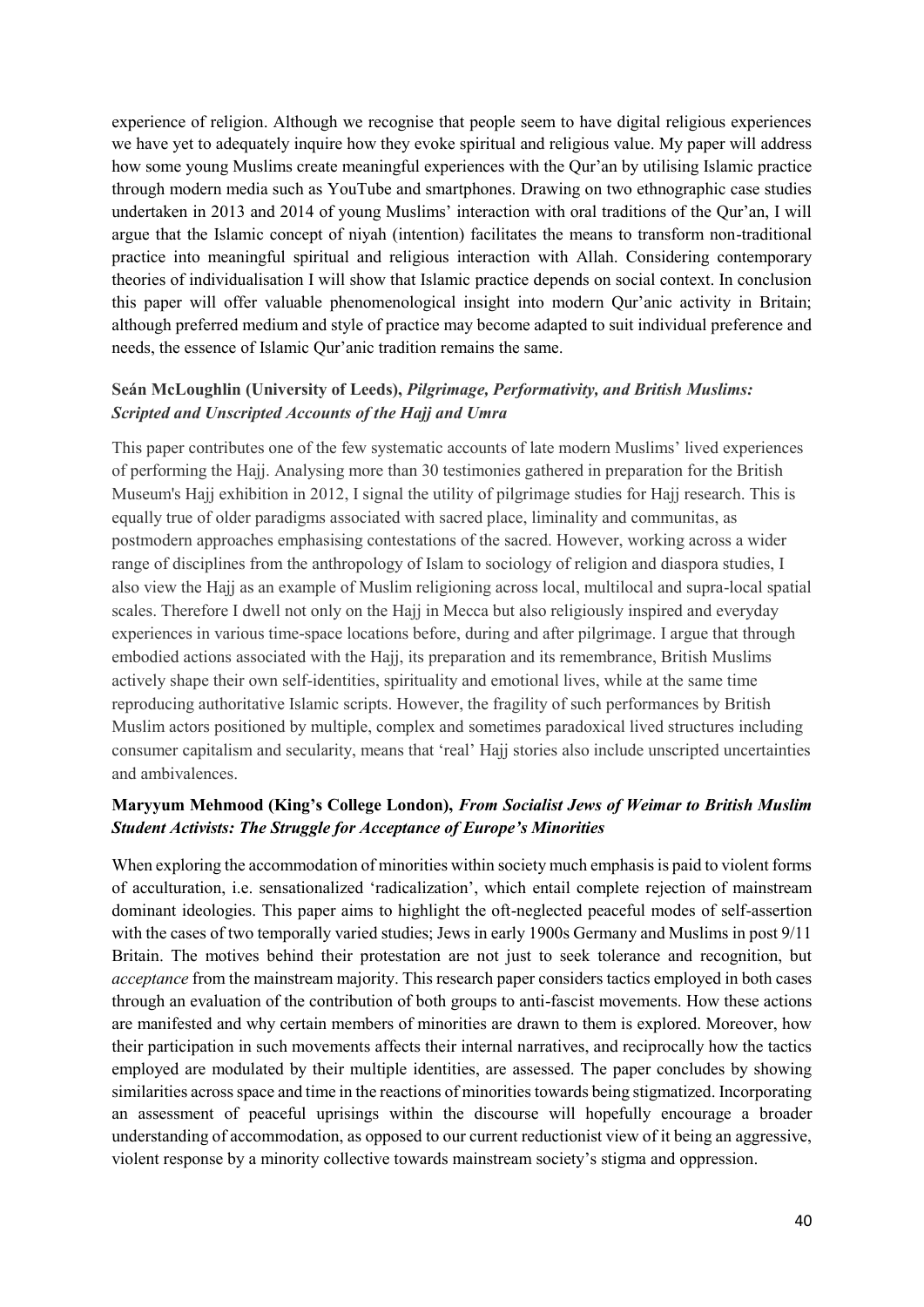## **Sejad Mekic (Cambridge Muslim College),** *Husein Đozo and Islamic modernism in Tito's Yugoslavia*

My paper examines the Islamic modernist thought of Husein Đozo (1912-1982), a prominent Balkan scholar who lived and worked in Titoist Yugoslavia. Through the medium of his fatāwā (legal rulings), Qur'anic interpretation and other writings, Đozo responded to the challenges he and his people were faced with, above all the so-called 'Yugoslav Communism' and modernity. As a Muslim scholar who lived in a European, secular, multi-religious and multi-cultural society, Đozo and his work present us with a particularly exciting and dynamic case through which to examine the innovative interpretations of Islam. Moreover, in Đozo's scholarly work we are presented by a propitious moment for the academic, researcher and lay reader alike to analyse a 'European-Islamic' voice whose importance has yet to be articulated. This is particularly the case in the fields of ethics and faith, interfaith dialogue and the study of religious identity within Muslim minority communities. In the paper, we argue that Husein Đozo was the most important proponent of Islamic modernism in the countries of former Yugoslavia in the second half of the twentieth century. We also argue that through the prism of Đozo's spirit and thought the ideas of modernist and reformist interpretations of Islam gained a local "Yugoslav" dimension. And finally, Đozo's work in general and his fatāwā in particular represent a rich and unexplored resource that should be considered in assessing the development of Islamic law in the Balkan region. There are only a few works in English that deal with Islam in former Yugoslavia and almost none on the recent trends of Islamic thought found there. Likewise, nothing substantial has been written in English on Đozo and his modernist legacy. Since Đozo's writings in general, and his fatāwā in particular, have continued to be published in the Balkan lands up to the present, this paper/study should help to shed some light on certain assumptions underlying modern Islamic thought and consciousness found in the region.

## **Mohammad Mesbahi (The Islamic College),** *Muslim family law: The rights of the wife, in light of International human rights* **(co-authored by Islam Uddin)**

Muslim family law represents that aspect of the Sharia (Islamic law) which governs areas such as marriage, divorce, maintenance, child custody and inheritance. There is an ongoing debate on whether Muslim Family Law can be reformed to reflect the condition of society today, and in accordance with the standards of international human rights. Traditionalists argue that these social laws do not change over time and space, i.e. are immutable, and thus, any changes in their application would conflict with religious text. Conversely reformists/modernists argue that such laws are mutable, and must reform to reflect the social, economic and political changes in society. Some notable reformists within the past century are Muhammad Abduh, Sayyid Ahmad Khan and Fazlur Rahman. The global struggle for women's equality and social justice in the past century is a theme that is well documented in legal history, and their rights to equality is reinforced by the preambles of the Universal Declaration of Human Rights 1948 (UDHR) and the articles contained within the declaration. Thus, according to International law women can expect equality in the pursuit of education, employment and politics. Furthermore, 'the West' has seen many reforms in family law to ensure that there is also equality in family life for women. This paper will examine the key premises proposed by Islamic reformists in the past, and argue that further reforms to 'Muslim Family Law' are necessary in a world fast moving towards gender equality and social justice, in light of universal human rights.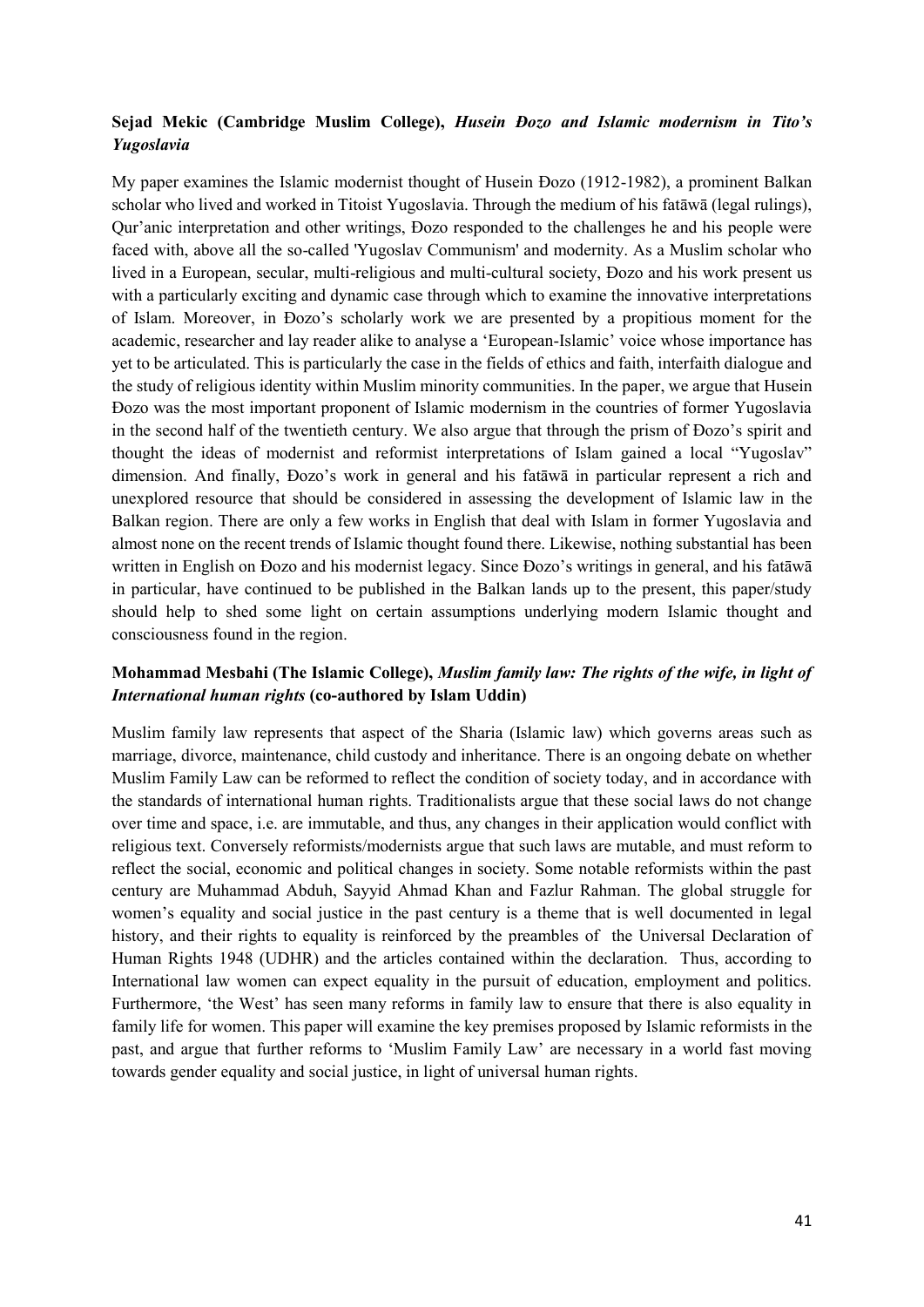#### **Younus Mirza (Allegheny College),** *The Disciples as Companions: Ibn Taymiyya's Refutation of the Exegetical Argument that the Messengers (rusul) in Surat Ya Sin are the Disciples of Jesus*

Scholarship on Ibn Taymiyya of Damascus often posits him as an Islamic fundamentalist who summarily dismisses Jewish and Christian literature and maintains that the Qur'an and Sunna are sufficient for the Muslim community. In this paper, I will demonstrate that Ibn Taymiyya's engagement with Christianity in his famous al-Jawab al-Sahih (The Correct Response) led him to reexamine the Qur'an and its exegetical tradition. In al-Jawab al-Sahih, Ibn Taymiyya responds to the Christian 'Letter to a Muslim Friend' which, among other things, argues that the Qur'an supports the view that the Disciples of Jesus were divinely protected from error (ma'sum). Ibn Taymiyya counters that the Disciples are analogous to the Companions of the Prophet Muhammad and thus could not be divinely protected 'messengers' (rusul). In a treatise written after al-Jawab al-Sahih, Ibn Taymiyya further asserts that the rusul mentioned in surat Ya Sin could not be Jesus' Disciples as other exegetes claim, but refer instead to other prophets. Those who allege that the rusul in surat Ya Sin are Jesus' Disciples are therefore unknowingly falling into the trap of a Christian apologetic argument. Thus Ibn Taymiyya's engagement with Christianity spurred him to undertake intertextuality between the Qur'an and Christian sources.

#### **Karim Mitha and Shelina Adatia (University of Edinburgh + ITREB Canada),** *Toques and tea, or chapals and chai: Muslims, media, masti, and meaning*

Often, Muslims in Western contexts are portrayed in an Orientalist fashion, conforming to tropes of terror and alienation. While these tend to reflect the prevalent discourse of Muslim minorities, there is an increasing effort by Muslims themselves to subvert this depiction to reflect how they position themselves in their country of residence. The Canadian television program, "Little Mosque on the Prairie", was, by admission of its UK-born, female, Muslim creator Zarqa Nawaz, envisioned as a medium for cultural understanding. It depicts Muslims as "normal" individuals, while addressing controversial issues. Indeed, this genre of "Muslim comedy" has now reached UK shores with the controversial "Citizen Khan", by UK-born comedian Adil Ray. While it can be said that both are seeking to encourage cross-cultural dialogue through comedy, each has taken a different approach in its depiction of its national Muslim populations, and reflects the community's integration. This paper will examine, using the examples of "Little Mosque on the Prairie" and "Citizen Khan", how Muslims are engaging with media to construct Muslim identity and address issues of integration and race relations. Furthermore, it will argue that these two programs reflect the current discourse surrounding multiculturalism and Muslim integration in their respective countries and in so doing, are actively involved in forging their own meaning of the Canadian/British Muslim identities.

# **Mahadzirah Mohamad (Universiti Sultan Zainal Abidin),** *Maqasid Syariah Approach of Measuring Quality of Life*

The main aim of this paper is to present a proposal that argued measuring quality of life using Maslow's Hierarchy of Needs failed to completely fulfill the measurement requirements of quality of life. This is because Maslow's Hierarchy of Needs only assesses the needs and wants aspects of individuals. However, this paper offers Maqasid Syariah approach of measuring quality of life that includes other aspects, rather than only needs and wants, which are justice, spiritual and public interest. In addition, this paper put forward a measurement model of quality of life based on Islamic principle of syariah the Maqasid Syariah approach and discusses the various stages of human needs; the necessities (dharuriyyat), the convenience (hajiyyat), and the refinement (tahsiniyyat). Moreover, the five pillars of Maqasid Syariah, namely religion, life, mind, lineage, and property, based on the jurisprudence set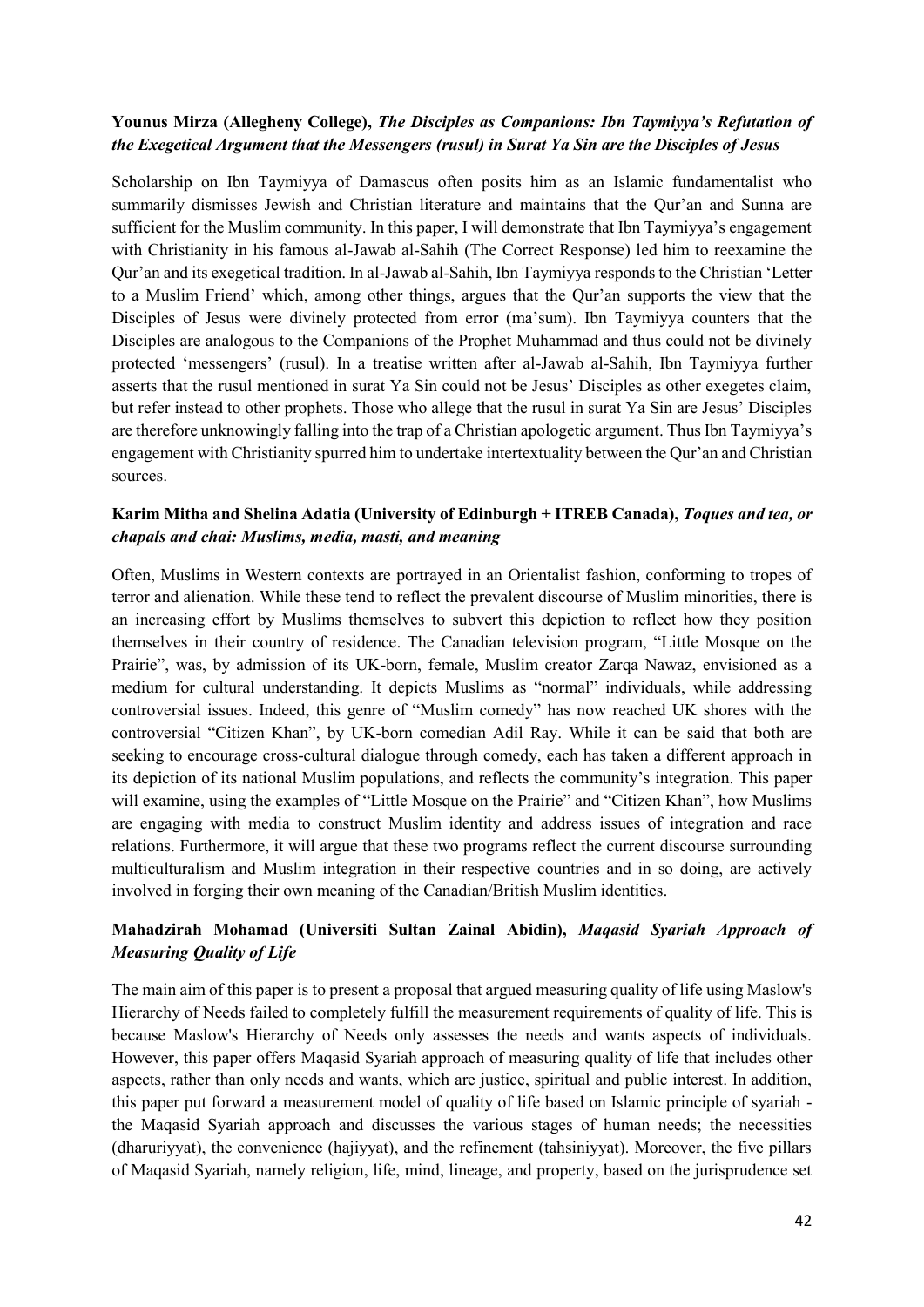in the Holy Quran and sunnah as the foundation to measure quality of life are also discussed. These aspects are to ensure beneficence and avoid destruction of humankind. This paper proved that the Maqasid Syariah is an important framework to be applied in everyday life, especially in facing life challenges.

## **Mersedeh Dad Mohammadi (University of Chester),** *Reading More than Persepolis: A Shia Response to Marjane Satrapi's Memoire*

This paper sets out to undertake a critical discussion of the representation of Iran and Islam in Marjane Satrapi's graphic novel *Persepolis*, placing it in the context of post-revolutionary memoirs of diaspora Iranians. The paper provides an opportunity to contribute to scholarly discourses on Iranian culture based on Shia theology following the Islamic Revolution of 1979 as purported by the current Revolutionary government. The analysis of Satrapi's work and other post-revolutionary autobiographical narratives is contextualised within (neo-) orientalist critique. The initial research question moves from an analysis of the polarized reception of Satrapi's memoir in Iran and worldwide. *Persepolis* has been enthusiastically received all around the world, except in Iran. The graphic novel and the animated movie derived from it in 2007 have been banned by the Iranian government, and since then Marjane Satrapi has been refused entry into the country. This research will try to make sense of this and similar restrictive regulations, and will present the background of selected post-revolutionary autobiographical literature from a Shia perspective. In this research, the theological and political thought of Ayatollah Ruhollah Khomeini, the founder of the Islamic Revolution, and the concept of *welayat-e faqih* (guardianship of the jurists) - and the national and international responses to it - will be used to explain the current Iranian situation and Iranian responses to internal and external threats. Theological analyses and the explication of some of the historical complexities affecting modern Iran (especially after the Revolution) will remain the main methodological procedure of this research.

# **Carl Morris (University of Central Lancashire),** *Reclaiming and Reimagining Islam: African-Caribbean Converts in Britain*

Recent research suggests that a growing number of British people from an African-Caribbean ethnic background are converting to Islam. Despite growing awareness of this phenomenon, there have been few attempts to understand the multi-faceted issues that are implied through this unique process of social and religious change. First, what are the decisions, challenges and continuing experiences that underpin the conversion of British African-Caribbean Muslims to Islam? Second, what are the implications of this ethnic and cultural diversification for wider conceptions and practices of Islam in Britain? This paper attempts to answer these questions through the consideration of initial findings from an ongoing research project. It will be argued that a common theme for African-Caribbean Muslim converts in Britain is the re-appropriation and continuing exploration of interwoven ethnic and religious histories. Most interestingly, it will be suggested that this represents both a simultaneous articulation of Black Muslim identity and an engagement with a developing discourse in Britain relating to a multiethnic Islamic universalism.

# **Christopher Moses (University of Cambridge),** *Chasing a Muslim story: an ethnographic vignette of media suspicion*

It is well documented that that British media outlets often approach, frame and construct Muslims through the lenses of suspicion and security. However, how can we better understand the processes behind the creation of these accounts? During my ethnographic fieldwork at a Muslim community centre in London, a series of public events connected local Muslims with terrorist activities abroad.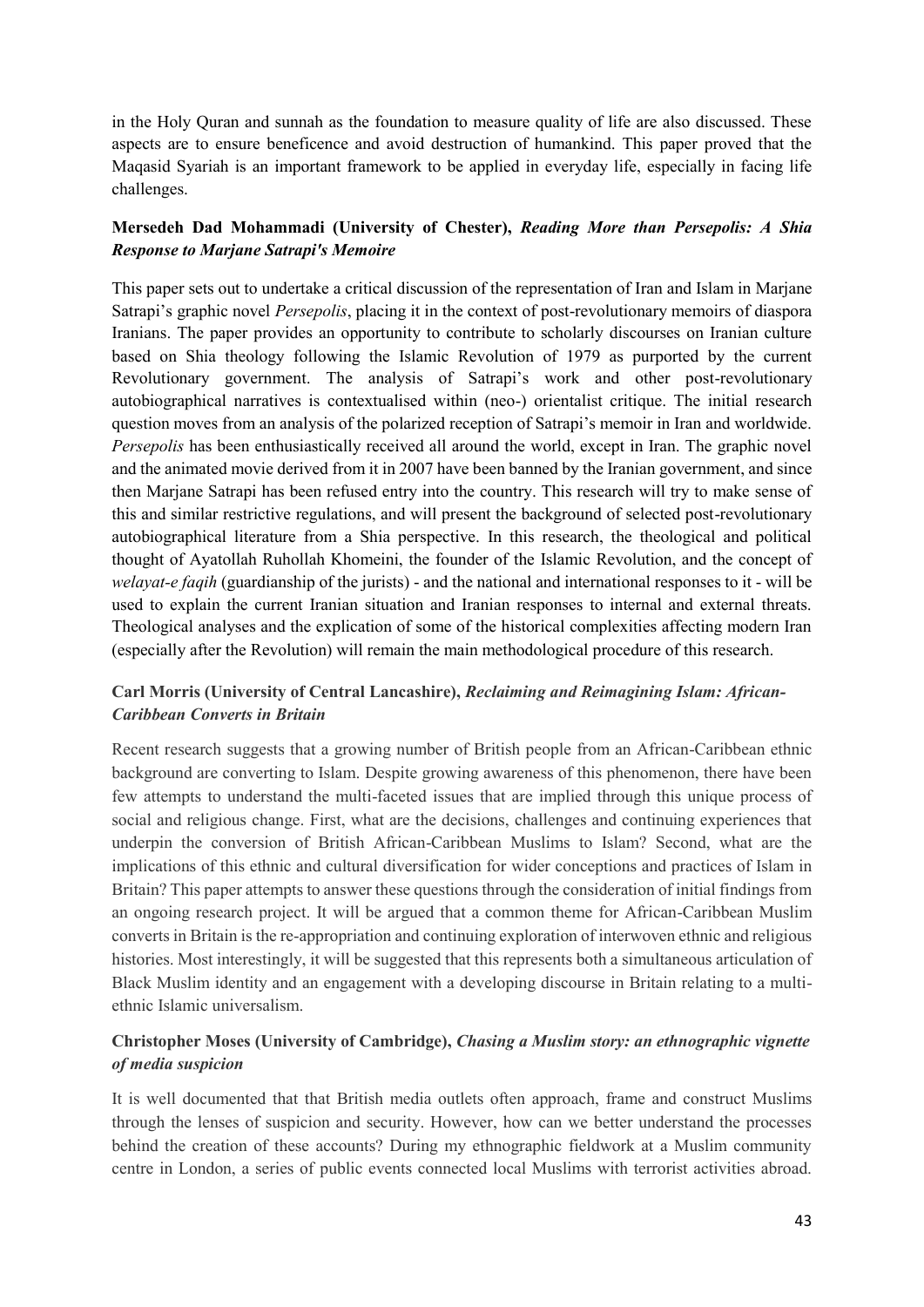Consequently, the centre, too, fell under suspicion. A number of journalists were in touch to explore possible links; some decided there was no meaningful causal relationship and kept the centre out of their reportage, while several others proceeded to publish or broadcast accounts directly connecting it to these individuals. This paper will seek to address some of the questions arising from this episode, and in doing so, seeks to develop our anthropological and sociological understandings of media engagement with Muslim institutions more broadly. Firstly, what cultural and ideological norms might we abstract from the journalists' strategies, accounts and praxis during these interactions? Additionally, acknowledging the multiple roles of Muslim representatives as potential producers, interpreters and negotiators of public knowledge, how do they engage with this process? And finally, what are the local impacts of becoming the objects and recipients of these media accounts?

## **Abdelouahad Motaouakal (Imam Yassine Foundation),** *An Explanation of Yassine's Alternative Approach to Reform in Morocco*

What does Sheikh Yassine, the former leader of al-Adl wal-Ihsan movement (AWI), propose to achieve social and political change in Morocco? Two quotations seem to point to where the answer to this question should be sought. In the first Yassine expresses his determination "to dash any hope of seeing ourselves one day committing the political mistake that is both a moral fault and a default on our commitment to nonviolence, that is, of laying ourselves open to civil war." In the second, commenting on what he considers an absurd idea of power-sharing, he states, "It is indeed an unjust arrangement and an unfair division that the 'obscurantists' should be accorded a dark, bleak corner in the government to undertake some [marginal] tasks while the dictators have the upper hand and the final word. [...] We will never agree to such a position." It is clear from these two statements that Sheikh Yassine favours neither working from within the system nor the use of violent means to seek change. The former, in his view, boils down to meaningless politics and, at best, delay of the required reform indefinitely and the latter involves violence and bloodshed. This paper sets out to examine the nature of an alternative strategy Yassine proposes and see what he suggests to accomplish two daunting objectives which appear hard to reconcile: comprehensive change through peaceful means.

# **Seyed Mousavian (University of Gothenburg and Institute for Research in Fundamental Sciences, IPM),** *On the Origination of Human Soul: From an Avicennian Point of View*

Ontological problems with Avicenna's view on the nature of human soul run deep. Regarding the origination of human soul, according to the conventional wisdom, see, among others, Thérèse-Anne Druart (2000, 262-3), Michael Marmura (2008, 122), and Dimitri Gutas (2012, 417-8), Avicenna is committed to the following thesis: (C) Human soul is originated with human body. We will be trying to argue against the conventional interpretation. More particularly, we will be trying to argue that Avicenna's view on the origination of human soul is consistent with the following thesis: (N) Human soul is not originated with human body. We will try to show how Avicenna may consistently be read in accordance with (N). Further, as far as Avicenna's view on the origination of human soul is concerned, we submit that (N) is superior to (C) for two reasons: First, Avicenna's treatise The Animal in The Healing fare better when read under the assumption (N), as opposed to (C) and, second, Avicenna's metaphysical view on the impossibility of substantial motion suggests that the existence of human soul precedes the existence of human body, or so we shall try to argue. None of these, we suppose, implies that Avicenna holds a Platonic theory of human soul; for Avicenna, human souls are contingent abstract objects with temporal origination. Finally, we will try to explain how the conventional interpretation has, in our view incorrectly, become 'conventional'.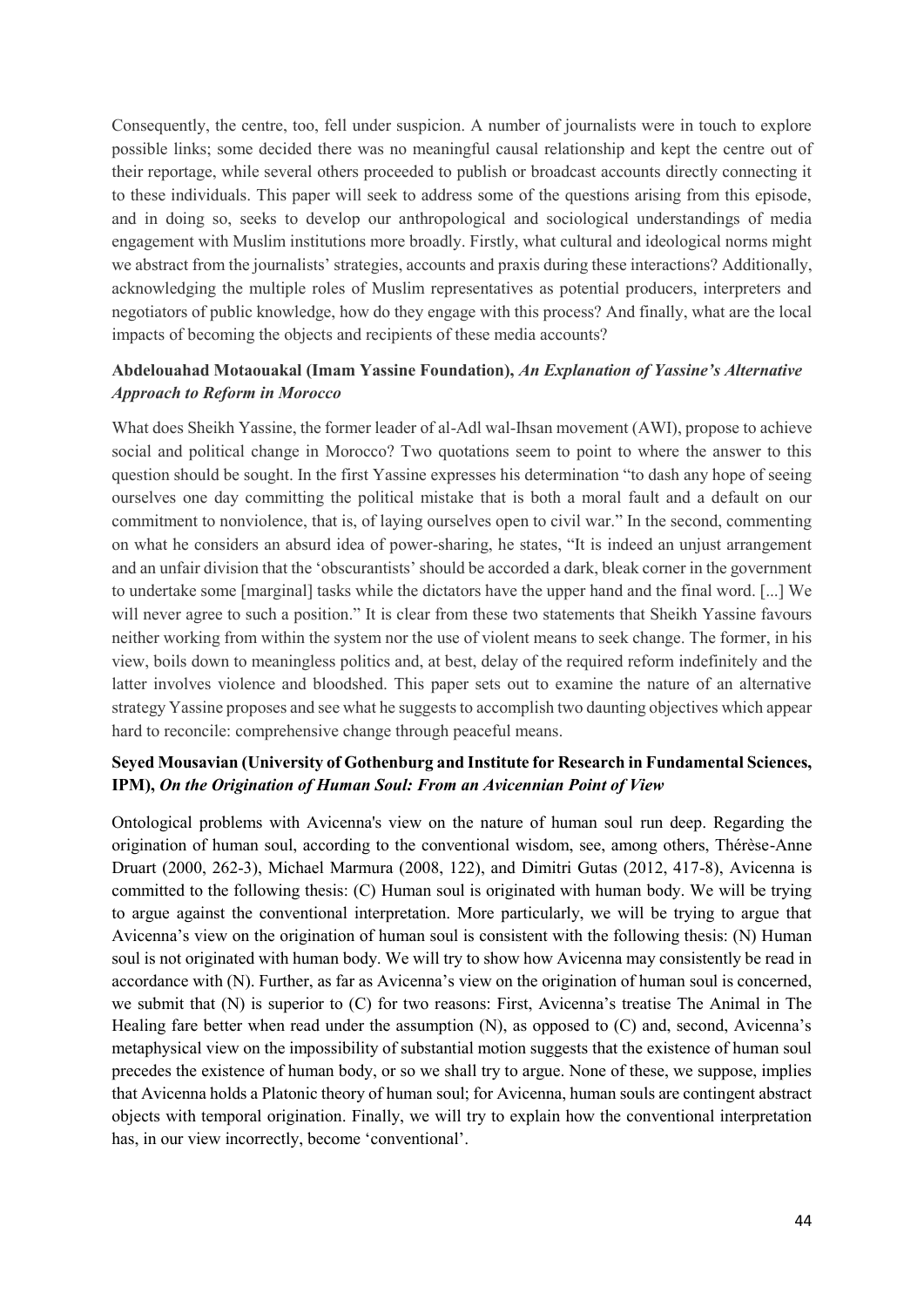#### **Kazuyo Murata (King's College London),** *Prophetic Beauty in Comparison: Adam, Abraham, Joseph, Moses, and Muhammad in Rūzbihān Baqlī's Qur'an and Hadith Commentaries*

Ruzbihan Baqli Shirazi (d. 1209) has long been known as a lover of beauty on all levels, from the earthly to the divine, and the theme of beauty figures prominently in his writings. This paper examines Ruzbihan's presentation of prophetic beauty in his commentaries on the Qur'an (Ara'is al-bayan) and the Hadith (Ara'is al-hadith) with a focus on the following five prophets: Adam, Abraham, Joseph, Moses, and Muhammad. Key Qur'anic verses and hadiths to be examined include: He taught Adam the names, all of them (Q. 2:31); Prostrate to Adam (Q. 2:34); My Lord, show me how You bring the dead back to life (Q. 2:260); This is my Lord (Q. 6:76, 6:77, 6:78); O father, indeed I saw eleven stars, the sun, and the moon prostrating to me (Q. 12:4); My Lord, show me so that I may look upon You (Q. 7:143); I threw love upon you from Me for you to be made upon My eyes (Q. 20:39); "Whoever has seen me has seen the Real"; and "I saw my Lord in the most beautiful form." Comparison of Ruzbihan's interpretation of the above verses and hadiths reveals the unique nature of each prophet's beauty in Ruzbihan's understanding.

#### **Shuruq Naguib (Lancaster University),** *Tahara in the light of Tafsir*

The central question in this paper is: could a study of classical Qur'anic exegesis illuminate our understanding of the Islamic law of  $\frac{\tau}{ah}$  *ra*? The paper argues that because it contains a variety of exegetical opinions, methods and scholarly traditions, *tafsır* could provide an entry point into different layers of religious discourse. Through a close reading of the classical commentaries on Qur'anic references to purification in *Surat al*‐*Muddaththir* (Q. 74:4), and by analysing the notions which exegetes attach to purity on this occasion as well as the hermeneutic strategies they use to define the boundaries of signification, it becomes apparent that they are inclined towards a non-literal interpretation that emphasises an ethical view of purification. The paper then examines whether the application of *maj*  $\boxed{z}$  as a non-literal hermeneutic approach actually displaces purity to the realm of metaphor. The paper goes on to argue that  $maj\Box z$  is applied on this occasion to extend the meaning of purification beyond the physical sense without negating it. As a result, the ethical view of purity is not in opposition to the juristic understanding of it*.* Just the contrary, this ethical view seems to underlie considerations of the law of *†ah ra*.

#### **Geoffrey Nash (University of Sunderland),** *Marmaduke Pickthall and Islamic Modernist Thought*

The aim of this paper is, through the evidence of his own writings and those of his fellow Muslims and contemporaries published in periodicals such as *The New Age*, *Islamic Review and Modern India*, and *Islamic Review*, to flesh out Pickthall's connections to Islamic modernism, investigating and assessing parallels between his ideas and those of the great modernist Muslim thinkers of his time. The Turkish and Indian influences brought him into contact at first hand with two of the major thrusts of Islamic modernism. The Indian trend in modern Islam that started with Sayyid Ahmad's Aligarh movement, moved on in the writings of Syed Ameer Ali, and came to a peak in the thought of Muhammad Iqbal, largely infused the Muslims of South Asian extraction with whom Pickthall associated and worked in Britain between 1914 and1920. For their part, the Turkish reformers who directed the Young Turk revolution, some of whom Pickthall came into personal contact with during his visit to Istanbul in 1913 took their cue from the long heritage of the Tanzimat, Midhat Pasha and the Young Ottomans. The influence of Said Halim Pasha in particular is noticeable in Pickthall's statements concerning Islamic belief and doctrine while editor of the Hyderabad periodical *Islamic Culture*.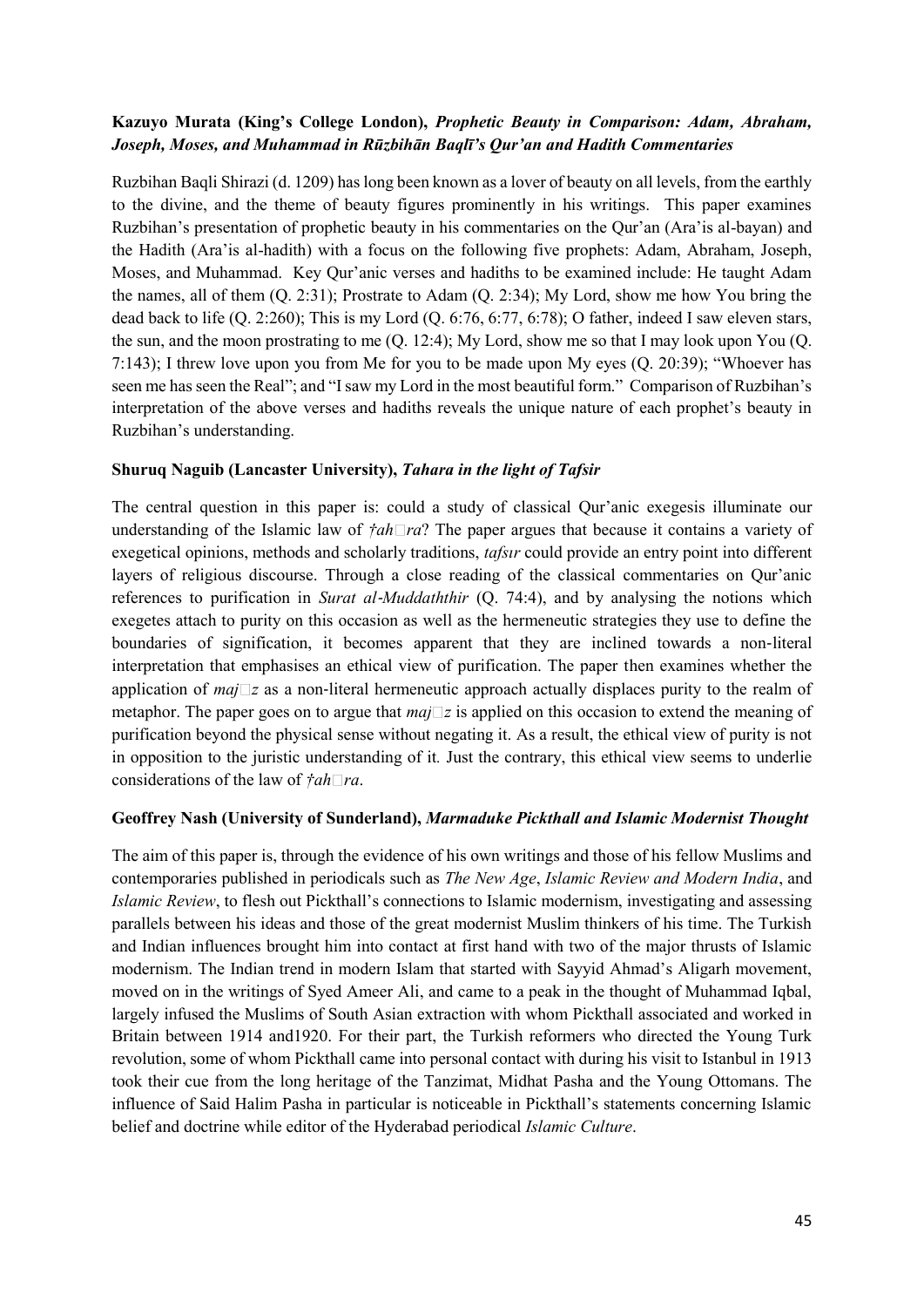# **Siti Nor Aisyah Ngadiran (Universiti Teknologi Malaysia),** *The Issues of Western Interpretation on the History of Islam in Malaysia-Indonesia from the Perspective of Syed Muhammad Naquib al-Attas*

The concept of so-called Malay studies; provided by British and Dutch scholars as well as their ideas have widely spread in the Malaysia-Indonesia. Until now their methods, findings, concepts are still in use by the local scholars; and also have been blindly imitated by some of them. The historical sources which are mainly Malay Muslim historical sources reviewed in accordance with the western perspectives while the principles that should be taken into consideration have been ignored. Thus, this problem is seen by Syed Muhammad Naquib al-Attas as one of the biggest challenge which was brought about by the Western civilization particularly in our tradition of knowledge especially in the history of Islam; and also in our educational system. For him, the lack of understanding in local cultures, language and religion have been caused the rejection of things proved true and correct, and also caused the wrong interpretation of the Muslim historical sources and documents. Thus this article presents an outline of some issues of Western Interpretation particularly on the history of Islam in these regions based on his perspective.

#### **Marie Nuar (Pontifical University of St. Thomas),** *An Islamic Scriptural Anthropology*

A proper way of understanding humanity is not possible without knowing where man is from and why he is here. While there are a number of Qur'anic verses that speak of humanity's creation and mission, the one that speaks most clearly of the telos of that creation is Al-Dhariyāt 56, which reads, "I have not created jinn and mankind except to serve me". A summary examination of some of the prominent Qur'anic commentators and their interpretation of the verse give insight into the understanding of the telos of humanity's creation according to the Qurʾān. The examination of the commentaries reveals certain recurring themes, foremost among them is that God or Allah creates humanity. The only proper response to this divine act is gratitude and obedience. An aspect of that obedience is to assume the role assigned by God, namely that of trustee or viceroy. If one follows God's dictates on worship than he/she will be rewarded in the next world. Through the revelation of the Qur'an, one is able to know humanity's place and mission in the created world and thereby act accordingly.

## **Sevcan Ozturk (Social Sciences University of Ankara),** *Rereading the 'Reconstruction': Iqbal's view of the problems of Islamic thought*

Muhammad Iqbal is one of the most outstanding and celebrated figures of modern Islamic thought. The philosophical views he brought together under the heading of 'the reconstruction of religious thought in Islam' have been heavily studied. However, Iqbal studies is still a field which, with a few notable exceptions, is lacking in analytical and critical studies. One of the causes of this problem is arguably that Iqbal's thought has not been understood in its wholeness. This is mainly because the underlying reasons for his suggestion of the reconstruction of Islamic religious thought, namely the context of his philosophy, have not received enough attention. In other words, the vital question why he suggested the idea of the reconstruction, which is a key to understand Iqbal's philosophical thought in its entirety, has remained unanswered, and this has caused a significant gap in Iqbal studies. This paper will examine the reasons for Iqbal's suggesting the reconstruction of religious thought with a particular focus on his critique of the situation of the Muslim World of his day and his perception of the problems of Islamic thought. I argue that Iqbal's critique of Greek philosophy, 'Islamic pantheism', and of traditional Muslim scholars play a key role in terms of putting Iqbal's thought into a philosophical context. Therefore, through analysis of these three issues, the context of his suggestion will be explored. This paper aims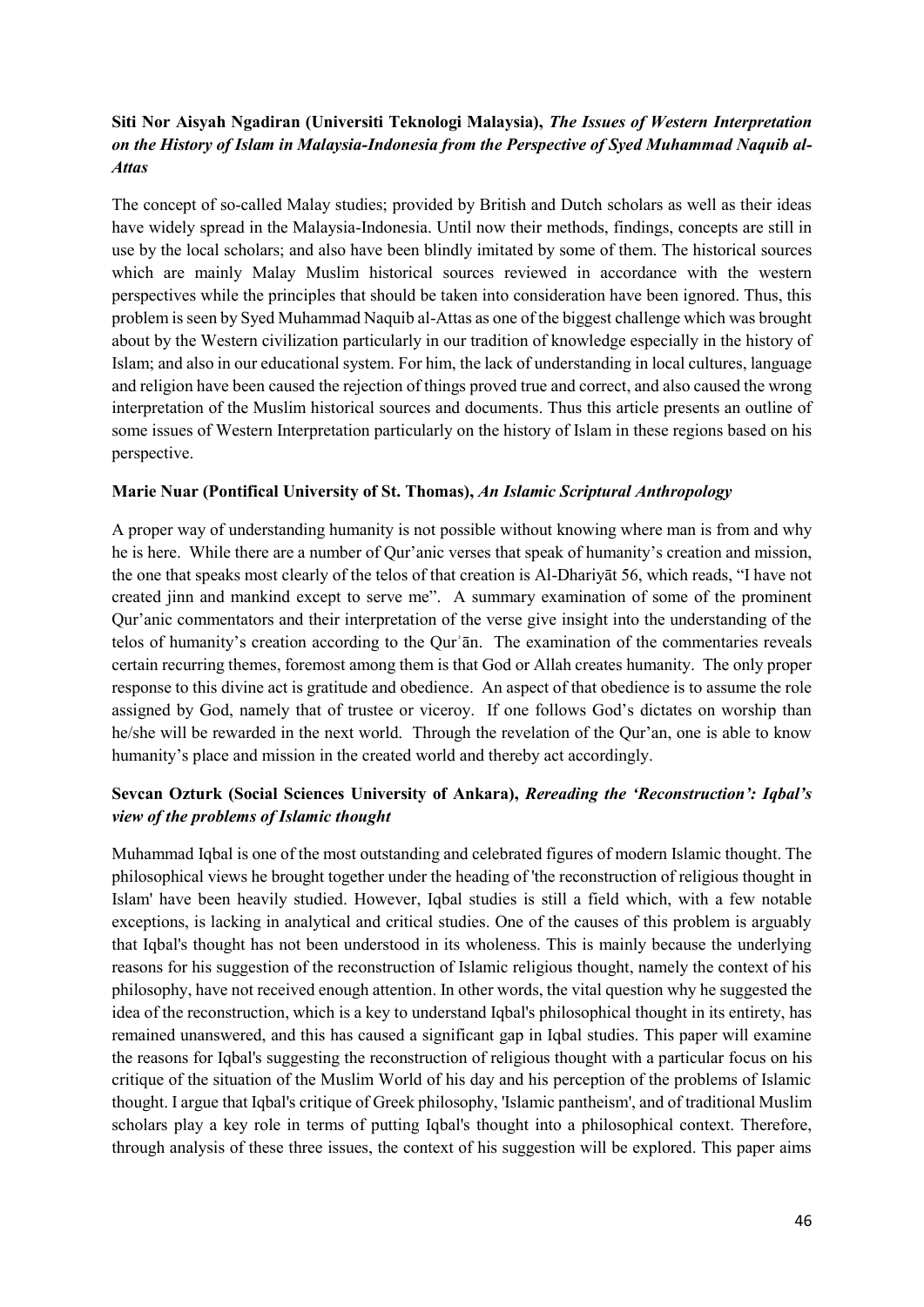at contributing to Iqbal studies by shedding new light on a crucial but neglected aspect of Iqbal's philosophical thought.

## **Mirina Paananen (As-Suffa Institute, Birmingham),** *Mastering the Art: Instruction in Qur'an Recitation within the UK Muslim Population (Case Study: Birmingham)*

Instruction in Qur'an recitation (*tajweed*), ubiquitous in Muslim communities throughout the world, represents a fundamental building block in traditional Islamic education, as correct recitation of the Qur'an is a component of the obligatory ritual prayer and the Qur'an is considered central to the life of observant Muslims. The teaching of *tajweed* presents a challenge in the Western setting. With Arabic as a foreign tongue for many students and a lack of high-quality instruction, there is a degree of Qur'anic functional illiteracy with many students describing their early *tajweed* education as being "the back home way". There is evidence of dissatisfaction in the Muslim community with the quality of mosquebased education and of the emerging importance of the role of Islamic supplementary classes working in conjunction with mainstream secular education (Gent, 2006). This paper will present the findings of a mixed methodology research study undertaken in the Muslim community in Birmingham, UK, investigating the pedagogy of *tajweed* within various community settings, including Mosque '*maktabs'*, private educational institutes, unaffiliated community groups and family-based teaching. The paper will examine the range of teaching methods, curricula, teacher qualifications and training as well as student and teacher experiences of engagement with the current methods.

# **Zoltan Pall (National University of Singapore),** *The Construction of Salafi Religious Authority in Lebanon*

The popularity of Salafism in the Sunni areas of Lebanon, especially in the north, has been rapidly increasing in the past few years. Salafi religious specialists (sheikhs) have extended their influence among ordinary Sunni believers in the expense of the traditional religious elites and other Islamic movements. This paper intends to explore what makes Salafi sheikhs authoritative for an expanding segment of the population. Explaining the success of Salafism in Northern Lebanon by describing them as sectarian entrepreneurs and only pointing to their anti-Shi'ite discourse would be superficial. I argue that the authority of Salafi religious specialists lay on something more profound than that. Salafi sheikhs attempt to redefine the boundaries of Islamic orthodoxy and practice 'mild asceticism' (in the Weberian sense). By this they manage to project themselves as imaginary or prefect Muslims in the eyes of many ordinary people. The inherent weakness of Dar al-Fatwa facilitates the attempt of Salafis to establish themselves as the ones who "truly represent" Sunni Islam. Ordinary Sunnis often compare Salafis, who live modest and pious lifestyles to the hedonistic and unmotivated traditional ulama. I will provide ethnographic examples to illustrate how the Salafis' concepts of purity and virtuous lifestyle are communicated to and received by the larger society.

## **Farid Panjwani (CREME),** *Extremism and ethics: an exploration of meta-ethical theory of Muslim extremism*

The paper explores the underlying meta-ethical theory of Muslim extremism. Groups such as the Taliban, al-Qaida and the ISIS are sometimes labelled as mad, lunatics, drugged – all the terms implying that their acts defy any rational explanation. In this paper I will propose that contrary to the common portrayals, religious extremism works with a meta-theory of ethics, Divine command theory, which though different from that held by most people swayed by modern sensibilities goes back centuries. Plato's dialogue Euthyphro discusses the question, whether the gods love the good because it is the good, or whether the good is good only because it is loved by the gods. The latter, in its refined form,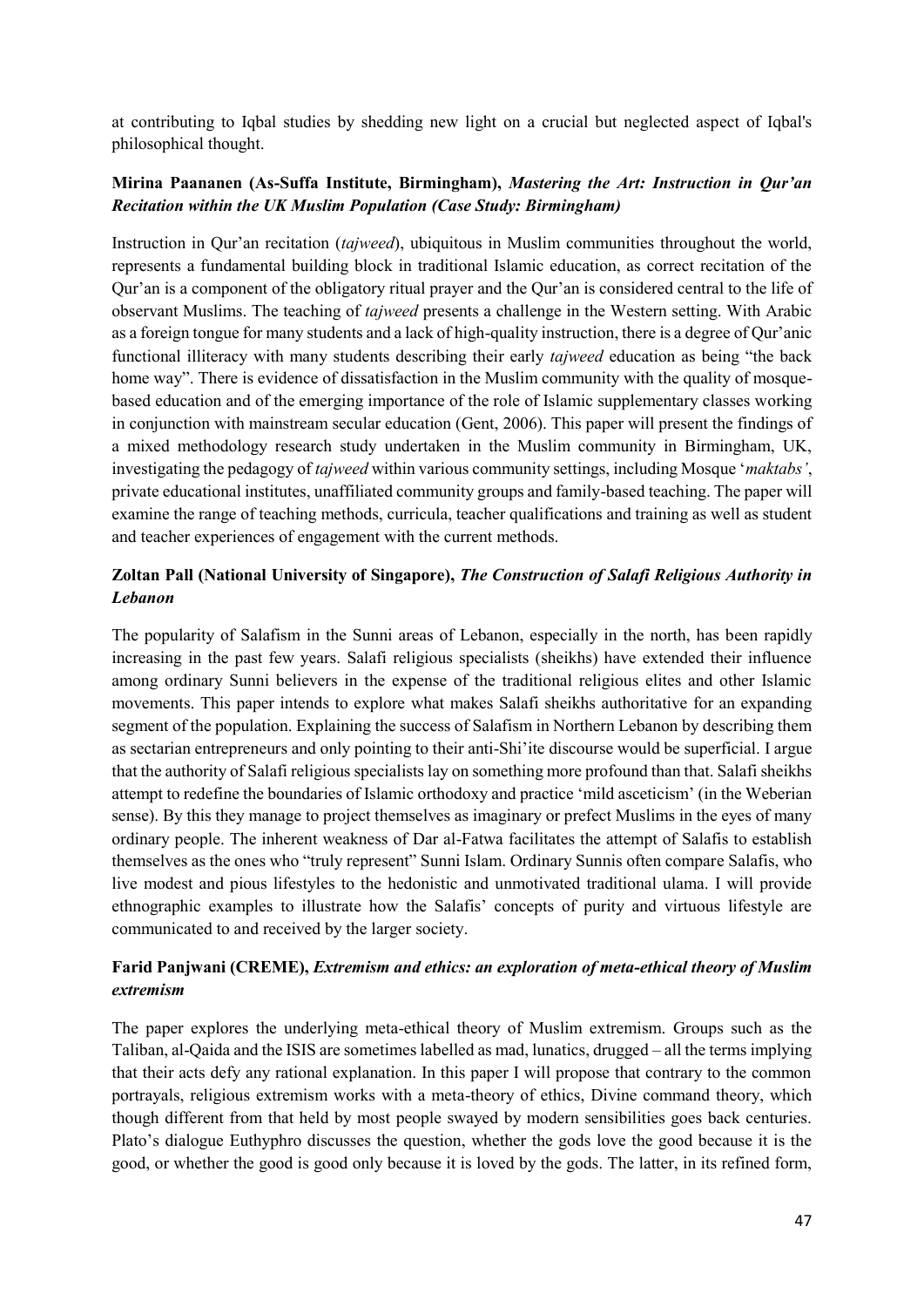came to be called the Divine command theory – the idea that what is ethical is determined by God's command. The position was widely accepted in Muslim history and had allegiance of various theological schools such as Asharism and of men such as Ibn Hazm. While most Muslims have come to re-imagine their moral theory in modern times and generally read contemporary moral positions in the sacred texts, one characteristics of extremism is its insistence on the Divine command theory. It will be argued that understanding extremism's meta-ethical theory is a necessary element in making sense of its underlying worldview.

## **Vahram Petrosyan (Yerevan State University);** *The Rise and the Evolution of Political Islam in Iraqi Kurdistan*

The attention of experts of international relations has been turned increasingly in recent years to the problem of Iraqi Kurdistan in the context of considerable international changes. The paper is an attempt to mainly combine the mutual influence of domestic and foreign challenges of the radical Islamic trends in Iraqi Kurdistan in the context of the policy of the Kurdistan Regional Government (KRG) and within the framework of regional security. While reviewing the evolution of Political Islam in Iraqi Kurdistan throughout 1950s to present, and in addition to the above-mentioned issues, I would like to present some crucial sub-points: religion and the Kurdish Identity, Naqshbandi (Nakşbendi) and Qadiriyya orders (tarikats) in Iraqi Kurdistan, Naqshbandi factor in Turkish Kurdistan, ethnic and religious minorities in Iraqi Kurdistan, the Rise of Islamic Fundamentalism in Iraqi Kurdistan, the Political Islamic Movements in Iraqi Kurdistan and the Evolution of Political Islam, Ansar al-Islam al-Qaeda connections, KRG and the Managing of Political Islam in Iraqi Kurdistan, ISIS and the Islamist Threat in Iraqi Kurdistan, Fethullah Gülen Movement in the context of Turkey –KRG relations, Fethullah Gülen Movement's activities in the territory administered by the KRG, Contemporary Main Political and Islamic trends in Iraqi Kurdistan. The paper aims to come up with pertinent findings, and provides insightful recommendations for the study of the Kurdish Political Islam issue within the framework of regional security.

## **Davide Pettinato (University of Exeter),** *British Muslim Youth Fighting Against Global Injustice: Introducing 'MADE in Europe'*

This paper offers an original contribution to the study of Islam and Muslims in Britain and of Muslim faith-based activism by presenting an analysis of the discursive and strategic co-ordinates developed by the British Muslim advocacy-NGO 'MADE in Europe'. Through this case study, the paper aims to challenge incomplete and unhelpful essentialisations of Muslim activism, and rather to prompt curiosity about justice-centred currents within it that have the potential to contribute tackling some of today's 'global issues'. In particular, two research questions are explored here: 1) how are the notions of faith and activism articulated by MADE with regards to the Islamic framework of reference?; 2) how can the type of activism exemplified by MADE be located within the wider ecology of Muslim activism? Using data from MADE's public material (publications, videos, web presence, etc.) and adopting an analytical framework inspired by social movement theory, the paper highlights two main results: 1) that MADE develops a discourse that indicates the emergence of four main Collective Action Frames ('Identity/belief', 'Agency/movement', 'Justice/rights', and 'Glocality'); and 2) that MADE's faithbased advocacy efforts may exemplify larger trends within British Muslim youth which have an desire for innovative and fluid nuances of activism that may combine in eclectic ways religion, identity, and aesthetics with a concern for interconnected 'glocal' issues and a broad sense of social justice.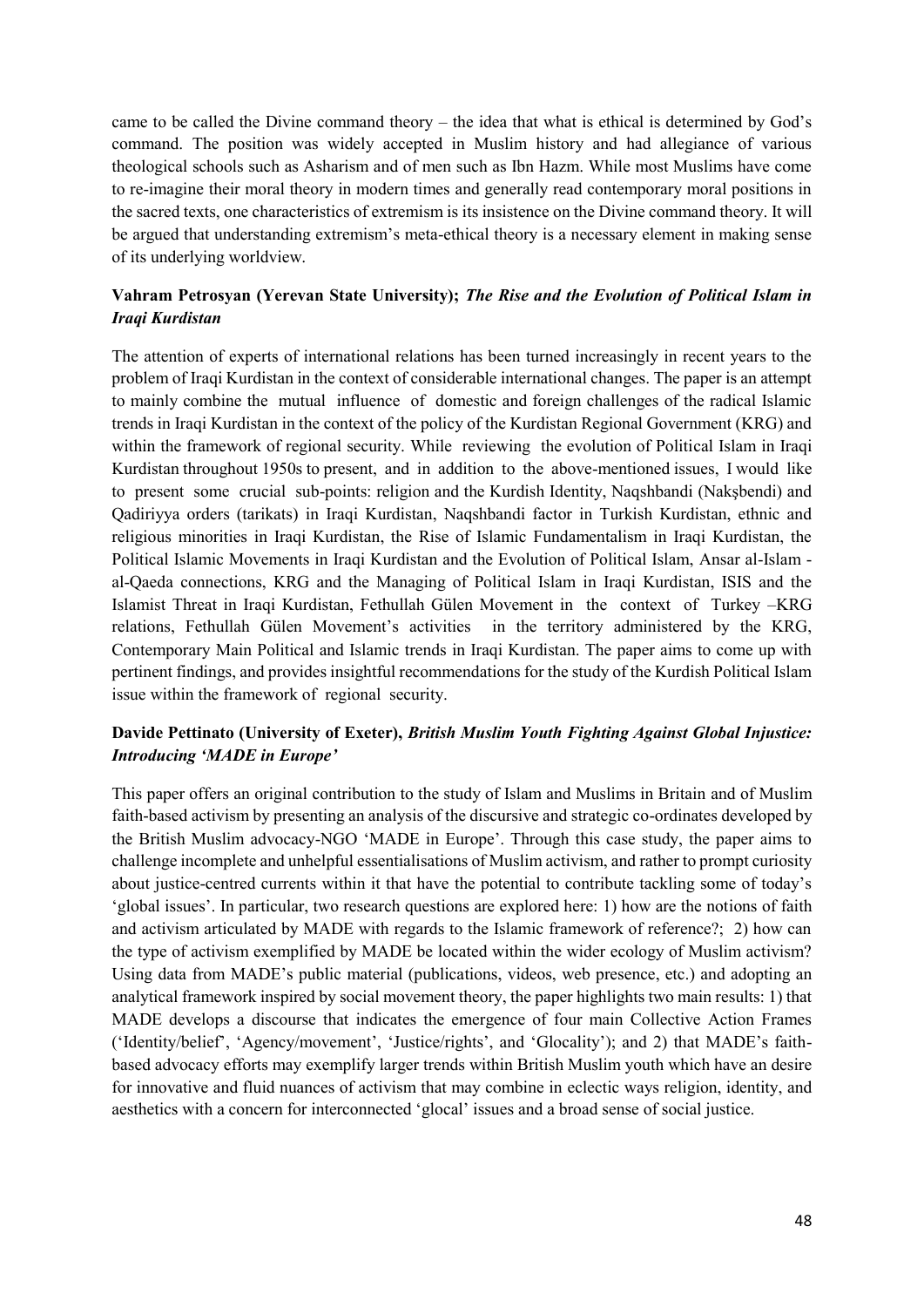#### **Anna Piela (Leeds Trinity University)** *The insider-outsider continuum matters: A Non Muslim woman's research with Muslim women who wear the niqab*

Postmodern critiques of the insider/outsider binary in ethnographic research challenge the fixed understanding of identity which underpins the concept of a clear match or a mismatch between the researcher and participant's identities. However, despite this weakness, it provides a useful framework for considering dynamics in the research setting. Roald (2003) argues that a religious outsider is bound to generate a different analysis than an insider. Does an insider, however, automatically gain an epistemological advantage over the outsider? What elements of the research are influenced by this position? In this paper, I consider the array of factors that have shaped my pilot research with 12 women who wear the niqab in the UK. While my being a non-Muslim meant that I experienced significant difficulties recruiting participants, my female gender enabled me to enter women-only spaces where I was able to interview the participants. In the second part of the paper I discuss recruitment strategies and ethical considerations in a larger-scale, similar project, conducted in collaboration with the Muslim Women's Council in Bradford. Whilst allowing me better access to communities of niqab-wearing women in Yorkshire and Lancashire, it presented different methodological issues, for example with sampling; I discuss them in detail in the paper.

#### **Daryoush Mohammad Poor (Institute of Ismaili Studies),** *Authority without Territory: doctrinal shifts in modern Ismailism*

The doctrine of *imamate*, a fundamental doctrine of the Shi'i Ismaili community, has gone through several phases of development in the history of the community. The elements of contingency, agency and paradox have been part of the history of this development. Various periods of Ismaili history have episodes and specific cases of how the doctrine has been revisited and adjusted to accommodate the emerging issues facing the community. The most recent shift in the doctrine has come about in the modern period of the Ismaili community through the vast institutionalisation of the office of imamate and the expansion of institutions whose primary role is improving the quality of the life of the community and the people amongst whom they live. The encounter of the Ismailis with modernity at the turn of the  $20<sup>th</sup>$  century is a key event. The effective decoupling of the imamate and authority from nation-state divisions dislodges the familiar interconnection of authority and territory in the Weberian sense. The most recent integration of a bifocal leadership in which worldly and spiritual matters receive due attention with a constellation of terminologies now predominantly part of the language of the Ismaili imamate herald the emergence of this new shift.

## **Douglas Pratt (University of Waikato and University of Bern),** *A tale of two dialogues: 21st-century Christian-Muslim initiatives*

Early in the twentieth century missionary elements in the Christian Church began to question long-held exclusivist and negative assumptions toward other religions. By mid-century far-reaching changes were underway: other religions and their peoples, including especially Islam and Muslims, were honoured as dialogue-partners and viewed as co-religionists capable of common cause action. And early in the 21st century, in the aftermath of the terrorist attacks of 9/11 and the concomitant global focus on Islam, including an upsurge in both socio-cultural and interreligious relations with Muslims, there have been many new initiatives as well as the reinvigorating of longer-standing dialogical relationships. In 2002 there occurred two initiatives by Christians to reach out and engage the Muslim world. One was very much a 'top-down' approach, emanating out of England. The other was more a 'bottom-up' event within the German context. Both quickly settled into a regular, annual, conference-style meeting with published outcomes. This paper will offer a review of these wider dialogical developments and a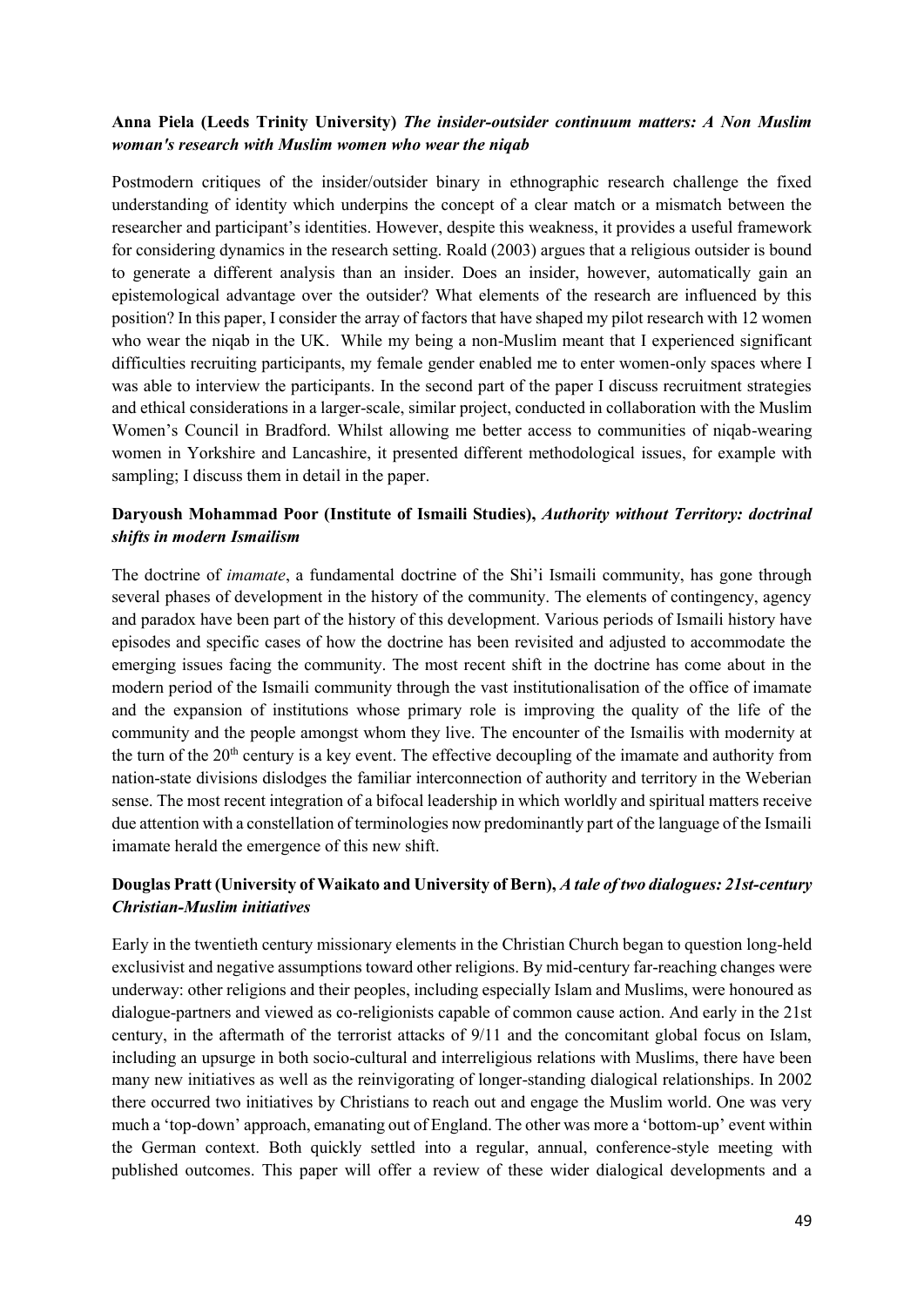discussion of the nature and significance of the contributions of the 'Building Bridges' seminar series begun by the Archbishop of Canterbury and the 'Theologisches Forum Christentum-Islam' initiated by an ecumenical group of young scholars in Germany.

# **Somia Qudah-Refai (University of Leeds),** *Dogmatic Approaches of Qur'ān Translators: Linguistic and Theological Issues*

The Qur'ān has an unparalleled importance in Muslim's life and daily practice. Qur'ān translations are a window onto the world of Islam and its sacred text. They are equally important to Muslims who do not understand the Qur'ān in its original language, and to communicate the message of Islam to Mankind. Given this importance, it is crucial to evaluate and enhance the accuracy and fidelity of Qur'ān translations.This abstract intends to highlight the fruit of extensive interdisciplinary research bringing together the two fields of Qur'ānic studies and translation studies, providing an insight into and a critical assessment of 35 different English Qur'ān translations, exploring linguistic and theological issues found in translations in the light of modern translation theories and aiming to understanding the role of the translator's dogma and exploring whether it is reflected in their translations or not. The suggested conference paper will provide a brief evaluative survey of the chosen English translations of the Qur'ān, followed by an explanation of the principles and problems of translation, its evaluation and quality assessment. This leads to the development of a proposed evaluative model to apply to Qur'ān translations within linguistic and theological parameters. The discussion of the linguistic parameter will give a close analysis to Qur'ānic linguistic features and various problematic elements in its translation. The theological parameter will shed the light on the exegetical and theological aspects of Qur'ānic discourse and translations. Selected linguistic and theological issues will be discussed with reference to the translator's dogma. This analysis helps to identify the possible link between the dogmatic approaches of Qur'ān translators and their translation quality through a translation quality assessment model that can be further developed to draw up a similar model for assessing Qur'ān translations in different languages. This completed research is currently being developed into an online community project to maximize its benefits to Qur'ān readers.

#### **Babak Rahimi (UC San Diego),** *Digital Hawza: the New Media and Shia Islamic learning in Qum*

An attempt is made to explain the relationship between new media and Islamic learning as a set of a discursive field of higher learning. The study focuses on the *Hawza* based in Qum, Iran, to make the argument that the role of new media is not only communicate or propagate Islamic teachings sanctioned by the *ulama,* but also negotiate ways of being modern in the context of spiritual economies and technological innovation on both local and global levels. I argue that uncovering these negotiations involves ways in which the *Hawza* actors understand media technology to facilitate theological, moral, and social matters in daily life. New media is embraced as a way to shape a spiritual community connected through transnational ties, in which the new technology enhances in terms of contact, exchange and circulation of ideas, discourses, and relations. The paper provides an ethnographic account on such negotiation processes and finally discusses the relationship between Islam and modernity in both online and offline contexts across various Muslim communities.

# **Fatima Rajina (SOAS),** *The Emergence of Islam in Argentina*

This paper undertakes a critical analysis of the concept and the process of identity construction within the Arab-Muslim community in Argentina. I will look at factors that help structure an ethno-religious identity – e.g. language, dress, cuisine, and more – and how the Arab-Muslim community has developed this identity overtime, considering the fact that the first Arab-Muslims arrived over a century ago. I will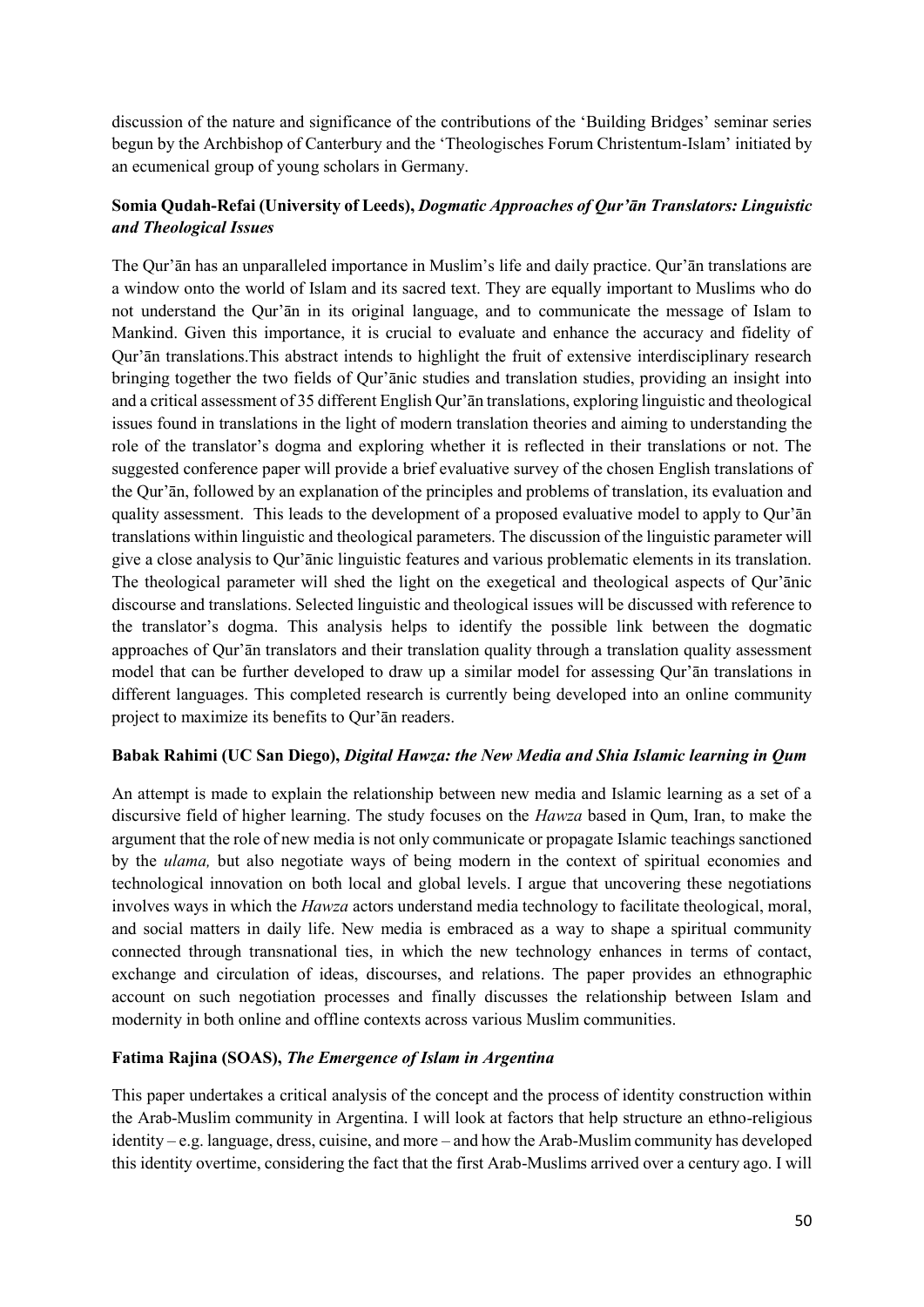delve into the history in detail to show the emergence of Islam in the public sphere in Argentina. This study also takes other issues, such as migration and politics, into consideration in order to help identify the possible boundaries created by the community in terms of sameness and otherness within the Argentine society.

## **Dorothea Ramahi (University of Cambridge),** *Situating Otherness: Perspectives on Female Converts to Islam in Britain*

This paper explores the relationships between female converts to Islam in Britain and their close friends and family. It pays attention to the perspectives of converts but focuses on the reactions of their significant others to the conversion. I argue that converts become 'intimate strangers' through conversion – estranged on the level of understanding and belief but intimate on the emotional plane. This strangeness is symbolised by the Orientalist stereotypes associated with the converts. At the same time, friends and family shun engagement with the conversion itself, thus keeping alive the stereotypes and precluding understanding. In refusing to engage with matters of belief even within the intimate space of the family, secularism's orthodox private/public divide gets busted where religiosity, instead, becomes an issue between the (individual) private and the (family) private. Lacking reciprocity and with no access to the inner depths of the people they are closest to, the liberal rhetoric of friends and family about personal choice and equal acceptance of all paths amounts to bigotry and turns out to be painful for both the converts and their significant others

## **Harith Ramli (Cambridge Muslim College):** *Sufi Adab and the Sunna: Balancing Individual Virtue and Social order in the Qūt al-qulūb*

The Qūt al-qulūb of Abū Ṭālib al-Makkī (d. 386/996) is one of the major texts of classical Sufism, often placed in the genre of so-called Sufi 'manuals' that appeared in the fourth/tenth century, alongside al-Sarrāj's al-Luma<sup>c</sup> and Kalabādhī's al-Ta'arruf. But while the Luma<sup>c</sup> and the Ta'arruf focus on the articulation of a specialised technical language and code of conduct for Sufis, parts of the Qūt address the concerns of a wider audience sympathetic to traditionalist piety and concerned with moral decline in Muslim society. Furthermore, it often goes beyond the usual list of early ascetic and Sufi authorities, drawing on a wide range of figures associated with traditionalism such as Ahmad b. Hanbal (d. 241/855). Focusing on discussions related to the ethics of religious obligations and makāsib (earning a livelihood), and drawing comparisons with other contemporary Sufi works and the literature of the emerging Ḥanbalī tradition, the paper explores how the Qūt tries to strike a balance between the cultivation of individual virtue and maintaining social order.

## **Max Regus (Tilburg University),** *Constructing Inclusive Citizenship in Quasi-Secular State: Some Reflection on the Case of Ahmadiyya Islam Minority in Contemporary Indonesia*

By taking the current case of Ahmadiyya Islam Minority, this paper will discuss some important aspects related to the interreligious relationship, the practise of human rights and the position of state in Indonesia as the biggest Islam population but still is not an Islamic state. Theologically, mainstream Islam does not recognize this group as part of the Islam. Two fatwa, in 1980 and 2005, issued by the MUI (Indonesian Muslim Scholar) has declared the Ahmadiyya as a heretical group. At the state level, national state have intended to stop all activities of Ahmadiyya group. However, as secular state, Indonesia need to think that political and legal protection for citizens to be necessary condition for the fulfillment of the principles of democracy and the secular state. This paper will analyze and answer the main question on how Indonesia construct framework of inclusive citizenship in the context of violent attack against Ahmadiyya Islam minority. This question will connect with many issues such as main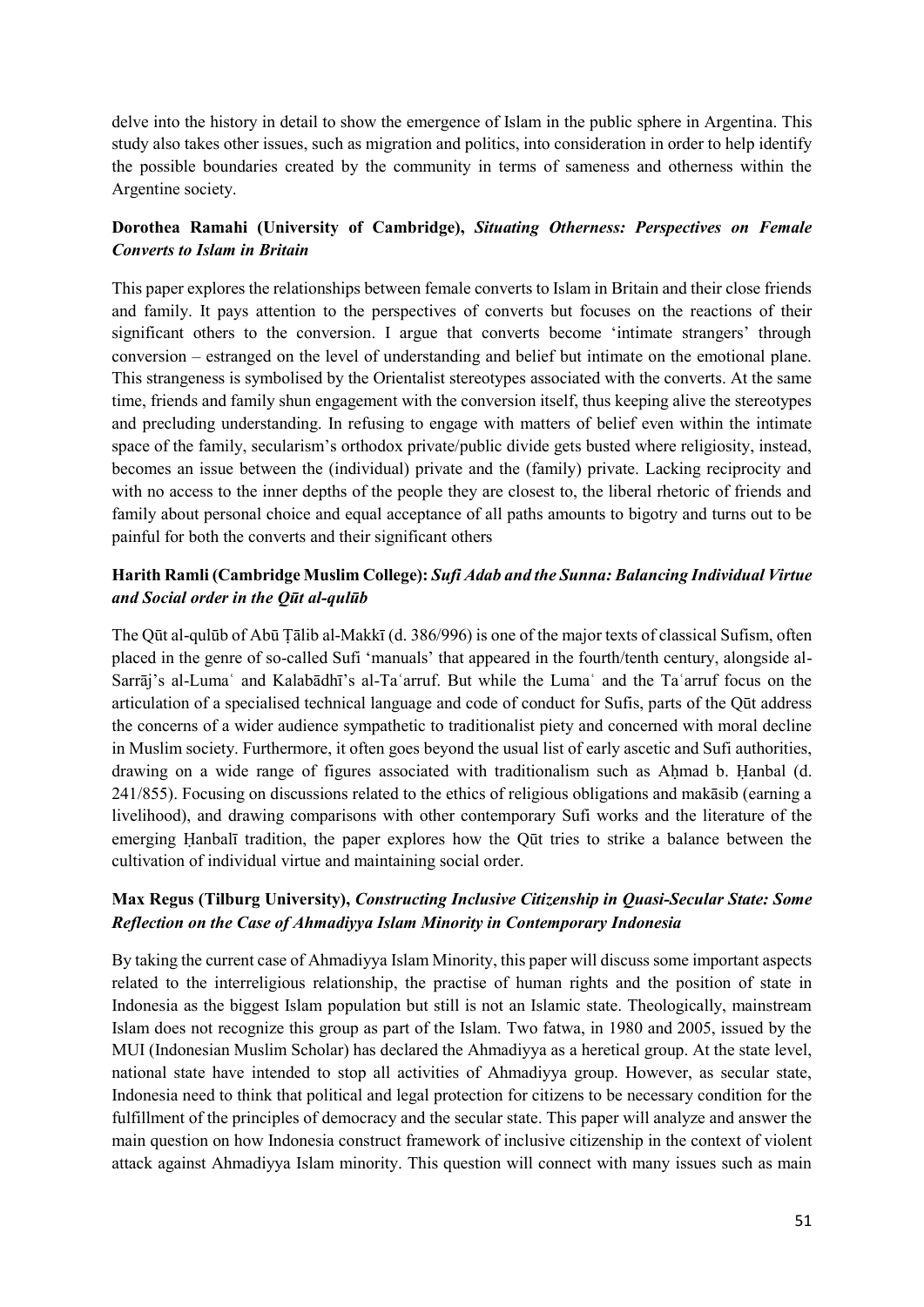actors, strategy, policy options in relating with the dynamics and problems of the constructing inclusive citizenship in Indonesia and worldwide.

#### **Georgios Rigas (University of Edinburgh),** *Hamas Egypt relations during Morsi's presidency*

The Muslim Brotherhood is Egypt's most powerful Islamic political organisation; it used to be Mubarak's main domestic foe and in June 2012, after Morsi's election, it governed Egypt for a year. Hamas is an Islamic Palestinian organisation which descends from the Muslim Brotherhood and which, since June 2007, controls the Gaza Strip. That being said Morsi's presidency marks an era when two politically related Islamic organisations simultaneously ruled two bordering entities in the Middle East. This paper traces the improvements that Hamas Egypt relations saw during this period and explains what deterred them from undergoing a radical shift. Egypt under Morsi should be seen as a part of post-Mubarak Egypt which falls into the pattern of what Siverson and Star have described as a polity undergoing regime change. According to their framework between the end of the old regime and the emergence of the new one intervenes a period which is characterised by the competition of the various elites to evolve into the new regime. Hence, in the face of the Muslim Brotherhood's need to bolster its authority inside Egypt, Hamas was willing to grant Morsi with time and not raise maximalistic demands. The paper traces the development of Hamas Egypt relations on the way Hamas responded to Morsi's election, on the handling of the implications of the lethal cross border attack against Israel in August 2012 and on Egypt's efforts to broker a ceasefire between Hamas and Israel in November 2012.

# **Andrew Rippin (University of Victoria),** *The Names of the Chapters of the Qur'ān*

Published studies of manuscripts of the Qur'ān note that, in general, the earliest texts we have did not originally indicate the name of each sūra at its beginning, as is now the standard practice in copies of the muṣḥaf. Further, when the titles do start to appear, variant names are sometimes attested. Modern Muslim common opinion (as evidenced by recent publications) asserts that the sūra names stem from Muḥammad and that only a small number of sūras have more than one name; other names that are known to be given to sūras are considered ways in which those sūras are referred to (e.g., in tafsīr) and are not their names as such. Given the manuscript evidence (which itself needs to be collated and analysed), there is a significant history to how such a consensus position has been arrived at. After considering some of the textual evidence that is readily available, this paper will map out the basic contours of the historical discussions concerning the sūra names and will suggest some future research projects that might bring additional clarity to the issue.

# **Emilie Roy (Al Akhawayn University),** *Combining Traditional Islamic Knowledge and Islamic Studies in Academia: Case Study at Al Akhawayn University*

The MA in Islamic Studies at Akhawayn University participates in the "Religious Studies" field of knowledge in the American liberal arts tradition. The students in this program are an all-male cohort of graduates from Qarawiyyin University (one of the renowned center of higher Islamic learning), who have memorized the Quran at an early age, studied Islamic theology and philosophy and have had little or no exposure to other religious tradition or academic field of study. The program takes for granted that the earlier Islamic educational background of the students is to be complemented, not replaced, by the educational model of the University. MAIS students are Islamic scholars in their own right, experts in a specific episteme grounded in an Islamic theory of knowledge, and are then introduced to and become conversant with the academic study of religion in a liberal arts tradition. I will explore in this paper the difficulties faced and strategies used to facilitate this process of migration from an Islamic conception of knowledge, an episteme in which the students understand Truth as of divine origins, to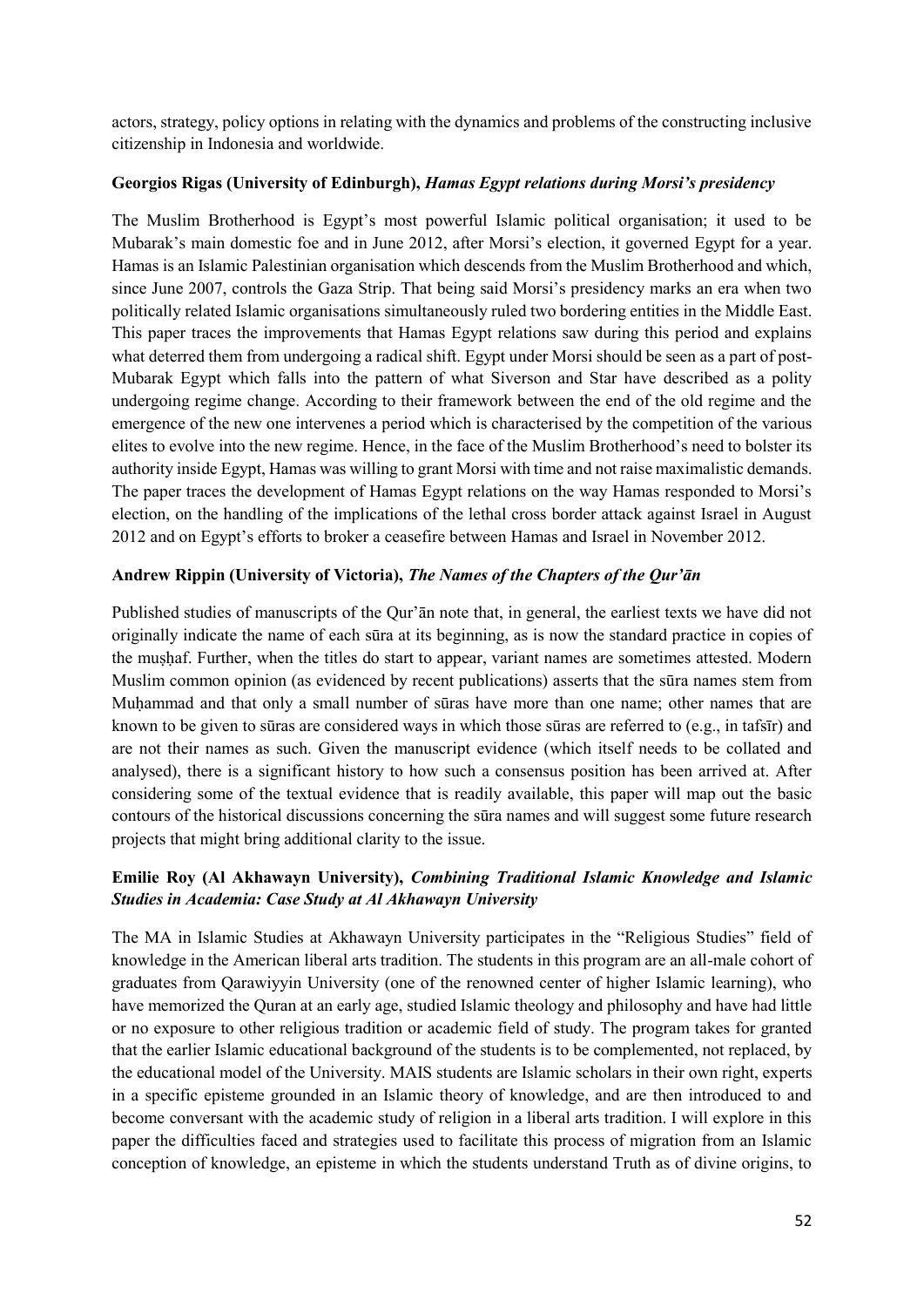the field of religious studies in a liberal arts tradition where conceptions of knowledge are devoid of divinely inspired truth claims.

#### **Bashir Saade (University of Edinburgh),** *Notions of Authority in Early Muslim texts*

This paper analyses notions of authority as developed by several writers of the formative period of Islam, including Al-Farabi, Ibn el Muqaffa', Ibn Qutayba, Abu Hayan al Tawhidi and Al-Mawardi. The early reception of Greek texts by Muslims has stimulated this intellectual production triggering an impressive project of synthesis coming from these different traditions. By looking most specifically at re-articulated notions of religion and politics, of *Din* and *Polis*, and other related concepts, the paper wants to argue that there is a stark contrast in understanding community and authority with not just general modern Western philosophical articulations but also the latter re-reading of the Greeks. In so doing, this paper sheds light on the intellectual history of Modernity (and secularity) specifically on notions of knowledge and politics, as inspired by the works of Hannah Arendt on authority and liberalism.

## **Mahboubeh Sadeghinia (The Islamic College),** *A Conceptual Analysis towards Comprehensive Human Security: An Islamic Approach*

A large amount of global issues is currently devoted to the Islamic political extremism and the means of dealing with this threatening phenomenon by both Western and Islamic countries. The major gap in this regard is lack of proper attention to roots causes of vicious ideologies that justify organised violence, but it is, only to global counterterrorism efforts; a phenomenon that has received the most attention since 9/11. Assuming the Islamic extremism as an effect, this paper aims to examine causes of such global crisis from human rights (HR) perspective. The hypothesis is that despite some conceptual differences between the Islamic and Western HR norms, disagreements with respect to HR criteria are basically found in details rather than fundamental norms. However, it is assumed that similar political approach of the Islamic and Western states to HR has encouraged Islamic radicalism worldwide. Drawing upon the relationship between HR, politics and radicalism this study is aiming to provide a conceptual analysis on options of confronting Islamic radicalism from both political and ideological aspects. To this end, it is aimed to: 1) emphasis on a number of fundamental values essential to international relations – i.e. some shared objective criteria that facilitate independent judgment on ethics, beliefs and behaviour applicable to all and the rule of law and 2) provide a theoretical and conceptual discourse that enables a comparative study of HR in Islamic Law and secular communities, primarily in the West.

#### **Sohaib Saeed (SOAS),** *Translating Tafsir: Prospects and Problems*

Scott Lucas has argued that "the Anglophone world would benefit far more from the partial or complete translation of Qur'anic commentaries than it would from yet another translation of the Qur'an itself." Without doubt, classical Arabic commentaries have exerted considerable influence on the understanding and interpretation of the Qur'an, although the extent to which translators have relied upon them has sometimes been overstated. Translation of classical and modern tafsir would provide rich materials for researchers as well as Muslims seeking knowledge of scripture. Yet there are immense challenges facing any translation project, not least the voluminosity of these works and their preoccupation with linguistics. Consequently, there are few complete tafsirs in the English language and recent efforts have been directed to esoteric commentaries as well as thematic syntheses. In this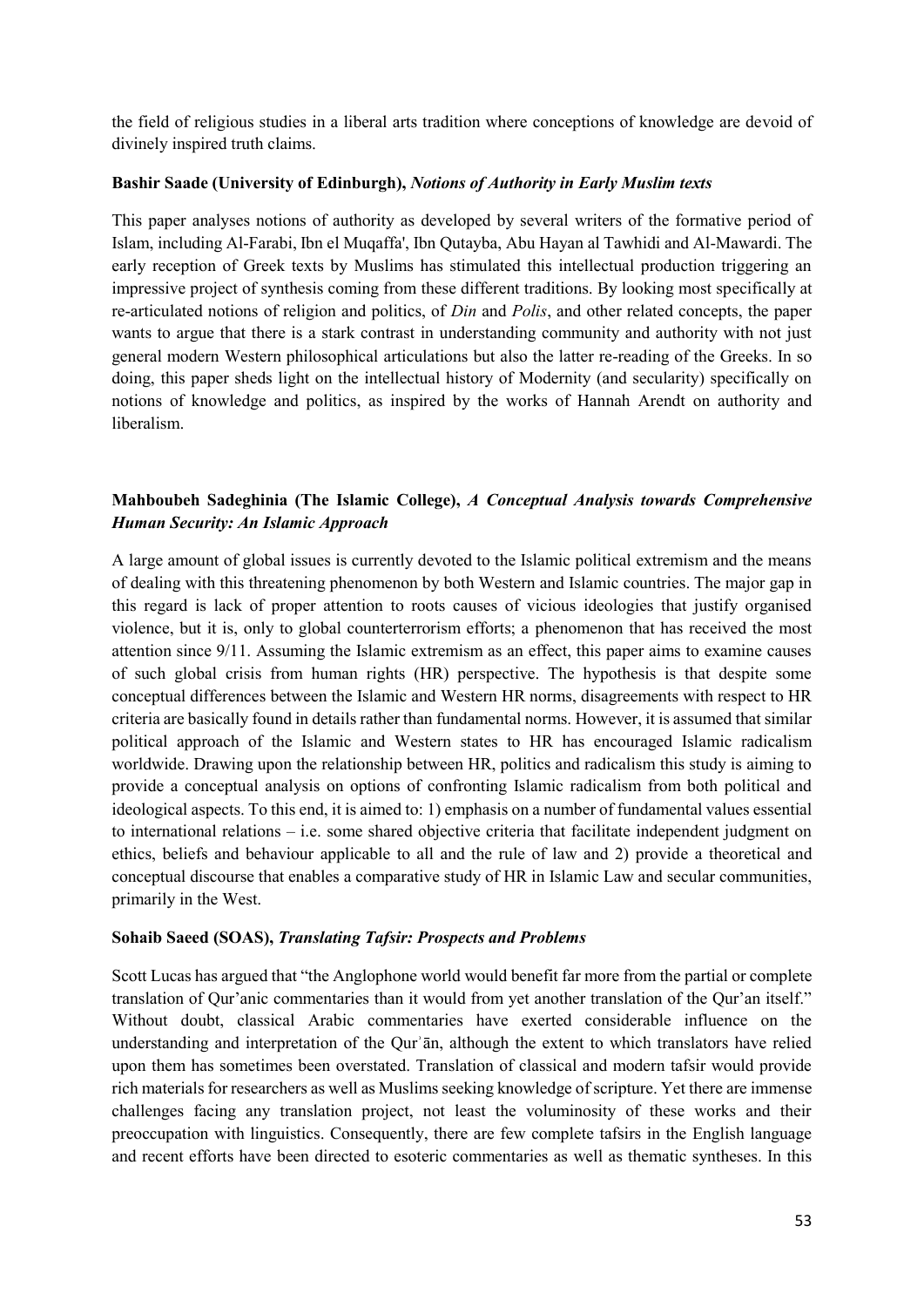paper, the author will reflect on his experiences in translating classical Arabic works in order to identify strategies and best practices for future tafsir projects in English.

## **Yusuf Salahudeen (Federal College of Education, Kano-Nigeria),** *Harnessing Quranic Schooling with the Challenges of Early Childhood Education in Sub-Saharan Africa*

Early Childhood Education (ECE), borne out of the synthesis of the Child's Right Act, the Millennium Development Goal (MDG) and the Sustainable Development is built around the idea of using early childhood education to achieve part of the MDG; eradicate poverty and preventable diseases, reduce child mortality, enhance gender parity, increase school enrollment in order to empower the child. Effort to integrate ECE with existing school system left high percentage of children from Qur'anic schools behind. This study identified the shortfalls of 2015 set target for all children of this region to benefit from ECE and explores harnessing Qur'anic schooling as a remedy. This study employed baseline approach to gather data regarding the achievement of the goals of the ECE and suggest how to improve for desired result and their sustainability. The paper concluded that both have the same objective of improving the educational sector and will still provide the Muslim child opportunity to become literate if his religious aspiration is adequately accommodated. This will not only enhance increase in enrolment but can contribute to the survival and development of the child and consequently bring about the sustenance of the society.

## **Cafer Sarikayer** *(***Boğaziçi University***), An Ottoman Woman Writer in the 1893 Chicago World's Columbian Exposition: Fatma Aliye Hanım*

The Chicago World's Columbian Exposition of 1893 organized in the United States for the celebration of the 400<sup>th</sup> anniversary of the discovery of America by Christopher Columbus was one of the most important international exhibitions known in the United Kingdom as *Great Exhibitions*, in France as *Expositions Universelles* and in the United States as *World's Fairs*. The Ottoman Empire participated in this exhibition with an official committee and pavilion and it was represented for the first time with an Ottoman woman writer, Fatma Aliye (1862-1936). The Ottoman women clothes sent by the Ottoman Government were shown in Women's Building placed in the exhibition. Besides, a catalogue was prepared consisting of the works of women writers from America and from other countries in Women's Library which was set up for this exhibition. The works of Fatma Aliye, an Ottoman woman writer, had also a part in this catalogue and were very much appreciated. Fatma Aliye (1862-1936) whose father Ahmet Cevdet Pasha (1822-1895) was a famous historian, politician and jurist, was one of the first Muslim woman writers in Modern Turkish Literature. After giving a brief introduction to the Ottoman State's participation in the 1893 Chicago World's Fair, this paper particularly will focus on Fatma Aliye's *Nisvân-ı İslâm* (Women of Islam), which attracted the greatest attention among all her books exhibited in the fair.

# **S. Sayyid (University of Leeds),** *Of Black and White Cats: Critical Muslim Studies and Decolonial Horizons*

Deng Xiaoping once famously remarked that it did not matter whether a cat was black or white as long caught mice it was a good cat. The statement recorded in 1961 took on a poignancy five years later when it seemed like a riposte to the excesses of the Cultural Revolution with its insistence on 'better red than expert'. When those who want to imagine something that transcends the Western order of things, are often admonished not to worry about the colour of cats but focus on catching mice. When it comes to analyzing Muslims or Islam this means, not worrying too much about epistemology, or eurocentrism, but simply doing what comes naturally, and trusting in western sciences to provide us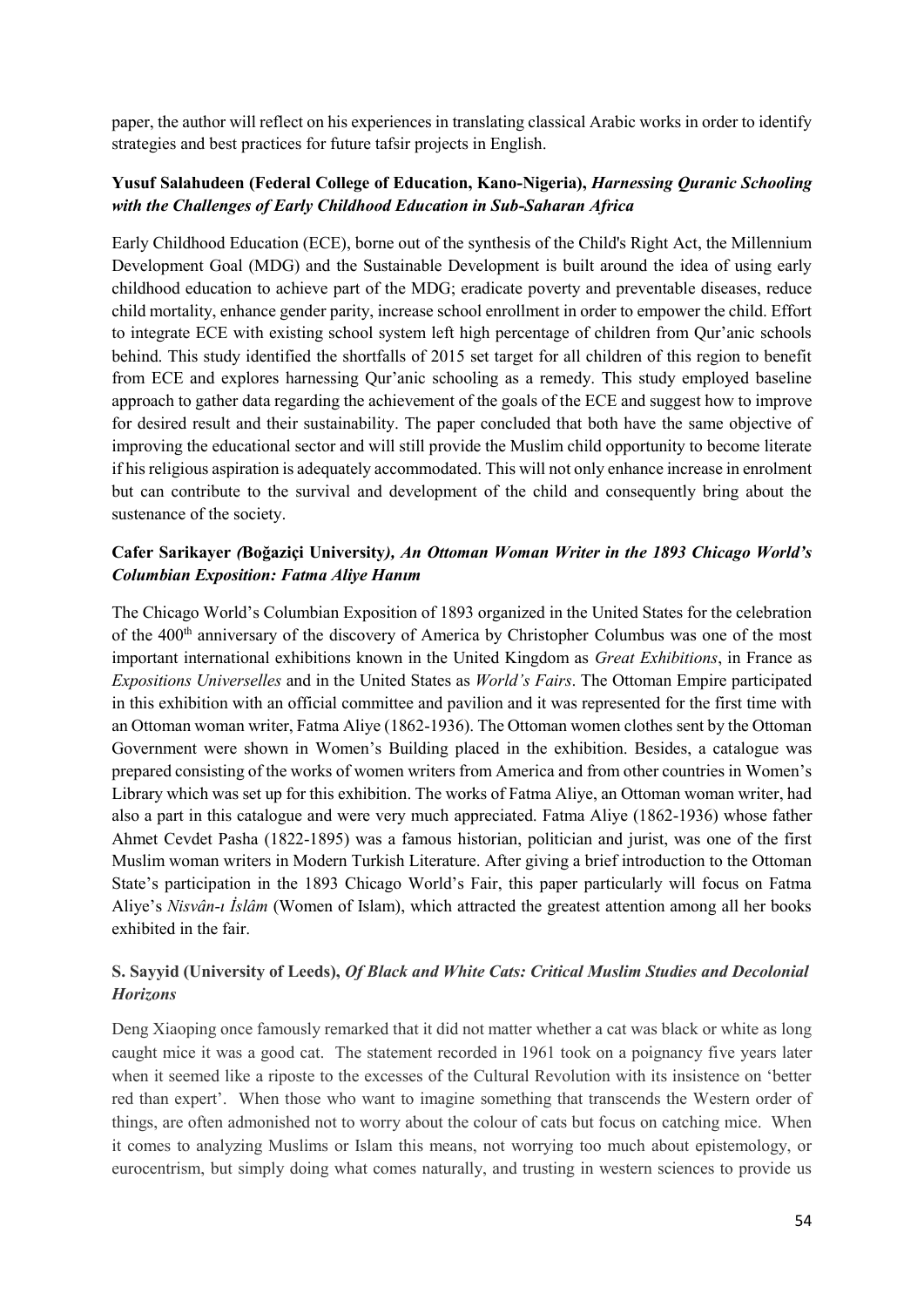with facts and data. This paper sets out the case for how a decolonial epistemology can fill the void left by the critique of Orientalism.

#### **Farrokh Sekaleshfar (Manchester University),** *An Islamic Theosophical Perspective to Organ Donation*

The 16th century well-known Islamic theosopher Mulla Sadra - whose Magnum Opus "*Al-Hikmah almuta'ālīya fil-asfār al-'aqlīyyah al-arba'ah* [The Transcendental Theosophy in the Four Journeys of the Intellect]," is regarded by Muslim philosophers and mystics as one of the most authoritative in its field – revolutionised the relationship between body and soul – by means of principles such as the 'objective unity between body and soul' and the 'substantial theory of motion' – by illustrating that there exists an objective unity between the two and that (a) the physical body *per se* is a subtle manifestation of the immaterial soul, (b) the soul's actualisation arises via the evolution of the physical embryo/foetus and (c) the soul is post-eternal, generating a body that is on a par with each given dimension that it transcends following physical death. These implications have applied connotations in Medicine, today, especially in the domains of reproductive and regenerative medicine. This paper aims at shedding light on how organ donation (which is canonically deemed legitimate on the whole in Islam) is viewed from the Sadraen perspective, describing the *metaphysical* reasons behind (i) why a body rejects an organ, (ii) why over a period of time, the body accepts the organ and (iii) the dangers posed to the soul, after physical death, when the body's organs are extracted and why 'religious informed consent' is requiring and of utmost importance vis-à-vis such potential donors.

## **Oliver Scharbrodt (University of Chester),** *Mapping Transnational and Diasporic Shia Networks in London*

This paper draws a Shia map of London presenting different communities and their transnational connections. While Shia Muslims in Britain constitute a minority within a minority, their presence is also characterised by internal diversity, based on ethnic background, ideological orientation and class and social status. The paper argues that both public discourse and academic research so far has failed to encapsulate the complex dynamics within diasporic Shia communities in Britain. Intra-communal factionalism has been either overstated or ignored. Particular forms of public engagement have been recognised as progressive and constructive, while the social conservatism of some communities has been simplistically interpreted as segregation from British society. Transnational and diasporic Shia networks in London are rather situated in a "diaspora space" which is marked by complexity and heterogeneity. Following Webner's notion of "complex diasporas", the paper discusses how Shia diasporic spaces in London can be "both ethno-parochial and cosmopolitan". Taking the examples of a number of Iraqi Shia networks present in London, the paper examines how these diasporic communities mediate between being conduits between diaspora and homeland and being representatives of Shia Islam in British society.

## **Farrah Sheikh (SOAS),** *A Tale of Three Cities: Spiritual Stories from British Muslims in London, Leicester and Norwich*

At a time where Muslims in Britain are painted as a community in opposition to British values and is still viewed as mainly an immigrant community, which refuses to integrate, it has become more important than ever before to allow Muslims to tell their own stories and shape a counter-narrative in their own words. Identity formation in Muslim minority communities in Britain is a complex process, which often involves negotiating several facets of the self simultaneously. These facets often include cultural, sectarian, national, linguistic and spiritual dimensions. The present research uncovers a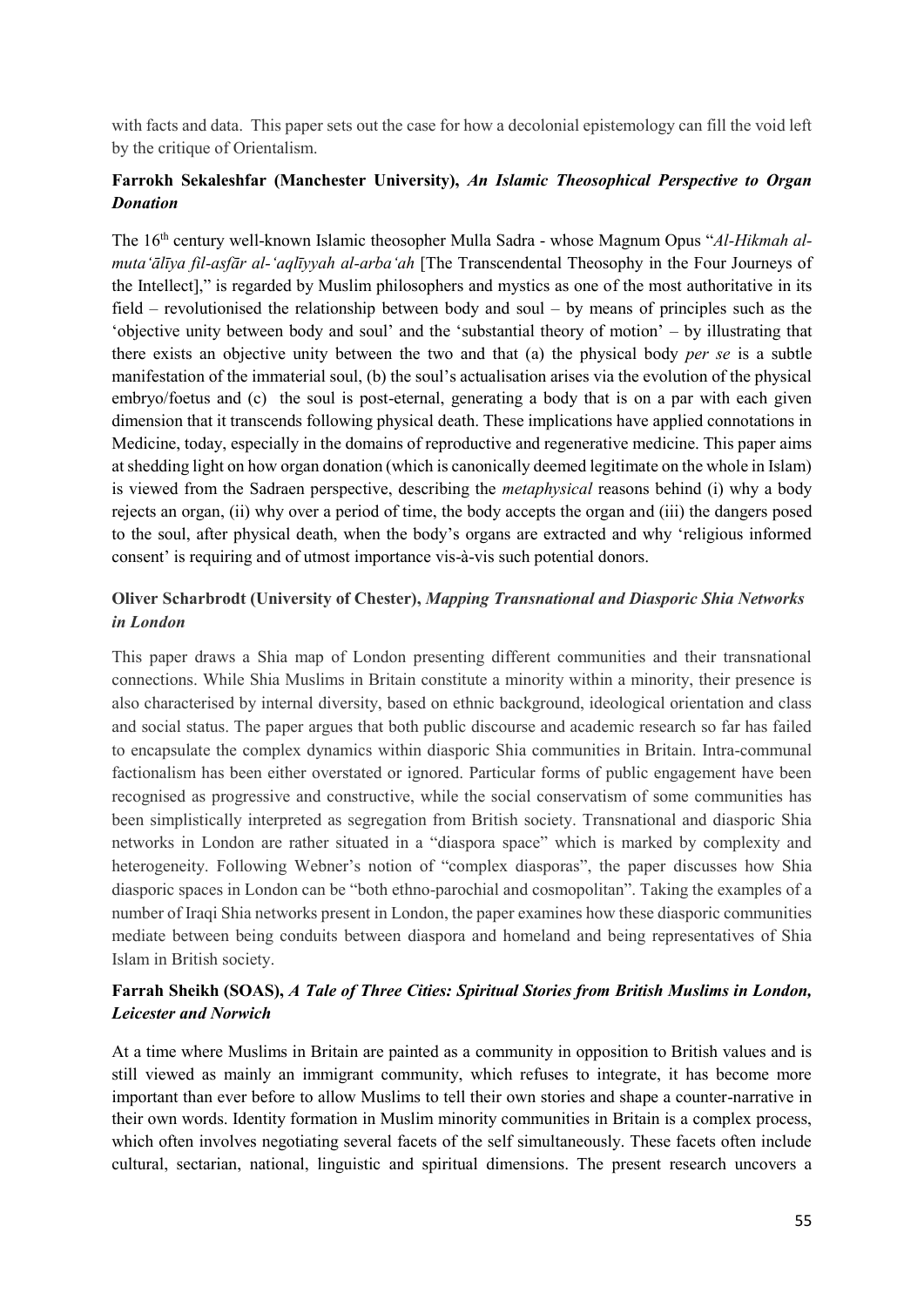community slowly moving away from the ethnic ties of parents, preferring to re-establish itself as a faith-based community. It looks at the role of spirituality in the formation of British Muslim identity as it emerges as a community in transition by telling the stories of Muslims negotiating everyday racisms and the role religion and spirituality plays in their lives. This paper aims to present a set of British Muslim stories from a range of ethnic, sectarian and linguistic backgrounds from fieldwork conducted in Leicester, London and Norwich and discuss preliminary findings related to the role of spirituality in formulating an identity that is uniquely British and inherently Muslim.

## **Sohaira Siddiqui** *(***Georgetown University School of Foreign Service, Qatar),** *Understanding the Ethical in Islamic Legal Reform*

Reforming the Sharī'a has been the subject of debate in the modern period with a growing number of scholars advocating for the creation of new jurisprudential tools and methods which are in harmony with the classical legal tradition and can simultaneously respond to the changing contours of modern Muslim societies. The impetus behind these reform movements is the creation of a more expansive jurisprudential framework which can not only produce legal rulings, but also ethical and moral ones. This focus on the 'ethics' and 'morality' of the law, however, has not led to uniform methodologies and objectives. This paper will evaluate the reform projects of Drs. Khaled Abou Fadl and Tariq Ramadan through a close reading of their books *Reasoning with God* and *Radical Reform,* respectively, to demonstrate that while the two scholars may agree upon the necessity of the 'ethical' in Islamic law, their methodologies differ. The paper will end by exploring to what extent their reformist projects can be reconciled and what the overall implications for the 'ethical' in Islamic law are.

## **Nicolai Sinai (University of Oxford),** *Editorial Expansion and Literary Growth in the Medinan Suras*

Like the Hebrew Bible, the Qur'anic corpus exhibits manifold cases of scriptural self-interpretation, meaning that an earlier sura or passage is clarified, complemented, or re-interpreted by later proclamations. One way in which this is achieved is through later expansions of existing compositions. While there is a considerable degree of consensus on the identification of secondary additions to the early Meccan suras, where they stand out by dint of sudden surges in verse length as well as distinctive terminology and thematic concerns, such interpretive expansions are considerably more inconspicuous in the Medinan suras. Nevertheless, on the basis of a summary analysis of the introductory passages of suras 5 and 9 I shall argue that the phenomenon exists in the Medinan layer of the Qur'an as well. Publications by Cuypers, Farrin, and Ernst have insisted on the considerable degree of literary coherence exhibited by the long Medinan suras, which might well be taken to indicate unitary composition "in one go". Against such a conclusion, my findings preliminarily suggest that these texts may have had a more complicated redactional history and could in part be products of extended processes of literary growth (which I can well envision as having taken place, or at least as having commenced, during the lifetime of Muhammad). This stance unites me with Karl-Friedrich Pohlmann's recent emphasis on the need for a thorough scrutiny of the Qur'an in general, and of the Medinan suras in particular, for redactional seams and indications of secondary editorial revision, although I am sceptical about his particular manner of carrying out such an investigation.

# **Abdullah Sliti (Durham University),** *Freedom & Responsibility: Ibn al-Qayyim's Compatibilism of Dual Agency*

Free will is perhaps the most voluminously debated of all philosophical problems given its puzzling complexity and its vast implications in various disciplines. In this paper, I will argue that Ibn al-Qayyim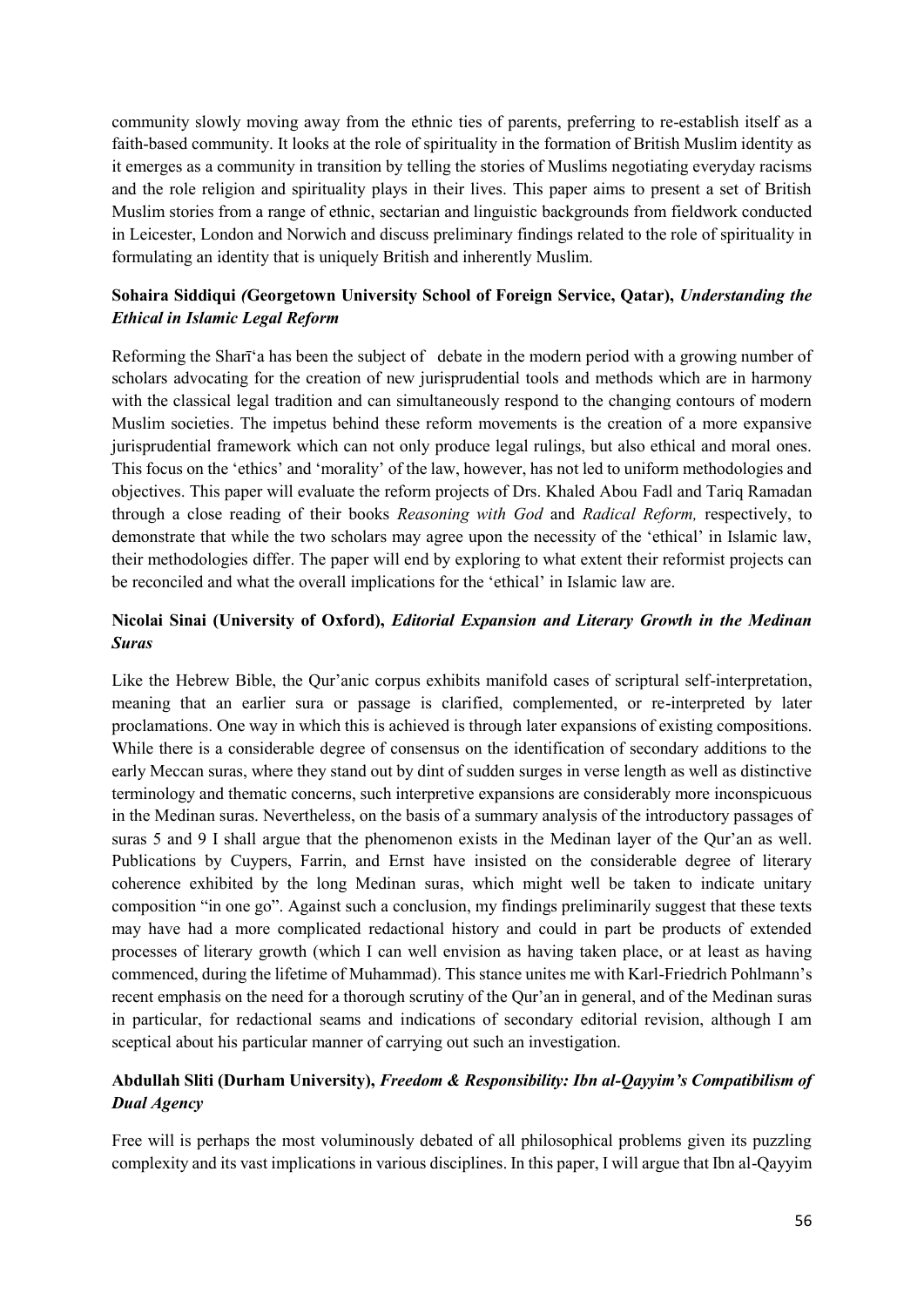(d. 751/1350) develops a compatibilist position of dual agency- where both human responsibility and God's creation are neither compromised. Additionally, I will elucidate the original developments and contributions of Ibn al-Qayyim on the debate and evaluate how he harmonised difficulties that were faced by his predecessors. Ibn al-Qayyim maintains that human acts are necessarily caused by man's ability and will; hence, man is morally responsible for such acts. On the other hand, God's creation of the causes of human acts is within the framework of pre-eternal will. Therefore, dual agency is compatible and such compatibility is essential for Ibn al-Qayyim's optimistic human/ god centred theology. Consequently, Ibn al-Qayyim's developments may potentially reform the traditional fatalistic determinism position that has phenomenally been established as the main orthodox attitude. As a result of such potential reform, human agency and responsibility must be emphasized- with regard to human shortcomings- instead of the widespread utilization of divine determination as a form of justification.

#### **Abdullah Sliti (Durham University),** *Rethinking Tradition: Ibn 'Ashur's Potential Reform*

In this paper, I will investigate how the modern traditionalist, Ibn  $\bar{A}$ shūr, deals with authentic singlenarrated-traditions (gharīb/ahad/ fard) that have problematic implications (mushkil al-āthār) and whether or not his methodology is consistent with all such traditions in any given domain. Also, I will consider whether Ibn Āshūr's methodology applies to all single-narrated-traditions that are not problematic in nature. I will argue that Ibn Āshūr employs a logical 'common- motive' (ʿumūm aldawāʿī) theory to verify traditionally authenticated single-narrated-traditions; given that this category of traditions typically oppose the nature of common-motives. Additionally, if the single-narratedtraditions have potentially problematic implications, then I will show that Ibn Āshūr argues that such narrations should be systematically rejected based on its inconsistency with the common-motive theory and its further problematic implications. Lastly, I will explain how Ibn Āshūr's common-motive theory has the potentiality of reforming the utilization of traditions as an epistemological reference in orthodox Islam and hence, may entail the reconsideration of many theological and legal issues- in light of the absence of traditionally authenticated single-narrated-traditions.

## **Anna-Katharina Strohschneider (Julius-Maximilians-Universität, Würzburg),** *Averroes on Metaphysics, Physics, and the First Principle*

One of the main points of disagreement between Averroes and Avicenna is the question of the subject matter of metaphysics. Avicenna famously introduces a purely metaphysical proof for the existence of God. Since, according to the methodological rules set down by Aristotle in his Posterior Analytics, no science can prove its own subject matter, God cannot be the subject matter of metaphysics. My paper analyses Averroes' reply in his Tafsīr mā baʿda l-ṭabīʿa, a text which has never been subject to detailed investigation with regard to this topic. Averroes actually agrees with Avicenna that metaphysics is the universal science, responsible for studying being insofar as it is being. For Averroes, however, the only acceptable proof of the existence of the first cause is the proof provided by Aristotle in Physics VIII. Metaphysics is responsible for demonstrating how God is a final and formal cause, and applies the study of being and substance as its method. I will argue that, just like Avicenna, Averroes develops a theory combining the two divergent aspects of metaphysics. He has a unique way of explaining how this science can at the same time study the first cause and being insofar as it is being.

## **Farid Suleiman (University of Erlangen-Nuremberg),** *Ibn Taymiyya's rejection of the ḥaqīqa/majāz-dichotomy and its significance for the controversy over the interpretation of the divine attributes*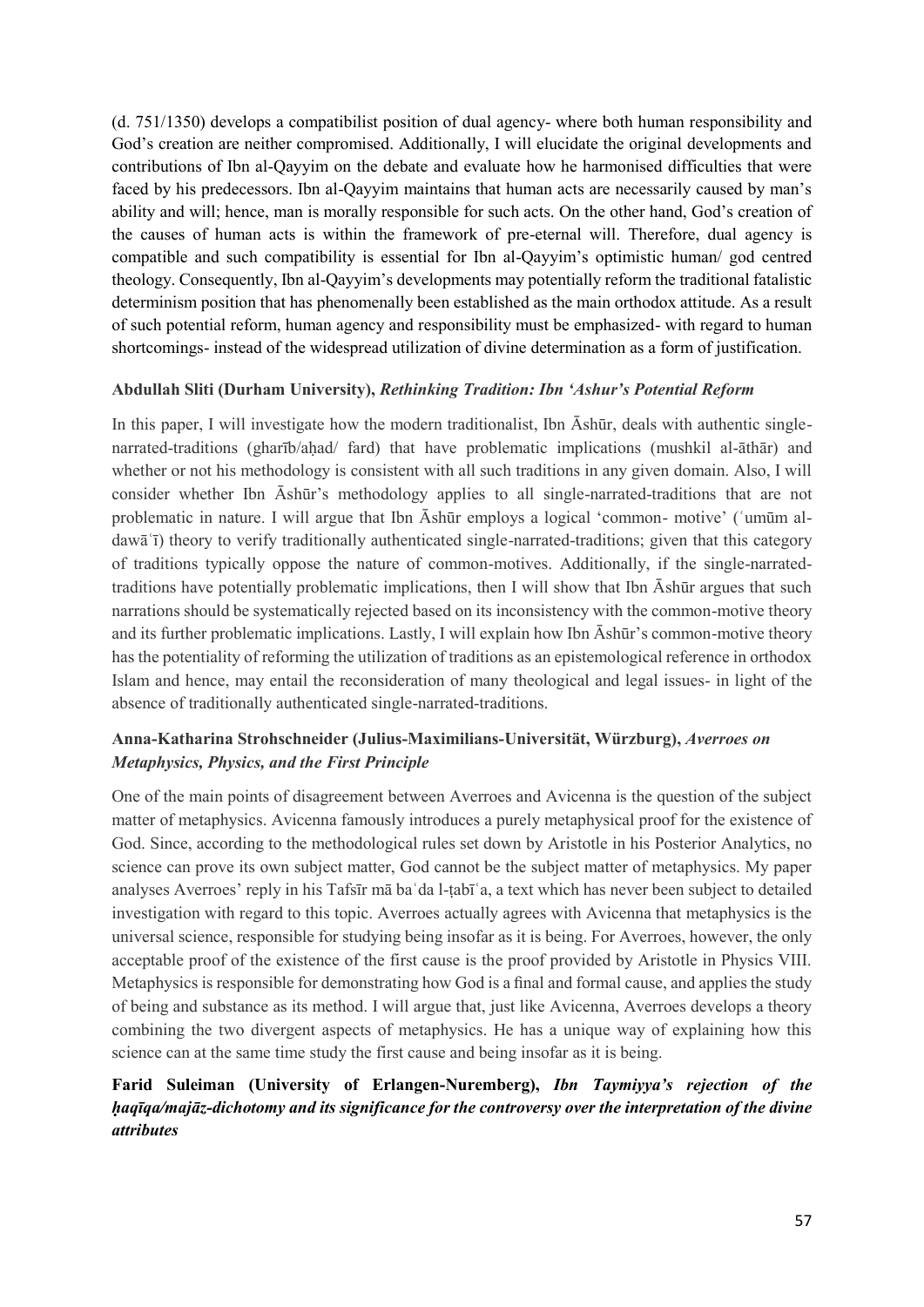The haqīqa/majāz-division, widely accepted in the Islamic tradition, rests on the assumption that each Arabic word has been assigned a context-independent primordial meaning (al-maʿnā al-waḍʿī). The instrument of taʾwīl, intrinsically tied to the ḥaqīqa/majāz-division, is most famous, but also mostheatedly debated, when it comes to the interpretation of the divine attributes. This paper shows how Ibn Taymiyya (d. 728/1328) seriously challenged the theory of majāz by attacking the above-mentioned assumption. However, the main argument of this paper is that the whole controversy over the theory of majāz and the instrument of taʾwīl is, surprisingly, merely terminological, when it comes to the interpretation of the divine attributes. This claim will be substantiated on the one hand by arguments based on the analysis of the relevant writings of Ibn Taymiyya. On the other hand, Ibn Taymiyya himself affirms this claim explicitly in a passage that is absent from the corpus of his edited writings but is quoted by the Damascene scholar al-Qāsimī (d. 1332/1914) in his work Mahāsin at-ta<sup> $\gamma$ </sup>wīl (arguments will be adduced that he quoted Ibn Taymiyya faithfully). Thereby, this paper seeks to contribute to the understanding of Ibn Taymiyya's rejection of the theory of majāz and its wider implications for Islamic theology.

## **Mohammad Ali Tabataba'i and Saida Mirsadri (Tehran University),** *The Qur'anic Cosmology in its Historico-cultural Backdrop*

This paper focuses on the Qur'anic cosmology and cosmography that has so far received very little scholarly attention compared to the other ancient cosmologies of this ilk. There is no doubt that the Qur'anic cosmology did not take form in a vacuum. Like all other historical phenomena, it is influenced by its time and space and seems to be a continuation of the earlier cosmological traditions of its environmental and neighbouring cultures, resulting in some commonalities and similarities between them. To highlight these overlaps, one should first and foremost give an image of the cosmos, the way the Qur'an every now and then describes, with all its detailed items – heaven and earth, celestial bodies, terrestrial objects, etc. To reach this goal, this work aims to depict an elaborate image (in a format of a 3D) of the cosmos as shown by the Qur'an. Having given an image of the Qur'anic cosmos, one will be enabled then to conduct a comparative study of the Qur'anic cosmology with its previous and contemporaneous cosmological trends and traditions – Sumerian, Babylonian, Biblical, Greek, etc. (through a visual comparison between them all). The result of this comparison would be showing the fact that the Qur'an, not only has a lot of similarities, as so far was speculated, with the Mesopotamian cosmology, but also with the Greek cosmology in some, at the first look unnoticed, details.

#### **Mohammad Tajri (Lancaster University and Al-Mahdi Institute),** *Assessing Perceptions of Islamic Authority amongst British Shia Muslim Youth*

Within the study of Islam in the UK, the analysis of how religious authority is perceived, is of great importance. The perceptions of Shia Muslims in this area are particularly under-researched. Resulting from a Cardiff-based social-science project, this paper sheds light upon the attitudes of British Shia Muslim youth, regarding 'authority in Islam'; how these attitudes impact the lives of young Shia Muslims, is also examined. The study uses focus-groups, as well as semi-structured interviewing, as formal research methods. Subsequent to the focus group, interviews with selected participants were effectively used to elicit rich narratives, unearthing personal experiences and dilemmas, due to the determination to adhere to the 'authorities' they revere. The paper contains a section on reflexivity, highlighting the benefits and hurdles faced while carrying out religious fieldwork amongst this pool of participants. While analysing the participants' views, parallels have been drawn between the experiences of the UK's Shia Muslims, with other faith communities, with regards to the issue of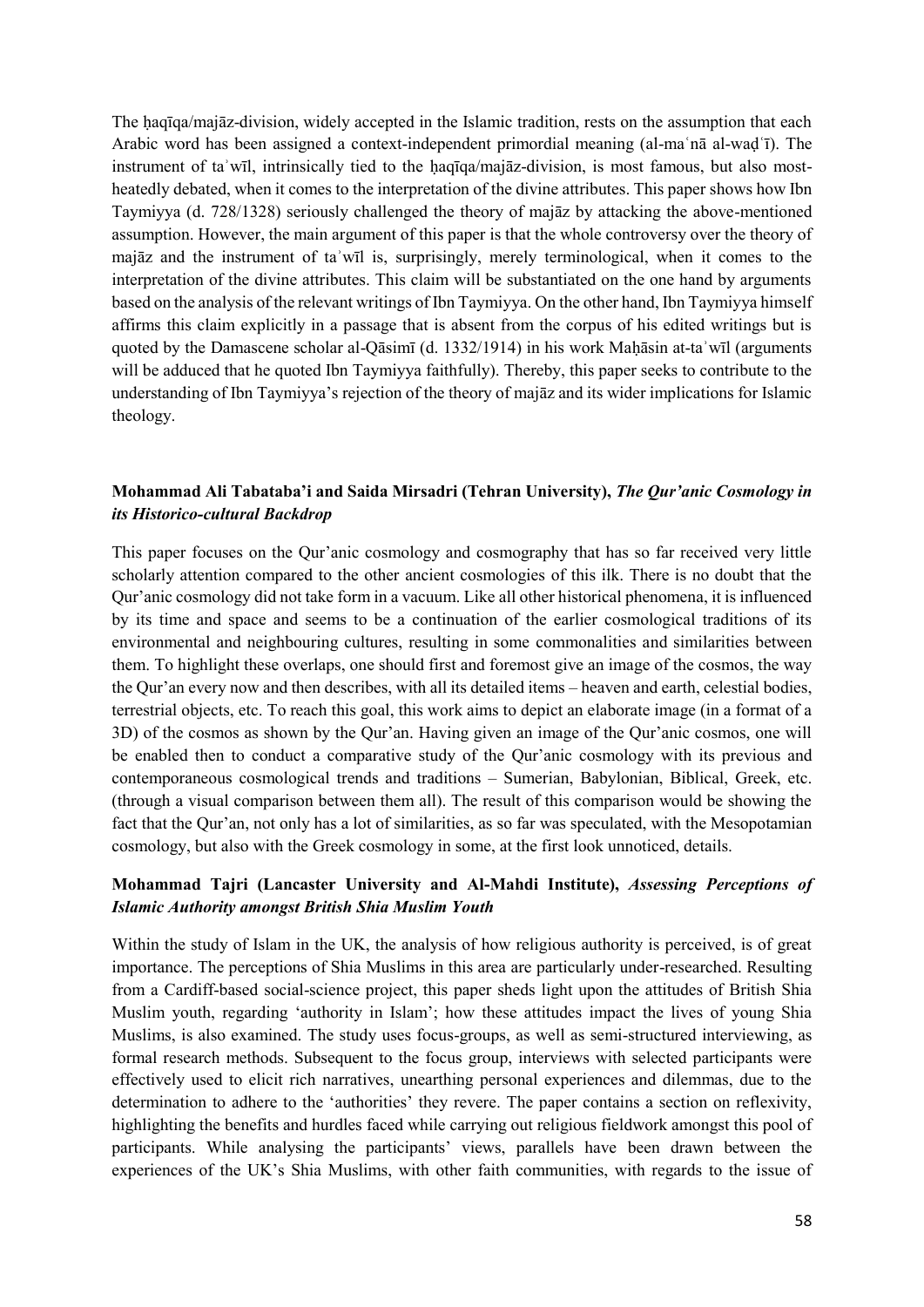religious authority. The outcomes of this study revealed conflicting feelings of reverence, yet discontent; submission, yet subdued protest; and determined compliance, coupled with a tension of inner-unease. Some of the contentious issues have been successfully brought to light.

#### **Likayat Takim (McMaster University, Canada),** *Fiqh for minorities: Shi'i law in the diaspora*

This paper will examine the new diasporic jurisprudence that has emerged within Shi'i juridical circles. It will discuss the tools that are discussed and elucidated in Shi'i legal theory (*usul al-fiqh*) and will argue that these present a significant amount of flexibility in proposing novel ways of interpreting traditional sources. Principles within Islamic jurisprudence are invoked to facilitate social and political exigencies. Indeed, within the Shi'i diaspora community in the West, many things that were considered prohibited (*haram*) in the past are now deemed permissible (*halal*).The paper will also examine some of the hermeneutical tools that Shi'i jurists have deployed in coming up with novel solutions to the challenges the community has encountered in the West. The paper will further examine juridical pronouncements on three issues that impact Muslims in the West. These are: the purity of the people of the book, offering prayers and fasting in areas where the sun does not set or rise, and shaking hands with members of the opposite gender. During this discussion, I will examine the methodological tools posited in Islamic legal theory (*usul al-fiqh*) that have been invoked in revising earlier rulings.

# **Karen Taliaferro (Georgetown University – School of Foreign Service, Qatar),** *Mediating Reason and Revelation: Istihsān and the Necessity of Taqlid*

How can Islamic law remain true to revelation and tradition while adapting to the needs of modern society and individuals? This paper provides a careful analysis of the juristic tool of istihsān (juristic preference), arguing that when it is properly understood it provides the means of mediating both adaptation and tradition, reason and revelation. I take issue with contemporary literature that treats istihsān as the functional equivalent of equity, as this requires a standard of justice higher than revealed sources and amounts to innovation (bida'). I then examine Ibn Taymiyya's definition, in which istihsān is a specification of the ratio legis, asking whether this understanding is sufficient to prevent legal stagnation. I examine the theological debates behind these legal norms and find that the role of taqlid is critical to the employ of istihsān. If taqlid is understood as thoughtless imitation, istihsān cannot help Islamic jurists meet the changing needs of society. If, on the other hand, taqlid is understood to incorporate both rationality and tradition, it opens possibilities for istihsān to adapt to contemporary needs while standing firmly within Islamic legal tradition, thus serve as a jurist's tool for both practicing and interrogating Islamic legal tradition.

# **Kenan Tekin (Columbia University),** *Classifications of Knowledge in the Early Modern Ottoman Empire*

In this paper, I look at the concept of 'ulum and fünun (sciences or disciplines) in the early modern writings of the Ottoman scholars, focusing on Tartib al-'Ulum of Saçaklızade (d. 1732?) and Netaic-i Fünun of Yahya Nevi (d. 1598). By studying two texts comparatively we can see the impact of different imaginaries on the production of knowledge. As my discussion will show, Saçaklızade and Nevi were writing in different social and intellectual contexts. This contextual difference shaped their schemes of knowledge. To put it differently, I argue due to diverging conditions of possibility for production of knowledge, namely the court environment and the provincial circumstances, we have two contrasting classifications of disciplines, in two different languages, literally (Ottoman Turkish and Arabic) and metaphorically (philosophical-mystical and legal-moral). Major differences can be seen in the place of religious disciplines, history and philosophy in their organization of knowledge. While Saçaklızade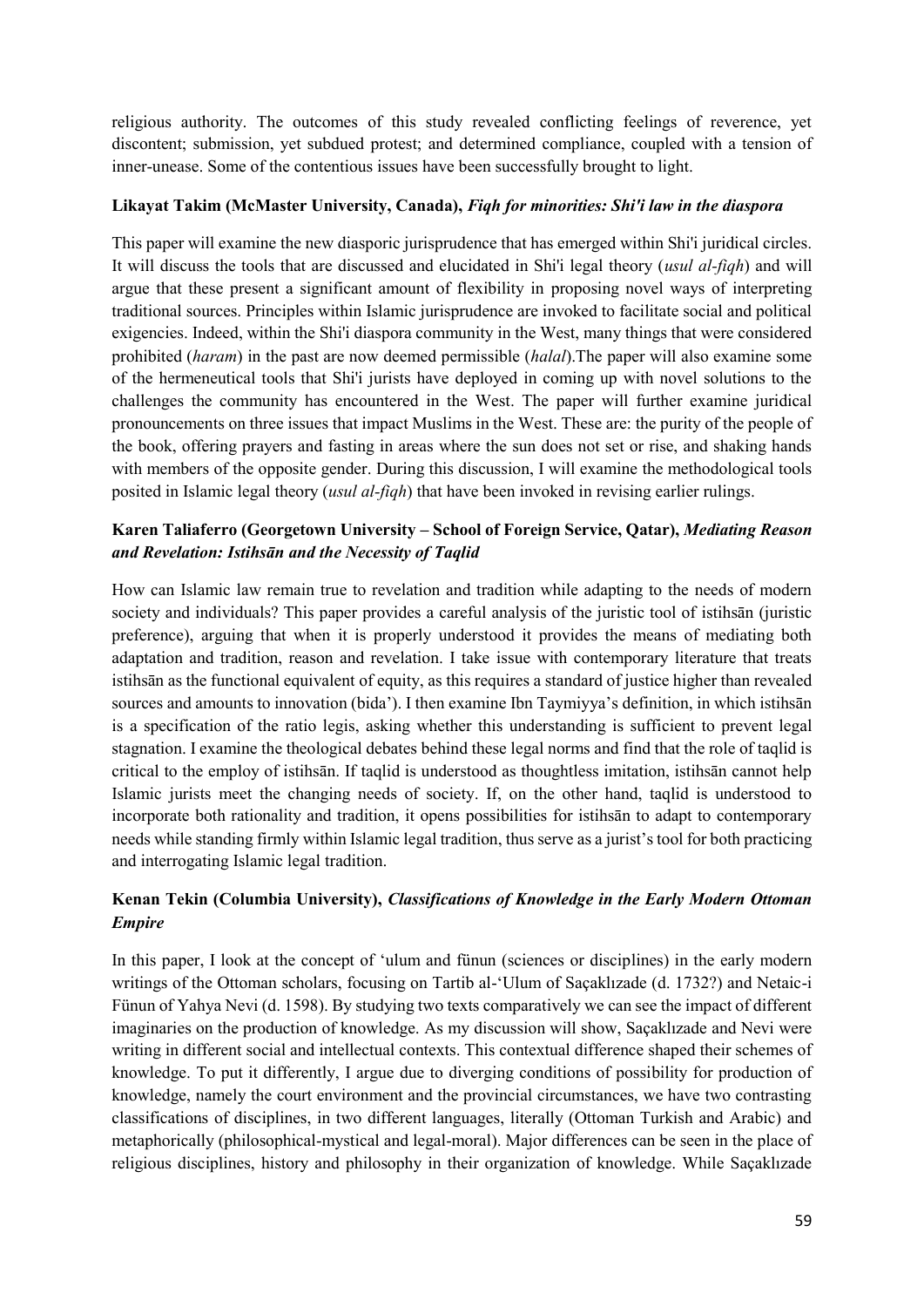emphasizes religious disciplines such as Qur'anic studies, Nevi prioritizes history and philosophy. I also point out that this divergence is also a product of different intellectual genealogies that go into formation of scholars and transmission of knowledge.

# **Tariq al-Timimi (SOAS),** *Configuring the Hadith Setting: Acknowledging the Impact of 'urf on Prophetic Traditions and its Implication on Islamic Jurisprudence*

The late al-Tahir bin 'Ashur (d. 1973) was a traditionalist scholar, who both studied and taught at the renowned Zaytuna Mosque and Institute. Of remarkable breadth of knowledge, Ibn 'Ashur stressed the universality of shari'ah and strived to revive its relevance and to demonstrate its ability to attune to modern exigencies. Perhaps the most significant way he did this was to resurrect the theory of maqasid al-shari'ah, which had become dormant for five centuries. He did this in a seminal book bearing the name of the topic, published in 1946. In this important work, he tackles a range of subjects, continuously challenging what was hitherto seen as undisputable. In this paper I will highlight one of these subjects, namely, Ibn 'Ashur's novel view of the principle of 'urf. I argue that, Ibn 'Ashur, in recognising the universality of the shari'ah across cultures, draws on the heritage of al-Qarafi (d. 1285) and develops a variant of the principle of 'urf where, instead of the traditional view of the effect custom has on the application of narrations, Ibn 'Ashur looks at the effect of Arabian customs on narrations themselves. In adopting this method of interpretation, I will argue that he does away with much of the confusion that faced scholars in understanding certain shari'ah prohibitions. This method is demonstrating its increasing relevance with the European Council of Fatwa and Research, other bodies and scholars adopting the approach.

# **Riyaz Timol (Cardiff University),** *To Sufi or not Sufi? Exploring the Spiritual Praxis of the Tablighi Jama'at*

Sufism has a rich and varied history in the Islamic tradition having long found expression in myriad forms. Yet the extent to which the Tablighi Jama'at (TJ), often cited as the largest movement for Islamic renewal in the world, is a Sufi movement is a matter of some debate, particularly as its historical roots draw upon both Sufi and reformist antecedents. In 2006, opposing viewpoints were taken up by Dietrich Reetz and Marc Gaborieau in a single edition of Archives de sciences sociales des religions. While Gaborieau (2006, p. 66) argued that the "esoteric individual quest and its ecstatic complement which characterize Sufism, do not constitute an integral part of the Tablighi agenda: they lie outside it," Reetz's (2006, p.47) rejoinder analysed the career and family of TJ's founder, Mawlana Muhammad Ilyas Kandhalawi, to identify elements of Sufi practice which have been incorporated into mainstream TJ rituals: "… the Tablighis have … adapted the Sufi heritage to their needs … It has strong Sufi roots, which it prefers not to acknowledge publicly." Based upon current doctoral ethnographic fieldwork undertaken with British TJ, this paper fleshes out the contours of the debate with fresh data and new insights.

# **Elif Tokay (Istanbul University),** *Human knowledge as the way towards God in the Arabic translations of Gregory Nazianzen's orations*

This paper explores the way in which Gregory Nazianzen's (ca. 329-390) theory of human knowledge of God was transmitted to the Arabic-speaking Christians of medieval Antioch. It consists of three main arguments. First, it highlights the role of Gregory Nazianzen in Byzantine theology and then focuses on the 10<sup>th</sup>-11<sup>th</sup> century Melkite church with special attention to the translation movement it fostered. As products of this movement, the Arabic translations of Gregory's orations provide us with valuable insights into the intellectual atmosphere in which Christian theology took a new form in Arabic. This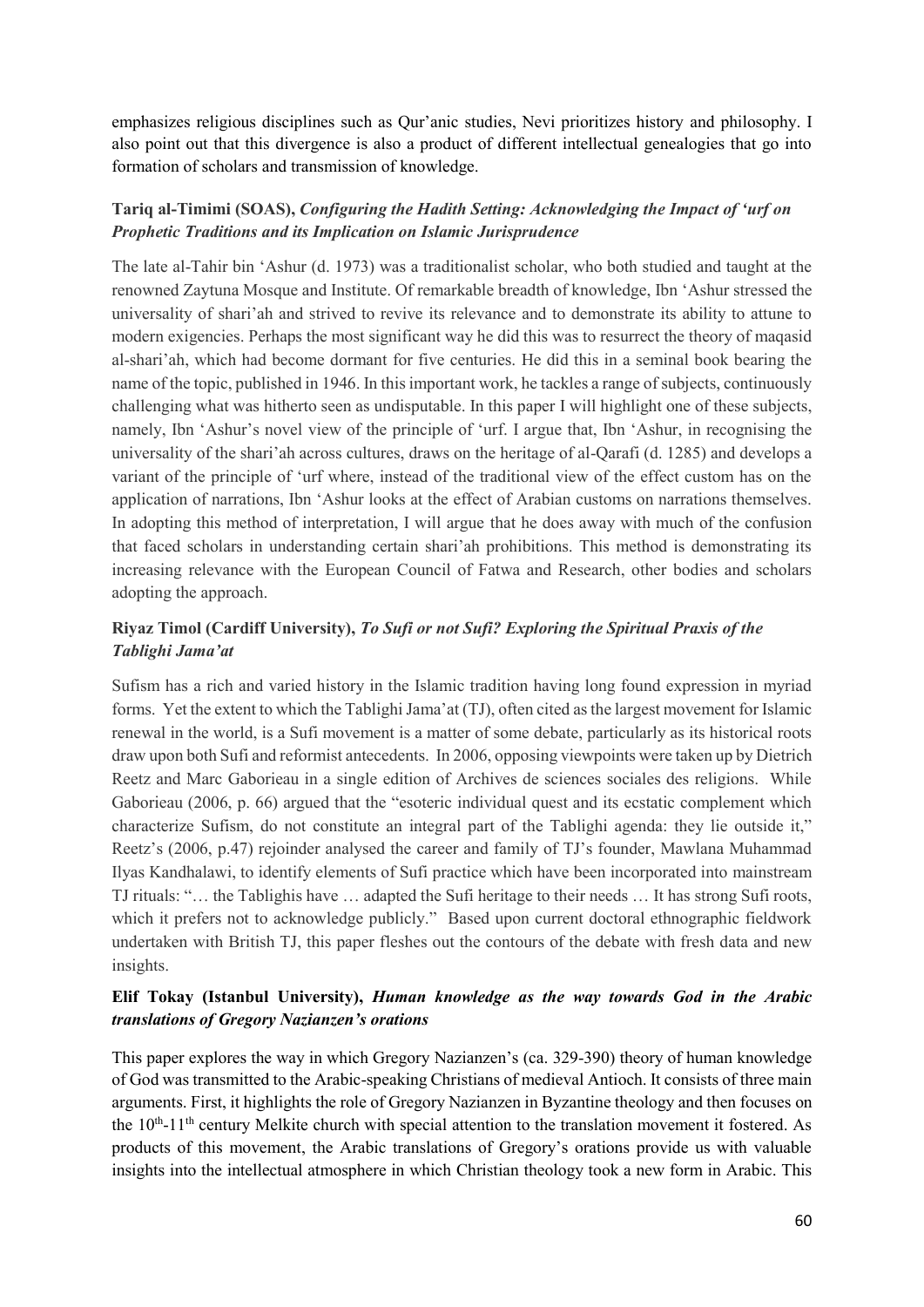paper argues that these translations are important on the grounds that they allow us to reveal information about the way the Greek educated Gregory came to be known in Arabic and the manner in which his heritage was continued. What we find is an interesting picture in which the interaction between Christian and Islamic theology that took place in the medieval Middle East makes itself strongly felt. The human knowledge of God, in particular, with its connections to epistemology, ontology and soteriology provides us with an excellent example to demonstrate this interaction.

# **Amédée Turner (MA Oxon, QC) and Davide Tacchini (The Catholic University, Milan),** *Muslim Grassroots in the West Discuss Democracy*

During the last nine years, a team of scholars, researchers and religious leaders in Europe and the USA has organized meetings and gatherings with members of local Muslim communities. Over 70 discussion groups (involving 900+ Muslims) were set up all over Europe and the US. Muslims taking part were professional and business people, students, Sunni and Shia mixed. This Report originates from a subcommittee on Muslim dialogue through the Advisory Council of the Anglican Observer to the UN. The discussions were designed to explore different views, not to arrive at common positions. The Project does not aim to be a large scale survey, it is not statistically based, and has no statistical purposes. It is intended to provide direct connection with the real life of ordinary Muslim citizens, in Britain, France, Italy, Germany, Spain, the United States and Canada. Muslims in the West, in the time we are living in, bear a heavy representational responsibility to the West, but also to the Muslim world. What we would like to present here is the result of the completed survey, which is, actually, a window on the highly diverse Western Islam. The study thus bridges the period before the "Arab Spring" and after.

# **Zacky Khairul Umam (Freie Universitaet Berlin),** *Our Shaykh in the intellectual formation of 17th century Medina: Religious approaches of Aḥmad al-Qushāshī (1583-1660)*

Safī al-Dīn Ahmad al-Dajānī al-Qushāshī (d. 1660) was arguably the most important scholar in the Ḥijāz at his time. He inherited knowledge from his ancestral sphere from Palestine and a number of prominent scholars from Yemen, Egypt, and India. Snouck Hurgronje in 1906 called him "remarkable personage" due to his influence in the thought and practices of Sufi tradition that had reached globally, including throughout Southeast Asian archipelago where one of *ṭarīqas* was named after him: *al-ṭarīqa al-qushāshiyya*. His defense on the notion of Ibn ʿArabī's unity of being (*waḥdat al-wujūd*) and his unique emphasis on the study of *ḥadīth* shaped Medinan religious school mesmerizing many students worldwide, one of whom became his successor and maintained his global networks: Mullā Ibrāhīm al-Kūrānī (d. 1690). Mullā Ibrāhīm marked that Shaykh al-Qushāshī taught and wrote both *ʿaqliyyāt* and *naqliyyāt*, showing the latter's noticeable position as a renowned theologian and a master of many Sufi *ṭarīqas* as well as a *mufti* for both the Mālikī and Shāfiʿī schools of law and a celebrated *muḥaddith*. My paper will particularly discuss religious approaches of Shaykh al-Qushāshī based on hitherto unedited manuscripts and highlight the cosmopolitan context of intellectual life in  $17<sup>th</sup>$  century Medina

# **Adrienne Vanvyve (Université libre de Bruxelles),** *Muslim claims in the name of secularism (Burkina Faso)*

Since 1960, Burkina Faso has asserted its secular nature through its Constitution, committing itself to respecting all religions on its territory, which, thanks to an implicit *modus vivendi*, have always coexisted peacefully. However, we can observe the gradual rise of Islamic claims that reflect social and political frustrations. Indeed, not only has the socio-historical context created a specific relationship between Islam and other religions but also between Islam and the State. Socially marginalized and politically subordinated since pre-colonial times, Muslims – now a majority in Burkina Faso – highlight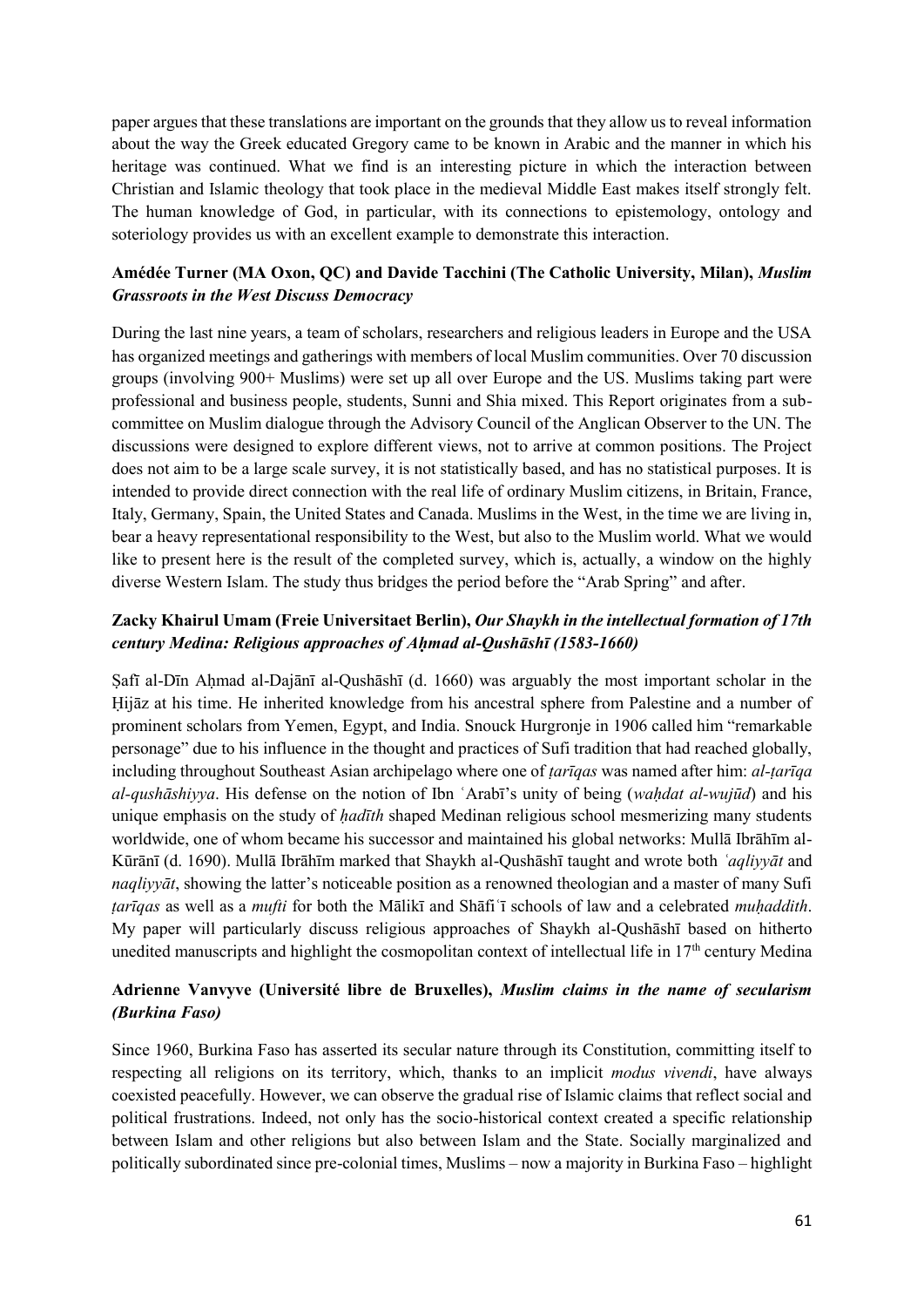the need for change in the practice of secularism in the country. Addressing the risk of potential religious conflicts, Muslims have officially expressed themselves on various issues, such as the inequity in respect of representative positions in public institutions, the marginalization of the Arabic language and of Arabic-speaking executives, the unbalanced broadcasting of religious programs, the organization of pilgrimage to Mecca and discrimination against Islamic clothing. But beyond these claims, the crucial challenge seems to be to clearly define the concept of secularism. In fact, as a concept imported from France, its interpretation depends on the individual or on the social group concerned.

## **Masoumeh Velayati (Al-Maktoum College),** *Muslim women's Activism in the UK: Commitment to Moral and Religious Principles*

The autonomy and preferences of women – in the sense of what they want to do, to achieve, or to be – is related to "the capability approach", introduced by Amartya Sen in 1980s, as a conceptual framework to measure well-being. Muslim women in the UK are worse off in terms of standard outcome assessment, as well as their material means to well-being, based on income and visibility in the labour market. However, my interviews with Muslim women reflect their inclination to integrate in British society through paid and voluntary work. Women, who were involved in the voluntary sector, were mostly involved in women-related organisations or social activism as part of their commitment to religious ideals. Some of these organisations set up by professional Muslim women operate at national, regional and local levels. Some provide welfare activities for disadvantaged women and children; some promote religious education; and some are sites of cultural exchange. In Aristotelian principle, the exercise of dignity among these women is conveyed through expressive performance of incommensurable social activities. This is despite the fact that their valuable contributions to the multicultural aspect of British society and to the welfare of different social groups remain largely invisible.

## **Rukhsana Waraich (International Islamic University Islamabad),** *Ownership in Human Body: A Shariah Analysis*

Advancements in medical sciences have opened new avenues of jurisprudential debate in the notion of property and ownership. Human body and its parts are being used like it was never before. Success story of Organ transplantation started from cornea and has now reached to full face transplant. Scarcity of organs has led the sale and purchase of it in some parts of world, reducing it as a commodity. Scholars are reassessing the status of human body and its parts. Majority of the Islamic Scholars negates the concept of 'ownership' in human body while and minority group of researchers support. But the overview concludes that human body is owned by human beings in the way all other things are owned in this world on the behalf of Allah The Exalted. Human beings are vicegerents of Him and thus transacts in all objects including human body as authorized and directed. But as far as the Trade of organ is concerned, it can't be permitted on some other ground. When the organ is dislocated from the human body, it becomes soul less and amounts to carrion and it is prohibited in *Sharī'ah* to transact in carrion. Thus no part can be sold or purchased.

# **Matthew Wilkinson (Institute of Education, University of London),** *A philosophy to 'underlabour' Islam in a multi-faith world: Islamic Critical Realism*

The philosophy of critical realism so fittingly 'underlabours' for the contemporary interpretation of Islamic doctrine and practice in multi-faith contexts as to suggest a distinctive branch of contemporary Islamic philosophy of religion, specifically suited for this purpose called Islamic Critical Realism (ICR). At the level of original critical realism, ICR is well-placed to help revitalise Islamic praxis due to its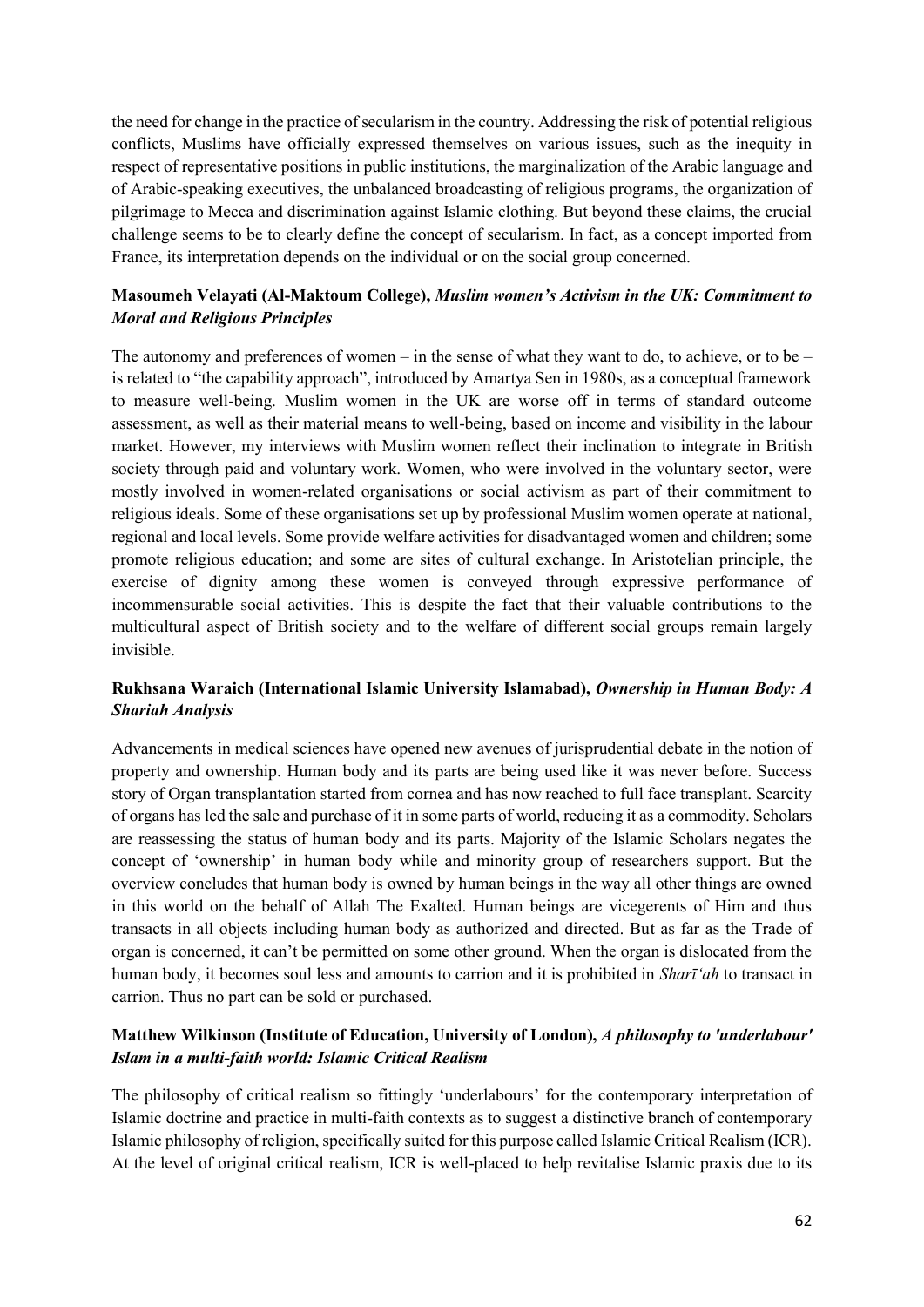sharing core metaphysical premises with Islam: 'Underlabouring' and philosophical 'Seriousness'. The conceptual fulcrum of ICR - ontological realism, epistemological relativism and judgmental rationality - also provides a neat interpretative framework for articulating an authentically Qur'anic world-view in a multi-faith world. At the level of the dialectical ICR, the type of personal, political and spiritual transformation enacted by the Prophet Muhammad leading to the establishment of the community of faith in Medina was a paradigm of critical realist dialectics in history. Finally, ICR at its spiritual moment, known as the philosophy of meta-reality, can give life and relevance to contemporary Islamic ethics by helping to distinguish what are essential objectives (maqasid ash-sharia') of the Islamic Sharia' from what is peripheral. Thus, Islamic Critical Realism can 'underlabour' for the authentic, peaceful and transformative engagement of Muslims with a multi-faith world.

## **Jonathan Wilson (University of Greenwich),** *Being hip, happy, and halal – more than meat and money*

At its most basic level Halal means permissibility of actions and consumption, as outlined by Islam. The majority view is that Halal is the norm and Haram (impermissible actions and consumption), or non-Halal, is the exception. Whilst scholars concur with this construct as a general principle, this paper argues that the recent phenomenon of creating Halal logos and branding strategies as part of mainstream corporate architectures have created both opportunities and challenges; classical understanding of Halal are changing and consumers increasingly reverse previous norms and exceptions. Whilst Halal branding is now practiced in countries with almost exclusive Muslim majorities, non-Muslim global brands sometimes ignore Muslim demand at home, appearing to think 'not in my back yard'. This paper focuses on the (re)emergence of Muslim Hipster culture -Being Hip Happy and Halal - to argue that a new wave of young, urban, transnational, multicultural, educated Muslims are cross-over entrepreneurs taking Islamic values into the wider consumptionscape. When beards are cool and halal food is artisan high-quality, this cohort of social-media savvy Muslims bring to life the much vaunted rhetoric that Halal is not only for Muslims.

#### **Rodney Wilson (Durham University),** *Islamic Banking and Finance in North Africa* **(via Skype)**

Islamic finance is well established in the Gulf Cooperation Council economies and Malaysia, but despite five decades of attempting to launch it in North Africa, there had been little development. This is unfortunate, as North Africa has over four times the population of the GCC economies combined indicating the substantial potential of the market. Furthermore while the economies of North Africa have performed relatively poorly, they are more diversified than those of the GCC where Islamic finance remains oil revenue dependent. Why has the penetration of Islamic banking and finance in the North Africa been so disappointing? Does it reflect the limited development of the conventional banking systems, especially retail banking where Islamic financial institutions have been most successful? Have Islamic banks been crowded out of the market by state owned banks and are the regulatory regimes hostile for Islamic institutions? Certainly there has been little legal and regulatory provision to take account of the unique features of Islamic banks. To what extent is the problem political, with Islamic finance seen as part of the move to Shari'ah law on the agenda of the Muslim Brotherhood? The Arab Spring helped Islamic banking in Tunisia, but in Egypt and Libya it had little impact, and in Algeria and Morocco it remains marginal at best.

# **Mohammad Jafar Yahagahi (Ferdowsi University of Mashhad/ Persian Academy),** *The History of Beyhaqi and the Holy Qor'an*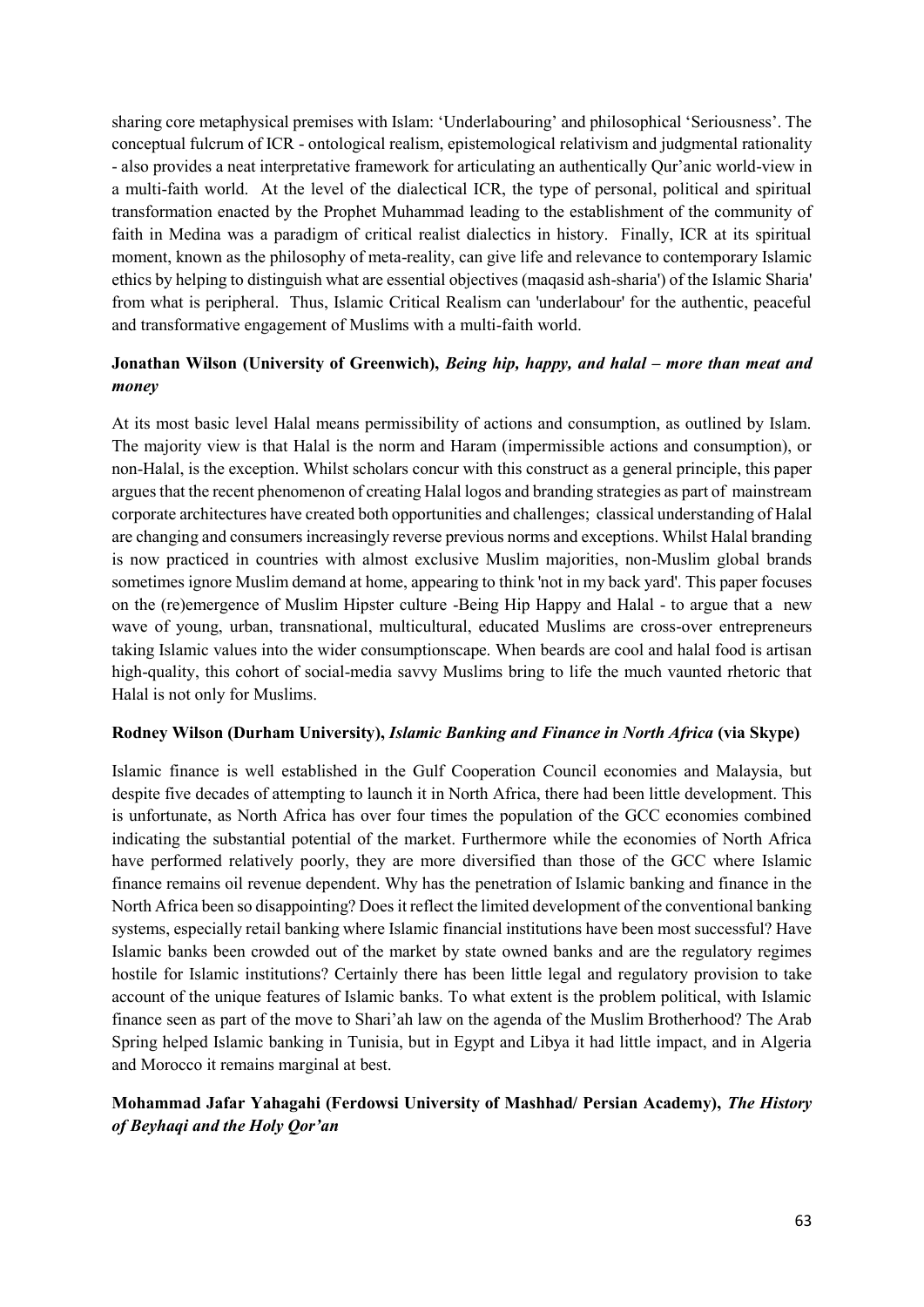The History of Beyhaqi is the best known and most liked of all Persian histories, for its objectivity , and its attention to detail, the skill displayed in weaving the rich texture of its narrative with its often ironic implications all contributing to the highly dramatic quality which is its hallmark. Its author, Abou'l Fazl Beyhaqi (995-1077), was a court secretary who served for a number of Ghaznavid rulers in Ghazna. He joined the secretariat of the Ghaznavid Sultan Mahmud (998-1030), where he worked under the chief secretary Bu Nasr Moshkan, who was a distinguish scholar with a high level of both Persian and Arabic knowledge. Beyhaqi wrote his history between 458- 470 when he was over sixty years old, living in retirement. In fact at the same time he was a learned man with a high quality of Qor'an, Arabic literature and general knowledge. As a learned secretary, Beyhaqi be probably bilingual in Persian and Arabic. At the same time all secretaries are advised to consider Qor'anic verses in their works. In Fact Beyhaqi as a Persian medieval historian, was not expected to use the Qora'n is his works, but as a Moslem court secretary, he employed some Qora'nic quotations to document his writing on religious teachings as well. Beyhaqi's quotations from the Qor'an are modest in number. Based on my own research Beyhaqi refer to Qor'anic verses in 763 pages of his work just 36 times, either clearly by quoting Qora'nic words, or by pointing (alluding) to a verse. In this paper I examined the skill of Beyhaqi on employing Qora'nic verses in the four categories as follows: by using part of a verse, by using the theme of a verse, using a Qora'nic key word, and finally alluding to a Qora'nic case.

# **Ali Fikri Yavuz (Istanbul University),** *Epistemology and Beatific Vision in Shams al-Dīn al-Samarqandī (d. 1303 AC)*

In this study, Sunnī dogma of ru'yatullāh (beatific vision) will be revisited with references to epistemological advances in classical Islamic philosophy and theology. The objective of my paper is to reassess the epistemological analysis of perception and cognition in Samarqandī's works that shape later Oxon-Maturidite school of theology by his re-evaluation of perception and application of his analysis on perception to the approval of the possibility of beatific vision. My aim is to put forward Samarqandī's analysis that aims to advance over his master on this field: Fakhruddīn al-Rāzī (d. 1209). Terminology of Samarqandī on perception (idrāk), senses (mashāʻir), visual storage (khazānah li'ssuwar) and illusive storage (khazānah li'l-wahm) will be discussed with cross references to al-Rāzī.

# **Saeko Yazaki (University of Glasgow):** *Morality in early Sufi literature: the Treatise of al-Qushayri and the Revelation of the Hidden by Hujwīrī*

Adab plays a significant role in Sufism. Humble and appropriate conduct is closely linked to spiritual awareness, as humility stems from the full recognition of God as the only perfect existence. Sufi tradition requires both internal and external adab at every mystical step, which eventually leads up to the annihilation of the lower self and realisation of the Divine reality. Thus the code of behaviour found in early Sufi texts covers both individual and spiritual manners, and social interactions. This paper explores two classical guidebooks of the eleventh century: Risālat al-Qushayriyya ("The Treatise of al-Qushayrī") by al-Qushayrī, one of the most popular Sufi manuals, and Kashf al-maḥjūb ("The Revelation of the Hidden") by Hujwīrī, the earliest extant Persian treatise on Sufism, focusing on their discussion of ethical conduct as regards their understanding of the harmonious relations between inner and outer adab. In these works, mannered behaviour is conceived of as an acquired habit, and their moral concerns are not specifically mystical or other-worldly, nor exclusively Sufi or even Islamic. This paper attempts to analyse the way in which social ethical conduct and mystical concerns are interrelated in these two influential works on Sufism.

# **Walter Young (University of Oxford),** *Models for Argument Analysis: Scripting al-Samarqandī's Risāla fī Ādāb al-Baḥth*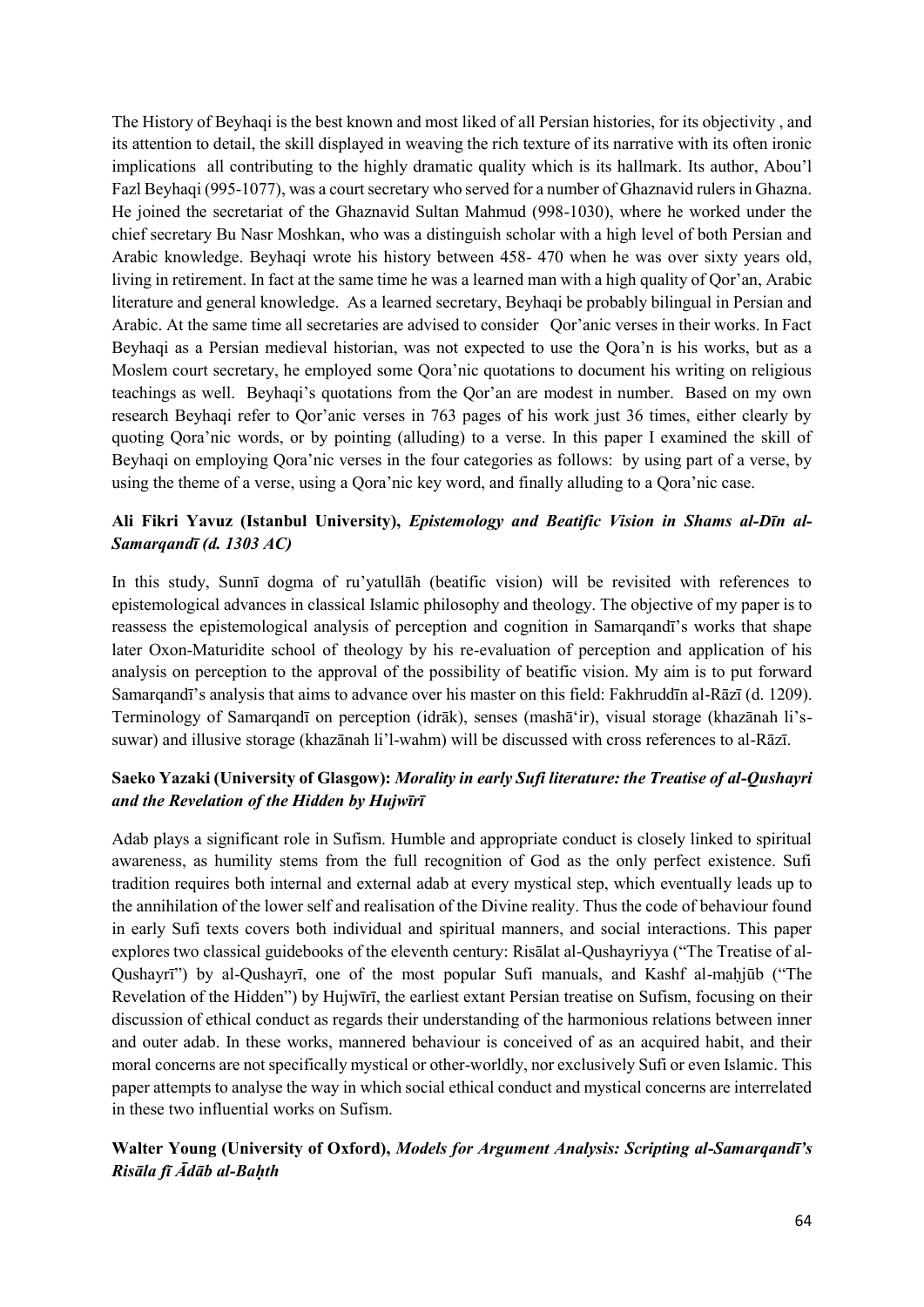The reception of the Risāla fī Ādāb al-Bahth of Shams al-Dīn Muhammad b. Ashraf al-Samarqandī (d.702/1302) brought a synthesizing and universalizing impetus to variant, longstanding traditions of Islamic dialectical theory (jadal/munāzara). A newly-styled discipline—the Ādāb al-Bahth wa'l-Munāẓara (Proper Guidelines of Dialectical Investigation and Debate)—offered a more streamlined, general method; it proved quickly popular, inspired primary works and commentaries from major luminaries, and eventually became a staple of madrasa education from Nile-to-Oxus, Balkans-to-Bengal. The import of the discipline is indisputable; but the implications of its teaching and study, theoretical elaboration, and—presumably—practical application, remain largely unexplored. The formative dynamic of the Ādāb al-Baḥth, in other words, with regard to post-Samarqandian argumentation and intellectual trends, has not been assessed. The present paper aims to initiate this larger project by introducing the discipline's core technical vocabulary, and providing a heuristic impression of how, in practice, a disputation governed by the  $\overline{a}$ d $\overline{a}b$  al-bahth should appear. To this end, al-Samarqandī's own demonstrative problem-cases (masā'il) will be scripted in sequence, and each dialectical move analysed in blow-by-blow accounts. Thus rendered, his masā'il are more than illustrations of streamlined munāẓara-theory—they are models for assessing the character of post-Samarqandian argument styles.

#### **Zeynep Yucedogru (University of Nottingham),** *Ibn Taymiyya's Contextual Interpretation of the Father, Son and Holy Spirit in Matthew 28:19*

It is a widespread assumption that the Damascene theologian Ibn Taymiyya (d. 1328) takes an agnostic approach to the reliability of the text of the Bible. Although this assumption is accurate to some extent, Ibn Taymiyya also provides exceptionally incisive and notable interpretations of biblical verses without direct recourse to the Qur'an. In his refutation of Christianity, al-Jawab al-Sahih (The Correct Response), he employs a systematic exegetical methodology that focuses on the language of the Bible itself. Despite excellent studies on al-Jawab al-Sahih, which investigate the arguments of Ibn Taymiyya pertaining to the Trinity and the Incarnation, his exegesis of individual verses from the Bible is still to be explored. In this paper, I will outline Ibn Taymiyya's contextual methodology in interpreting Matthew 28:19. This will highlight the terms and concepts found in discussions of language in Islamic theology and legal theory that Ibn Taymiyya uses to advance his analysis. These include the terms mutawati' (univocal) and mushtarak (equivocal) which denote different ways that words refer. I will also touch on the controversy over haqiqa (literal) and majaz (non-literal) meanings in the mainstream Islamic tradition and show how Ibn Taymiyya subverts this dichotomy in his contextual interpretation of the Bible.

#### **Anna Zadrożna (UCL),** *'A book for a Muslim woman'; everyday narratives on female sexuality*

This paper analyzes narratives on female sexuality, gender roles and relationships present in two separate but complementary discourses. The first is a normative discourse created and maintained mainly through 'običaj' (custom, tradition), which consists of cultural and vernacular religious norms, rituals, and customs. This paper examines this discourse asking the following questions: what norms and values does it advocate? How does it depict a Muslim woman? What examples and oppositions does it operate on? What does it advise on sexuality, love and gender roles? What kind of Islam does it promote? The second part of the paper analyzes narratives and life stories of Muslim women exploring how gender roles, sexuality, femininity and love are perceived and experienced, and asking about the place and roots of religiosity among local practices and beliefs. Where do vernacular knowledge and morality take roots from, and do they embrace Islamic orthodoxy?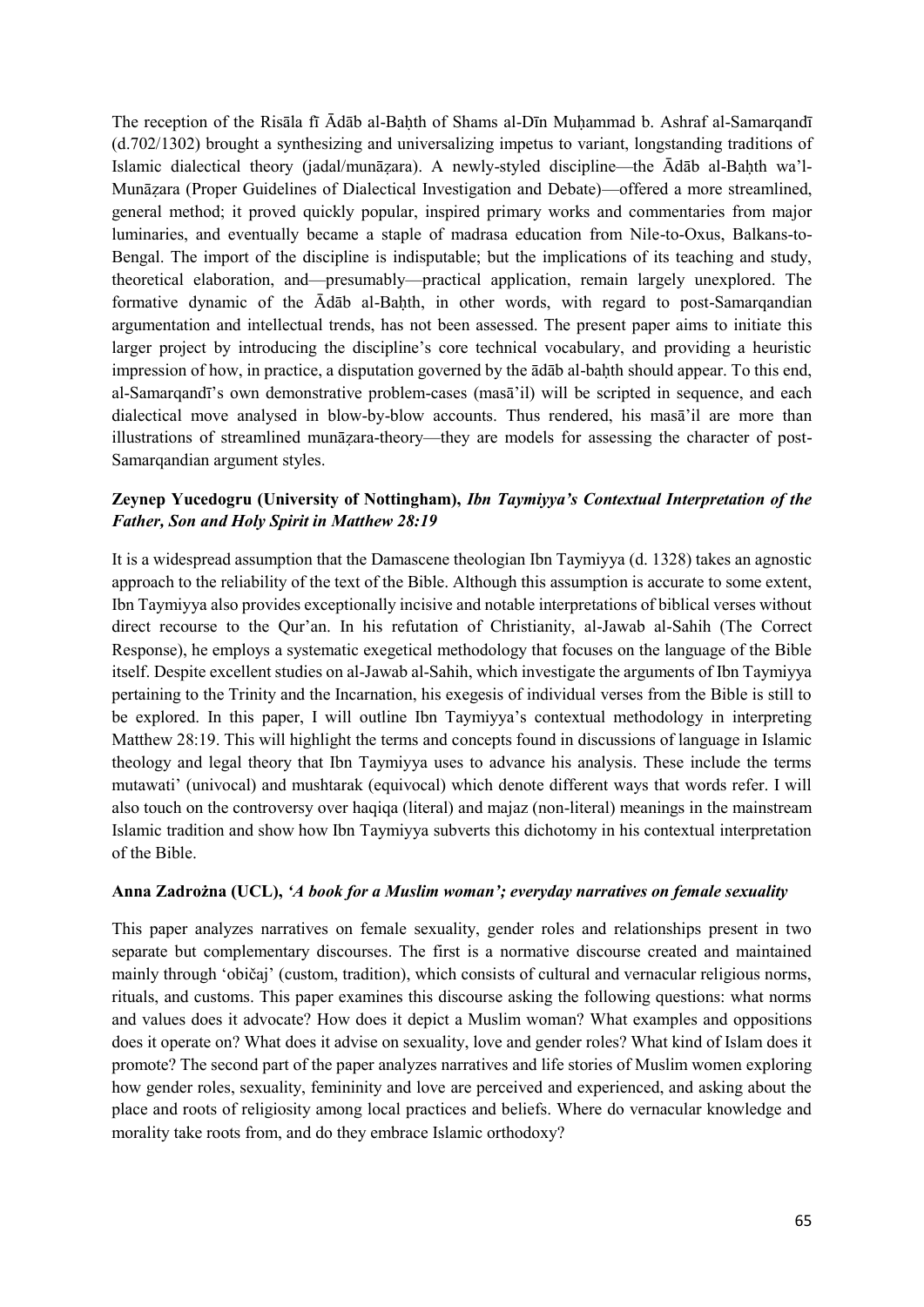#### **Afroze Zaidi-Jivraj (University of Birmingham),** *Questioning 'Identifiable Muslimness': Ethnic Minority Muslims at the Intersection of Colour Racism and Islamophobia*

As 'The Muslim Question' persists, and a deeper, more comprehensive theoretical understanding of Islamophobia continues to be sought, this paper questions Allen's (2010) contention that in order to identify Islamophobia, some sign of 'Muslimness' must be in evidence. It also looks critically at Modood's conception of cultural racism, which suggests, to a degree, the erasure of ethnic difference while recognising the racialisation of Muslims as a group. By using a cultural studies approach to examine recent news stories and media artefacts showing manifestations of Islamophobia, this paper aims to uncover what is possibly a complex intertwining of racial and religious difference for Black and Ethnic Minority Muslims in the West. In discussing the findings, it argues that in the formation of exclusionary attitudes, difference is not neatly delineated by type – 'Muslim', 'Pakistani', etc. – but rather for Black and Ethnic Minority Muslims Islamophobia becomes a case of compounded difference. To claim this is not suggest that Islamophobia and racism are two different entities, but rather that Islamophobia, as anti-Muslim racism, overlaps with 'colour racism' in the case of Black and Ethnic Minority Muslims. This concept has profound implications for the way we define "religious" versus "racial" hatred, both in UK legislature as well as academia, and it is ultimately proposed that Crenshaw's (1989) work on intersectionality and the recognition of multiply burdened groups can be applied successfully in understanding the Islamophobia faced by Black and Ethnic Minority Muslims in the West.

# **Misha Zand (University of Copenhagen***), The Culture of Breast Cancer in The Islamic Republic of Iran*

This paper explores what exactly breast cancer tells us about the cultural and Islamic values in policymaking in Iran. In particular context within a country that until a few years ago, did not support public awareness campaigns on breast cancer because 'breast' is considered a sexually arousing word. According to the Ministry of Health, less than 11,000 of the 40 million female population have breast cancer today. However, due to Iran's young demography, this number will rise to at least 200,000 in ten years from now. With a burgeoning population potentially affected by breast cancer, the question is, why are the governmental institutes and ministries not preparing for this immense rise in breast cancer cases? To what extend is breast cancer gendered in Iran, and how do conservative and religious institutions relate to this rising crisis?

#### **Holger Zellentin (University of Nottingham),** *Secondary Synchronicity as Literary Device*

The Qur'an's repetitions of specific words, expressions, and sentences create internal cross-references within the entirety of the text, within individual suras, and within individual literary units within them. For the audience, the appreciation of the Qur'an's repetitions in changing contexts turns every hearing of the Qur'an into a rehearing, and every reading into a rereading. While internal repetitions create structure, repetitions throughout the Qur'an lead the audience to perceive a largely unchanging stasis of divine truth. In their totality, the repetitions inscribe a "secondary" synchronicity into the Qur'an's literary form—a process that began in the time when its verses were first uttered and that culminated when it was redacted in its current form. At the example of a literary analysis of Surat Ya Sin, this paper seeks to trace a few threads of the vast web of meaning that the Qur'an creates within the sura's central simile (Q. 36:13-30), within Surat Ya Sin as a whole, and within the entirety of the Qur'an. I seek to explore three interrelated issues: the nature of the Qur'an's secondary synchronicity; the tension resulting from the ways in which this synchronicity overwrites the Qur'an's historical diachronicity;